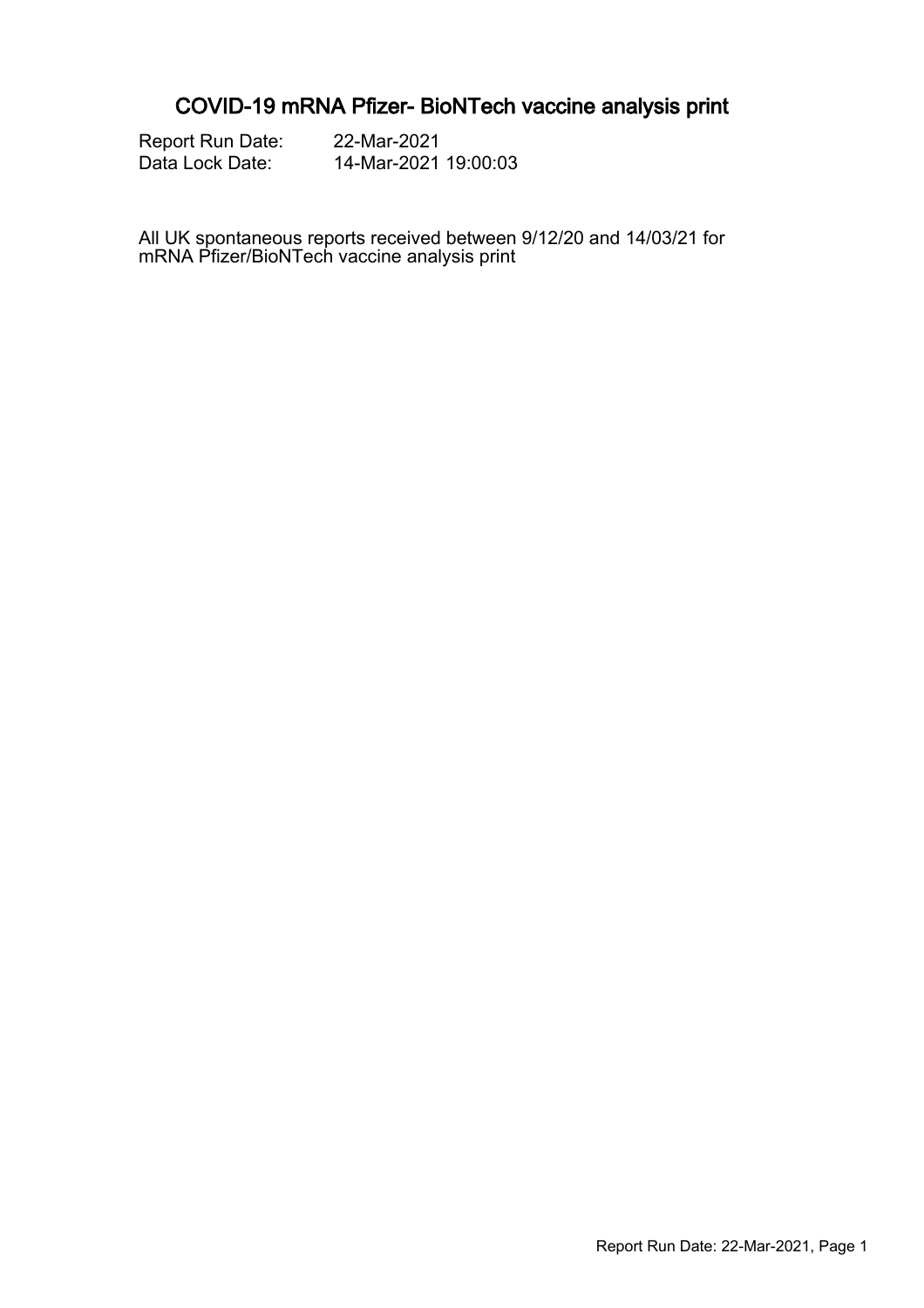## **Name: COVID-19 mRNA Pfizer- BioNTech vaccine analysis print**<br>Report Run Date: 22-Mar-2021

Earliest Reaction Date: 03-Apr-1990

| <b>Reaction Name</b>                       | <b>Total</b>   | <b>Fatal</b>     |
|--------------------------------------------|----------------|------------------|
| <b>Blood disorders</b>                     |                |                  |
| Anaemia deficiencies                       |                |                  |
| Anaemia vitamin B12 deficiency             | 1              | $\mathbf 0$      |
| <b>Anaemias NEC</b>                        |                |                  |
| Anaemia                                    | 10             | $\mathbf 0$      |
| Anaemias haemolytic immune                 |                |                  |
| Autoimmune haemolytic anaemia              | 1              | $\mathbf 0$      |
| <b>Bleeding tendencies</b>                 |                |                  |
| Increased tendency to bruise               | 7              | $\mathbf 0$      |
| Coagulopathies                             |                |                  |
| Coagulopathy                               | 1              | $\mathbf 0$      |
| <b>Haematological disorders</b>            |                |                  |
| Mast cell activation syndrome              | 1              | $\mathbf 0$      |
| <b>Haemolyses NEC</b>                      |                |                  |
| Haemolysis                                 | 1              | $\mathbf 0$      |
| Leukocytoses NEC                           |                |                  |
| Lymphocytosis                              | 1              | $\mathbf 0$      |
| Leukopenias NEC                            |                |                  |
| Lymphopenia                                | 2              | $\mathbf 0$      |
| Lymphatic system disorders NEC             |                |                  |
| Abdominal lymphadenopathy                  | 1              | $\mathbf 0$      |
| Granulomatous lymphadenitis                | 1              | $\mathbf 0$      |
| Lymph node pain                            | 333            | $\overline{0}$   |
| Lymphadenitis                              | 52             | $\mathbf{0}$     |
| Lymphadenopathy                            | 2338           | $\overline{0}$   |
| Lymphatic disorder                         | 1              | $\mathbf 0$      |
| Pseudolymphoma                             | $\overline{2}$ | $\overline{0}$   |
| Marrow depression and hypoplastic anaemias |                |                  |
| Myelosuppression                           | 1              | $\mathbf 0$      |
| Pancytopenia                               | 1              | $\mathbf 0$      |
| Neutropenias                               |                |                  |
| Neutropenia                                | 12             | $\boldsymbol{0}$ |
| <b>Platelet disorders NEC</b>              |                |                  |
| Platelet anisocytosis                      | 1              | $\boldsymbol{0}$ |
| Spleen disorders                           |                |                  |
| Spleen atrophy                             | 1              | $\boldsymbol{0}$ |
| Splenomegaly                               | $\overline{2}$ | 0                |
| Thrombocytopenias                          |                |                  |
| Immune thrombocytopenia                    | 13             | $\pmb{0}$        |
| Thrombocytopenia                           | 15             | 1                |
| <b>Thrombocytoses</b>                      |                |                  |
| Thrombocytosis                             | $\overline{2}$ | $\mathbf 0$      |
| <b>Blood disorders SOC TOTAL</b>           | 2801           | $\overline{1}$   |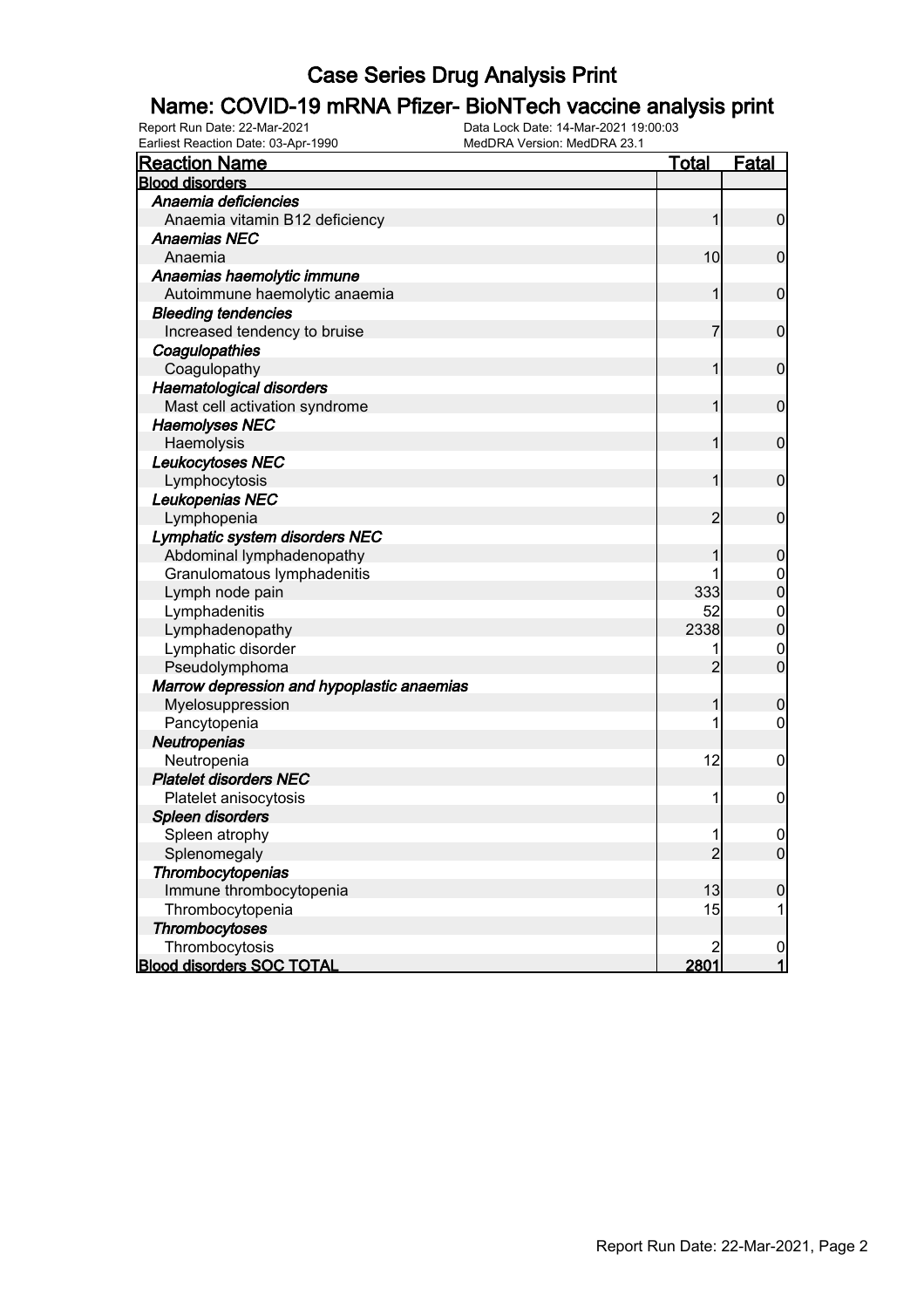## **Name: COVID-19 mRNA Pfizer- BioNTech vaccine analysis print**<br>Report Run Date: 22-Mar-2021

Earliest Reaction Date: 03-Apr-1990

| <b>Reaction Name</b>                      | <b>Total</b>   | Fatal            |
|-------------------------------------------|----------------|------------------|
| <b>Cardiac disorders</b>                  |                |                  |
| <b>Cardiac conduction disorders</b>       |                |                  |
| Bundle branch block right                 | 1              | $\mathbf 0$      |
| <b>Cardiac disorders NEC</b>              |                |                  |
| Acute cardiac event                       |                | $\mathbf 0$      |
| Cardiac disorder                          |                | 0                |
| Cardiovascular disorder                   |                | $\overline{0}$   |
| Cardiac signs and symptoms NEC            |                |                  |
| Cardiac discomfort                        |                | $\mathbf 0$      |
| Palpitations                              | 646            | 0                |
| Cardiomyopathies                          |                |                  |
| Congestive cardiomyopathy                 |                | 0                |
| Stress cardiomyopathy                     | 1              | $\overline{0}$   |
| <b>Coronary artery disorders NEC</b>      |                |                  |
| Coronary artery disease                   | $\overline{2}$ | 1                |
| <b>Heart failures NEC</b>                 |                |                  |
| Cardiac failure                           |                |                  |
| Cardiac failure congestive                |                | $\mathbf 0$      |
| Cardiogenic shock                         |                | $\overline{0}$   |
| Cardiopulmonary failure                   |                |                  |
| Ischaemic coronary artery disorders       |                |                  |
| Acute myocardial infarction               | 8              | $\mathbf 0$      |
| Angina pectoris                           | 18             | $\mathbf 0$      |
| Angina unstable                           |                | $\boldsymbol{0}$ |
| Arteriospasm coronary                     |                | $\overline{0}$   |
| Myocardial infarction                     | 34             | 9                |
| Left ventricular failures                 |                |                  |
| Left ventricular failure                  | 1              | $\mathbf 0$      |
| Mitral valvular disorders                 |                |                  |
| Mitral valve prolapse                     | 1              | $\mathbf 0$      |
| <b>Myocardial disorders NEC</b>           |                |                  |
| Cardiomegaly                              |                | $\mathbf 0$      |
| Left ventricular dysfunction              |                | $\mathbf 0$      |
| Myocardial fibrosis                       |                |                  |
| Myocardial oedema                         | $\overline{c}$ | $0\atop 0$       |
| Right ventricular enlargement             | $\mathbf{1}$   | $\mathbf 0$      |
| Noninfectious myocarditis                 |                |                  |
| Myocarditis                               | 9              | $\overline{0}$   |
| Noninfectious pericarditis                |                |                  |
| Pericarditis                              | 9              | 1                |
| <b>Pericardial disorders NEC</b>          |                |                  |
| Pericardial effusion                      | 2              | $\mathbf 0$      |
| Rate and rhythm disorders NEC             |                |                  |
| Arrhythmia                                | 18             | $\mathbf 0$      |
| Bradycardia                               | 16             | $\pmb{0}$        |
| Cardiac flutter                           | 30             | $\boldsymbol{0}$ |
| Extrasystoles                             | 19             | $\mathbf 0$      |
| Paroxysmal arrhythmia                     | 1              | $\boldsymbol{0}$ |
| Postural orthostatic tachycardia syndrome | $\overline{2}$ | $\overline{0}$   |
| Tachycardia                               | 345            | $\boldsymbol{0}$ |
| <b>Right ventricular failures</b>         |                |                  |
| Cor pulmonale                             | 1              | $\mathbf 0$      |
| Supraventricular arrhythmias              |                |                  |
| Arrhythmia supraventricular               | 6              | $\bf{0}$         |
|                                           |                |                  |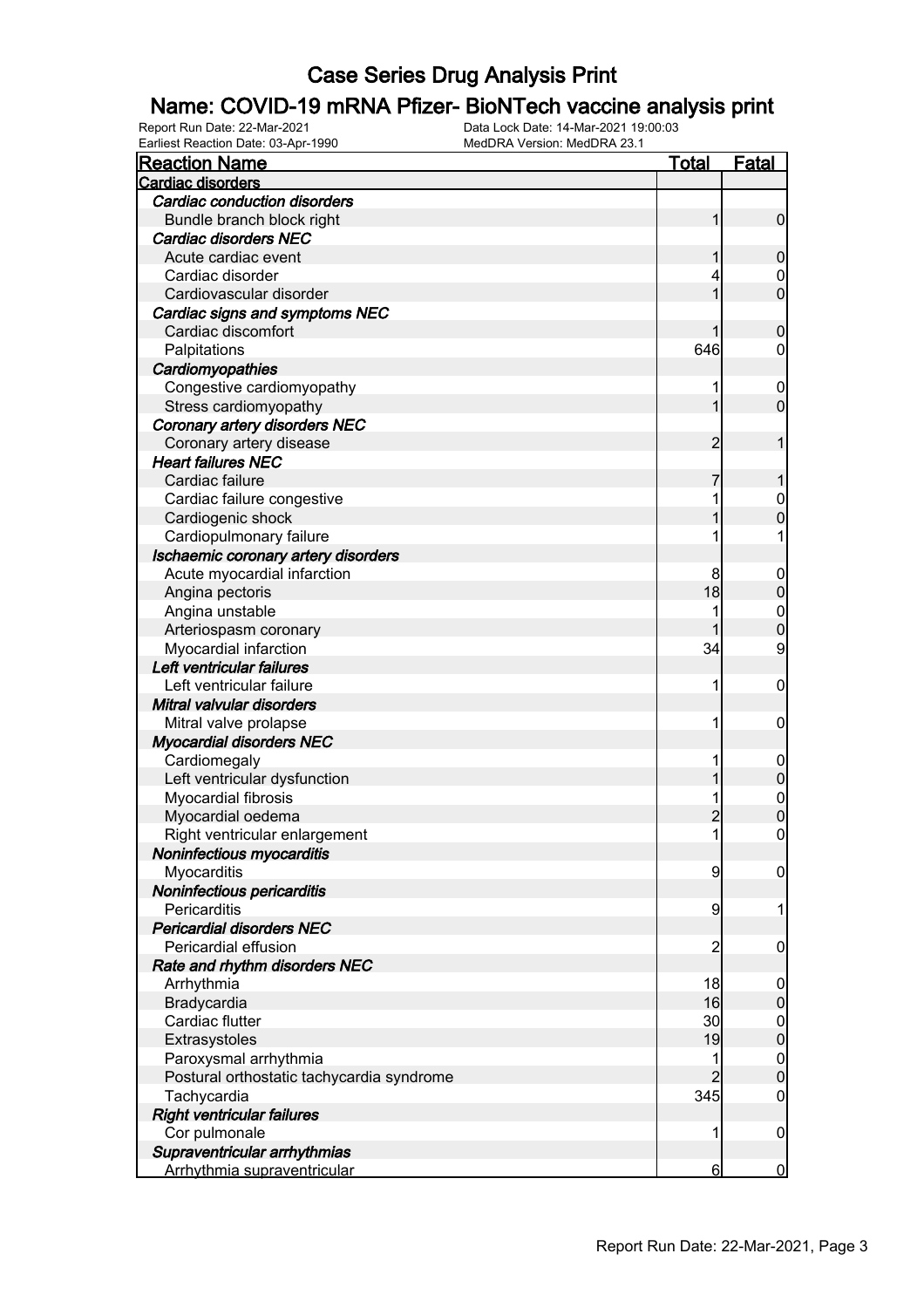## **Name: COVID-19 mRNA Pfizer- BioNTech vaccine analysis print**<br>Report Run Date: 22-Mar-2021

Earliest Reaction Date: 03-Apr-1990

| <b>Reaction Name</b>                          | Total | Fata      |
|-----------------------------------------------|-------|-----------|
| Cardiac disorders cont'd<br>Cardiac disorders |       |           |
| Atrial fibrillation                           | 61    |           |
| <b>Atrial flutter</b>                         |       |           |
| Atrial tachycardia                            |       |           |
| Sinus bradycardia                             |       |           |
| Sinus tachycardia                             | 26    |           |
| Supraventricular tachycardia                  | 13    |           |
| Ventricular arrhythmias and cardiac arrest    |       |           |
| Cardiac arrest                                | 44    | 18        |
| Cardio-respiratory arrest                     |       |           |
| Pulseless electrical activity                 |       |           |
| Ventricular arrhythmia                        |       |           |
| Ventricular extrasystoles                     |       |           |
| Ventricular fibrillation                      |       |           |
| Ventricular tachycardia                       |       |           |
| Cardiac disorders SOC TOTAL                   | 1361  | <u>33</u> |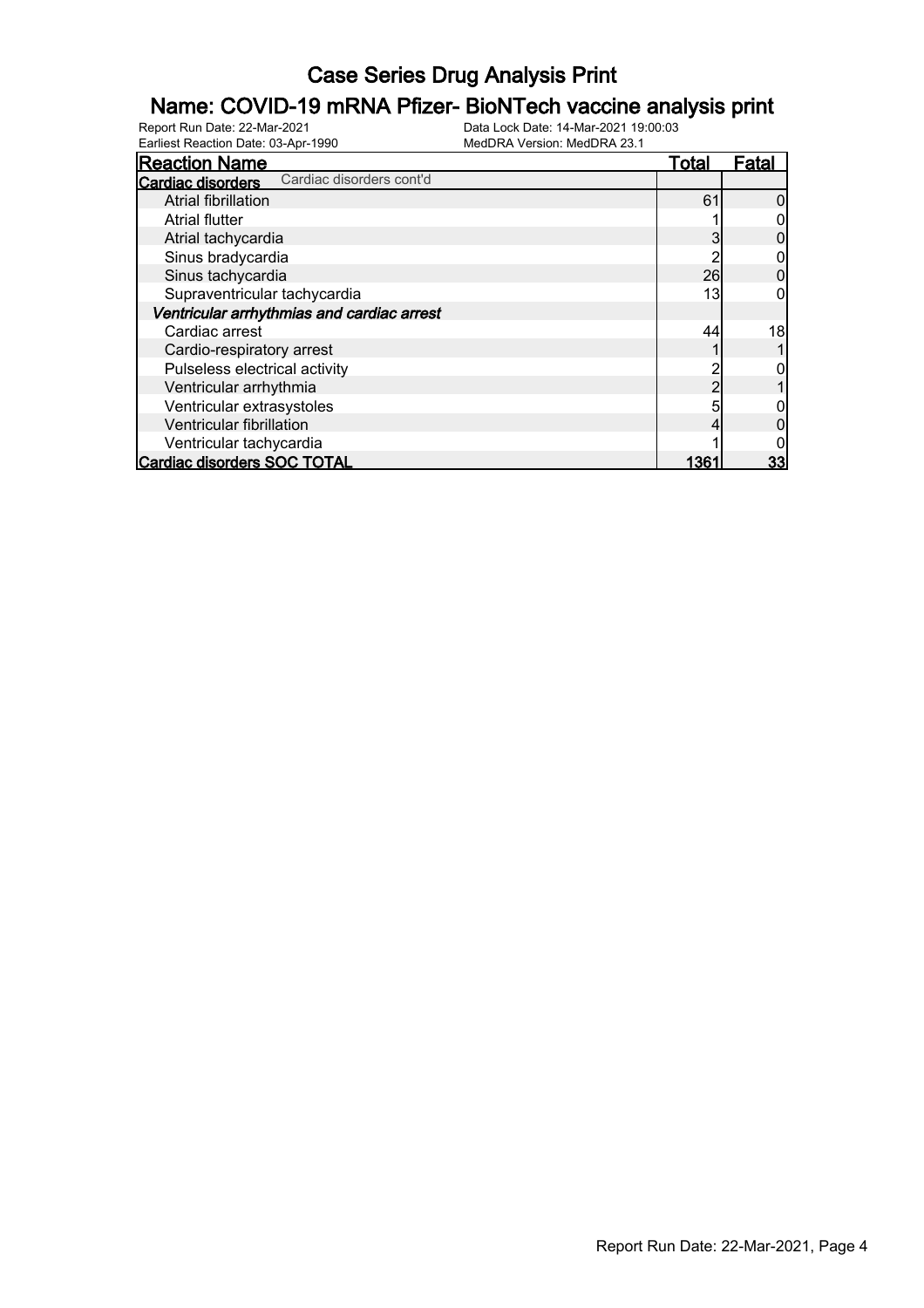## **Name: COVID-19 mRNA Pfizer- BioNTech vaccine analysis print**<br>Report Run Date: 22-Mar-2021

| Lancot Roadwon Dato. 00 Mpi 1000             |              |       |
|----------------------------------------------|--------------|-------|
| <b>Reaction Name</b>                         | <u>Total</u> | Fatal |
| <b>Congenital disorders</b>                  |              |       |
| Cardiac disorders congenital NEC             |              |       |
| Heart disease congenital                     |              |       |
| Cardiac septal defects congenital            |              |       |
| Hypertrophic cardiomyopathy                  |              |       |
| <b>Coagulation disorders congenital</b>      |              |       |
| Haemophilia                                  |              |       |
| Neurological disorders congenital NEC        |              |       |
| Familial hemiplegic migraine                 |              |       |
| Familial periodic paralysis                  |              |       |
| Pulmonary and bronchial disorders congenital |              |       |
| Congenital cystic lung                       |              |       |
| Retinal disorders congenital                 |              |       |
| Retinitis pigmentosa                         |              |       |
| <b>Congenital disorders SOC TOTAL</b>        |              |       |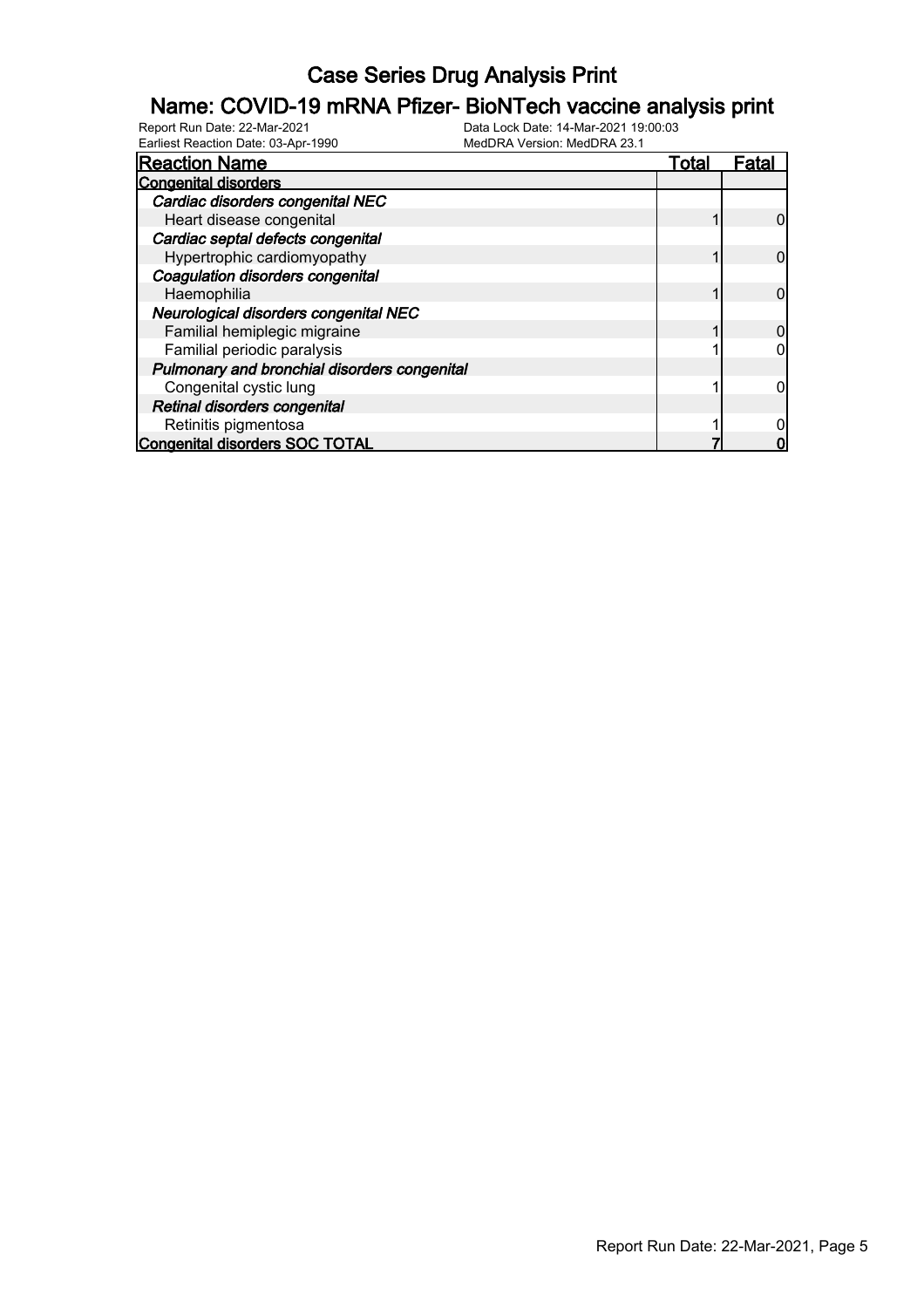#### Name: COVID-19 mRNA Pfizer- BioNTech vaccine analysis print

| <b>Reaction Name</b>                             | <u>Total</u>   | Fatal            |
|--------------------------------------------------|----------------|------------------|
| Ear disorders                                    |                |                  |
| Ear disorders NEC                                |                |                  |
| Ear canal erythema                               | 1              | 0                |
| Ear congestion                                   | 5              | $\mathbf{0}$     |
| Ear discomfort                                   | 18             | $\overline{0}$   |
| Ear disorder                                     | 3              | $\mathbf{0}$     |
| Ear haemorrhage                                  |                | $\overline{0}$   |
| Ear pain                                         | 257            | $\mathbf{0}$     |
| Ear pruritus                                     | 3              | $\overline{0}$   |
| Ear swelling                                     | 7              | $\overline{0}$   |
| Otorrhoea                                        |                | $\overline{0}$   |
| Eustachian tube disorders                        |                |                  |
| Eustachian tube disorder                         | 1              | $\mathbf 0$      |
| Eustachian tube dysfunction                      | 4              | $\mathbf 0$      |
| <b>External ear disorders NEC</b>                |                |                  |
| Red ear syndrome                                 | $\overline{c}$ | $\mathbf 0$      |
| <b>External ear infections and inflammations</b> |                |                  |
| External ear inflammation                        | 1              | $\mathbf 0$      |
| <b>Hearing disorders NEC</b>                     |                |                  |
| Auditory disorder                                | $\overline{c}$ | $\mathbf 0$      |
| <b>Hearing losses</b>                            |                |                  |
| Deafness                                         | 30             | $\mathbf 0$      |
| Deafness neurosensory                            | 4              | $\mathbf 0$      |
| Deafness unilateral                              | 3              | $\mathbf{0}$     |
| Hypoacusis                                       | 32             | $\overline{0}$   |
| Sudden hearing loss                              | 7              | $\mathbf 0$      |
| Hyperacusia                                      |                |                  |
| Hyperacusis                                      | 10             | $\boldsymbol{0}$ |
| <b>Inner ear disorders NEC</b>                   |                |                  |
| Acute vestibular syndrome                        |                | $\mathbf 0$      |
| Inner ear disorder                               | 3              | $\overline{0}$   |
| Meniere's disease                                | 3              | $\mathbf{0}$     |
| Vestibular disorder                              | 1              | $\overline{0}$   |
| Inner ear signs and symptoms                     |                |                  |
| <b>Motion sickness</b>                           | 16             | $\mathbf 0$      |
| <b>Tinnitus</b>                                  | 246            | $\mathbf{0}$     |
| Vertigo                                          | 296            | $\overline{0}$   |
| Vertigo labyrinthine                             | 4              | $\mathbf{0}$     |
| Vertigo positional                               | 23             | $\overline{0}$   |
| Middle ear infections and inflammations          |                |                  |
| Middle ear inflammation                          |                | $\mathbf 0$      |
| <b>Ear disorders SOC TOTAL</b>                   | 986            | $\overline{0}$   |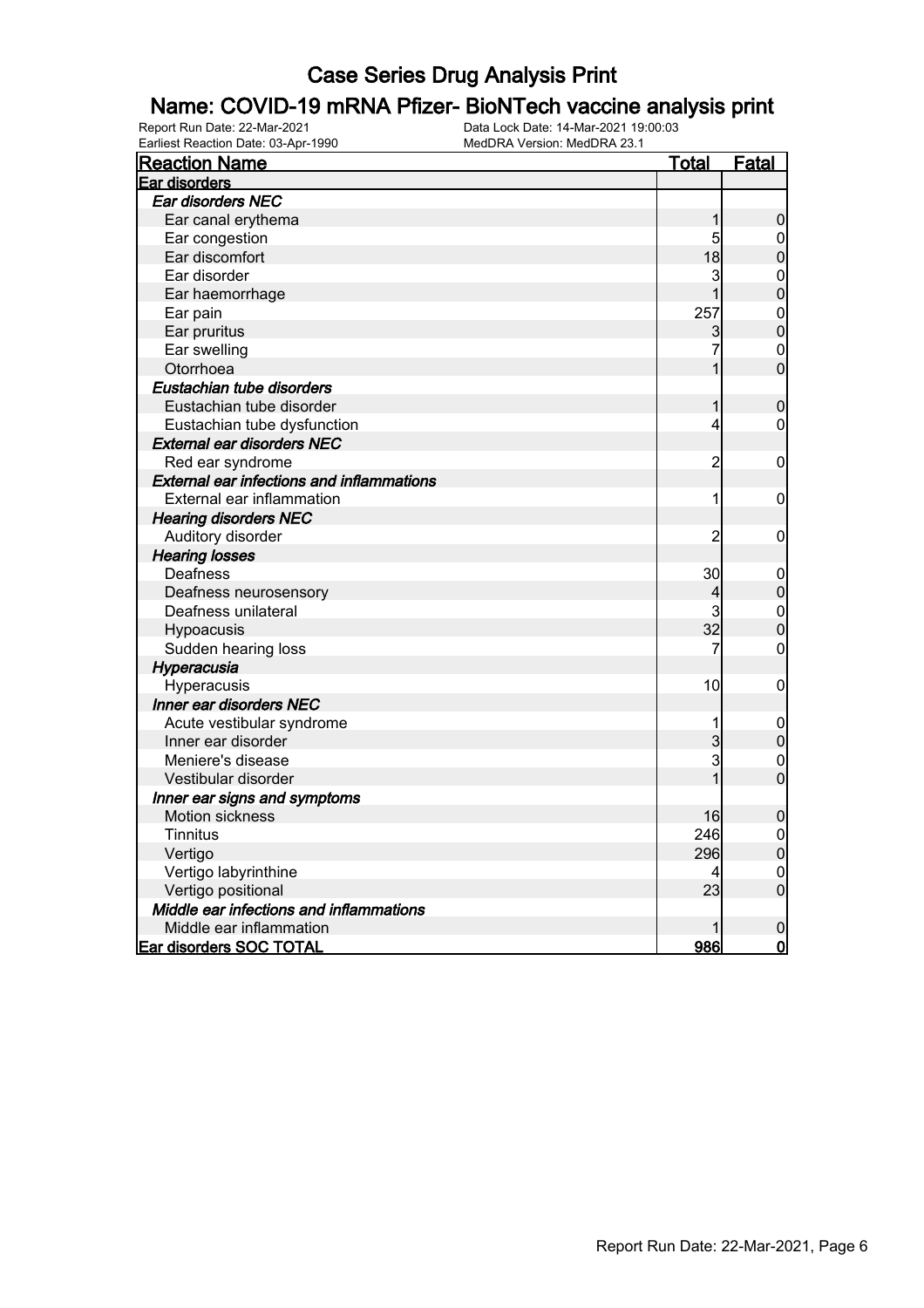#### Name: COVID-19 mRNA Pfizer- BioNTech vaccine analysis print

| <b>Reaction Name</b>                      | Total | Fatal |
|-------------------------------------------|-------|-------|
| <b>Endocrine disorders</b>                |       |       |
| Acute and chronic thyroiditis             |       |       |
| Thyroiditis subacute                      |       |       |
| <b>Adrenal cortical hypofunctions</b>     |       |       |
| Addison's disease                         |       |       |
| Adrenocortical insufficiency acute        |       |       |
| <b>Endocrine abnormalities of puberty</b> |       |       |
| Premature menarche                        |       |       |
| <b>Female gonadal function disorders</b>  |       |       |
| Anovulatory cycle                         |       |       |
| <b>Thyroid disorders NEC</b>              |       |       |
| Goitre                                    |       |       |
| Thyroid pain                              |       |       |
| <b>Thyroid hyperfunction disorders</b>    |       |       |
| Hyperthyroidism                           |       | 0     |
| <b>Thyroid hypofunction disorders</b>     |       |       |
| Hypothyroidism                            |       |       |
| <b>Endocrine disorders SOC TOTAL</b>      |       |       |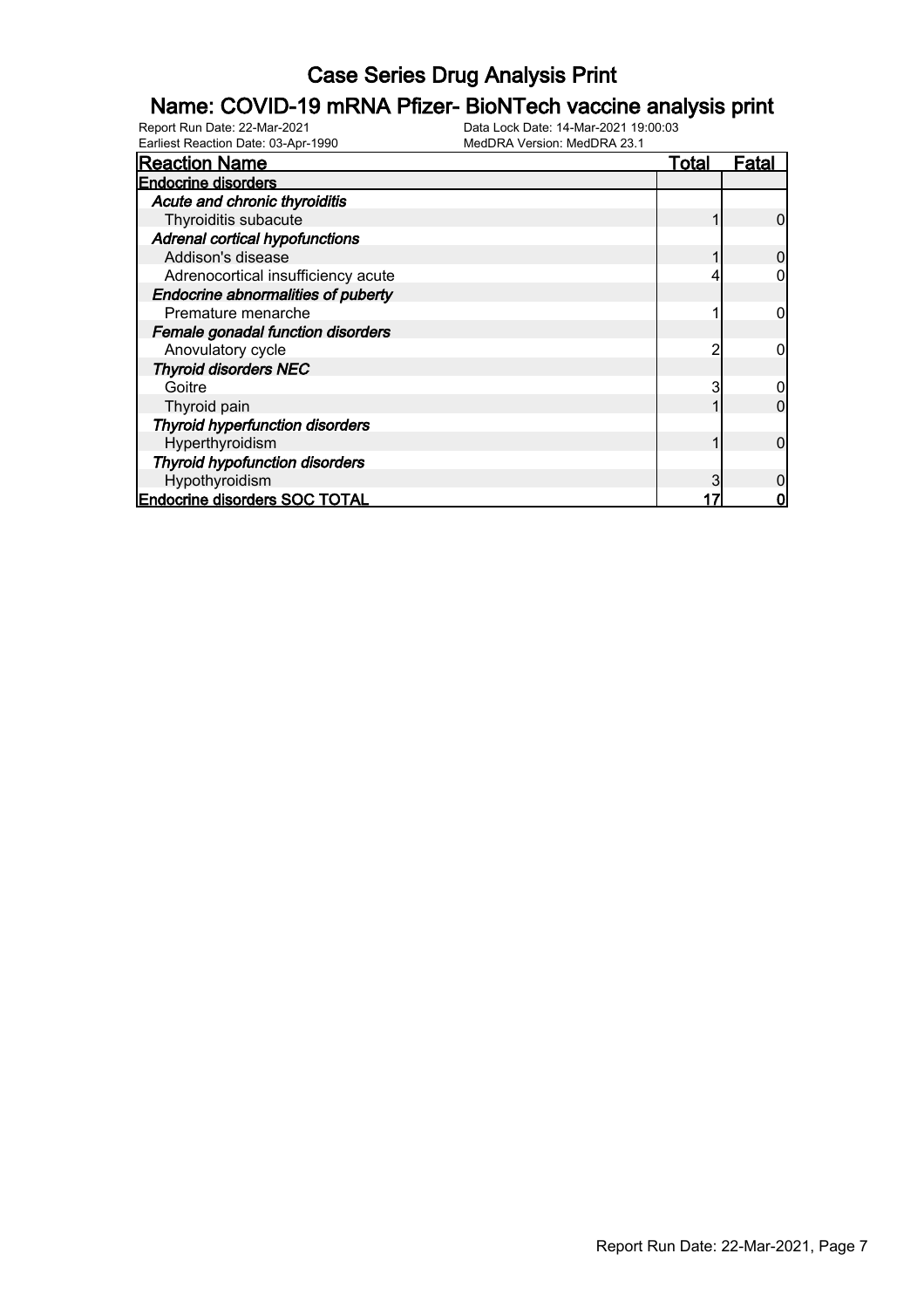## **Name: COVID-19 mRNA Pfizer- BioNTech vaccine analysis print**<br>Report Run Date: 22-Mar-2021

| Earliest Reaction Date: 03-Apr-1990<br>MedDRA Version: MedDRA 23.1 |                |                |
|--------------------------------------------------------------------|----------------|----------------|
| <b>Reaction Name</b>                                               | <u>Total</u>   | <u>Fatal</u>   |
| Eve disorders                                                      |                |                |
| Amblyopic vision impairment                                        |                |                |
| Amblyopia                                                          | 2              | 0              |
| Choroid and vitreous haemorrhages and vascular disorders           |                |                |
| Choroidal haemorrhage                                              |                | 0              |
| Choroidal neovascularisation                                       | 1              | 0              |
| Choroid and vitreous structural change, deposit and degeneration   |                |                |
| Vitreous detachment                                                | 1              | 0              |
| Vitreous floaters                                                  | 14             | $\mathbf 0$    |
| Conjunctival and corneal bleeding and vascular disorders           |                |                |
| Conjunctival haemorrhage                                           | 11             | $\mathbf 0$    |
| Conjunctival infections, irritations and inflammations             |                |                |
| Conjunctival hyperaemia                                            |                | 0              |
| Conjunctival oedema                                                | 1              | 0              |
| Corneal infections, oedemas and inflammations                      |                |                |
| Keratitis                                                          | 4              | 0              |
| <b>Ulcerative keratitis</b>                                        | 4              | $\mathbf 0$    |
| <b>Eyelid movement disorders</b>                                   |                |                |
| Blepharospasm                                                      | 26             | 0              |
| Excessive eye blinking                                             | 1              | 0              |
| Eyelid ptosis                                                      | 8              | 0              |
| Iris and uveal tract infections, irritations and inflammations     |                |                |
| Autoimmune uveitis                                                 | 1              | 0              |
|                                                                    | 5              |                |
| Iridocyclitis                                                      | $\overline{2}$ | 0              |
| <b>Iritis</b><br><b>Uveitis</b>                                    | 10             | 0              |
|                                                                    |                | 0              |
| <b>Lacrimation disorders</b>                                       |                |                |
| Dry eye                                                            | 39             | 0              |
| Lacrimation increased                                              | 48             | $\mathbf 0$    |
| Lid, lash and lacrimal infections, irritations and inflammations   |                |                |
| <b>Blepharitis</b>                                                 | 2              | 0              |
| Chalazion                                                          | 1              | 0              |
| Eczema eyelids                                                     |                | $\mathbf{0}$   |
| Erythema of eyelid                                                 | 1              | 0              |
| Eyelid irritation                                                  |                | 0              |
| Eyelid margin crusting                                             |                | $\mathsf{O}$   |
| Eyelid oedema                                                      |                | $\overline{0}$ |
| Eyelid rash                                                        |                | $\mathbf 0$    |
| Swelling of eyelid                                                 | 32             | $\overline{0}$ |
| Lid, lash and lacrimal structural disorders                        |                |                |
| Eyelid exfoliation                                                 |                | $\mathbf 0$    |
| Lagophthalmos                                                      | 1              | 0              |
| Ocular bleeding and vascular disorders NEC                         |                |                |
| Eye haematoma                                                      | 1              | $\overline{0}$ |
| Eye haemorrhage                                                    | 4              | $\mathbf 0$    |
| <b>Ocular disorders NEC</b>                                        |                |                |
| Dark circles under eyes                                            |                | 0              |
| Eye disorder                                                       | 10             | $\mathbf 0$    |
| Eye oedema                                                         | 4              | 0              |
| Eye pain                                                           | 292            | $\mathbf{0}$   |
| Eye swelling                                                       | 148            | $\mathbf{0}$   |
| Eye ulcer                                                          | 1              | $\mathbf 0$    |
| Eyelid disorder                                                    | $\overline{c}$ | $\mathbf 0$    |
| Eyelid pain                                                        | $\overline{3}$ | $\overline{0}$ |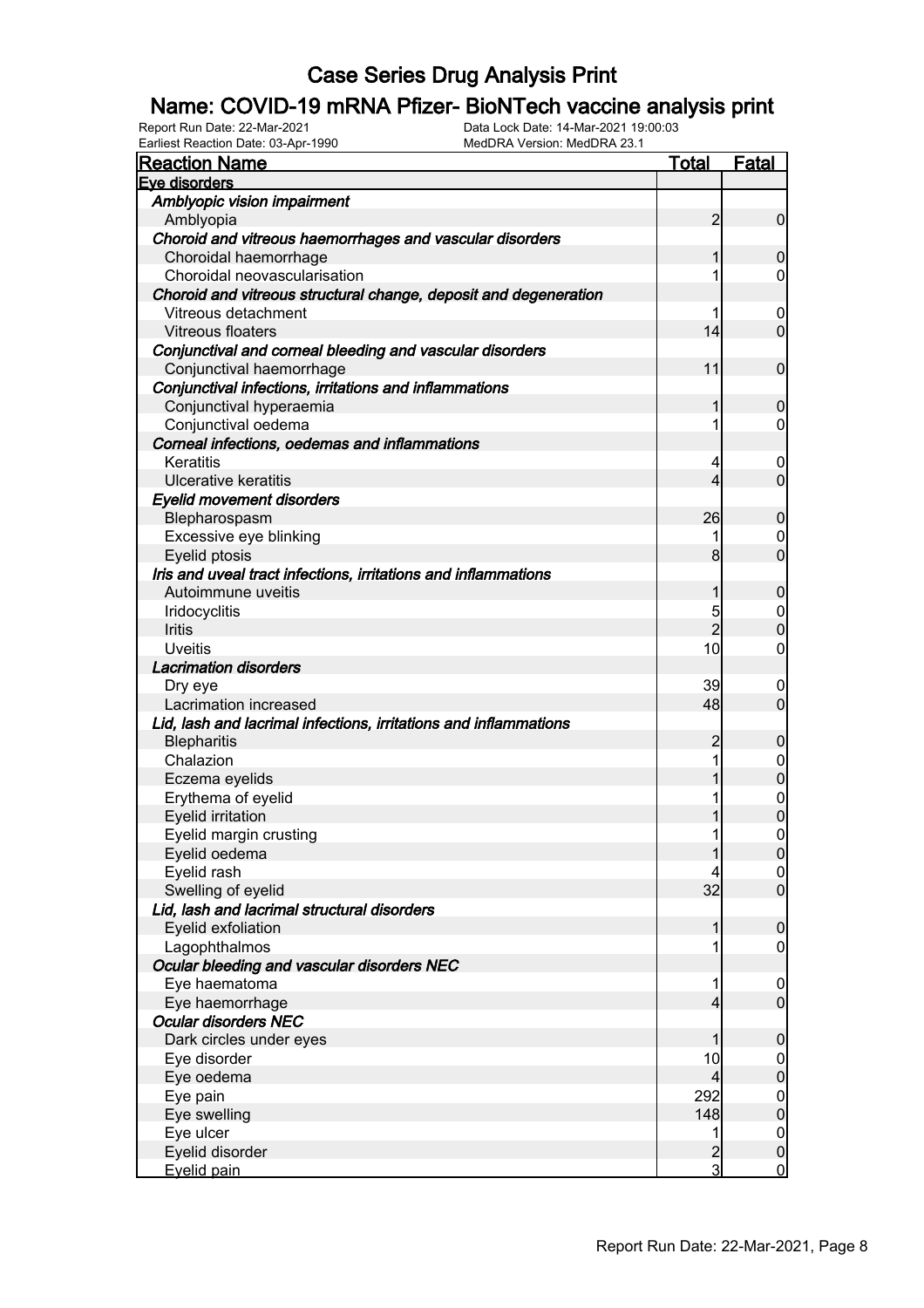#### Name: COVID-19 mRNA Pfizer- BioNTech vaccine analysis print

Earliest Reaction Date: 03-Apr-1990 MedDRA Version: MedDRA 23.1

| <b>Reaction Name</b>                                           | <u>Total</u>            | <u>Fatal</u>     |
|----------------------------------------------------------------|-------------------------|------------------|
| Eye disorders cont'd<br>Eve disorders                          |                         |                  |
| Eyelids pruritus                                               | 1                       | $\mathbf 0$      |
| Ocular discomfort                                              | 10                      | 0                |
| Periorbital oedema                                             | 11                      | $\pmb{0}$        |
| Periorbital pain                                               |                         | 0                |
| Periorbital swelling                                           | 38                      | $\mathbf 0$      |
| Ocular infections, inflammations and associated manifestations |                         |                  |
| Eye allergy                                                    | $\overline{c}$          | $\mathbf 0$      |
| Eye discharge                                                  | 9                       | $\overline{0}$   |
| Eye inflammation                                               | 6                       | $\pmb{0}$        |
| Eye irritation                                                 | 31                      | $\mathbf 0$      |
| Eye pruritus                                                   | 92                      | $\mathbf 0$      |
| Limbal swelling                                                | 1                       | $\mathbf 0$      |
| Ocular hyperaemia                                              | 60                      | $\overline{0}$   |
| Ocular nerve and muscle disorders                              |                         |                  |
| Binocular eye movement disorder                                | 1                       | $\boldsymbol{0}$ |
| Extraocular muscle paresis                                     | 1                       | $\mathbf 0$      |
| Eye movement disorder                                          | 6                       | $\mathbf 0$      |
| Ophthalmoplegia                                                | $\overline{c}$          | $\mathbf 0$      |
| <b>Strabismus</b>                                              | $\overline{1}$          | $\overline{0}$   |
| <b>Ocular sensation disorders</b>                              |                         |                  |
| Abnormal sensation in eye                                      | 6                       | $\boldsymbol{0}$ |
| Asthenopia                                                     | 54                      | $\mathbf 0$      |
| Eye paraesthesia                                               | 1                       | $\pmb{0}$        |
| Foreign body sensation in eyes                                 | 9                       | $\mathbf{0}$     |
| Hypoaesthesia eye                                              | $\overline{4}$          | $\mathbf 0$      |
| Photophobia                                                    | 123                     | $\mathbf 0$      |
| <b>Optic disc abnormalities NEC</b>                            |                         |                  |
| Papilloedema                                                   | 1                       | $\mathbf 0$      |
| <b>Pupil disorders</b>                                         |                         |                  |
| <b>Miosis</b>                                                  | 1                       | $\mathbf 0$      |
| <b>Mydriasis</b>                                               | 5                       | $\pmb{0}$        |
| Pupillary disorder                                             | 1                       | $\mathbf 0$      |
| Pupils unequal                                                 | 3                       | $\boldsymbol{0}$ |
| Retinal bleeding and vascular disorders (excl retinopathy)     |                         |                  |
| Retinal artery occlusion                                       | 1                       | $\boldsymbol{0}$ |
| Retinal haemorrhage                                            | 1                       | 0                |
| Retinal vein occlusion                                         | $\overline{2}$          | $\overline{0}$   |
| Retinal structural change, deposit and degeneration            |                         |                  |
| Maculopathy                                                    | 1                       | $\pmb{0}$        |
| <b>Retinal toxicity</b>                                        | 1                       | $\mathbf 0$      |
| Retinal, choroid and vitreous infections and inflammations     |                         |                  |
| Macular oedema                                                 | 1                       | $\mathbf 0$      |
| Scleral infections, irritations and inflammations              |                         |                  |
| Episcleritis                                                   | 3                       | $\mathbf 0$      |
| <b>Visual colour distortions</b>                               |                         |                  |
| Cyanopsia                                                      | 1                       | $\boldsymbol{0}$ |
| Erythropsia                                                    | $\overline{2}$          | $\overline{0}$   |
| <b>Visual disorders NEC</b>                                    |                         |                  |
| Diplopia                                                       | 34                      | $\boldsymbol{0}$ |
| Halo vision                                                    | 4                       | $\overline{0}$   |
| Metamorphopsia                                                 | $\overline{\mathbf{4}}$ | $\pmb{0}$        |
| Oscillopsia                                                    | 1                       | $\boldsymbol{0}$ |
| Photopsia                                                      | 33                      | $\mathbf 0$      |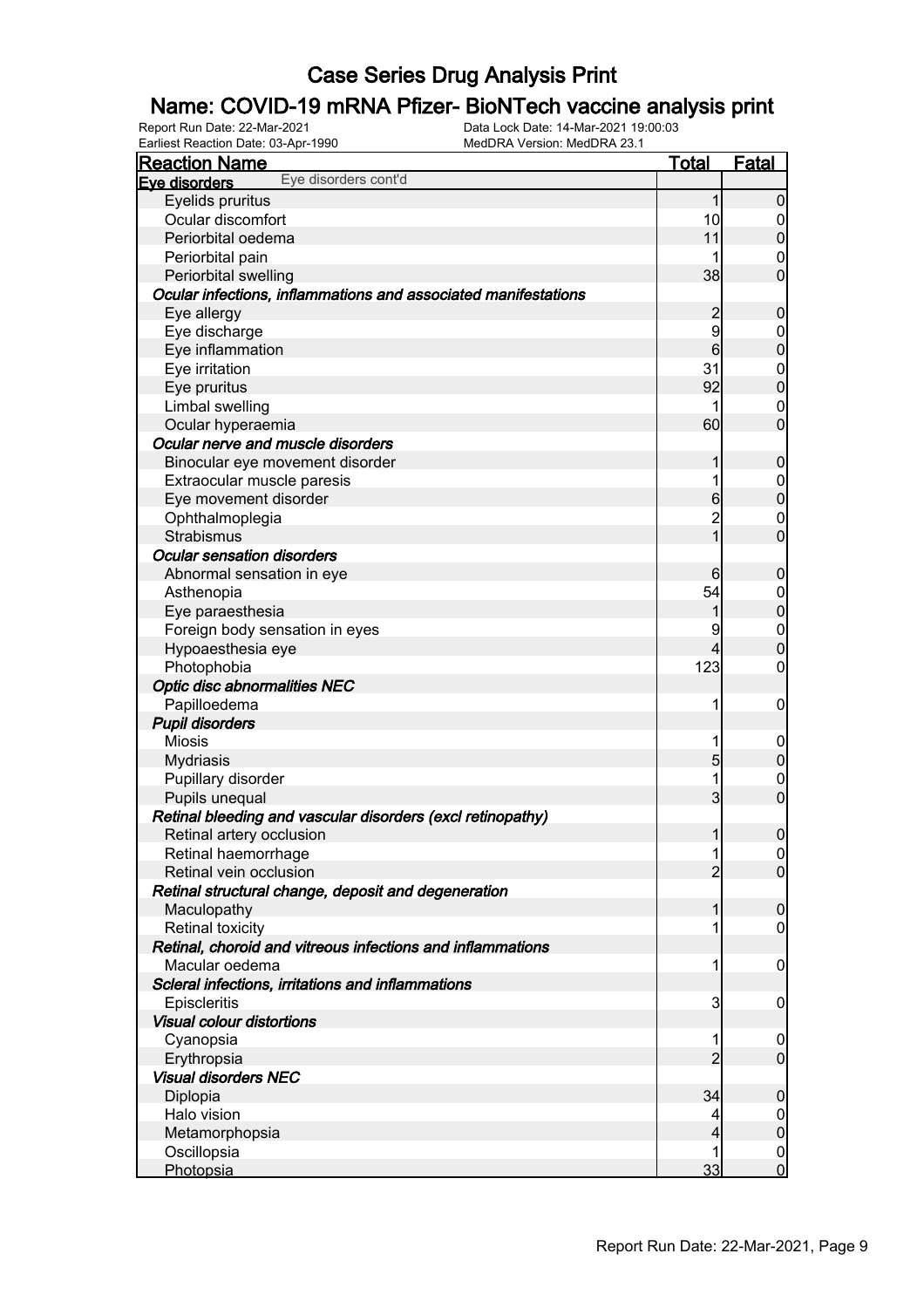## **Name: COVID-19 mRNA Pfizer- BioNTech vaccine analysis print**<br>Report Run Date: 22-Mar-2021

Earliest Reaction Date: 03-Apr-1990

| <b>Reaction Name</b>                                    | Total | Fatal |
|---------------------------------------------------------|-------|-------|
| Eye disorders cont'd<br>Eve disorders                   |       |       |
| Scintillating scotoma                                   |       |       |
| Vision blurred                                          | 259   |       |
| Visual brightness                                       |       |       |
| Visual impairment and blindness (excl colour blindness) |       |       |
| <b>Blindness</b>                                        | 16    |       |
| <b>Blindness transient</b>                              |       |       |
| <b>Blindness unilateral</b>                             |       |       |
| Central vision loss                                     |       |       |
| Sudden visual loss                                      |       |       |
| Visual acuity reduced                                   |       |       |
| Visual impairment                                       | 79    |       |
| <b>Eve disorders SOC TOTAL</b>                          | 1629  |       |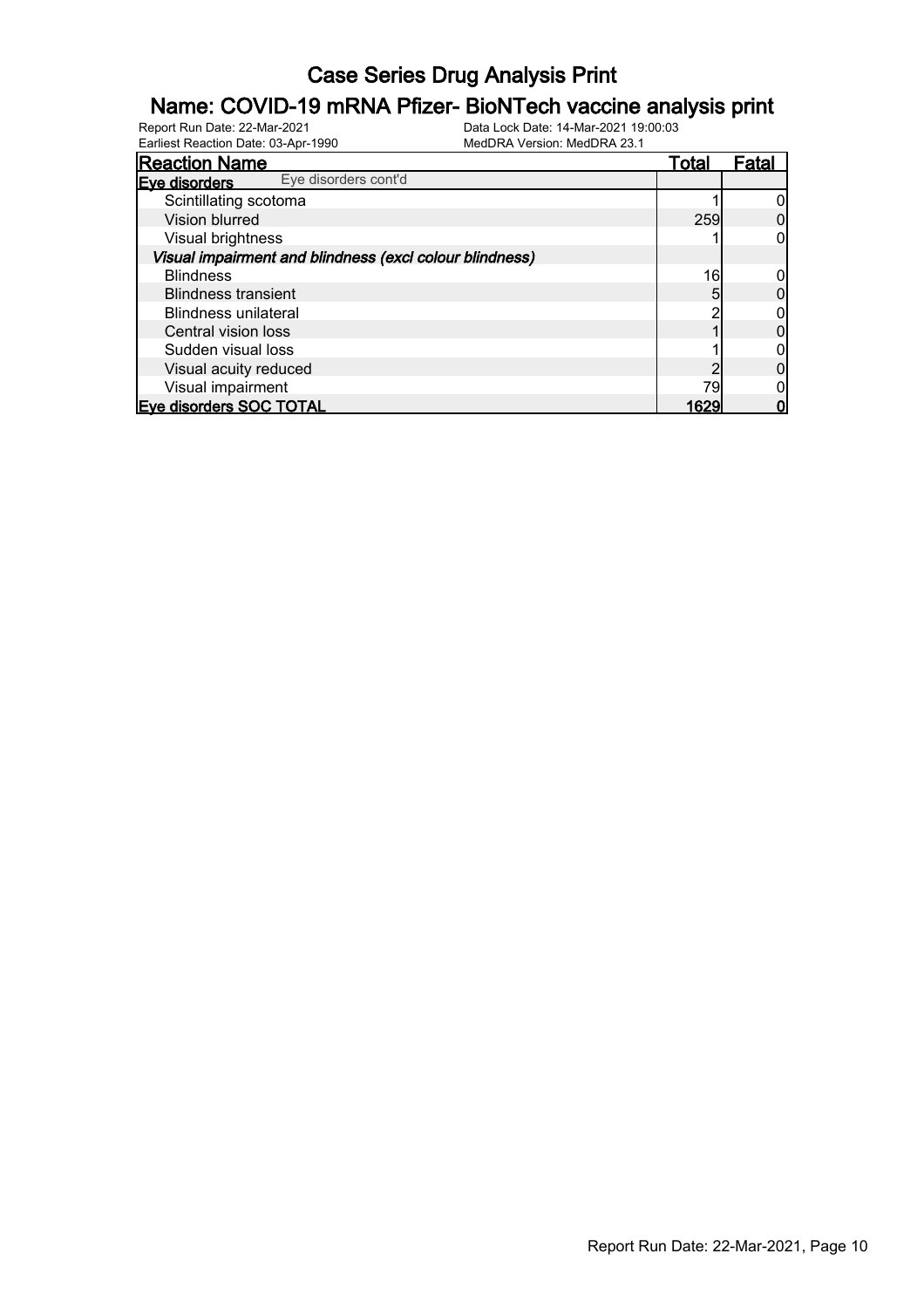#### Name: COVID-19 mRNA Pfizer- BioNTech vaccine analysis print

| Earliest Reaction Date: 03-Apr-1990                    | MedDRA Version: MedDRA 23.1 |                  |
|--------------------------------------------------------|-----------------------------|------------------|
| <u>Reaction Name</u>                                   | <u>Total</u>                | <b>Fatal</b>     |
| <b>Gastrointestinal disorders</b>                      |                             |                  |
| Abdominal findings abnormal                            |                             |                  |
| Gastrointestinal sounds abnormal                       | $\overline{4}$              | $\mathbf 0$      |
| <b>Abdominal hernias NEC</b>                           |                             |                  |
| Abdominal hernia                                       | 1                           | $\mathbf 0$      |
| Acute and chronic pancreatitis                         |                             |                  |
| Obstructive pancreatitis                               | 1                           | $\mathbf 0$      |
| Pancreatitis                                           | 3                           | $\overline{0}$   |
| Pancreatitis acute                                     | 1                           | $\mathbf 0$      |
| Pancreatitis necrotising                               | 1                           | $\boldsymbol{0}$ |
| Anal and rectal disorders NEC                          |                             |                  |
| Anal sphincter atony                                   | 1                           | $\mathbf 0$      |
| Anal and rectal pains                                  |                             |                  |
| Proctalgia                                             | 4                           | $\mathbf 0$      |
| Anal and rectal signs and symptoms                     |                             |                  |
| Anal spasm                                             | 1                           | $\boldsymbol{0}$ |
| Anorectal discomfort                                   | $\overline{3}$              | $\overline{0}$   |
| <b>Benign oral cavity neoplasms</b>                    |                             |                  |
| Mouth cyst                                             | $\overline{2}$              | $\boldsymbol{0}$ |
| Colitis (excl infective)                               |                             |                  |
| Colitis                                                | 6                           | $\mathbf 0$      |
| Colitis ulcerative                                     | 9                           | $\overline{0}$   |
| Crohn's disease                                        | 9                           | $\overline{0}$   |
| <b>Dental disorders NEC</b>                            |                             |                  |
| Teething                                               | $\overline{2}$              | $\boldsymbol{0}$ |
| Dental pain and sensation disorders                    |                             |                  |
| Dental discomfort                                      | $\overline{c}$              | $\mathbf 0$      |
| Dental paraesthesia                                    | 1                           | $\overline{0}$   |
| Hyperaesthesia teeth                                   | 9                           | $\boldsymbol{0}$ |
| Toothache                                              | 27                          | $\boldsymbol{0}$ |
| Diaphragmatic hernias                                  |                             |                  |
| Hiatus hernia                                          | 1                           | $\mathbf 0$      |
| Diarrhoea (excl infective)                             |                             |                  |
| Diarrhoea                                              | 1760                        | 4                |
| Diarrhoea haemorrhagic                                 | 5                           | $\overline{0}$   |
| Duodenal and small intestinal stenosis and obstruction |                             |                  |
| Small intestinal obstruction                           | 1                           | $\boldsymbol{0}$ |
| Dyspeptic signs and symptoms                           |                             |                  |
| Dyspepsia                                              | 95                          | $\mathbf 0$      |
| Epigastric discomfort                                  |                             | 0                |
| Eructation                                             | 15                          | $\mathbf 0$      |
| <b>Faecal abnormalities NEC</b>                        |                             |                  |
| Abnormal faeces                                        | 3                           | $\mathbf 0$      |
| Faeces discoloured                                     | 12                          | 0                |
| Faeces pale                                            | $\overline{c}$              | $\mathbf 0$      |
| Faeces soft                                            | $\overline{2}$              | 0                |
|                                                        |                             |                  |
| Flatulence, bloating and distension                    |                             |                  |
| Abdominal distension                                   | 66                          | $\mathbf 0$      |
| Aerophagia                                             |                             | $\mathbf 0$      |
| Flatulence                                             | 53                          | 0                |
| Gastric and oesophageal haemorrhages                   |                             |                  |
| Gastric haemorrhage                                    | 2                           | 1                |
| Oesophageal varices haemorrhage                        | 1                           | 1                |
| Gastric ulcers and perforation                         |                             |                  |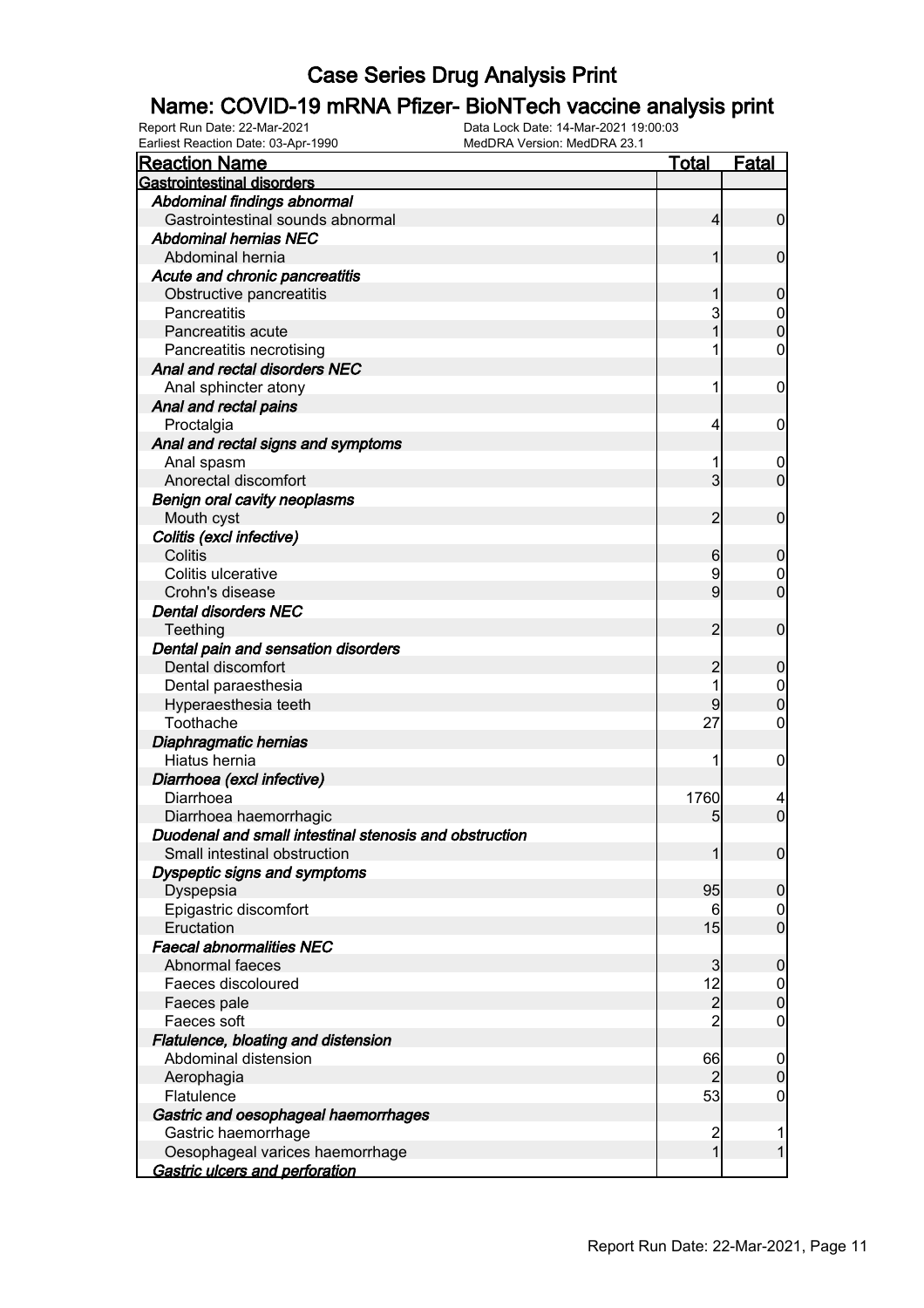## **Name: COVID-19 mRNA Pfizer- BioNTech vaccine analysis print**<br>Report Run Date: 22-Mar-2021

Earliest Reaction Date: 03-Apr-1990

| <b>Reaction Name</b>                                         | <u>Total</u>    | <b>Fatal</b>     |
|--------------------------------------------------------------|-----------------|------------------|
| Gastrointestinal disordersointestinal disorders cont'd       |                 |                  |
| Gastric ulcer                                                | 1               | $\overline{0}$   |
| Gastritis (excl infective)                                   |                 |                  |
| Gastritis                                                    | 13              | $\mathbf 0$      |
| Reflux gastritis                                             | 3               | 0                |
| Gastrointestinal and abdominal pains (excl oral and throat)  |                 |                  |
| Abdominal migraine                                           | 1               | 0                |
| Abdominal pain                                               | 348             | $\mathbf 0$      |
| Abdominal pain lower                                         | 17              | 0                |
| Abdominal pain upper                                         | 553             | $\mathbf 0$      |
| Abdominal rigidity                                           | 3               | $\mathbf 0$      |
| Abdominal tenderness                                         | 3               | $\overline{0}$   |
| Gastrointestinal pain                                        | 32              | $\mathbf 0$      |
| Gastrointestinal atonic and hypomotility disorders NEC       |                 |                  |
| Constipation                                                 | 61              | $\mathbf 0$      |
| Duodenogastric reflux                                        | $\overline{c}$  | $\mathbf 0$      |
| Gastric dilatation                                           | 3               | $\mathbf 0$      |
| Gastrooesophageal reflux disease                             | 31              | $\overline{0}$   |
| Infrequent bowel movements                                   | 1               | $\boldsymbol{0}$ |
| Intestinal pseudo-obstruction                                | 1               | $\overline{0}$   |
| Gastrointestinal disorders NEC                               |                 |                  |
| Functional gastrointestinal disorder                         | $\overline{c}$  | 0                |
| Gastric disorder                                             | $\mathbf{3}$    | $\mathbf 0$      |
| Gastrointestinal disorder                                    | $\overline{2}$  | $\overline{0}$   |
| Gastrointestinal dyskinetic disorders                        |                 |                  |
| Change of bowel habit                                        | $\overline{c}$  | $\mathbf 0$      |
| Dyschezia                                                    | 1               | $\mathbf 0$      |
| Gastrointestinal motility disorder                           | 1               | $\overline{0}$   |
| Gastrointestinal inflammatory disorders NEC                  |                 |                  |
| <b>Duodenitis</b>                                            | 1               | $\mathbf 0$      |
| <b>Enteritis</b>                                             | 1               | $\mathbf 0$      |
| Gastrointestinal mucosal dystrophies and secretion disorders |                 |                  |
| Hyperchlorhydria                                             | $\overline{c}$  | $\mathbf 0$      |
| Gastrointestinal signs and symptoms NEC                      |                 |                  |
| Abdominal discomfort                                         | 195             | 0                |
| Abdominal symptom                                            | 1               | $\overline{0}$   |
| Acute abdomen                                                | 11              | $\overline{0}$   |
| Anal incontinence                                            | 7               | $\overline{0}$   |
| Breath odour                                                 | 7               | $\mathbf 0$      |
| Dysphagia                                                    | 60              | $\overline{1}$   |
| Gastrointestinal spastic and hypermotility disorders         |                 |                  |
| Defaecation urgency                                          | $\overline{2}$  | $\mathbf 0$      |
| Frequent bowel movements                                     | 10 <sup>1</sup> | $\overline{0}$   |
| Irritable bowel syndrome                                     | 22              | $\mathbf 0$      |
| Oesophageal spasm                                            | $\overline{c}$  | $\mathbf 0$      |
| Pylorospasm                                                  | $\mathbf{1}$    | $\overline{0}$   |
| Gastrointestinal stenosis and obstruction NEC                |                 |                  |
| Intestinal obstruction                                       | 1               | $\mathbf 0$      |
| Gastrointestinal vascular malformations                      |                 |                  |
| Gastric antral vascular ectasia                              | 1               | $\mathbf 0$      |
| Gastrointestinal vascular occlusion and infarction           |                 |                  |
| Intestinal ischaemia                                         | 1               | $\mathbf 0$      |
| Gingival disorders, signs and symptoms NEC                   |                 |                  |
| <b>Gingival blister</b>                                      | $5\overline{)}$ | $\overline{0}$   |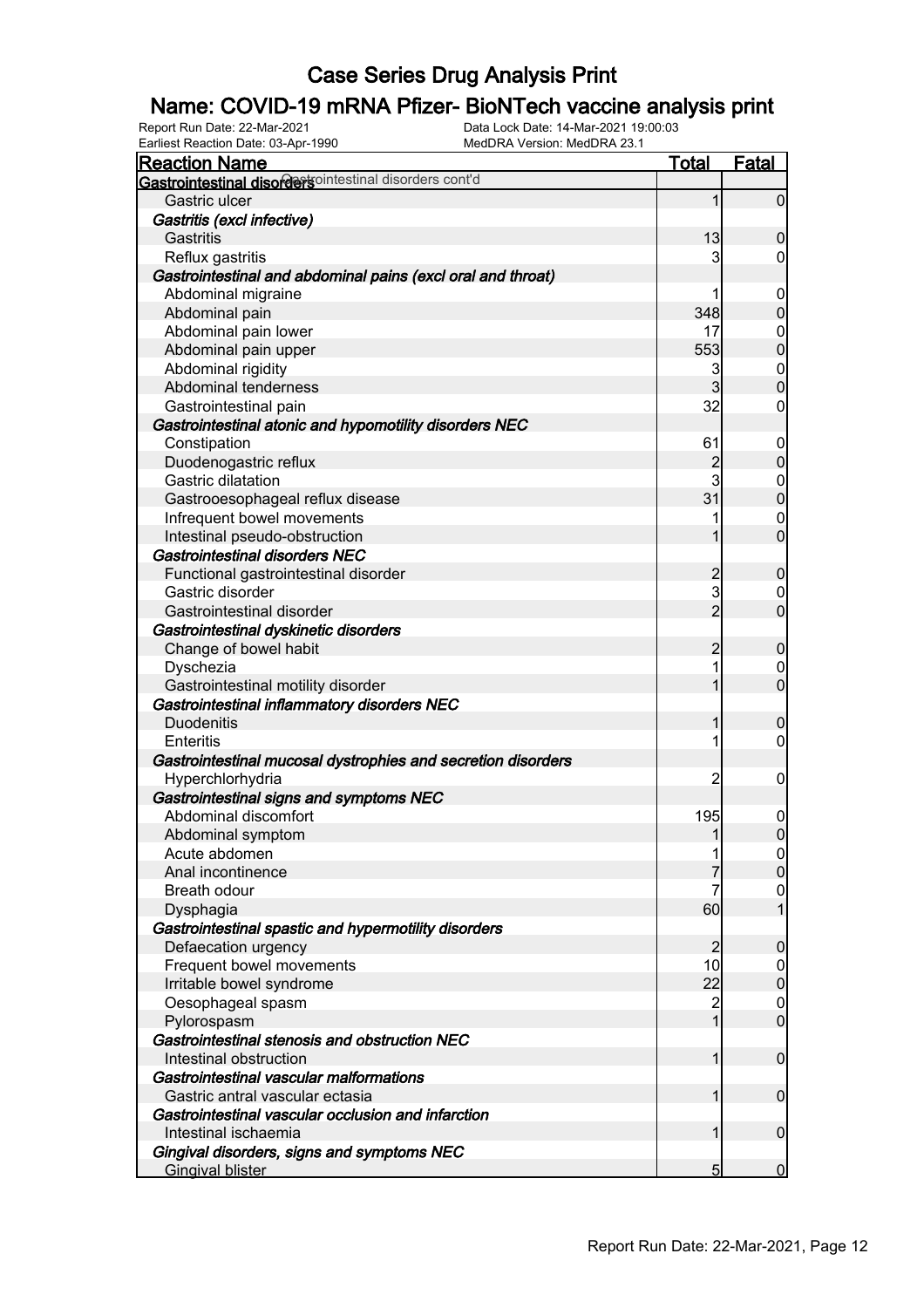#### Name: COVID-19 mRNA Pfizer- BioNTech vaccine analysis print

Earliest Reaction Date: 03-Apr-1990 MedDRA Version: MedDRA 23.1

| <b>Reaction Name</b>                                         | <u>Total</u>    | <b>Fatal</b>                                    |
|--------------------------------------------------------------|-----------------|-------------------------------------------------|
| Gastrointestinal disordertsointestinal disorders cont'd      |                 |                                                 |
| Gingival discomfort                                          | $\overline{c}$  | $\boldsymbol{0}$                                |
| Gingival disorder                                            | $\overline{2}$  | $\overline{0}$                                  |
| Gingival pain                                                | 30 <sup>2</sup> |                                                 |
| Gingival swelling                                            |                 | $\begin{matrix} 0 \\ 0 \end{matrix}$            |
| Gingivitis ulcerative                                        |                 | $\mathbf{0}$                                    |
| Noninfective gingivitis                                      | 1               | $\overline{0}$                                  |
| Gingival haemorrhages                                        |                 |                                                 |
| <b>Gingival bleeding</b>                                     | 10              | $\mathbf 0$                                     |
| Haemorrhoids and gastrointestinal varices (excl oesophageal) |                 |                                                 |
| Gastric varices                                              | 1               | $\mathbf 0$                                     |
| Haemorrhoids                                                 | $6 \overline{}$ | $\mathbf 0$                                     |
| <b>Intestinal haemorrhages</b>                               |                 |                                                 |
| Anal haemorrhage                                             | 4               | $\boldsymbol{0}$                                |
| Rectal haemorrhage                                           | 18              | $\overline{0}$                                  |
| Small intestinal haemorrhage                                 | 3               | $\mathbf 0$                                     |
| Intestinal ulcers and perforation NEC                        |                 |                                                 |
| Intestinal perforation                                       | $\overline{2}$  | $\overline{c}$                                  |
| <b>Malabsorption syndromes</b>                               |                 |                                                 |
| Coeliac disease                                              | $\overline{c}$  | $\mathbf 0$                                     |
| Steatorrhoea                                                 | $\overline{1}$  | $\overline{0}$                                  |
| Nausea and vomiting symptoms                                 |                 |                                                 |
| Discoloured vomit                                            |                 | 0                                               |
| Nausea                                                       | 4972            | 1                                               |
| Regurgitation                                                | 1               | $\overline{0}$                                  |
| Retching                                                     | 38              |                                                 |
| Vomiting                                                     | 1345            | $\frac{0}{2}$                                   |
| Vomiting projectile                                          | 24              | $\mathbf 0$                                     |
| Non-site specific gastrointestinal haemorrhages              |                 |                                                 |
| Gastrointestinal haemorrhage                                 | 4               |                                                 |
| Haematemesis                                                 | 15              |                                                 |
| Haematochezia                                                | 12              | $\begin{array}{c} 0 \\ 2 \\ 0 \\ 0 \end{array}$ |
| Melaena                                                      | 5               |                                                 |
| Upper gastrointestinal haemorrhage                           | $\overline{2}$  | $\pmb{0}$                                       |
| Oesophageal stenosis and obstruction                         |                 |                                                 |
| Oesophageal stenosis                                         | 1               | $\boldsymbol{0}$                                |
| Oesophagitis (excl infective)                                |                 |                                                 |
| Oesophagitis                                                 | 1               | $\overline{0}$                                  |
| Oral dryness and saliva altered                              |                 |                                                 |
| Aptyalism                                                    | 1               | $\mathbf 0$                                     |
| Dry mouth                                                    | 195             | $\pmb{0}$                                       |
| Lip dry                                                      | 14              |                                                 |
| Saliva altered                                               | 1               | $\begin{matrix} 0 \\ 0 \end{matrix}$            |
| Salivary hypersecretion                                      | 15              | $\mathbf 0$                                     |
| Oral soft tissue disorders NEC                               |                 |                                                 |
| Chapped lips                                                 | 6               | $\mathbf 0$                                     |
| <b>Cheilitis</b>                                             | 10              | $\boldsymbol{0}$                                |
| Enlarged uvula                                               | $6 \overline{}$ | $\boldsymbol{0}$                                |
| Lip blister                                                  |                 | $\pmb{0}$                                       |
| Lip disorder                                                 |                 | $\boldsymbol{0}$                                |
| Oral disorder                                                | $9$<br>3<br>3   | $\pmb{0}$                                       |
| Oral lichen planus                                           | 1               | $\mathbf 0$                                     |
| Oral mucosal hypertrophy                                     | $\mathbf{1}$    | $\pmb{0}$                                       |
| Oral papule                                                  | 1               | $\overline{0}$                                  |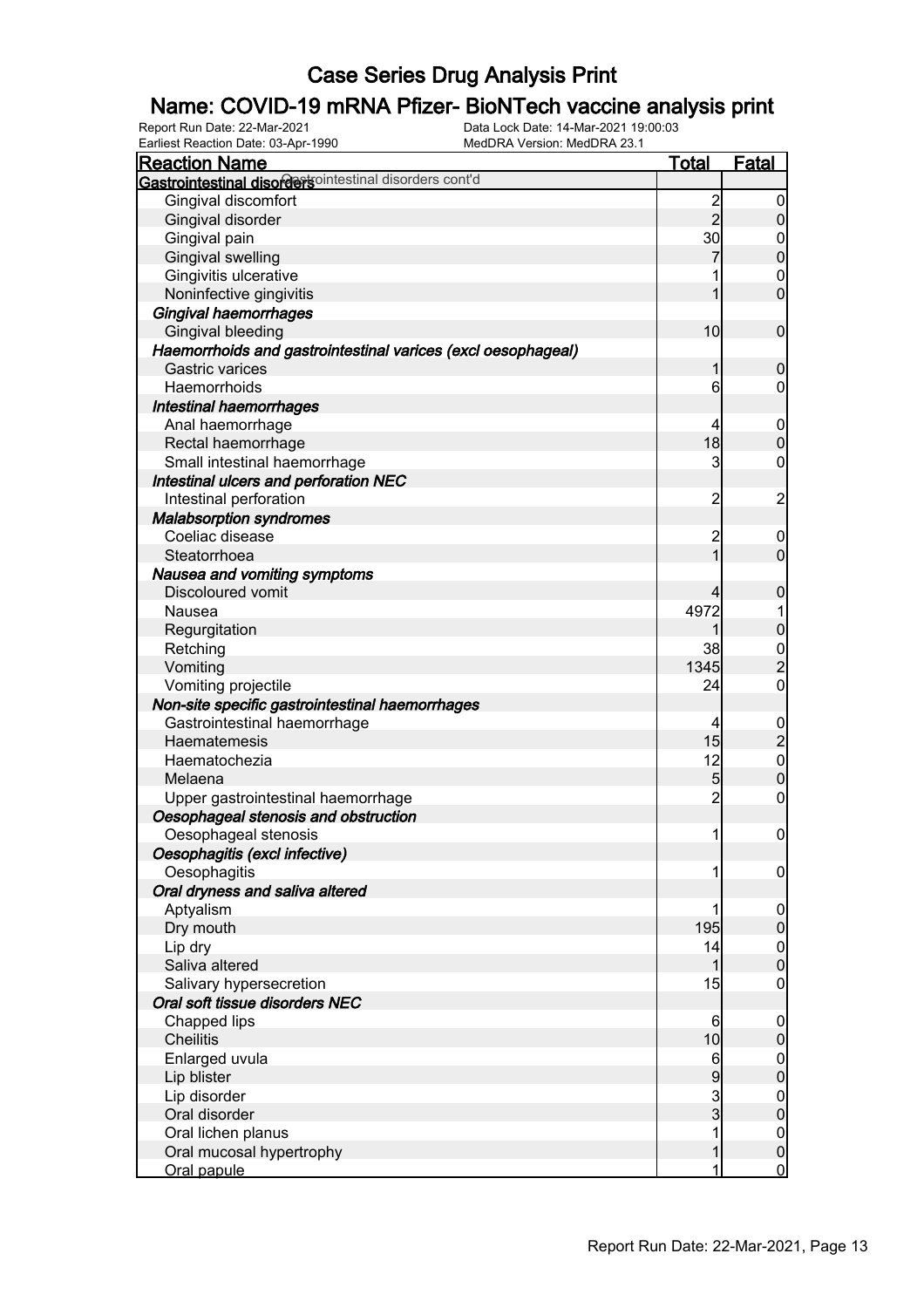## **Name: COVID-19 mRNA Pfizer- BioNTech vaccine analysis print**<br>Report Run Date: 22-Mar-2021

Earliest Reaction Date: 03-Apr-1990

| <b>Daio:</b> 00 <i>i</i> ipi 1000<br><b>Reaction Name</b> | <b>Total</b>             | Fatal                           |
|-----------------------------------------------------------|--------------------------|---------------------------------|
| Gastrointestinal disordersointestinal disorders cont'd    |                          |                                 |
| <b>Uvulitis</b>                                           | 1                        | $\mathbf 0$                     |
| Oral soft tissue haemorrhages                             |                          |                                 |
| Mouth haemorrhage                                         | $\overline{2}$           | $\mathbf 0$                     |
| Oral blood blister                                        | 6                        | 0                               |
| Oral soft tissue signs and symptoms                       |                          |                                 |
| Anaesthesia oral                                          |                          | $\overline{0}$                  |
| Burning mouth syndrome                                    |                          | $\boldsymbol{0}$                |
| Hypoaesthesia oral                                        | 181                      | $\mathbf 0$                     |
| Lip discolouration                                        |                          | $\mathbf 0$                     |
| Lip erythema                                              |                          | $\boldsymbol{0}$                |
| Lip exfoliation                                           | 3                        | $\mathbf 0$                     |
| Lip pain                                                  | 20                       |                                 |
|                                                           | 5                        | $\boldsymbol{0}$<br>$\mathbf 0$ |
| Lip pruritus<br>Lip scab                                  |                          |                                 |
|                                                           |                          | $\boldsymbol{0}$<br>$\mathbf 0$ |
| Odynophagia                                               | 5                        |                                 |
| Oral discomfort                                           | 22                       | $\mathbf 0$                     |
| Oral dysaesthesia                                         |                          | $\mathbf 0$                     |
| Oral mucosal blistering                                   |                          | $\boldsymbol{0}$                |
| Oral mucosal eruption                                     | 8                        | $\mathbf 0$                     |
| Oral mucosal erythema                                     | $\overline{c}$<br>–<br>2 | $\mathbf{0}$                    |
| Oral mucosal exfoliation                                  |                          | $\mathbf 0$                     |
| Oral mucosal roughening                                   |                          | $\mathbf 0$                     |
| Oral pain                                                 | 59                       | $\boldsymbol{0}$                |
| Oral pruritus                                             |                          | 0                               |
| Paraesthesia oral                                         | 461                      | $\overline{0}$                  |
| Oral soft tissue swelling and oedema                      |                          |                                 |
| Lip oedema                                                | 3                        | $\mathbf 0$                     |
| Lip swelling                                              | 264                      | $\mathbf 0$                     |
| Mouth swelling                                            | 29                       | $\mathbf 0$                     |
| Oedema mouth                                              |                          | $\boldsymbol{0}$                |
| Palatal oedema                                            | $\overline{2}$           | $\boldsymbol{0}$                |
| Palatal swelling                                          | 1                        | 0                               |
| Peptic ulcers and perforation                             |                          |                                 |
| Peptic ulcer haemorrhage                                  | 1                        | $\mathbf 0$                     |
| Peritoneal and retroperitoneal disorders                  |                          |                                 |
| <b>Ascites</b>                                            | 1                        | $\overline{0}$                  |
| Peritoneal and retroperitoneal fibrosis and adhesions     |                          |                                 |
| Abdominal adhesions                                       | 1                        | $\mathbf 0$                     |
| <b>Rectal inflammations NEC</b>                           |                          |                                 |
| Proctitis                                                 |                          | $\overline{0}$                  |
| Proctitis ulcerative                                      |                          | $\overline{0}$                  |
| Salivary gland disorders NEC                              |                          |                                 |
| Salivary gland pain                                       | 3                        | $\mathbf 0$                     |
| Salivary gland enlargements                               |                          |                                 |
| Parotid gland enlargement                                 | $\overline{c}$           | $\boldsymbol{0}$                |
| Salivary gland enlargement                                |                          | 0                               |
| Submaxillary gland enlargement                            | 4                        | $\overline{0}$                  |
| <b>Stomatitis and ulceration</b>                          |                          |                                 |
| Aphthous ulcer                                            | 13                       | $\boldsymbol{0}$                |
| Lip ulceration                                            | 2                        | 0                               |
| Mouth ulceration                                          | 119                      | $\mathbf 0$                     |
| Oral mucosa erosion                                       | 1                        | $\mathbf 0$                     |
| Palatal ulcer                                             | 1                        | $\overline{0}$                  |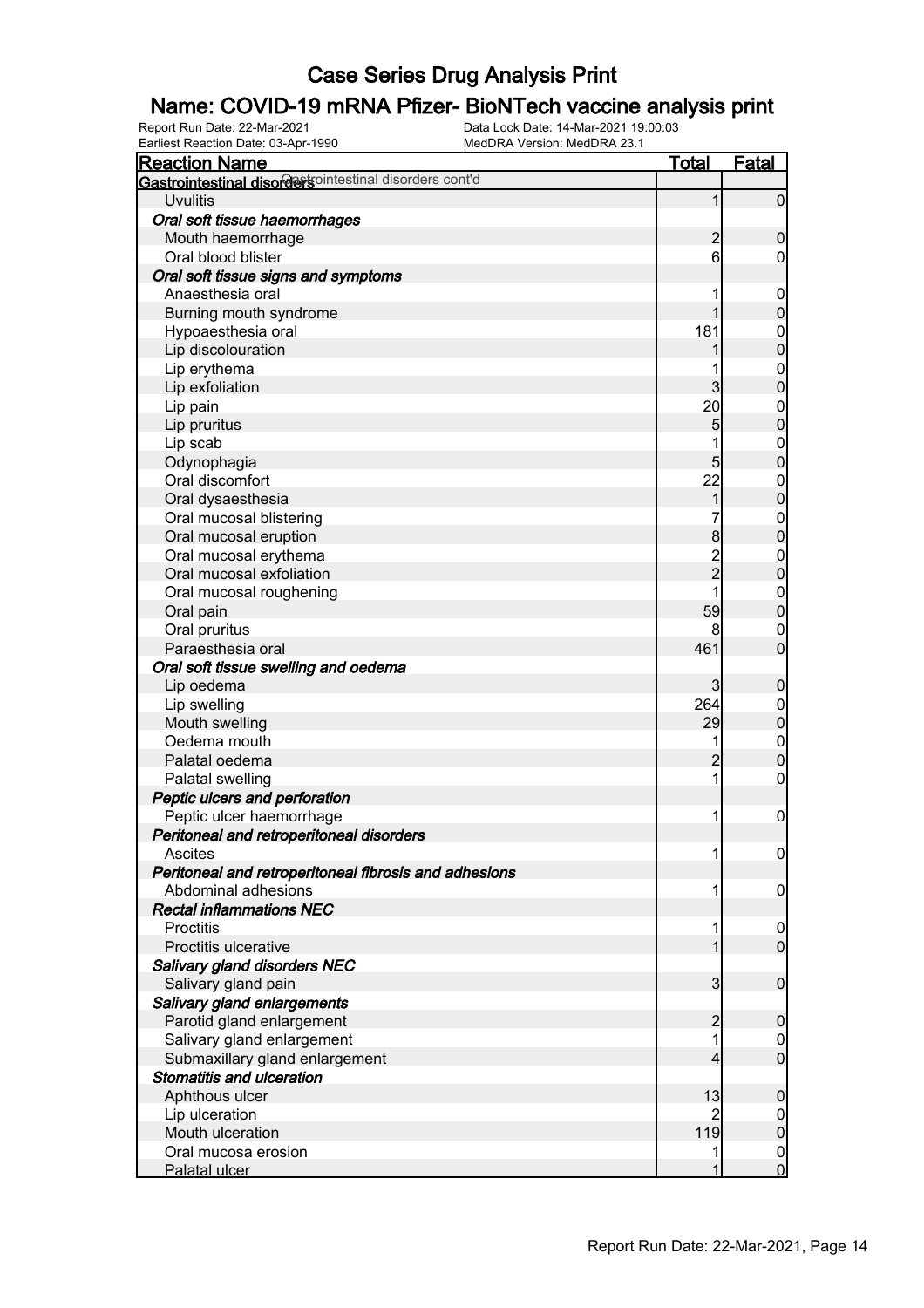## **Name: COVID-19 mRNA Pfizer- BioNTech vaccine analysis print**<br>Report Run Date: 22-Mar-2021

Earliest Reaction Date: 03-Apr-1990

| <b>Reaction Name</b>                                   | <u>Total</u> | <u>Fatal</u> |
|--------------------------------------------------------|--------------|--------------|
| Gastrointestinal disordersointestinal disorders cont'd |              |              |
| <b>Stomatitis</b>                                      | 19           | 0            |
| <b>Tongue disorders</b>                                |              |              |
| <b>Glossitis</b>                                       | 3            |              |
| Plicated tongue                                        |              |              |
| Tongue disorder                                        | 15           | 0            |
| Tongue haemorrhage                                     |              | 0            |
| Tongue ulceration                                      | 9            | 0            |
| Tongue signs and symptoms                              |              |              |
| Glossodynia                                            | 75           | 0            |
| Stiff tongue                                           |              | 0            |
| Swollen tongue                                         | 196          |              |
| Tongue blistering                                      | 6            | 0            |
| Tongue coated                                          |              |              |
| Tongue discolouration                                  |              |              |
| Tongue discomfort                                      | 18           |              |
| Tongue dry                                             | 5            |              |
| Tongue eruption                                        |              |              |
| Tongue erythema                                        |              |              |
| Tongue movement disturbance                            |              |              |
| Tongue oedema                                          | 11           |              |
| Tongue rough                                           |              |              |
| Tongue spasm                                           |              |              |
| Gastrointestinal disorders SOC TOTAL                   | 11932        | 14           |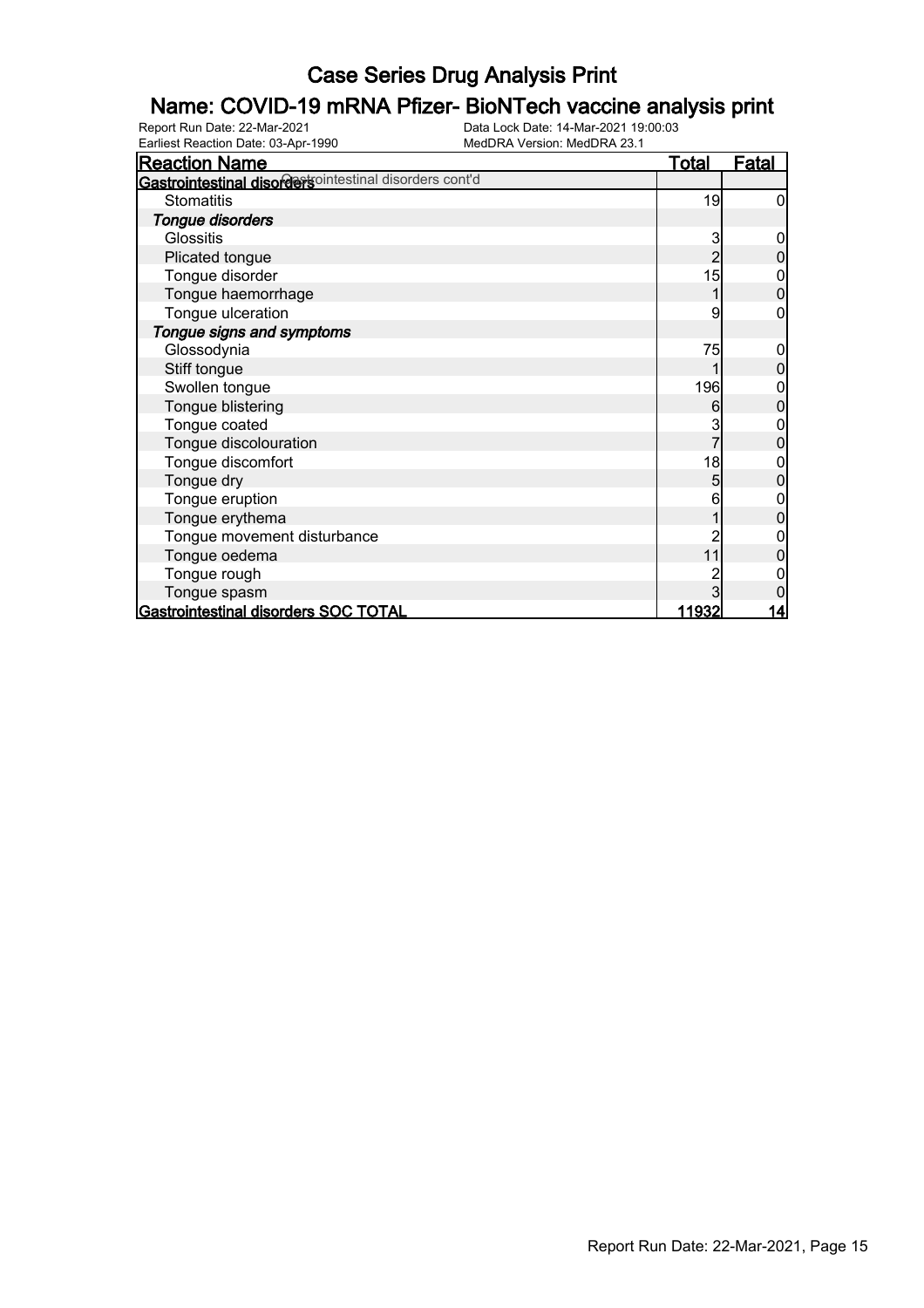#### Name: COVID-19 mRNA Pfizer- BioNTech vaccine analysis print

| <b>Reaction Name</b>                                | <u>Total</u>    | <b>Fatal</b>     |
|-----------------------------------------------------|-----------------|------------------|
| General disorders                                   |                 |                  |
| <b>Administration site reactions NEC</b>            |                 |                  |
| Administration site bruise                          | $\overline{c}$  | $\boldsymbol{0}$ |
| Administration site erythema                        | 1               | $\boldsymbol{0}$ |
| Administration site extravasation                   |                 | $\mathbf 0$      |
| Administration site haematoma                       | 1               | $\mathbf{0}$     |
| Administration site inflammation                    | 1               | $\overline{0}$   |
| Administration site joint discomfort                | 1               | $\mathbf{0}$     |
| Administration site joint movement impairment       | 1               | $\overline{0}$   |
| Administration site pain                            | 5               | $\mathbf{0}$     |
| Administration site warmth                          | $\overline{1}$  | $\overline{0}$   |
| Puncture site bruise                                | 7               | $\mathbf{0}$     |
| Puncture site pain                                  | 3               | $\overline{0}$   |
| Puncture site swelling                              | 1               |                  |
| Vessel puncture site bruise                         | 1               | $0\atop 0$       |
| Vessel puncture site erythema                       | 1               | $\mathbf{0}$     |
| Vessel puncture site pain                           | 1               | $\overline{0}$   |
| Adverse effect absent                               |                 |                  |
| No adverse event                                    | $\overline{4}$  | $\mathbf 0$      |
| Application and instillation site reactions         |                 |                  |
| Application site acne                               | 1               | $\mathbf 0$      |
| Application site bruise                             | 1               | $\mathbf{0}$     |
| Application site erythema                           | 3               | $\mathbf 0$      |
| Application site haemorrhage                        | 1               | $\mathbf{0}$     |
| Application site joint pain                         | 1               | $\mathbf 0$      |
| Application site mass                               | 1               | $\mathbf{0}$     |
| Application site pain                               | 3               | $\mathbf 0$      |
| Application site pruritus                           | 1               | $\mathbf{0}$     |
| Application site reaction                           |                 | $\mathbf 0$      |
| Application site vesicles                           | 1               | $\mathbf{0}$     |
| Instillation site warmth                            | 1               | $\overline{0}$   |
| <b>Asthenic conditions</b>                          |                 |                  |
| Asthenia                                            | 494             | 1                |
| Chronic fatigue syndrome                            |                 | $\mathbf{0}$     |
| Fatigue                                             | 7397            | $\overline{0}$   |
| Malaise                                             | 1684            | $\mathbf 0$      |
| Sluggishness                                        | $\vert 4 \vert$ | 0                |
| <b>Body temperature altered</b>                     |                 |                  |
| Hyperthermia                                        | 4               | $\mathbf 0$      |
| Hypothermia                                         | 14              | $\overline{0}$   |
| Temperature regulation disorder                     | 4               | $\overline{0}$   |
| Breast complications associated with device         |                 |                  |
| Capsular contracture associated with breast implant | 1               | $\mathbf 0$      |
| Complications associated with device NEC            |                 |                  |
| Medical device pain                                 | 1               | $\mathbf 0$      |
| Medical device site swelling                        | 1               | 0                |
| Death and sudden death                              |                 |                  |
| Clinical death                                      | 1               |                  |
| Death                                               | 105             | 105              |
| Sudden death                                        | 15              | 15               |
| <b>Febrile disorders</b>                            |                 |                  |
| Hyperpyrexia                                        | 4               | 0                |
| Pyrexia                                             | 5723            | $\overline{1}$   |
| <b>Feelings and sensations NEC</b>                  |                 |                  |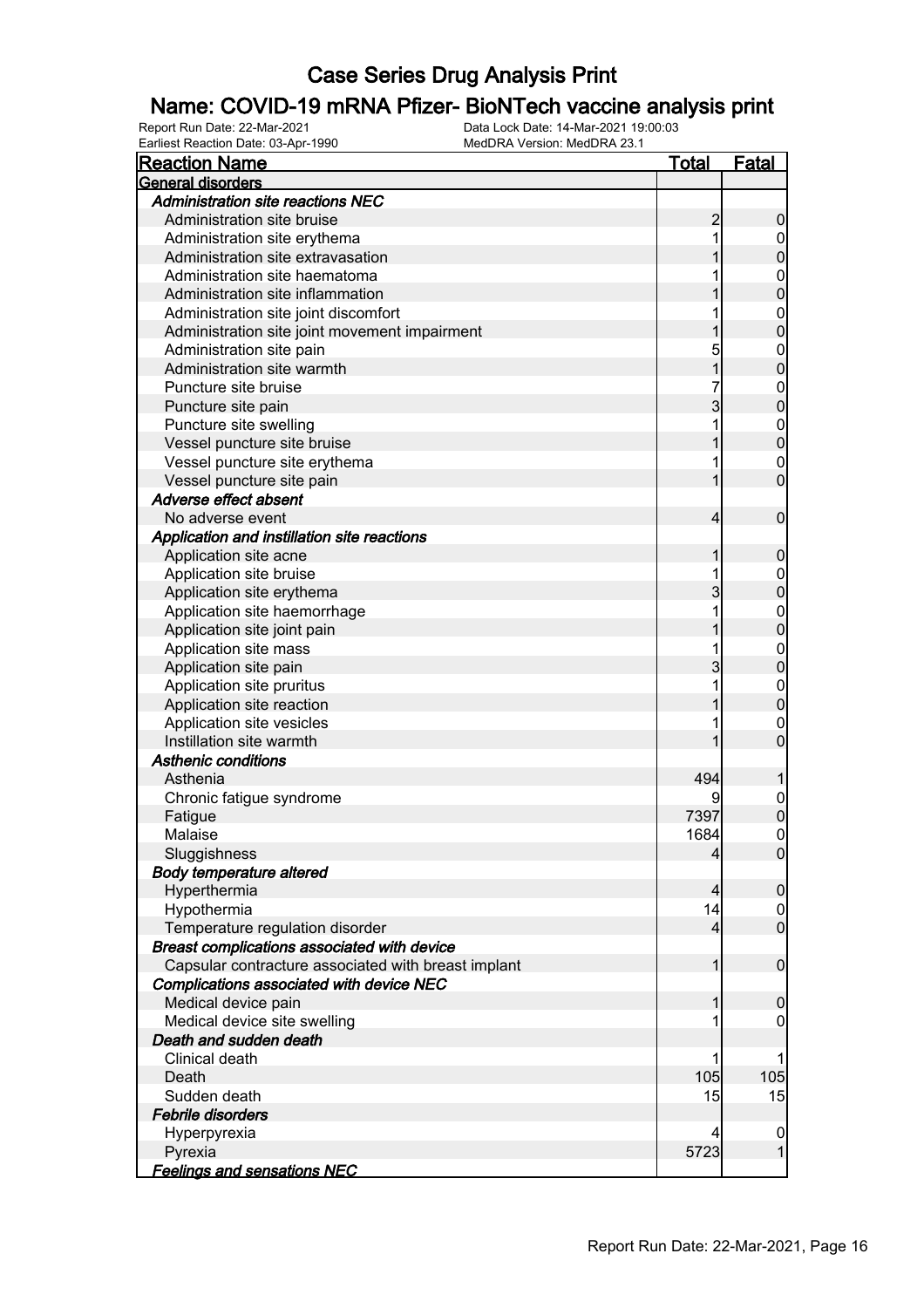#### Name: COVID-19 mRNA Pfizer- BioNTech vaccine analysis print

| <b>Reaction Name</b>                                 | <b>Total</b>        | <b>Fatal</b>     |
|------------------------------------------------------|---------------------|------------------|
| General disorders cont'd<br><b>General disorders</b> |                     |                  |
| Chills                                               | 3775                | $\boldsymbol{0}$ |
| Feeling abnormal                                     | 353                 | $\overline{0}$   |
| Feeling cold                                         | 423                 | $\pmb{0}$        |
| Feeling drunk                                        | 19                  | $\mathbf 0$      |
| Feeling hot                                          | 381                 | $\bf{0}$         |
| Feeling jittery                                      | 8                   | $\boldsymbol{0}$ |
| Feeling of body temperature change                   | 109                 | $\mathbf 0$      |
| Hangover                                             | 15                  | $\mathbf 0$      |
| Hunger                                               | $6 \overline{6}$    | $\mathbf 0$      |
| Sensation of foreign body                            | 19                  | $\boldsymbol{0}$ |
| Temperature intolerance                              | $\overline{4}$      | $\mathbf 0$      |
| <b>Thirst</b>                                        | 98                  | $\mathbf 0$      |
| Gait disturbances                                    |                     |                  |
| Gait disturbance                                     | 36                  | $\mathbf 0$      |
| Gait inability                                       | 22                  | $\mathbf 0$      |
| Loss of control of legs                              | 3                   | $\mathbf 0$      |
| General signs and symptoms NEC                       |                     |                  |
| Condition aggravated                                 | 40                  | $\mathbf 0$      |
| Crepitations                                         | 1                   | $\pmb{0}$        |
|                                                      | 26                  | $\overline{0}$   |
| Crying<br>Disease recurrence                         |                     | $\mathbf 0$      |
|                                                      | $\mathbf{3}$        |                  |
| Energy increased                                     | $\frac{3}{2}$       | $\mathbf{0}$     |
| Exercise tolerance decreased                         |                     | $\overline{0}$   |
| General physical health deterioration                | 4<br>$\overline{2}$ | 1                |
| Glassy eyes                                          |                     | $\mathbf 0$      |
| <b>Illness</b>                                       | 509                 | 1                |
| Induration                                           | 2                   | $\mathbf 0$      |
| Influenza like illness                               | 881                 | $\mathbf{0}$     |
| Irritability postvaccinal                            | 1                   | $\mathbf 0$      |
| Local reaction                                       | 53                  | $\mathbf{0}$     |
| Moaning                                              |                     | $\bf{0}$         |
| Multiple organ dysfunction syndrome                  |                     | 1                |
| Nonspecific reaction                                 | 1                   | $\pmb{0}$        |
| Peripheral swelling                                  | 926                 | $\mathbf{0}$     |
| Pre-existing condition improved                      | 3                   | $\overline{0}$   |
| Screaming                                            | $\frac{2}{6}$       | $\overline{0}$   |
| Secretion discharge                                  |                     | $\overline{0}$   |
| Swelling                                             | 677                 | $\mathbf 0$      |
| Swelling face                                        | 278                 | $\overline{0}$   |
| Implant and catheter site reactions                  |                     |                  |
| Implant site pain                                    | 1                   | $\boldsymbol{0}$ |
| Implant site rash                                    |                     | 0                |
| <b>Inflammations</b>                                 |                     |                  |
| Inflammation                                         | 86                  | $\mathbf 0$      |
| Papillitis                                           | 1                   | $\pmb{0}$        |
| Systemic inflammatory response syndrome              |                     | $\mathbf 0$      |
| Infusion site reactions                              |                     |                  |
| Infusion site coldness                               | 1                   | $\mathbf 0$      |
| Infusion site joint pain                             | $\overline{c}$      | $\pmb{0}$        |
| Infusion site pain                                   | 1                   | $\overline{0}$   |
| Infusion site swelling                               | 1                   | $\mathbf 0$      |
| Infusion site urticaria                              | 1                   | $\boldsymbol{0}$ |
| <b>Injection site reactions</b>                      |                     |                  |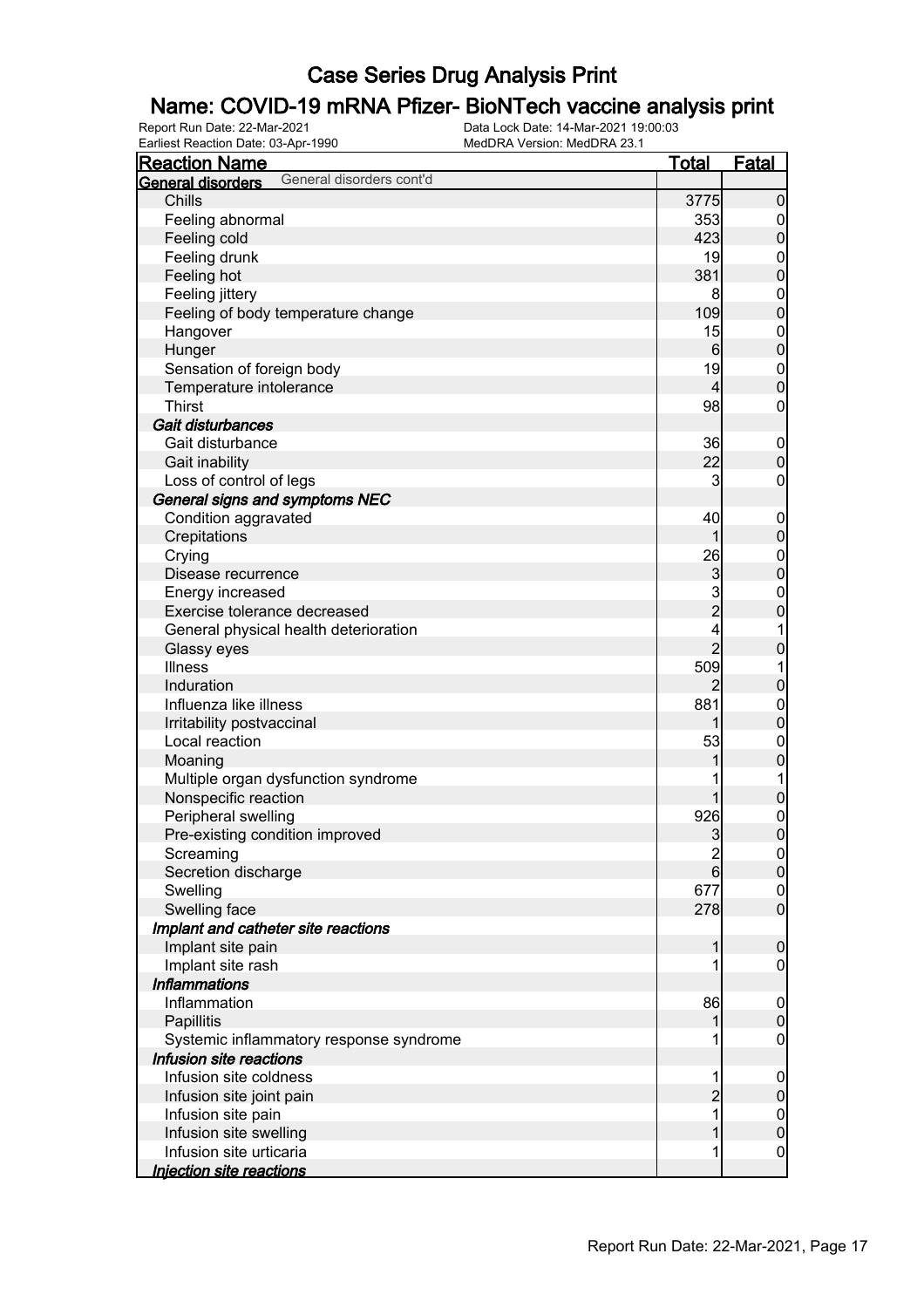#### Name: COVID-19 mRNA Pfizer- BioNTech vaccine analysis print

| <b>Reaction Name</b>                                 | <b>Total</b>                               | <b>Fatal</b>                         |
|------------------------------------------------------|--------------------------------------------|--------------------------------------|
| General disorders cont'd<br><b>General disorders</b> |                                            |                                      |
| Injected limb mobility decreased                     | 11                                         | $\overline{0}$                       |
| Injection site bruising                              | 18                                         | $\pmb{0}$                            |
| Injection site cyst                                  | 1                                          | $\mathbf 0$                          |
| Injection site discolouration                        | $\overline{c}$                             | $\mathbf 0$                          |
| Injection site discomfort                            | $5\overline{5}$                            | $\boldsymbol{0}$                     |
| Injection site erythema                              | 156                                        | $\mathbf 0$                          |
| Injection site haemorrhage                           |                                            | $\boldsymbol{0}$                     |
| Injection site hypoaesthesia                         | $\overline{\mathbf{c}}$<br>$6\overline{6}$ | $\mathbf 0$                          |
| Injection site indentation                           |                                            | $\boldsymbol{0}$                     |
| Injection site induration                            | $\overline{c}$                             | $\overline{0}$                       |
| Injection site inflammation                          | 13                                         | $\boldsymbol{0}$                     |
| Injection site joint movement impairment             | 1                                          | $\overline{0}$                       |
| Injection site joint pain                            | 9                                          | $\boldsymbol{0}$                     |
| Injection site mass                                  | 151                                        | $\overline{0}$                       |
| Injection site necrosis                              | 2                                          | $\boldsymbol{0}$                     |
| Injection site oedema                                | 10                                         | $\mathbf 0$                          |
| Injection site pain                                  | 1228                                       |                                      |
| Injection site paraesthesia                          | $5\overline{)}$                            | $\boldsymbol{0}$<br>$\overline{0}$   |
| Injection site pruritus                              | 73                                         |                                      |
| Injection site rash                                  | 46                                         | $\boldsymbol{0}$<br>$\overline{0}$   |
| Injection site reaction                              | 14                                         |                                      |
| Injection site scab                                  | $\overline{a}$                             | $\boldsymbol{0}$<br>$\overline{0}$   |
|                                                      | $\overline{2}$                             |                                      |
| Injection site scar                                  | 149                                        | $\boldsymbol{0}$<br>$\boldsymbol{0}$ |
| Injection site swelling                              |                                            |                                      |
| Injection site urticaria                             | 9<br>3                                     | $\boldsymbol{0}$                     |
| Injection site vesicles                              |                                            | $\mathbf 0$                          |
| Injection site warmth                                | 61                                         | $\mathbf 0$                          |
| <b>Interactions</b>                                  |                                            |                                      |
| Alcohol interaction                                  | $\frac{2}{3}$                              | $\mathbf 0$                          |
| Drug interaction<br><b>Mass conditions NEC</b>       |                                            | $\mathbf 0$                          |
|                                                      |                                            |                                      |
| Cyst                                                 | $\overline{5}$                             | $\mathbf 0$                          |
| Mass                                                 | 6                                          | $\mathbf 0$<br>$\overline{0}$        |
| Nodule                                               | 5 <sub>5</sub>                             |                                      |
| Mucosal findings abnormal                            |                                            |                                      |
| Mucosal haemorrhage                                  | $\overline{2}$                             | 0                                    |
| Oedema mucosal                                       |                                            | $\overline{0}$                       |
| <b>Necrosis NEC</b>                                  |                                            |                                      |
| Fat necrosis                                         | 1                                          | $\mathbf 0$                          |
| Oedema NEC                                           |                                            |                                      |
| Face oedema                                          | 12<br>12                                   | $\mathbf 0$                          |
| Localised oedema                                     |                                            | $\pmb{0}$                            |
| Oedema                                               | 10                                         | $\overline{0}$                       |
| Oedema peripheral                                    | 19                                         | $\overline{0}$                       |
| Pain and discomfort NEC                              |                                            |                                      |
| Axillary pain                                        | 410                                        | $\boldsymbol{0}$                     |
| Chest discomfort                                     | 435                                        | $\overline{0}$                       |
| Chest pain                                           | 597                                        | $\pmb{0}$                            |
| <b>Discomfort</b>                                    | 46                                         | $\overline{0}$                       |
| Facial discomfort                                    | 6                                          | $\pmb{0}$                            |
| Facial pain                                          | 68                                         | $\overline{0}$                       |
| Inflammatory pain                                    | $\mathbf{1}$                               | $\pmb{0}$                            |
| Non-cardiac chest pain                               | 7                                          | $\mathbf 0$                          |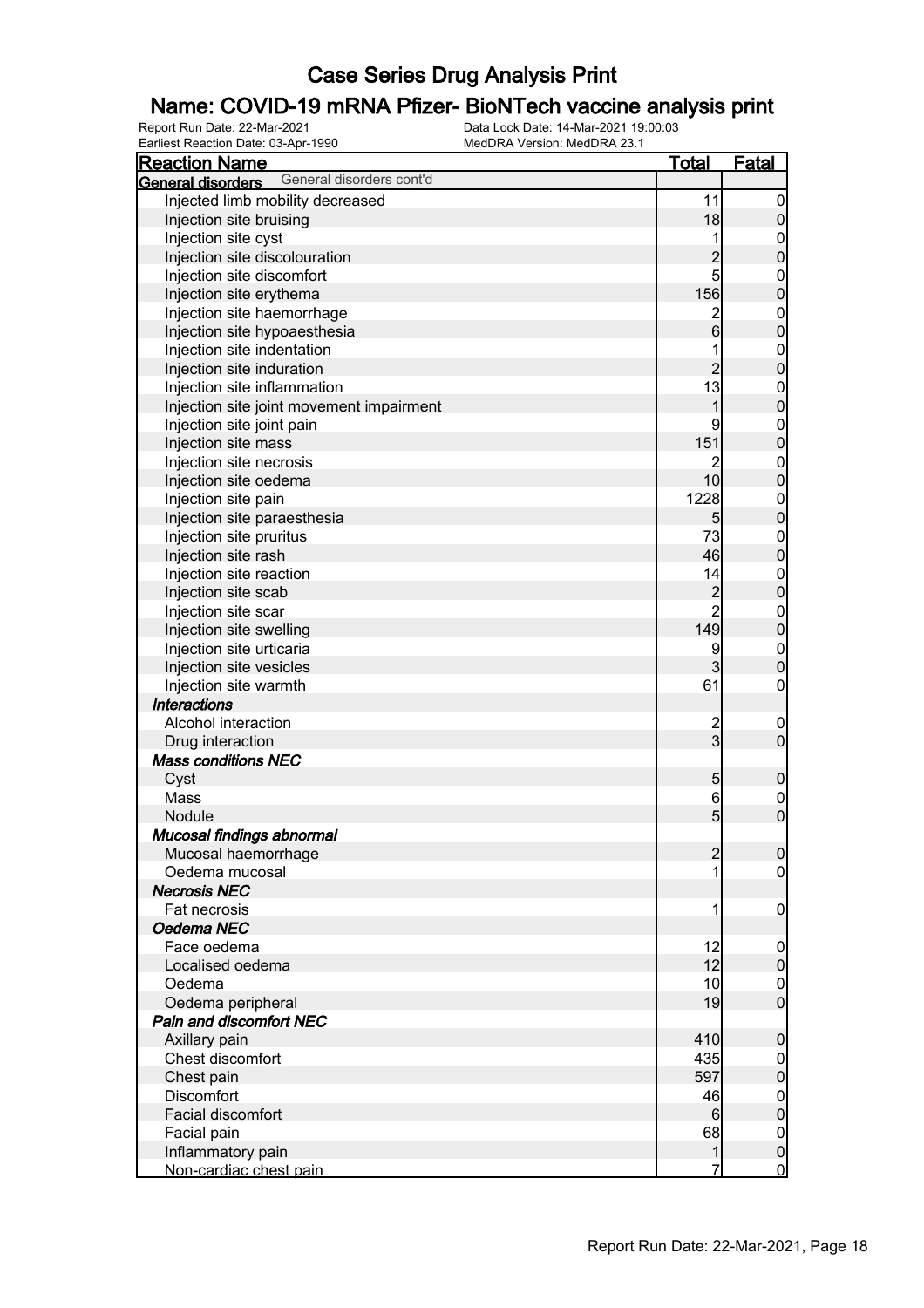## **Name: COVID-19 mRNA Pfizer- BioNTech vaccine analysis print**<br>Report Run Date: 22-Mar-2021

Earliest Reaction Date: 03-Apr-1990

| <b>Reaction Name</b>                              | <b>Total</b>   | <b>Fatal</b>                |
|---------------------------------------------------|----------------|-----------------------------|
| General disorders cont'd<br>General disorders     |                |                             |
| Pain                                              | 2267           | $\boldsymbol{0}$            |
| Suprapubic pain                                   |                | 0                           |
| Tenderness                                        | 222            | $\mathbf 0$                 |
| Therapeutic and nontherapeutic responses          |                |                             |
| Adverse drug reaction                             | 21             | $\mathbf 0$                 |
| Adverse reaction                                  |                | $\boldsymbol{0}$            |
| Drug ineffective                                  | 86             | $\overline{0}$              |
| Immediate post-injection reaction                 | $\overline{c}$ | $\mathbf{0}$                |
| No reaction on previous exposure to drug          | 13             | $\mathbf 0$                 |
| Therapeutic product effect delayed                |                | $\mathbf{0}$                |
| Therapeutic product effect increased              | 1              | $\overline{0}$              |
| Therapeutic response unexpected                   | 10             | $\boldsymbol{0}$            |
| <b>Treatment failure</b>                          | 5              | $\mathbf 0$                 |
| <b>Ulcers NEC</b>                                 |                |                             |
| Ulcer                                             | $6 \mid$       | $\boldsymbol{0}$            |
| <b>Vaccination site reactions</b>                 |                |                             |
| Extensive swelling of vaccinated limb             | 3              | $\mathbf 0$                 |
| Shoulder injury related to vaccine administration | 3              |                             |
| Vaccination site bruising                         | 39             | $\mathbf{0}$<br>$\mathbf 0$ |
| Vaccination site cyst                             |                |                             |
| Vaccination site dermatitis                       |                | $0\atop 0$                  |
| Vaccination site discolouration                   |                |                             |
|                                                   | 6              | $\mathbf{0}$                |
| Vaccination site discomfort                       | 21             | $\overline{0}$              |
| Vaccination site dryness                          |                | $\mathbf{0}$                |
| Vaccination site eczema                           |                | $\overline{0}$              |
| Vaccination site erythema                         | 256            | $\mathbf{0}$                |
| Vaccination site haemorrhage                      | 6              | $\overline{0}$              |
| Vaccination site hypersensitivity                 | $\overline{c}$ | $\mathbf{0}$                |
| Vaccination site hypoaesthesia                    | $\overline{5}$ | $\overline{0}$              |
| Vaccination site induration                       | 41             | $\mathbf{0}$                |
| Vaccination site inflammation                     | 30             | $\mathbf 0$                 |
| Vaccination site irritation                       |                | $0\atop 0$                  |
| Vaccination site joint discomfort                 | $\overline{c}$ |                             |
| Vaccination site joint erythema                   | 4              | $\mathbf{0}$                |
| Vaccination site joint movement impairment        | 12             | $\overline{0}$              |
| Vaccination site joint pain                       | 20             | 0                           |
| Vaccination site joint swelling                   | $\overline{c}$ | 0                           |
| Vaccination site joint warmth                     |                | $\boldsymbol{0}$            |
| Vaccination site lymphadenopathy                  | $\overline{c}$ | $\mathbf 0$                 |
| Vaccination site macule                           | 1              | $\boldsymbol{0}$            |
| Vaccination site mass                             | 77             | $\mathbf 0$                 |
| Vaccination site movement impairment              | 23             | $\overline{0}$              |
| Vaccination site oedema                           | $\overline{3}$ | $\mathbf 0$                 |
| Vaccination site pain                             | 929            | $\overline{0}$              |
| Vaccination site paraesthesia                     | $\overline{4}$ | $\mathbf 0$                 |
| Vaccination site pruritus                         | 57             | $\mathbf 0$                 |
| Vaccination site rash                             | 40             | $\mathbf 0$                 |
| Vaccination site reaction                         | 12             | $\overline{0}$              |
| Vaccination site scab                             | 1              | $\pmb{0}$                   |
| Vaccination site swelling                         | 268            | $\mathbf 0$                 |
| Vaccination site ulcer                            | 1              | $\pmb{0}$                   |
| Vaccination site urticaria                        | 6              | $\overline{0}$              |
| Vaccination site vesicles                         | $\overline{2}$ | $\overline{0}$              |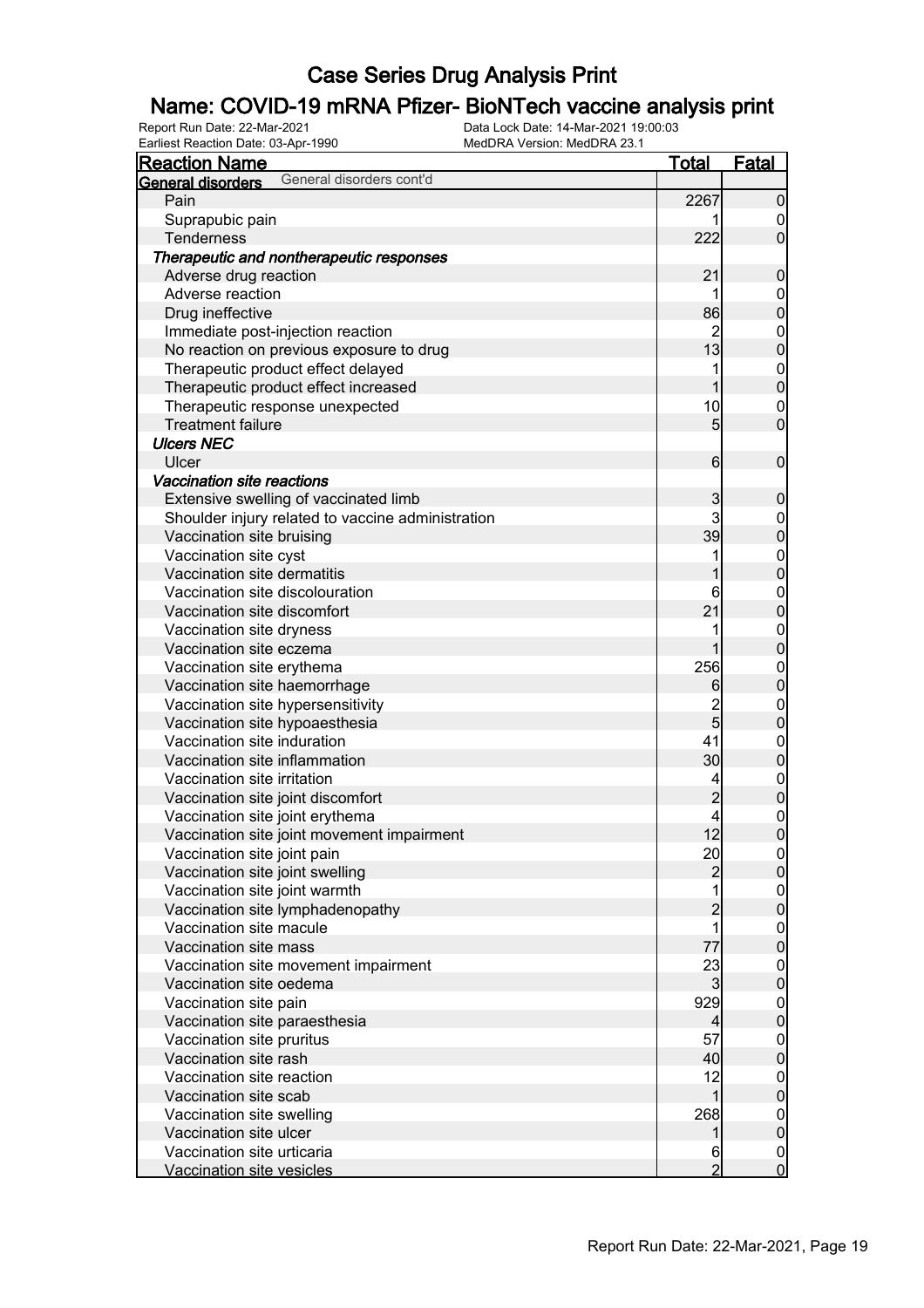### Name: COVID-19 mRNA Pfizer- BioNTech vaccine analysis print

| Report Run Date: 22-Mar-2021<br>Earliest Reaction Date: 03-Apr-1990 | Data Lock Date: 14-Mar-2021 19:00:03<br>MedDRA Version: MedDRA 23.1 |        |       |
|---------------------------------------------------------------------|---------------------------------------------------------------------|--------|-------|
| <b>Reaction Name</b>                                                |                                                                     | Total  | Fatal |
| General disorders cont'd<br>General disorders                       |                                                                     |        |       |
| Vaccination site warmth                                             |                                                                     | 144    |       |
| Withdrawal and rebound effects                                      |                                                                     |        |       |
| Drug withdrawal syndrome                                            |                                                                     | ο      |       |
| Withdrawal syndrome                                                 |                                                                     |        |       |
| General disorders SOC TOTAL                                         |                                                                     | 32603. | 126l  |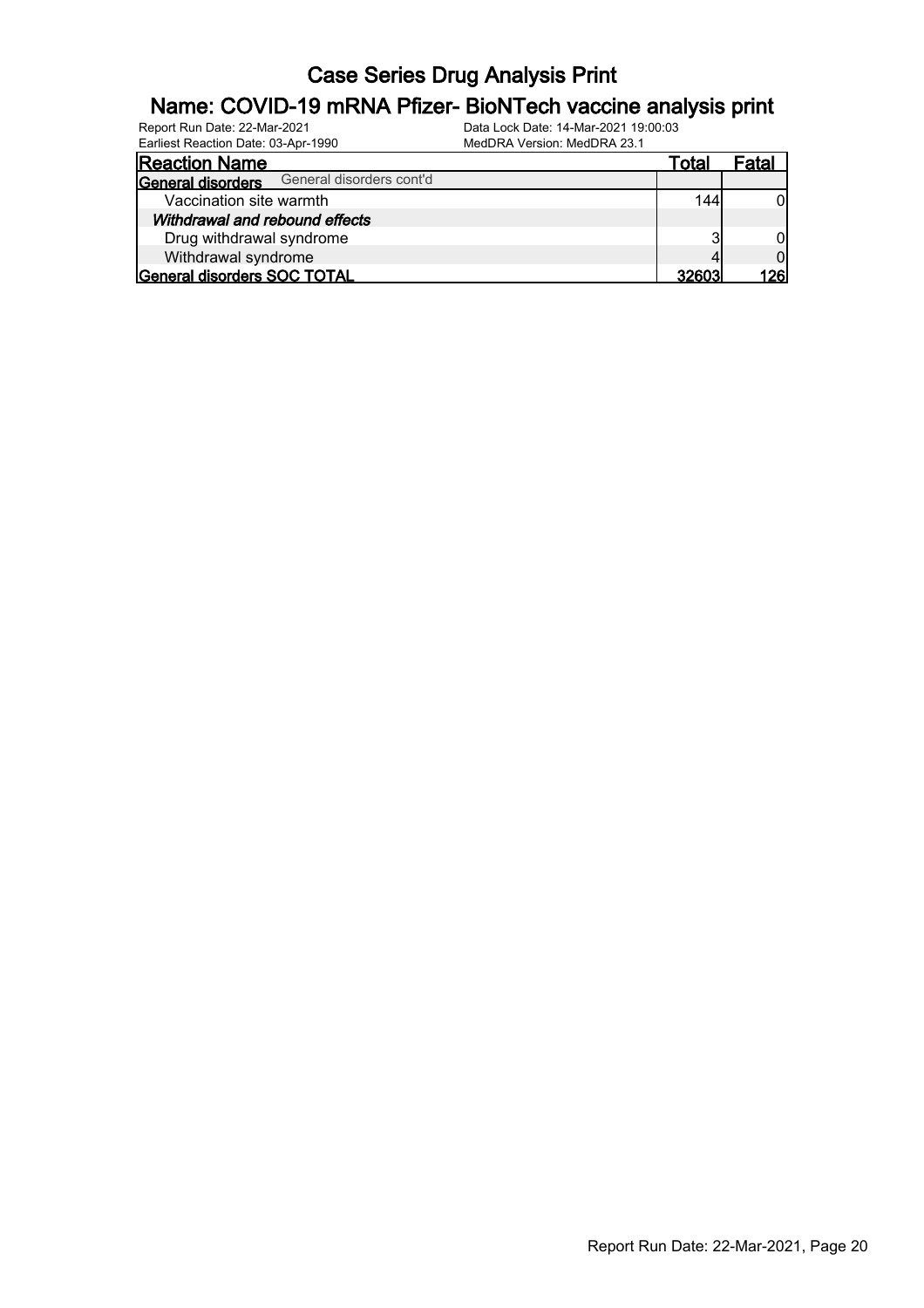## **Name: COVID-19 mRNA Pfizer- BioNTech vaccine analysis print**<br>Report Run Date: 22-Mar-2021

Earliest Reaction Date: 03-Apr-1990

| <b>Reaction Name</b>                          | Total | <b>Fatal</b> |
|-----------------------------------------------|-------|--------------|
| <b>Hepatic disorders</b>                      |       |              |
| <b>Bile duct infections and inflammations</b> |       |              |
| <b>Biliary colic</b>                          |       |              |
| <b>Cholestasis and jaundice</b>               |       |              |
| Jaundice                                      |       |              |
| Hepatic and hepatobiliary disorders NEC       |       |              |
| Liver disorder                                |       | 0            |
| Hepatic failure and associated disorders      |       |              |
| Hepatic failure                               |       | 0            |
| Hepatic vascular disorders                    |       |              |
| Hepatic artery embolism                       |       | 0            |
| <b>Hepatobiliary signs and symptoms</b>       |       |              |
| Hepatic pain                                  |       |              |
| Liver tenderness                              |       |              |
| Hepatocellular damage and hepatitis NEC       |       |              |
| Drug-induced liver injury                     |       |              |
| Hepatitis                                     |       |              |
| Liver injury                                  |       |              |
| <b>Hepatic disorders SOC TOTAL</b>            |       |              |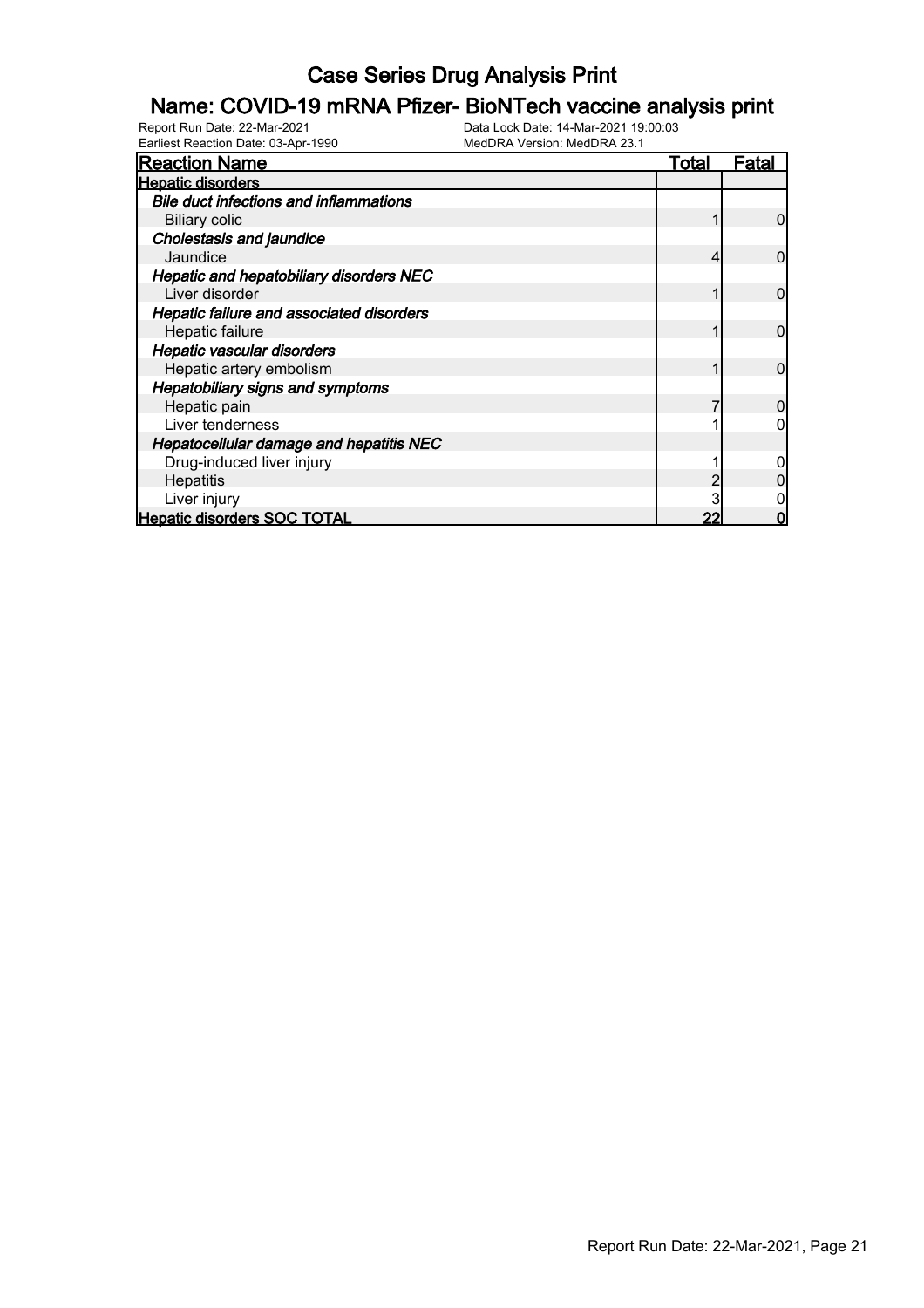## **Name: COVID-19 mRNA Pfizer- BioNTech vaccine analysis print**<br>Report Run Date: 22-Mar-2021

Earliest Reaction Date: 03-Apr-1990

| <b>Reaction Name</b>                                          | <u>Total</u>    | <b>Fatal</b>     |
|---------------------------------------------------------------|-----------------|------------------|
| Immune system disorders                                       |                 |                  |
| Acute and chronic sarcoidosis                                 |                 |                  |
| Sarcoidosis                                                   | $6 \overline{}$ | $\overline{0}$   |
| <b>Allergic conditions NEC</b>                                |                 |                  |
| Allergic oedema                                               | 6               | 0                |
| Allergy to arthropod bite                                     |                 | 0                |
| Hypersensitivity                                              | 291             | $\overline{0}$   |
| Multiple allergies                                            |                 | $\mathbf{0}$     |
| Serum sickness                                                | $\overline{c}$  | $\mathbf{0}$     |
| Serum sickness-like reaction                                  | $\overline{c}$  | $\mathbf{0}$     |
| Type I hypersensitivity                                       | 1               | $\overline{0}$   |
| Type III immune complex mediated reaction                     |                 | $\mathbf 0$      |
| Type IV hypersensitivity reaction                             | 3               | $\overline{0}$   |
| Allergies to foods, food additives, drugs and other chemicals |                 |                  |
| Allergic reaction to excipient                                | 4               | $\mathbf 0$      |
| Allergy to chemicals                                          | 1               | $\mathbf{0}$     |
| Allergy to vaccine                                            | 18              | 1                |
| Contrast media reaction                                       |                 | $\mathbf{0}$     |
| Drug hypersensitivity                                         | 6               | $\mathbf{0}$     |
| Food allergy                                                  | 4               | $\mathbf{0}$     |
| Oral allergy syndrome                                         |                 | $\overline{0}$   |
| Reaction to colouring                                         | 1               | $\mathbf 0$      |
| Reaction to excipient                                         |                 | $\overline{0}$   |
| Reaction to preservatives                                     | 3               | $\mathbf 0$      |
| Anaphylactic and anaphylactoid responses                      |                 |                  |
| Anaphylactic reaction                                         | 212             | $\overline{0}$   |
| Anaphylactic shock                                            | 13              | $\overline{0}$   |
| Anaphylactoid reaction                                        | 10              | $\boldsymbol{0}$ |
| Anaphylactoid shock                                           | $\overline{2}$  | $\overline{0}$   |
| <b>Atopic disorders</b>                                       |                 |                  |
| Atopy                                                         | 1               | $\mathbf 0$      |
| Seasonal allergy                                              | 3               | 0                |
| <b>Autoimmune disorders NEC</b>                               |                 |                  |
| Autoimmune disorder                                           | 6               | $\mathbf 0$      |
| Immune and associated conditions NEC                          |                 |                  |
| Bacille Calmette-Guerin scar reactivation                     | 6               | $\overline{0}$   |
| Immune system disorder                                        | 5               | $\mathbf 0$      |
| Immune-mediated adverse reaction                              |                 | $\mathbf 0$      |
| Systemic immune activation                                    |                 | $\mathbf 0$      |
| Immune system disorders SOC TOTAL                             | 614             | 1                |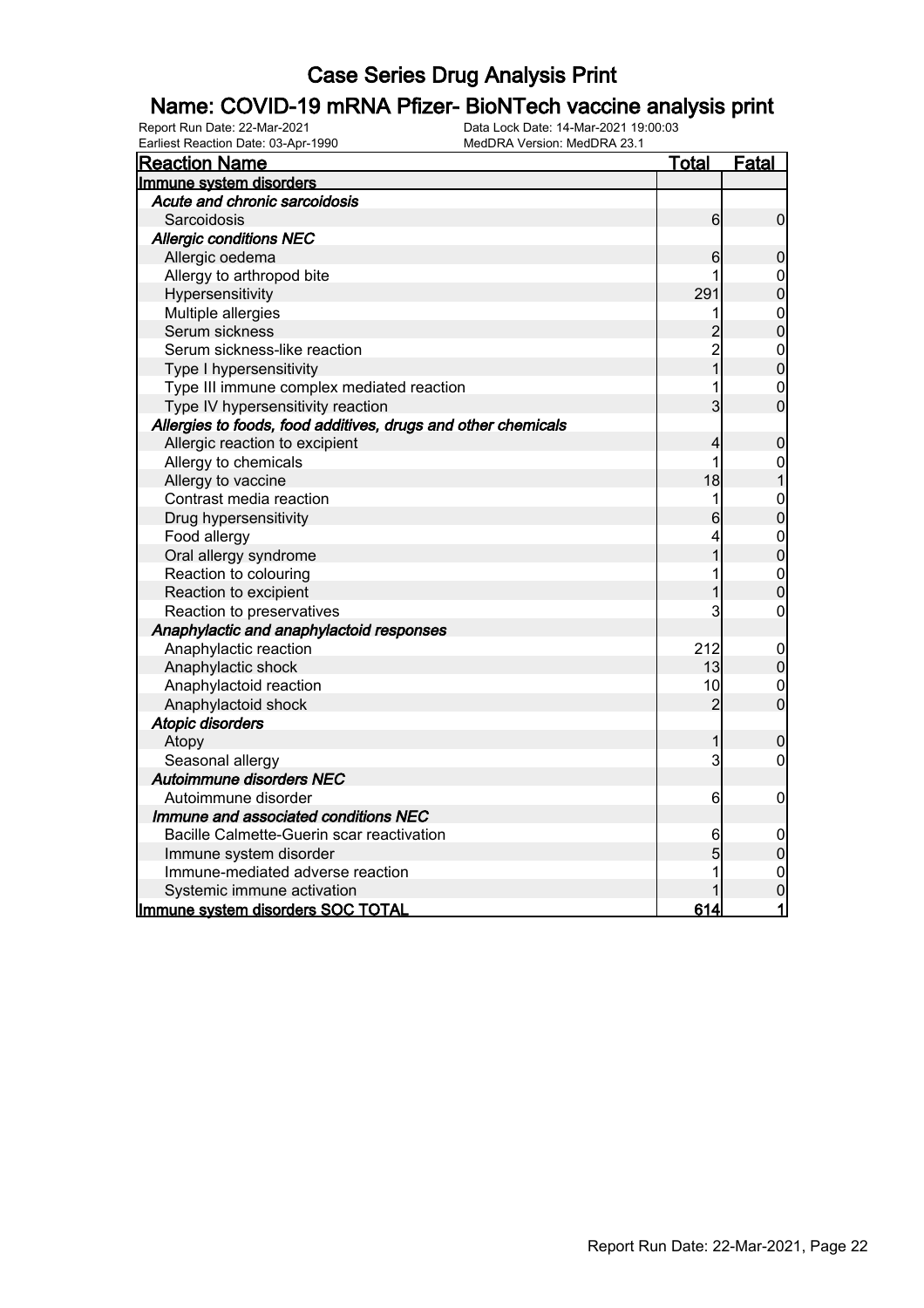## **Name: COVID-19 mRNA Pfizer- BioNTech vaccine analysis print**<br>Report Run Date: 22-Mar-2021

Earliest Reaction Date: 03-Apr-1990

| <b>Reaction Name</b>                         | <u>Total</u>        | <b>Fatal</b>                |
|----------------------------------------------|---------------------|-----------------------------|
| <b>Infections</b>                            |                     |                             |
| Abdominal and gastrointestinal infections    |                     |                             |
| Appendicitis                                 | 4                   | 0                           |
| <b>Diverticulitis</b>                        | $\overline{c}$      | 0                           |
| <b>Dysentery</b>                             | 1                   | $\overline{0}$              |
| Gastroenteritis                              | 9                   | 0                           |
| Aspergillus infections                       |                     |                             |
| Bronchopulmonary aspergillosis               | 1                   | $\mathbf 0$                 |
| <b>Bacterial infections NEC</b>              |                     |                             |
| Arthritis bacterial                          |                     | $\overline{0}$              |
| <b>Bacterial diarrhoea</b>                   |                     | 0                           |
| <b>Cellulitis</b>                            | 62                  | $\mathbf{0}$                |
| Conjunctivitis bacterial                     |                     | 0                           |
| Ear infection bacterial                      |                     | $\mathbf{0}$                |
| Injection site cellulitis                    |                     | $\mathbf{0}$                |
| Meningitis bacterial                         |                     | $\mathbf{0}$                |
| Tonsillitis bacterial                        |                     | $\mathbf{0}$                |
| Urinary tract infection bacterial            |                     | $\mathbf 0$                 |
| Vaccination site cellulitis                  | 11                  | $\overline{0}$              |
| <b>Breast infections</b>                     |                     |                             |
| <b>Breast abscess</b>                        |                     | 0                           |
| <b>Mastitis</b>                              | 9                   | 0                           |
| Candida infections                           |                     |                             |
| Anal candidiasis                             | 1                   | $\overline{0}$              |
| Candida infection                            | 5                   | 0                           |
| Oral candidiasis                             | 13                  | $\mathbf 0$                 |
| Vulvovaginal candidiasis                     | 9                   | $\overline{0}$              |
| Central nervous system and spinal infections |                     |                             |
| Encephalitis                                 |                     | 0                           |
| Meningitis                                   | 3<br>$\overline{c}$ |                             |
| Meningitis aseptic                           | 1                   | $\mathbf{0}$<br>$\mathbf 0$ |
|                                              | 1                   | 0                           |
| <b>Myelitis</b><br>Clostridia infections     |                     |                             |
| Clostridium difficile infection              | 1                   |                             |
| <b>Coronavirus infections</b>                |                     | $\mathbf 0$                 |
|                                              |                     |                             |
| Asymptomatic COVID-19                        | 7                   | 0                           |
| COVID-19                                     | 483                 | 25                          |
| COVID-19 pneumonia                           | 15                  | $\overline{\mathcal{A}}$    |
| Coronavirus infection                        | 5 <sub>5</sub>      | $\overline{0}$              |
| Suspected COVID-19                           | 30                  | 1                           |
| Coxiella infections                          |                     |                             |
| Q fever                                      | $5\overline{)}$     | $\mathbf 0$                 |
| Dental and oral soft tissue infections       |                     |                             |
| Abscess oral                                 | 3                   | $\mathbf 0$                 |
| Gingivitis                                   | $\overline{2}$      | 0                           |
| Parotitis                                    | $6\phantom{.}6$     | $\mathbf 0$                 |
| Pulpitis dental                              |                     | $\mathbf 0$                 |
| Sialoadenitis                                |                     | $\mathbf 0$                 |
| Tooth abscess                                |                     | $\overline{0}$              |
| Ear infections                               |                     |                             |
| Ear infection                                | 15                  | $\mathbf 0$                 |
| Labyrinthitis                                | 25                  | $\mathbf 0$                 |
| <b>Epstein-Barr viral infections</b>         |                     |                             |
| <b>Epstein-Barr virus infection</b>          | 1                   | $\overline{0}$              |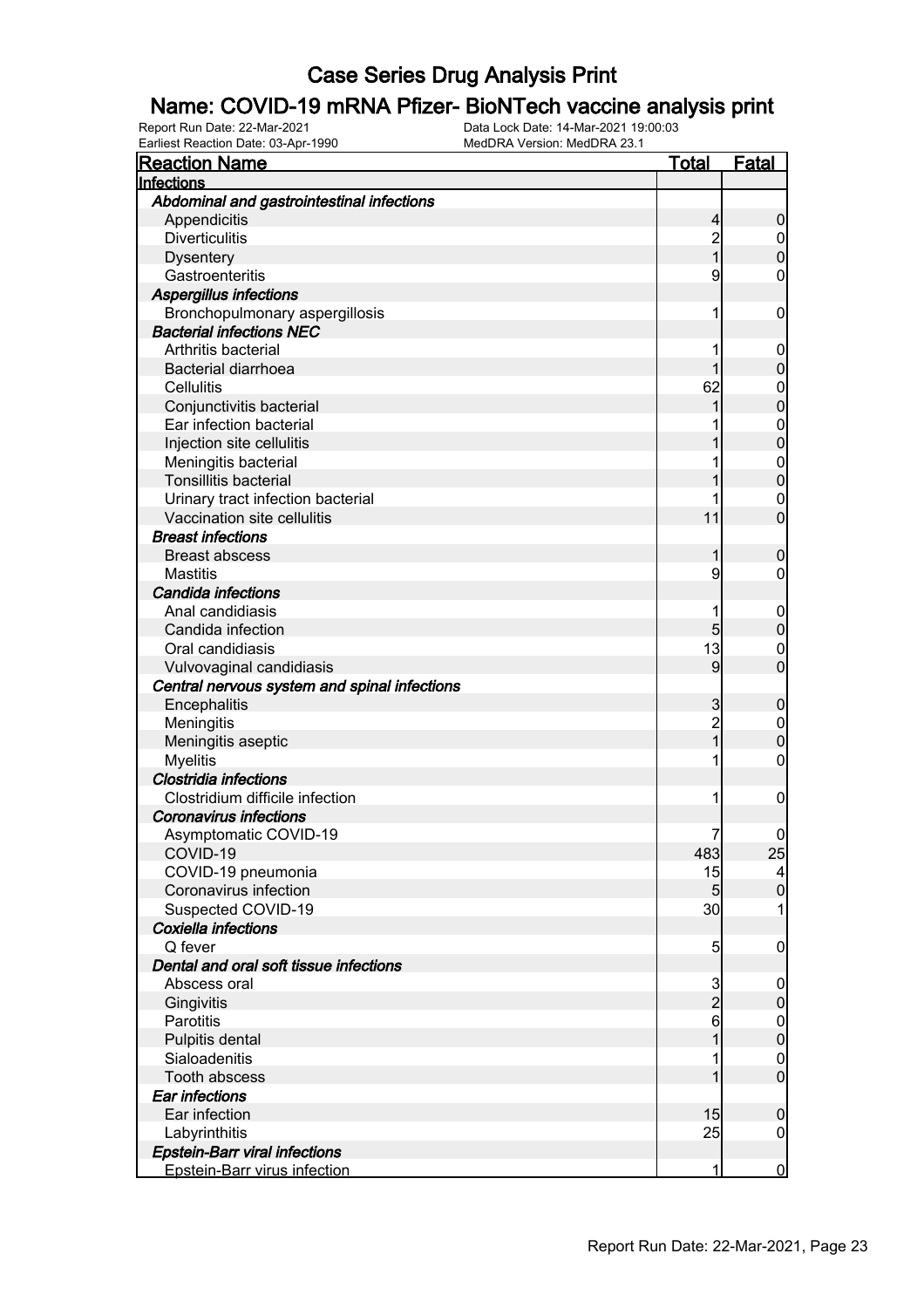#### Name: COVID-19 mRNA Pfizer- BioNTech vaccine analysis print

Earliest Reaction Date: 03-Apr-1990 MedDRA Version: MedDRA 23.1

| <b>Reaction Name</b>                          | <u>Total</u>   | <b>Fatal</b>                           |
|-----------------------------------------------|----------------|----------------------------------------|
| Infections cont'd<br>Infections               |                |                                        |
| Infectious mononucleosis                      | 3              | $\overline{0}$                         |
| Eye and eyelid infections                     |                |                                        |
| Conjunctivitis                                | 29             | $\boldsymbol{0}$                       |
| Eye abscess                                   | 1              | $\overline{0}$                         |
| Eye infection                                 | 5              | $\mathbf 0$                            |
| Hordeolum                                     | 5              | $\mathbf 0$                            |
| Periorbital infection                         | 1              | $\overline{0}$                         |
| Female reproductive tract infections          |                |                                        |
| <b>Bartholinitis</b>                          | 1              | $\boldsymbol{0}$                       |
| Vulval abscess                                | 1              | $\mathbf 0$                            |
| <b>Fungal infections NEC</b>                  |                |                                        |
| Fungal skin infection                         | 1              | $\mathbf 0$                            |
| Pneumonia fungal                              | 1              | $\mathbf 0$                            |
| Hepatobiliary and spleen infections           |                |                                        |
| <b>Biliary sepsis</b>                         | 1              | $\mathbf 0$                            |
| <b>Herpes viral infections</b>                |                |                                        |
| Disseminated varicella zoster virus infection |                | $\boldsymbol{0}$                       |
| Eczema herpeticum                             |                | $\mathbf 0$                            |
| <b>Genital herpes</b>                         | 10             | $\mathbf 0$                            |
| Genital herpes simplex                        |                | $\mathbf{0}$                           |
| Herpes ophthalmic                             |                | $\overline{0}$                         |
| Herpes simplex                                |                | $\mathbf{0}$                           |
| Herpes simplex reactivation                   | 1              | $\mathbf 0$                            |
| Herpes virus infection                        |                | $\mathbf{0}$                           |
| Herpes zoster                                 | 303            | $\mathbf 0$                            |
| Herpes zoster oticus                          | 3              | $\mathbf{0}$                           |
| Nasal herpes                                  |                | $\mathbf 0$                            |
| Ophthalmic herpes zoster                      |                | $\mathbf{0}$                           |
| Oral herpes                                   | 97             | $\mathbf 0$                            |
| Varicella                                     | 3              | $\mathbf 0$                            |
| Varicella zoster virus infection              | 1              | $\mathbf 0$                            |
| <b>Infections NEC</b>                         |                |                                        |
| Abscess                                       | 5              | $\boldsymbol{0}$                       |
| Abscess limb                                  | 1              | $\mathbf{0}$                           |
| Abscess soft tissue                           | 1              | $\overline{0}$                         |
| Infection                                     | 69             | $\Omega$                               |
| Injection site abscess                        | 1              | $\overline{0}$                         |
| Injection site infection                      | 3              | $\boldsymbol{0}$                       |
| Localised infection                           | $\bf{8}$       | $\mathbf 0$                            |
| Lymph gland infection                         | 3              | $\boldsymbol{0}$                       |
| Lymph node abscess                            | 1              | $\mathbf 0$                            |
| Respiratory tract infection                   |                | $\boldsymbol{0}$                       |
| Vaccination site abscess                      | $\frac{2}{2}$  | $\mathbf 0$                            |
| Vaccination site infection                    | $\overline{7}$ | $\boldsymbol{0}$                       |
| Vestibulitis                                  | 1              | $\mathbf 0$                            |
| Influenza viral infections                    |                |                                        |
| Influenza                                     | 489            | $\boldsymbol{0}$                       |
| Lower respiratory tract and lung infections   |                |                                        |
| <b>Bronchitis</b>                             | 4              | $\mathbf 0$                            |
| Infectious pleural effusion                   | 1              |                                        |
| Lower respiratory tract infection             | 44             | $\frac{0}{5}$                          |
| Pneumonia                                     | 25             |                                        |
| Sputum purulent                               | 1              | $\begin{bmatrix} 6 \\ 0 \end{bmatrix}$ |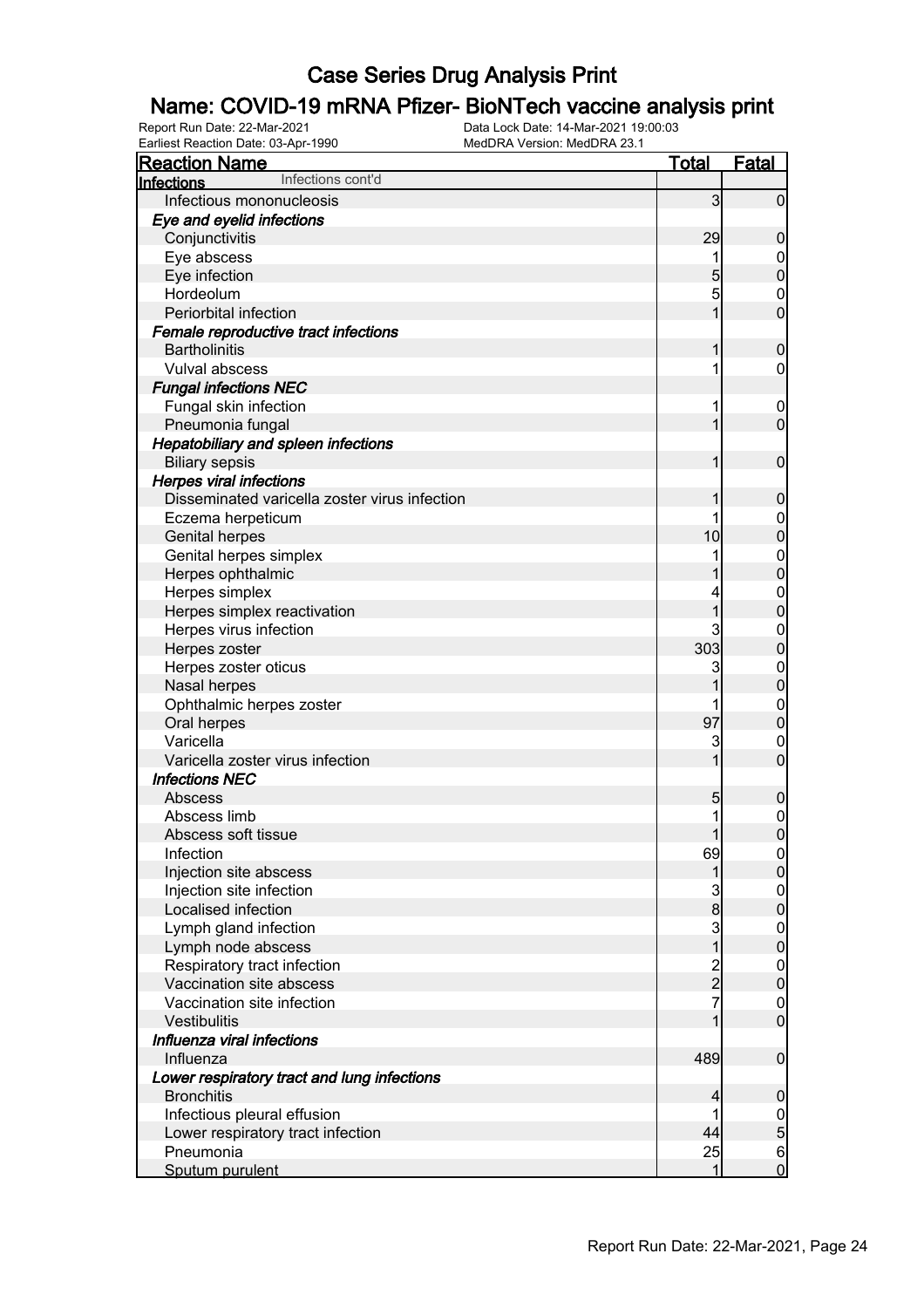#### Name: COVID-19 mRNA Pfizer- BioNTech vaccine analysis print

| <b>Reaction Name</b>                            | <u>Total</u>    | <b>Fatal</b>                     |
|-------------------------------------------------|-----------------|----------------------------------|
| Infections cont'd<br><b>Infections</b>          |                 |                                  |
| Male reproductive tract infections              |                 |                                  |
| Epididymitis                                    |                 | $\boldsymbol{0}$                 |
| Orchitis                                        | $\frac{2}{2}$   | $\overline{0}$                   |
| <b>Mumps viral infections</b>                   |                 |                                  |
| <b>Mumps</b>                                    | $\overline{2}$  | 0                                |
| Muscle and soft tissue infections               |                 |                                  |
| Soft tissue infection                           | 1               | 0                                |
| Neisseria infections                            |                 |                                  |
| Gonorrhoea                                      | 1               | 0                                |
| Sepsis, bacteraemia, viraemia and fungaemia NEC |                 |                                  |
| Sepsis                                          | 15              | 1                                |
| Septic pulmonary embolism                       | 1               | $\pmb{0}$                        |
| Septic shock                                    | 1               | $\mathbf 0$                      |
| Urosepsis                                       | $\overline{2}$  | $\overline{0}$                   |
| Skin structures and soft tissue infections      |                 |                                  |
| Acne pustular                                   | 1               | $\mathbf 0$                      |
| Dermatitis infected                             | 1               | $\mathbf 0$                      |
| <b>Folliculitis</b>                             | 3               | $\overline{0}$                   |
| Paronychia                                      | 1               | $\mathbf{0}$                     |
| Pustule                                         | 5               | $\overline{0}$                   |
| Rash pustular                                   | 4               |                                  |
| Skin infection                                  | 7               | $\begin{matrix}0\\0\end{matrix}$ |
| Subcutaneous abscess                            | $\overline{2}$  | $\mathbf 0$                      |
| Vaccination site pustule                        | $\overline{1}$  | $\overline{0}$                   |
| Staphylococcal infections                       |                 |                                  |
| Furuncle                                        | 11              | $\mathbf 0$                      |
| Pneumonia staphylococcal                        | 1               | $\mathbf{0}$                     |
| Staphylococcal abscess                          | 1               | $\mathbf 0$                      |
| Staphylococcal infection                        | $\overline{2}$  | $\mathbf 0$                      |
| <b>Streptococcal infections</b>                 |                 |                                  |
| Meningitis pneumococcal                         | 1               | $\overline{0}$                   |
| Pharyngitis streptococcal                       | $\overline{3}$  | $\mathbf 0$                      |
| <b>Trypanosomal infections</b>                  |                 |                                  |
| African trypanosomiasis                         | 1               | $\boldsymbol{0}$                 |
| <b>Upper respiratory tract infections</b>       |                 |                                  |
| Laryngitis                                      | 4               | 0                                |
| Nasopharyngitis                                 | 226             | $\overline{0}$                   |
| Pharyngitis                                     | $5\overline{)}$ | $\pmb{0}$                        |
| <b>Rhinitis</b>                                 | 18              |                                  |
| <b>Sinusitis</b>                                | 28              | $0\atop 0$                       |
| Tonsillitis                                     | 23              | $\mathbf{0}$                     |
| <b>Tracheitis</b>                               | 1               | $\overline{0}$                   |
| Urinary tract infections                        |                 |                                  |
| Cystitis                                        | 13              | $\boldsymbol{0}$                 |
| Kidney infection                                | $6 \overline{}$ | $\boldsymbol{0}$                 |
| Pyelonephritis                                  |                 | $\mathbf 0$                      |
| Urinary tract infection                         | 42              | $\boldsymbol{0}$                 |
| <b>Vascular infections</b>                      |                 |                                  |
| Haematoma infection                             | 1               | $\mathbf 0$                      |
| Lymphangitis                                    | $\overline{2}$  | $\overline{0}$                   |
| <b>Viral infections NEC</b>                     |                 |                                  |
| Conjunctivitis viral                            | $\mathbf{1}$    | $\mathbf 0$                      |
| Eye infection viral                             | 1               | $\mathbf 0$                      |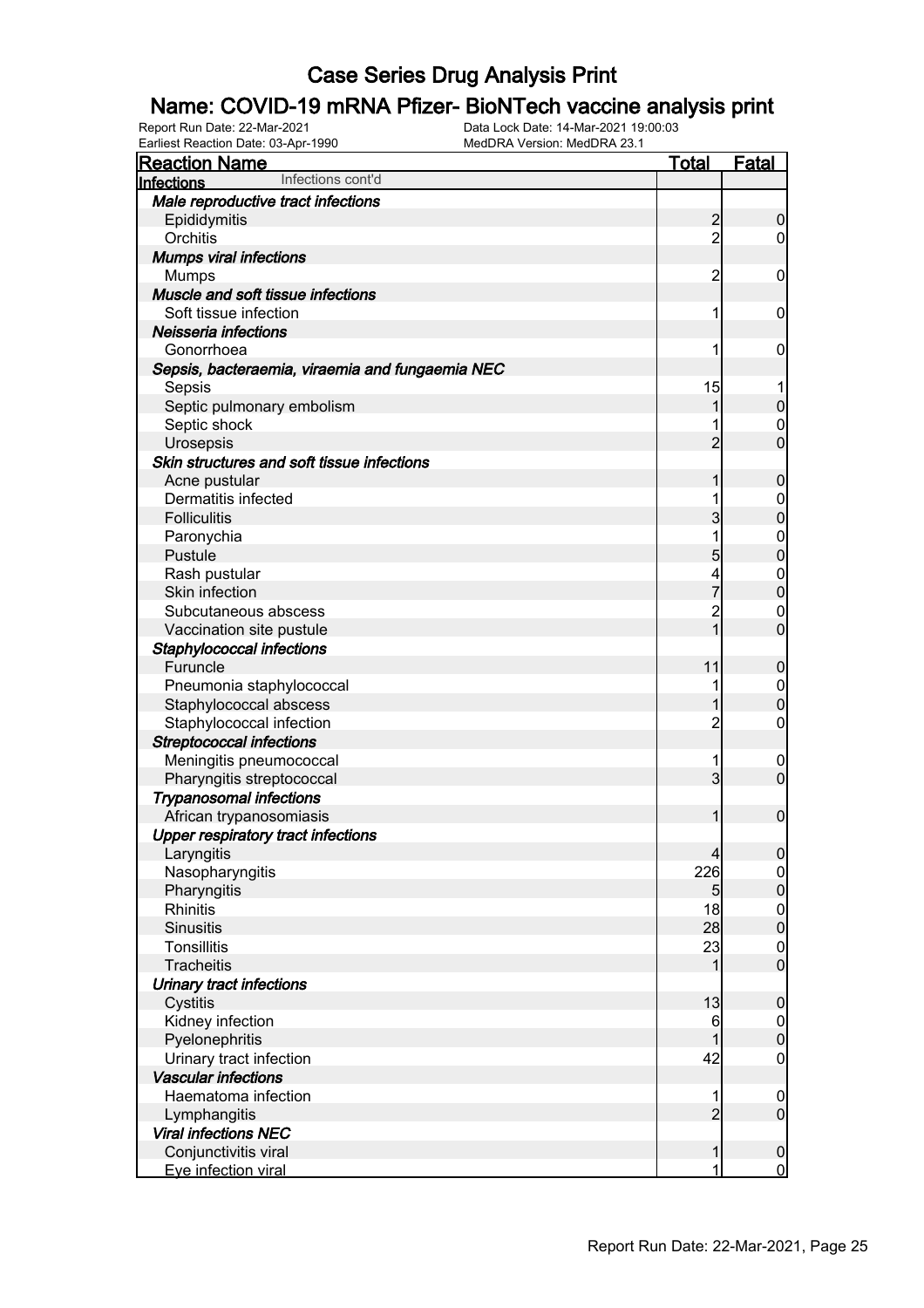## **Name: COVID-19 mRNA Pfizer- BioNTech vaccine analysis print**<br>Report Run Date: 22-Mar-2021

Earliest Reaction Date: 03-Apr-1990

| <b>Reaction Name</b>            | Total | <u>Fatal</u> |
|---------------------------------|-------|--------------|
| Infections cont'd<br>Infections |       |              |
| Gastroenteritis viral           |       |              |
| Meningitis viral                |       |              |
| Pneumonia viral                 |       |              |
| Post viral fatigue syndrome     |       |              |
| Sweating fever                  | 42    |              |
| Vestibular neuronitis           |       |              |
| Viral infection                 |       |              |
| Viral labyrinthitis             |       |              |
| Viral pharyngitis               |       |              |
| Viral rash                      | 14    |              |
| Viral tonsillitis               |       |              |
| Infections SOC TOTAL            | 2429  | 43           |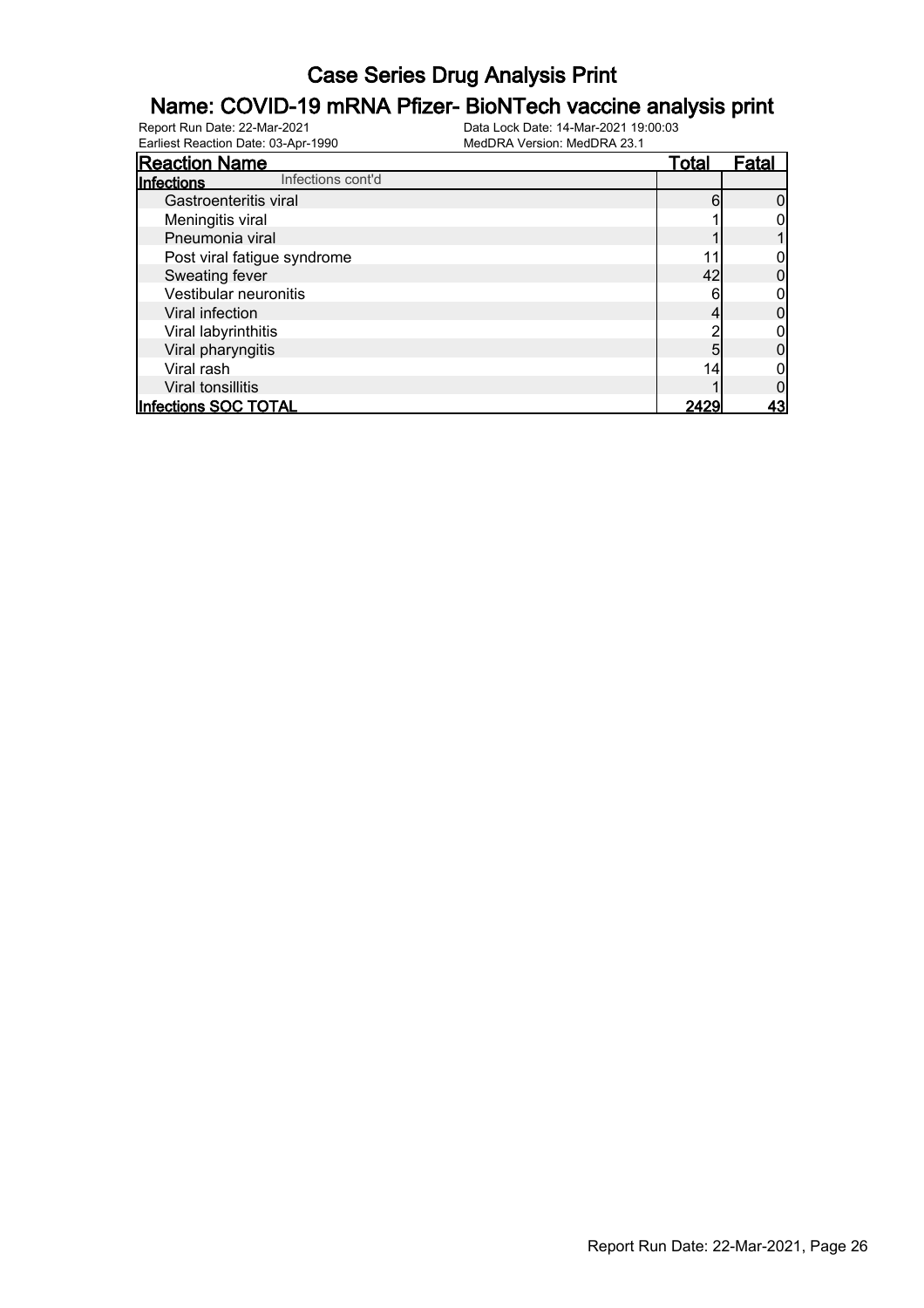## **Name: COVID-19 mRNA Pfizer- BioNTech vaccine analysis print**<br>Report Run Date: 22-Mar-2021

Earliest Reaction Date: 03-Apr-1990

| <b>Reaction Name</b>                                                            | Total           | <u>Fatal</u>                         |
|---------------------------------------------------------------------------------|-----------------|--------------------------------------|
| <b>Injuries</b>                                                                 |                 |                                      |
| Abdominal and gastrointestinal injuries NEC                                     |                 |                                      |
| Oral contusion                                                                  | 1               | $\overline{0}$                       |
| Tongue injury                                                                   |                 | 0                                    |
| Accidental exposures to product                                                 |                 |                                      |
| Accidental exposure to product                                                  | 10              | 0                                    |
| Anaesthetic and allied procedural complications                                 |                 |                                      |
| Delayed recovery from anaesthesia                                               |                 | 0                                    |
| <b>Bone and joint injuries NEC</b>                                              |                 |                                      |
| Joint injury                                                                    |                 | 0                                    |
| Cardiovascular injuries                                                         |                 |                                      |
| Heart injury                                                                    | $\overline{2}$  | 0                                    |
| <b>Cerebral injuries NEC</b>                                                    |                 |                                      |
| Traumatic intracranial haemorrhage                                              | 1               | 1                                    |
| Chest and respiratory tract injuries NEC                                        |                 |                                      |
| Chest crushing                                                                  |                 | 0                                    |
| Conditions caused by cold                                                       |                 |                                      |
| Chillblains                                                                     | 17              | 0                                    |
| Cranial nerve injuries                                                          |                 |                                      |
| Vth nerve injury                                                                |                 | 0                                    |
| Exposures associated with pregnancy, delivery and lactation                     |                 |                                      |
| Exposure during pregnancy                                                       |                 | 0                                    |
| Exposure via breast milk                                                        | 3               | $\mathbf 0$                          |
| Foetal exposure during pregnancy                                                | 3               | $\begin{matrix} 0 \\ 0 \end{matrix}$ |
| Maternal exposure before pregnancy                                              | 1               |                                      |
| Maternal exposure during breast feeding                                         | 67              | $\mathbf 0$                          |
| Maternal exposure during pregnancy                                              | 46              | $\overline{0}$                       |
| Eye injuries NEC                                                                |                 |                                      |
| Eye contusion                                                                   | 5               | $\mathbf 0$                          |
| Eye injury                                                                      | $\overline{2}$  | $\mathbf 0$                          |
| Injury corneal                                                                  | $\overline{1}$  | $\overline{0}$                       |
| Periorbital haematoma                                                           |                 | 0                                    |
| <b>Fractures and dislocations NEC</b>                                           |                 |                                      |
| Joint dislocation                                                               |                 | 0                                    |
| Gastrointestinal and hepatobiliary procedural complications                     |                 |                                      |
| Post procedural constipation                                                    |                 | 0                                    |
| Postoperative ileus                                                             |                 |                                      |
| Procedural nausea                                                               |                 | 0                                    |
| Heat injuries (excl thermal burns)                                              |                 |                                      |
| Heat illness                                                                    |                 | $\boldsymbol{0}$                     |
| Heat oedema                                                                     | $5\overline{)}$ | $\mathbf 0$                          |
| Heat stroke                                                                     |                 | 0                                    |
| Limb fractures and dislocations                                                 |                 |                                      |
| Atypical femur fracture                                                         |                 | 0                                    |
| Clavicle fracture                                                               | 4               | $\mathbf 0$                          |
| Medication errors, product use errors and issues NEC<br><b>Medication error</b> |                 |                                      |
| Product use issue                                                               | 4               | 0                                    |
| Vaccination error                                                               | 5<br>1          | $\mathbf 0$<br>$\mathbf 0$           |
|                                                                                 |                 |                                      |
| Wrong drug<br>Wrong technique in product usage process                          |                 | 0<br>$\mathbf 0$                     |
|                                                                                 |                 |                                      |
| Muscle, tendon and ligament injuries<br>Epicondylitis                           | 3               | $\boldsymbol{0}$                     |
| Ligament sprain                                                                 | 1               | $\mathbf 0$                          |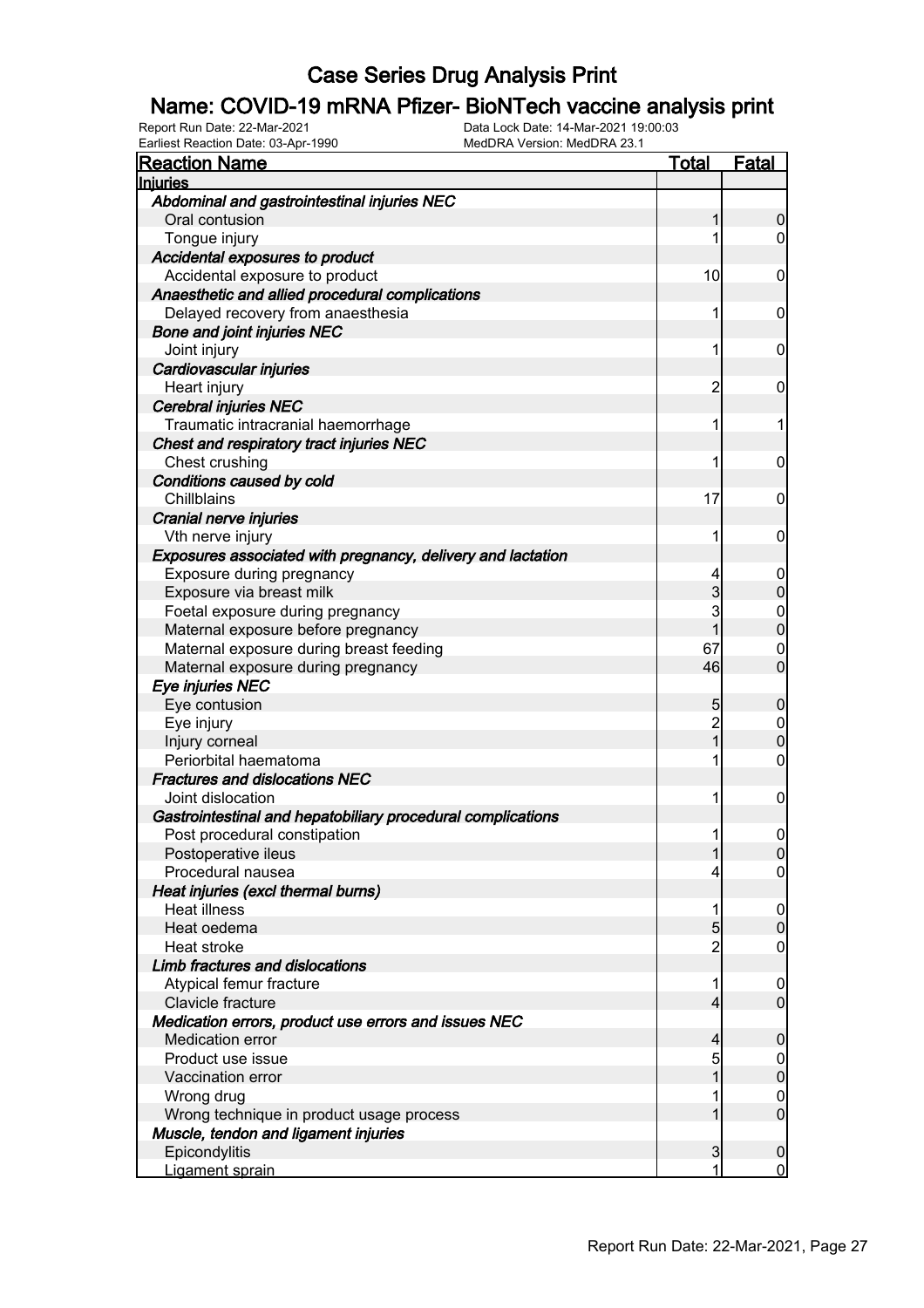#### Name: COVID-19 mRNA Pfizer- BioNTech vaccine analysis print

| <b>Reaction Name</b>                                  | <u>Total</u>        | Fatal                                |
|-------------------------------------------------------|---------------------|--------------------------------------|
| Injuries cont'd<br><b>Injuries</b>                    |                     |                                      |
| Muscle injury                                         | $\overline{c}$      | $\overline{0}$                       |
| Muscle rupture                                        | 1                   | $\overline{0}$                       |
| Muscle strain                                         | $6 \,$              | $\overline{0}$                       |
| Tendon injury                                         | $\overline{2}$      | $\mathbf 0$                          |
| Musculoskeletal procedural complications              |                     |                                      |
| Periprosthetic osteolysis                             | 1                   | $\mathbf 0$                          |
| Post laminectomy syndrome                             | 1                   | $\overline{0}$                       |
| Nerve injuries NEC                                    |                     |                                      |
| Nerve injury                                          | 7                   | $\mathbf 0$                          |
| Neurological and psychiatric procedural complications |                     |                                      |
| Procedural dizziness                                  | 6                   | $\mathbf 0$                          |
| Non-site specific injuries NEC                        |                     |                                      |
| <b>Bite</b>                                           | 1                   | $\mathbf 0$                          |
| Electric shock                                        | 5                   | 0                                    |
| Fall                                                  | 43                  | $\overline{1}$                       |
| Wound                                                 | $\overline{c}$      |                                      |
| Wound complication                                    | 4                   | $\begin{matrix}0\\0\end{matrix}$     |
| Wound secretion                                       | 1                   | $\mathbf 0$                          |
| Non-site specific procedural complications            |                     |                                      |
|                                                       |                     |                                      |
| Incision site pain<br>Infusion related reaction       | $\overline{c}$<br>3 | $\mathbf 0$<br>$\mathbf 0$           |
|                                                       |                     |                                      |
| Injection related reaction                            | 22                  | $\mathbf 0$                          |
| Post procedural complication                          | 3                   | $\overline{0}$                       |
| Off label uses                                        |                     |                                      |
| Off label use                                         | 7                   | $\mathbf 0$                          |
| <b>Overdoses NEC</b>                                  |                     |                                      |
| Overdose                                              | 7                   | $\mathbf 0$                          |
| Peripheral nerve injuries                             |                     |                                      |
| Ulnar nerve injury                                    | 3                   | $\mathbf 0$                          |
| Poisoning and toxicity                                |                     |                                      |
| Poisoning                                             | $\overline{c}$      | $\mathbf 0$                          |
| Toxicity to various agents                            | 1                   | $\mathbf 0$                          |
| Product administration errors and issues              |                     |                                      |
| Accidental overdose                                   | 1                   | $\mathbf{0}$                         |
| Contraindicated product administered                  | 1                   | $\overline{0}$                       |
| Inappropriate schedule of product administration      | 10                  | $\Omega$                             |
| Incomplete course of vaccination                      | 1                   | $\overline{0}$                       |
| Product administered at inappropriate site            |                     | $\begin{matrix} 0 \\ 0 \end{matrix}$ |
| Product administered to patient of inappropriate age  | 1                   |                                      |
| Product administration error                          | 1                   | $\begin{matrix} 0 \\ 0 \end{matrix}$ |
| Product dose omission issue                           | $\overline{3}$      |                                      |
| Product confusion errors and issues                   |                     |                                      |
| Product label confusion                               | 1                   | $\boldsymbol{0}$                     |
| Product preparation errors and issues                 |                     |                                      |
| Product preparation issue                             | $\mathbf{3}$        | $\boldsymbol{0}$                     |
| <b>Radiation injuries</b>                             |                     |                                      |
| Sunburn                                               | $\overline{3}$      | $\boldsymbol{0}$                     |
| Site specific injuries NEC                            |                     |                                      |
| Face crushing                                         | 1                   | $\mathbf 0$                          |
| Head injury                                           | 4                   | $\overline{0}$                       |
| Limb injury                                           | 9                   | $\boldsymbol{0}$                     |
| <b>Skin injuries NEC</b>                              |                     |                                      |
| Contusion                                             | 156                 | $\mathbf 0$                          |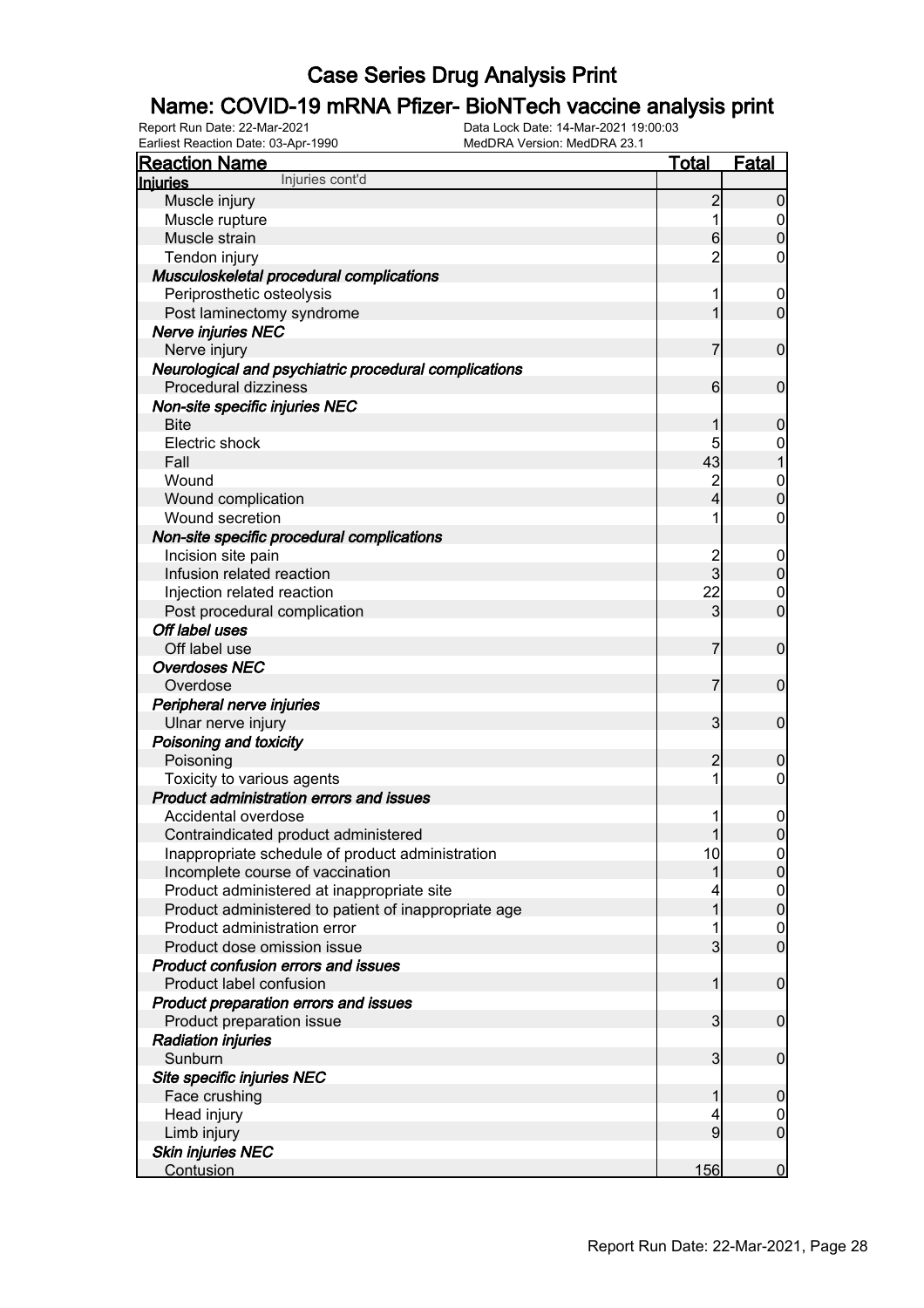## **Name: COVID-19 mRNA Pfizer- BioNTech vaccine analysis print**<br>Report Run Date: 22-Mar-2021

Earliest Reaction Date: 03-Apr-1990

| <b>Reaction Name</b>                                    | <b>Total</b> | <b>Fatal</b>   |
|---------------------------------------------------------|--------------|----------------|
| Injuries cont'd<br><u>Injuries</u>                      |              |                |
| Nail avulsion                                           |              | 0              |
| Scar                                                    |              |                |
| Scratch                                                 |              | 0              |
| Skin abrasion                                           |              | 0              |
| Skin injury                                             |              | 0              |
| Skull fractures, facial bone fractures and dislocations |              |                |
| Fractured skull depressed                               |              | 0              |
| Spinal fractures and dislocations                       |              |                |
| Spinal fracture                                         |              | 0              |
| Stoma complications                                     |              |                |
| Gastrointestinal stoma complication                     |              | 0              |
| Stoma site discharge                                    |              | $\mathbf{0}$   |
| Stoma site extravasation                                |              |                |
| Stoma site haemorrhage                                  | 1            | $\overline{0}$ |
| <b>Thermal burns</b>                                    |              |                |
| Airway burns                                            |              | 0              |
| Burn oesophageal                                        |              |                |
| Burn of internal organs                                 |              | 0              |
| Burn oral cavity                                        |              | 0              |
| Burns second degree                                     |              | 0              |
| Thermal burn                                            | 3            | 0              |
| Thermal burns of eye                                    | 4            | 0              |
| <b>Underdoses NEC</b>                                   |              |                |
| Underdose                                               |              | 0              |
| Vaccination related complications                       |              |                |
| Vaccination complication                                | 21           | 0              |
| Vaccination failure                                     |              | 0              |
| Injuries SOC TOTAL                                      | 587          | $\overline{2}$ |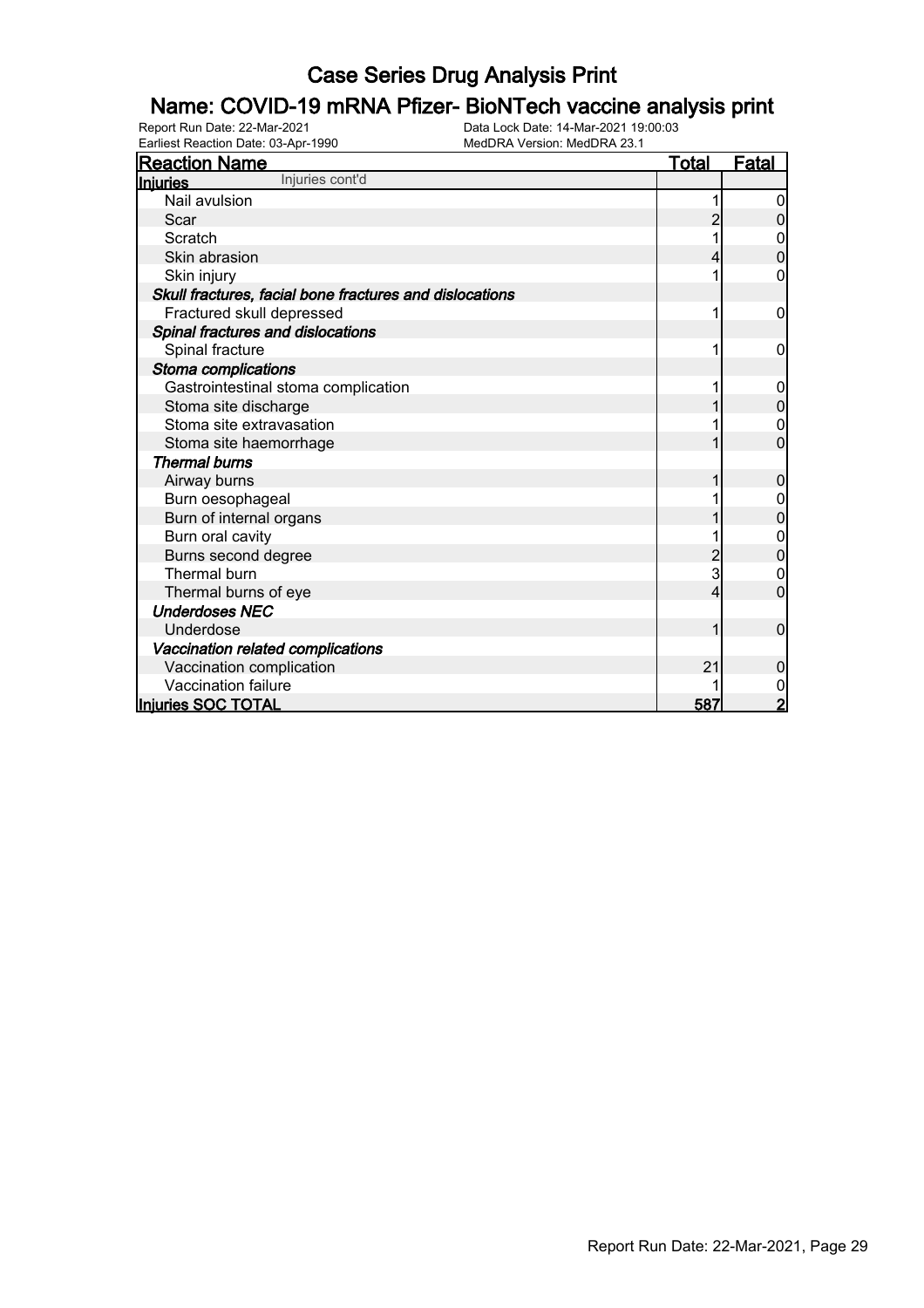## **Name: COVID-19 mRNA Pfizer- BioNTech vaccine analysis print**<br>Report Run Date: 22-Mar-2021

Earliest Reaction Date: 03-Apr-1990

| <b>Reaction Name</b>                             | <u>Total</u>   | <b>Fatal</b>     |
|--------------------------------------------------|----------------|------------------|
| Investigations                                   |                |                  |
| <b>Adrenal cortex tests</b>                      |                |                  |
| Cortisol decreased                               | $\overline{2}$ | $\overline{0}$   |
| <b>Autoimmunity analyses</b>                     |                |                  |
| Rheumatoid factor                                | $\overline{2}$ | $\mathbf 0$      |
| <b>Blood counts NEC</b>                          |                |                  |
| <b>Blood count</b>                               | 1              | $\mathbf 0$      |
| Blood gas and acid base analyses                 |                |                  |
| <b>Blood lactic acid</b>                         | 1              | $\boldsymbol{0}$ |
| Blood lactic acid increased                      |                | $\mathbf 0$      |
| Blood pH                                         |                | $\mathbf 0$      |
| Blood pH increased                               | 2<br>2<br>3    | $\mathbf{0}$     |
| Oxygen consumption decreased                     |                | $\overline{0}$   |
| Oxygen saturation                                |                | $\mathbf 0$      |
| Oxygen saturation decreased                      | 27             | $\mathbf 0$      |
| Bone marrow and immune tissue imaging procedures |                |                  |
| Lymph nodes scan abnormal                        | 1              | $\mathbf 0$      |
| Carbohydrate tolerance analyses (incl diabetes)  |                |                  |
| Blood glucose                                    | 5              | $\boldsymbol{0}$ |
| Blood glucose abnormal                           | 5              | $\boldsymbol{0}$ |
| Blood glucose decreased                          | 8              | $\mathbf 0$      |
| Blood glucose fluctuation                        |                | $\mathbf{0}$     |
| Blood glucose increased                          | 46             | $\overline{0}$   |
| Glycosylated haemoglobin increased               | 1              | $\mathbf 0$      |
| Cardiac auscultatory investigations              |                |                  |
| Cardiac murmur                                   | $\overline{c}$ | $\mathbf 0$      |
| Heart sounds abnormal                            | 1              | $\mathbf 0$      |
| Cardiac function diagnostic procedures           |                |                  |
| Central venous pressure                          | 1              | $\mathbf 0$      |
| Central nervous system imaging procedures        |                |                  |
| Magnetic resonance imaging brain                 | 8              | $\mathbf 0$      |
| <b>Chemistry analyses NEC</b>                    |                |                  |
| Inflammatory marker increased                    | $\overline{2}$ | $\mathbf 0$      |
| Coagulation and bleeding analyses                |                |                  |
| Bleeding time abnormal                           |                | 0                |
| Coagulation time prolonged                       | 1              | 0                |
| Fibrin D dimer increased                         | 3              | 0                |
| International normalised ratio abnormal          |                | $\overline{0}$   |
| International normalised ratio decreased         | 9              | $\pmb{0}$        |
| International normalised ratio increased         | 25             | $\mathbf 0$      |
| <b>ECG</b> investigations                        |                |                  |
| Electrocardiogram ST segment elevation           | $\overline{c}$ | $\mathbf 0$      |
| Electrocardiogram abnormal                       | 1              | $\overline{0}$   |
| <b>Endocrine analyses and imaging NEC</b>        |                |                  |
| Hormone level abnormal                           | $\overline{2}$ | $\boldsymbol{0}$ |
| <b>Haematological analyses NEC</b>               |                |                  |
| Red blood cell sedimentation rate increased      | 3              | $\boldsymbol{0}$ |
| Heart rate and pulse investigations              |                |                  |
| Heart rate                                       | 70             | $\boldsymbol{0}$ |
| Heart rate abnormal                              | 4              | $\overline{0}$   |
| Heart rate decreased                             | 13             | $\pmb{0}$        |
| Heart rate increased                             | 191            | $\boldsymbol{0}$ |
| Heart rate irregular                             | 22             | $\pmb{0}$        |
| Pulse abnormal                                   | $\overline{7}$ | $\mathbf 0$      |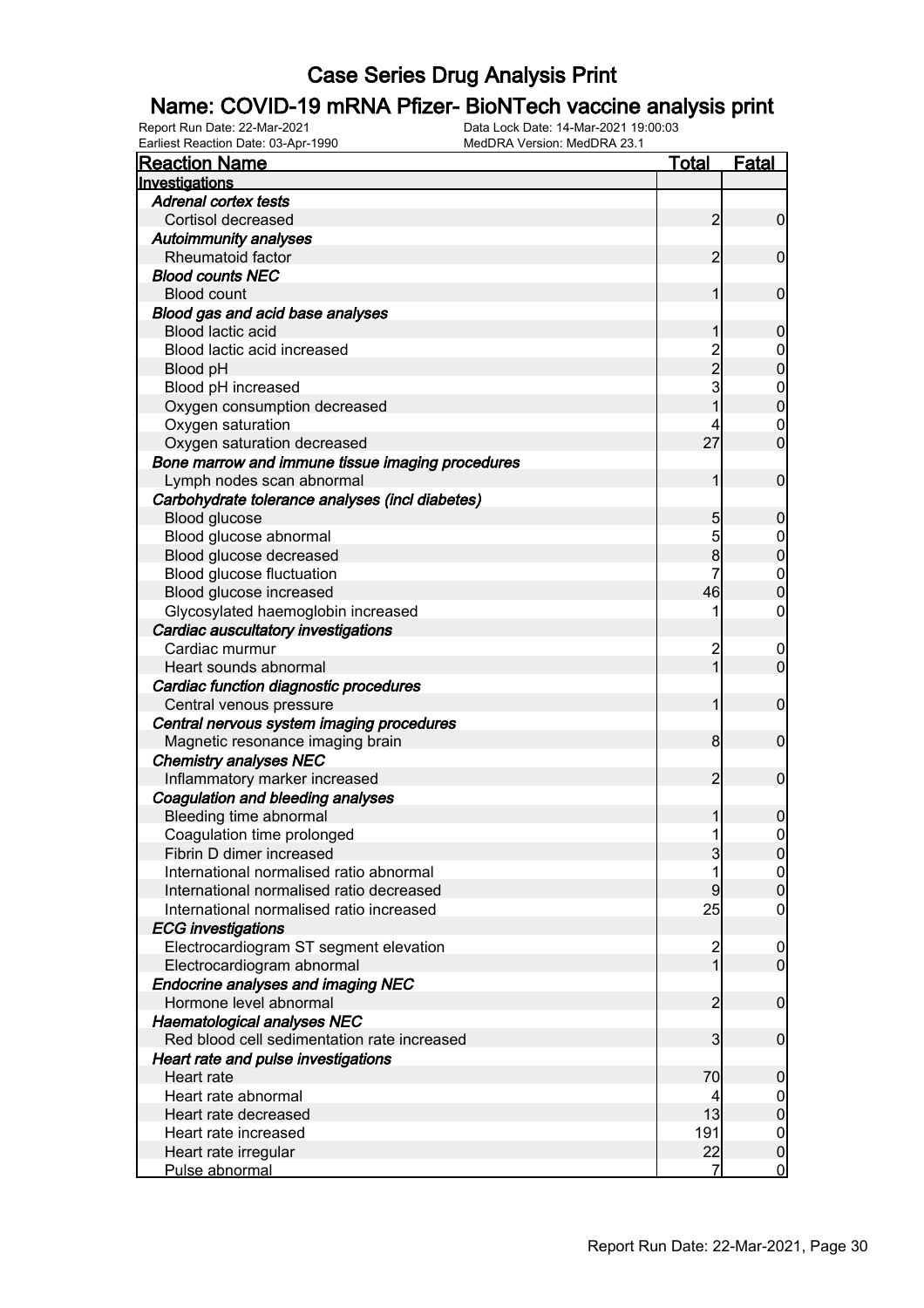# **Name: COVID-19 mRNA Pfizer- BioNTech vaccine analysis print**<br>Report Run Date: 22-Mar-2021

| Lamost Readuoir Date: 00-Apr-1000<br><b>Reaction Name</b>     | <u>Total</u>   | <b>Fatal</b>     |
|---------------------------------------------------------------|----------------|------------------|
| Investigations cont'd                                         |                |                  |
| Investigations<br>Radial pulse abnormal                       | 1              | $\overline{0}$   |
|                                                               |                |                  |
| Immunoglobulin analyses                                       |                |                  |
| Blood immunoglobulin G increased                              |                | 0                |
| Blood immunoglobulin M increased                              |                | 0                |
| <b>Immunology analyses NEC</b>                                |                |                  |
| Antibody test                                                 |                | $\mathbf 0$      |
| Antibody test abnormal                                        | $\overline{2}$ | $\overline{0}$   |
| Immunology test                                               | 3              | 0                |
| <b>Immunology skin tests NEC</b>                              |                |                  |
| Skin test positive                                            |                | $\mathbf 0$      |
| <b>Investigations NEC</b>                                     |                |                  |
| <b>Blood test</b>                                             |                |                  |
| Blood test abnormal                                           | 3              | $\mathbf 0$      |
| Polymerase chain reaction positive                            | 27             | 0                |
| Systemic lupus erythematosus disease activity index increased |                | $\overline{0}$   |
| <b>Liver function analyses</b>                                |                |                  |
| Alanine aminotransferase increased                            | 5              | $\mathbf 0$      |
| Aspartate aminotransferase increased                          |                | $\mathbf{0}$     |
| Gamma-glutamyltransferase increased                           |                | $\mathbf 0$      |
| Hepatic enzyme increased                                      |                | $\mathbf{0}$     |
| Liver function test abnormal                                  | $\overline{3}$ | $\overline{0}$   |
| Liver function test increased                                 | 6              | $\mathbf 0$      |
| Transaminases increased                                       |                | $\overline{0}$   |
| <b>Metabolism tests NEC</b>                                   |                |                  |
| Blood ketone body                                             | 2              | $\mathbf 0$      |
| Blood ketone body increased                                   |                | 0                |
| Microbiology and serology tests NEC                           |                |                  |
|                                                               |                | $\mathbf 0$      |
| Culture negative                                              |                |                  |
| Mineral and electrolyte analyses                              |                |                  |
| Blood copper increased                                        |                | $\mathbf 0$      |
| Blood magnesium decreased                                     |                |                  |
| Blood potassium abnormal                                      |                | $\mathbf{0}$     |
| Blood potassium decreased                                     | $\overline{2}$ | $\overline{0}$   |
| Serum ferritin increased                                      |                | 0                |
| Musculoskeletal and soft tissue tests NEC                     |                |                  |
| Swollen joint count increased                                 |                | $\overline{0}$   |
| Neurologic diagnostic procedures                              |                |                  |
| Coma scale abnormal                                           | $\overline{c}$ | $\overline{0}$   |
| Temperature perception test increased                         | 1              | $\overline{0}$   |
| Ophthalmic function diagnostic procedures                     |                |                  |
| Intraocular pressure increased                                |                | $\mathbf 0$      |
| Physical examination procedures and organ system status       |                |                  |
| Body temperature                                              | 105            | $\mathbf 0$      |
| Body temperature abnormal                                     | 19             | $\mathbf 0$      |
| Body temperature decreased                                    | 15             | $\overline{0}$   |
| Body temperature fluctuation                                  | 9              | $\boldsymbol{0}$ |
| Body temperature increased                                    | 179            | $\overline{0}$   |
| Body temperature normal                                       |                | $\boldsymbol{0}$ |
| Breath sounds abnormal                                        |                | $\overline{0}$   |
| Grip strength                                                 |                | $\boldsymbol{0}$ |
| Grip strength decreased                                       | $\frac{2}{3}$  | $\overline{0}$   |
| Lymph node palpable                                           | 10             | $\overline{0}$   |
| Palpatory finding abnormal                                    | 1              | $\mathbf 0$      |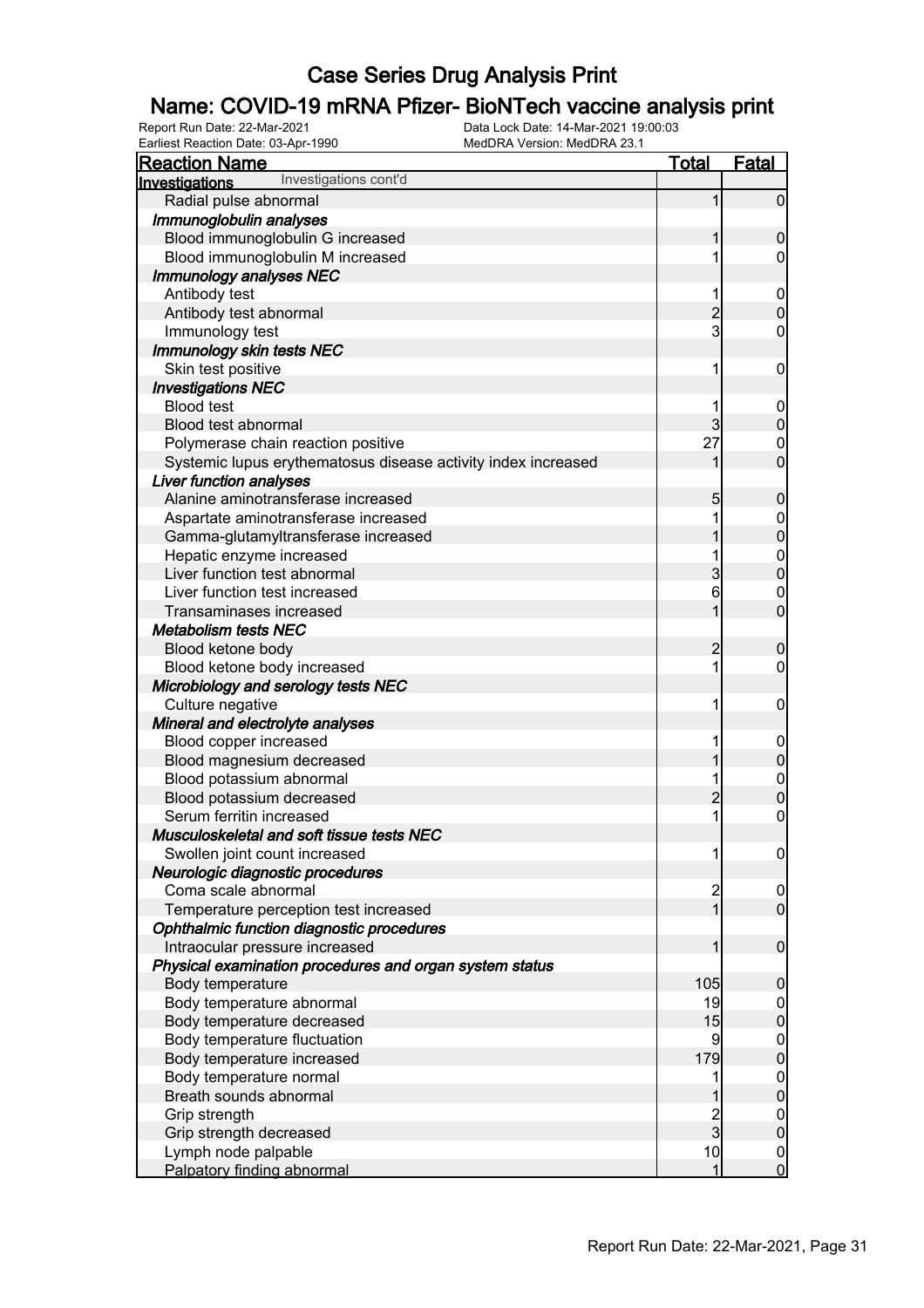# **Name: COVID-19 mRNA Pfizer- BioNTech vaccine analysis print**<br>Report Run Date: 22-Mar-2021

| $\frac{1}{2}$<br><b>Reaction Name</b>                    | <b>Total</b>                              | Fatal                      |
|----------------------------------------------------------|-------------------------------------------|----------------------------|
| Investigations cont'd<br>Investigations                  |                                           |                            |
| Product residue present                                  |                                           | $\boldsymbol{0}$           |
| Respiratory rate                                         | $\overline{c}$                            | $\overline{0}$             |
| Respiratory rate decreased                               | $\overline{c}$                            | 0                          |
| Respiratory rate increased                               | 16                                        | $\overline{0}$             |
| Skin temperature                                         | 15                                        | $\mathbf 0$                |
| Temperature difference of extremities                    | $\overline{3}$                            | $\overline{0}$             |
| Weight                                                   | 1                                         | $\boldsymbol{0}$           |
| Weight decreased                                         | 13                                        | $\overline{0}$             |
| Weight increased                                         | 3                                         | $\mathbf 0$                |
| Pituitary analyses anterior                              |                                           |                            |
| Blood growth hormone                                     |                                           | $\overline{0}$             |
| Blood thyroid stimulating hormone increased              | $\overline{\mathbf{c}}$<br>$\overline{2}$ | $\mathbf 0$                |
| <b>Platelet analyses</b>                                 |                                           |                            |
| Platelet count decreased                                 | $6 \overline{}$                           | $\mathbf 0$                |
| <b>Protein analyses NEC</b>                              |                                           |                            |
| C-reactive protein increased                             | 4                                         | $\mathbf 0$                |
| Red blood cell analyses                                  |                                           |                            |
| Haematocrit                                              |                                           | $\boldsymbol{0}$           |
| Haemoglobin decreased                                    | 4                                         | 0                          |
| Respiratory and pulmonary function diagnostic procedures |                                           |                            |
| Forced expiratory volume increased                       |                                           |                            |
| Peak expiratory flow rate abnormal                       | $\overline{c}$<br>1                       | $\mathbf 0$<br>$\mathbf 0$ |
|                                                          |                                           |                            |
| Peak expiratory flow rate decreased                      |                                           | $\mathbf 0$<br>$\mathbf 0$ |
| Vital capacity                                           |                                           |                            |
| Respiratory tract and thoracic histopathology procedures |                                           |                            |
| Sputum abnormal                                          | $\overline{2}$                            | $\mathbf 0$                |
| Skeletal and cardiac muscle analyses                     |                                           |                            |
| Blood creatine phosphokinase increased                   | $\overline{2}$                            | $\boldsymbol{0}$           |
| Troponin increased                                       | 3                                         | 0                          |
| Therapeutic drug monitoring analyses                     |                                           |                            |
| Analgesic drug level                                     |                                           | $\mathbf 0$                |
| Anticoagulation drug level below therapeutic             | 4                                         | $\mathbf 0$                |
| Anticoagulation drug level increased                     |                                           | $\boldsymbol{0}$           |
| Drug level decreased                                     |                                           | $\overline{0}$             |
| <b>Thyroid analyses</b>                                  |                                           |                            |
| Thyroid function test abnormal                           |                                           | 0                          |
| Tri-iodothyronine                                        |                                           | $\overline{0}$             |
| Tri-iodothyronine decreased                              | 2                                         | $\overline{0}$             |
| Tissue enzyme analyses NEC                               |                                           |                            |
| Blood alkaline phosphatase increased                     | 1                                         | $\mathbf 0$                |
| <b>Urinalysis NEC</b>                                    |                                           |                            |
| <b>Blood urine</b>                                       | 3                                         | $\boldsymbol{0}$           |
| Blood urine present                                      | 10                                        | $\overline{0}$             |
| Glucose urine present                                    |                                           | $\mathbf 0$                |
| Urine analysis abnormal                                  |                                           | $\boldsymbol{0}$           |
| pH urine                                                 | $\overline{2}$                            | $\mathbf 0$                |
| pH urine increased                                       |                                           | 0                          |
| Urinary tract function analyses NEC                      |                                           |                            |
| Urine output                                             | 5                                         | $\overline{0}$             |
| Urine output decreased                                   | 4                                         | $\mathbf 0$                |
| Urine output increased                                   |                                           | $\boldsymbol{0}$           |
| Vascular tests NEC (incl blood pressure)                 |                                           |                            |
| <b>Blood pressure abnormal</b>                           | 3                                         | $\overline{0}$             |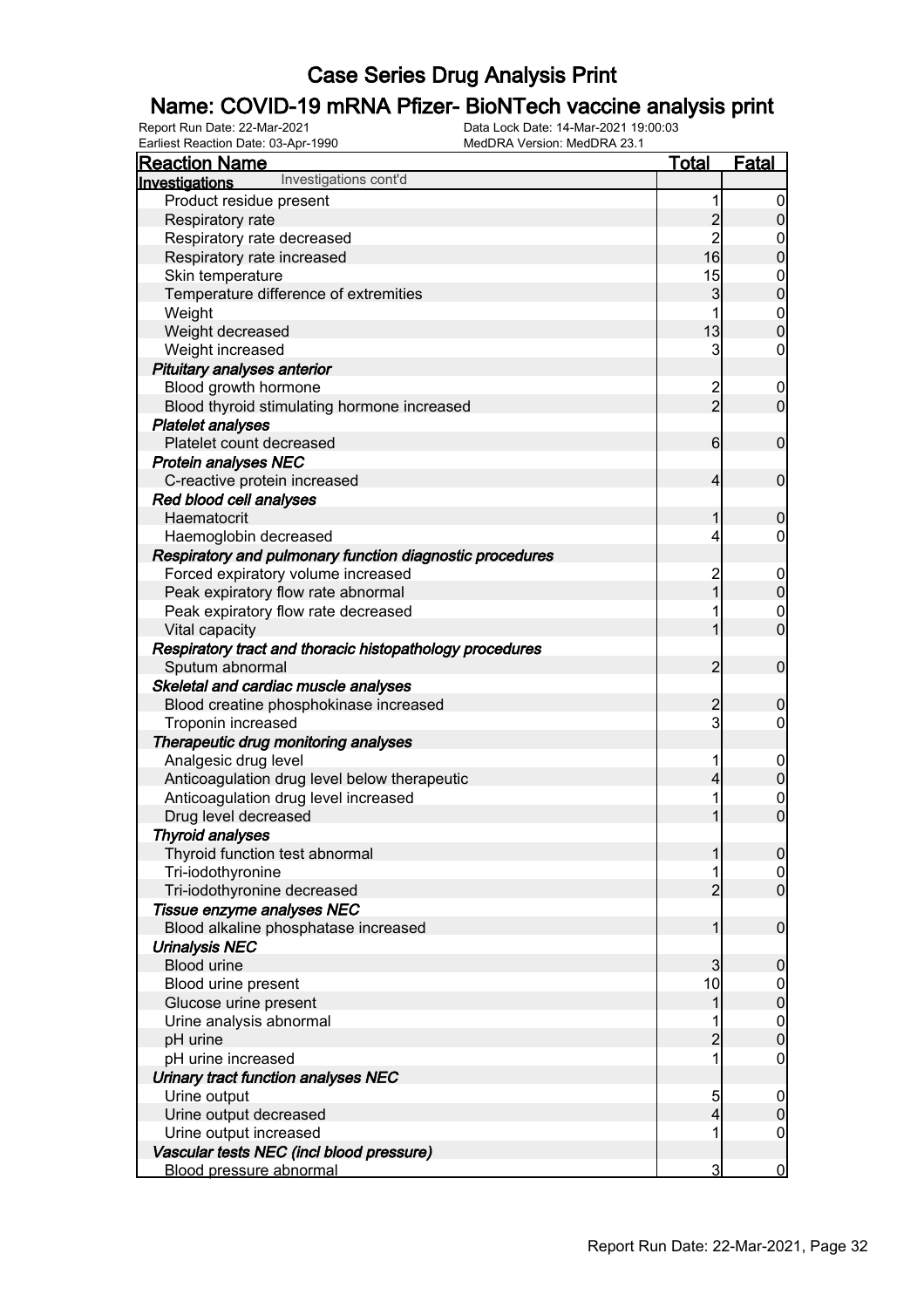# **Name: COVID-19 mRNA Pfizer- BioNTech vaccine analysis print**<br>Report Run Date: 22-Mar-2021

| <b>Reaction Name</b>                    | <u>Total</u> | <b>Fatal</b> |
|-----------------------------------------|--------------|--------------|
| Investigations cont'd<br>Investigations |              |              |
| Blood pressure decreased                | 12           |              |
| Blood pressure diastolic                |              |              |
| Blood pressure increased                | 85           |              |
| Blood pressure measurement              | 8            | 0            |
| Blood pressure systolic decreased       |              | 0            |
| Blood pressure systolic increased       |              |              |
| Virus identification and serology       |              |              |
| Coronavirus test                        |              |              |
| Coronavirus test positive               | 2            |              |
| SARS-CoV-1 test positive                |              |              |
| SARS-CoV-2 antibody test                |              |              |
| SARS-CoV-2 antibody test negative       | 13           |              |
| SARS-CoV-2 antibody test positive       |              |              |
| SARS-CoV-2 test                         | 13           | 0            |
| SARS-CoV-2 test false positive          |              | 0            |
| SARS-CoV-2 test negative                |              |              |
| SARS-CoV-2 test positive                | 38           |              |
| Viral test                              |              |              |
| Vitamin analyses                        |              |              |
| Blood folate decreased                  |              | 0            |
| White blood cell analyses               |              |              |
| White blood cell count decreased        |              |              |
| White blood cell count increased        |              |              |
| <b>Investigations SOC TOTAL</b>         | 1225         | O            |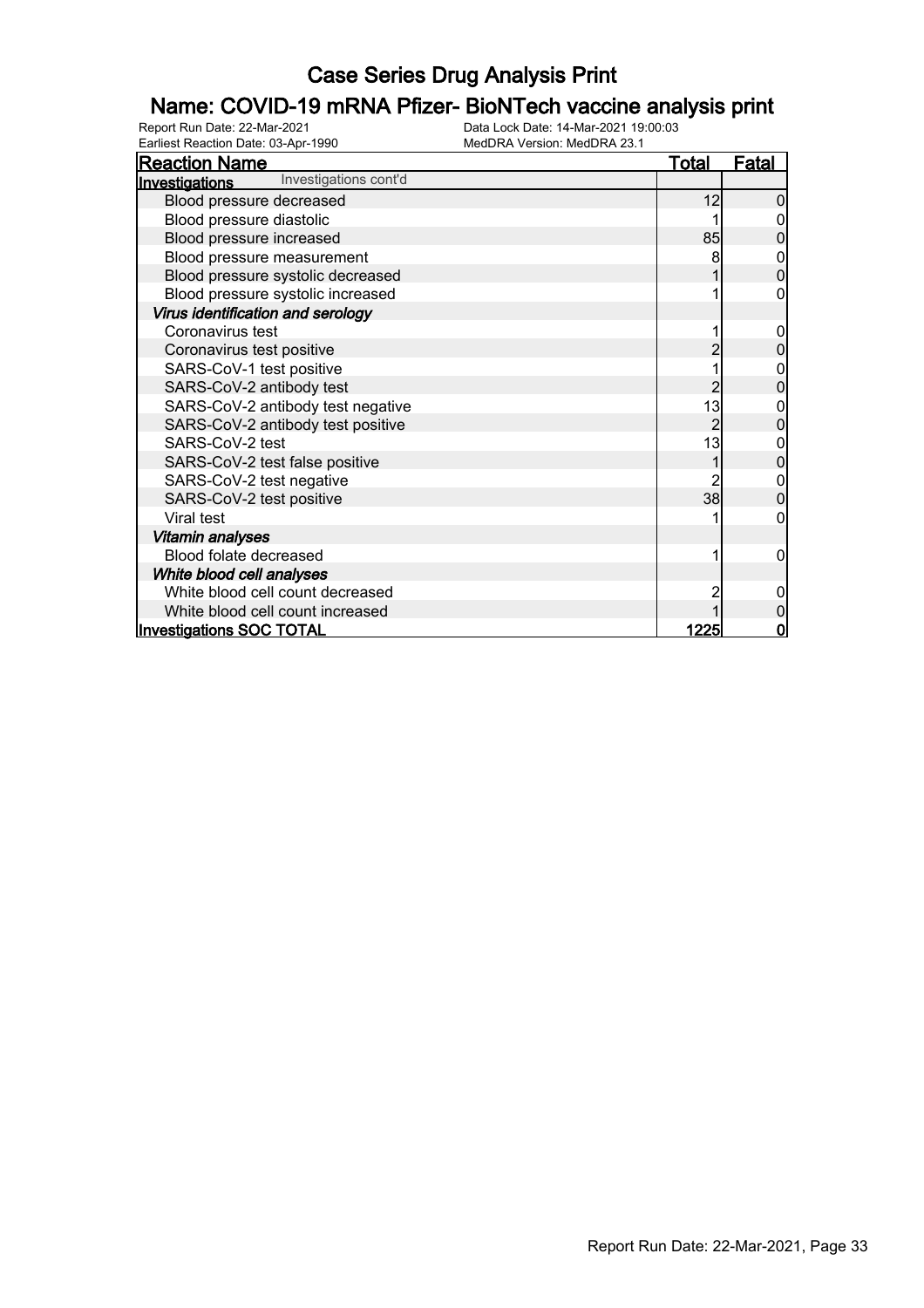## **Name: COVID-19 mRNA Pfizer- BioNTech vaccine analysis print**<br>Report Run Date: 22-Mar-2021

Earliest Reaction Date: 03-Apr-1990

| <b>Reaction Name</b>                                                  | <b>Total</b>        | <b>Fatal</b>               |
|-----------------------------------------------------------------------|---------------------|----------------------------|
| <b>Metabolic disorders</b>                                            |                     |                            |
| <b>Appetite disorders</b>                                             |                     |                            |
| Appetite disorder                                                     | 3                   | $\boldsymbol{0}$           |
| Decreased appetite                                                    | 430                 | 0                          |
| Eating disorder symptom                                               |                     | $\mathbf 0$                |
| Food craving                                                          | 3                   | $\mathbf 0$                |
| Food refusal                                                          | 4                   | $\mathbf 0$                |
| Hypophagia                                                            | 5                   | $\mathbf 0$                |
| Increased appetite                                                    | 3                   | $\mathbf 0$                |
| Salt craving                                                          | $\overline{c}$      | 0                          |
| Calcium metabolism disorders                                          |                     |                            |
| Hypocalcaemia                                                         |                     | $\mathbf 0$                |
| Tetany                                                                | $\frac{2}{2}$       | $\mathbf 0$                |
| Diabetes mellitus (incl subtypes)                                     |                     |                            |
| Diabetes mellitus                                                     | 9                   | $\boldsymbol{0}$           |
| Diabetes mellitus inadequate control                                  | 3                   |                            |
| Increased insulin requirement                                         | 1                   | $\pmb{0}$                  |
| Latent autoimmune diabetes in adults                                  |                     | $\mathbf 0$                |
| Type 1 diabetes mellitus                                              | 6                   | $\mathbf 0$                |
| <b>Diabetic complications NEC</b>                                     |                     |                            |
| Diabetic complication                                                 | 1                   | $\mathbf 0$                |
| Diabetic ketoacidosis                                                 | 4                   | 0                          |
| Disorders of purine metabolism                                        |                     |                            |
| Gout                                                                  | 21                  | $\mathbf 0$                |
| Electrolyte imbalance NEC                                             |                     |                            |
| Fluid imbalance                                                       | 1                   | $\mathbf 0$                |
| <b>Fluid intake increased</b>                                         |                     |                            |
| Polydipsia                                                            | 3                   | $\mathbf 0$                |
| Food malabsorption and intolerance syndromes (excl sugar intolerance) |                     |                            |
| Gluten sensitivity                                                    |                     | $\mathbf 0$                |
| Histamine intolerance                                                 | $\overline{2}$      | $\mathbf 0$                |
| General nutritional disorders NEC                                     |                     |                            |
| Abnormal loss of weight                                               |                     | $\mathbf 0$                |
| Abnormal weight gain                                                  |                     | $\boldsymbol{0}$           |
| Feeding disorder                                                      | 14                  | $\overline{0}$             |
| Food aversion                                                         | $\overline{2}$      | $\boldsymbol{0}$           |
| Overweight                                                            | 1                   | $\overline{0}$             |
| Poor feeding infant                                                   |                     | $\boldsymbol{0}$           |
| <b>Hyperglycaemic conditions NEC</b>                                  |                     |                            |
| Hyperglycaemia                                                        | 31                  | $\mathbf 0$                |
| Insulin resistance                                                    | 2                   | $\mathbf 0$                |
| <b>Hypoglycaemic conditions NEC</b>                                   |                     |                            |
| Hypoglycaemia                                                         | 35                  | $\boldsymbol{0}$           |
| Postprandial hypoglycaemia                                            |                     | $\mathbf 0$                |
| Iron deficiencies                                                     |                     |                            |
| Iron deficiency                                                       | 1                   | $\mathbf 0$                |
| Lipid metabolism and deposit disorders NEC                            |                     |                            |
| Body fat disorder                                                     | 1                   | $\mathbf 0$                |
| Metabolic acidoses (excl diabetic acidoses)                           |                     |                            |
| Ketoacidosis                                                          |                     |                            |
| Metabolic acidosis                                                    | 4<br>$\overline{2}$ | $\mathbf 0$<br>$\mathbf 0$ |
| Mixed acid-base disorders                                             |                     |                            |
| Acidosis                                                              | $\overline{2}$      | $\boldsymbol{0}$           |
|                                                                       |                     |                            |
| <u>Potassium imbalance</u>                                            |                     |                            |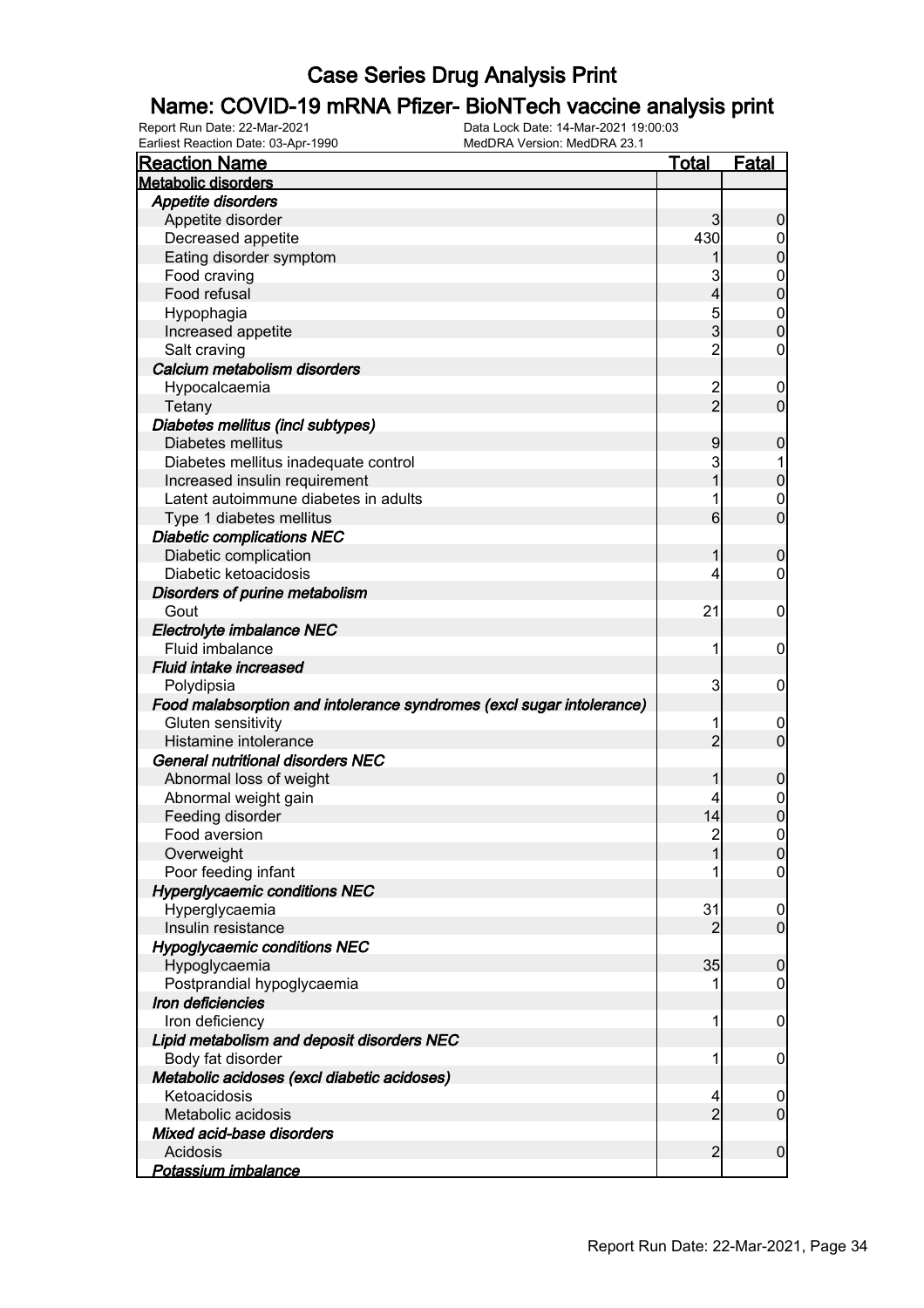## **Name: COVID-19 mRNA Pfizer- BioNTech vaccine analysis print**<br>Report Run Date: 22-Mar-2021

Earliest Reaction Date: 03-Apr-1990

| <b>Reaction Name</b>                           | <b>Total</b> | Fatal |
|------------------------------------------------|--------------|-------|
| Metabolic disorders Metabolic disorders cont'd |              |       |
| Hyperkalaemia                                  |              |       |
| Hypokalaemia                                   |              |       |
| Hypokalaemic syndrome                          |              |       |
| Sodium imbalance                               |              |       |
| Hyponatraemia                                  | 5            |       |
| Hyponatraemic syndrome                         |              |       |
| Total fluid volume decreased                   |              |       |
| Dehydration                                    | 52           |       |
| Total fluid volume increased                   |              |       |
| Fluid retention                                | 6            |       |
| Hypervolaemia                                  |              |       |
| <b>Vitamin deficiencies NEC</b>                |              |       |
| Hypovitaminosis                                |              |       |
| Metabolic disorders SOC TOTAL                  | 68           |       |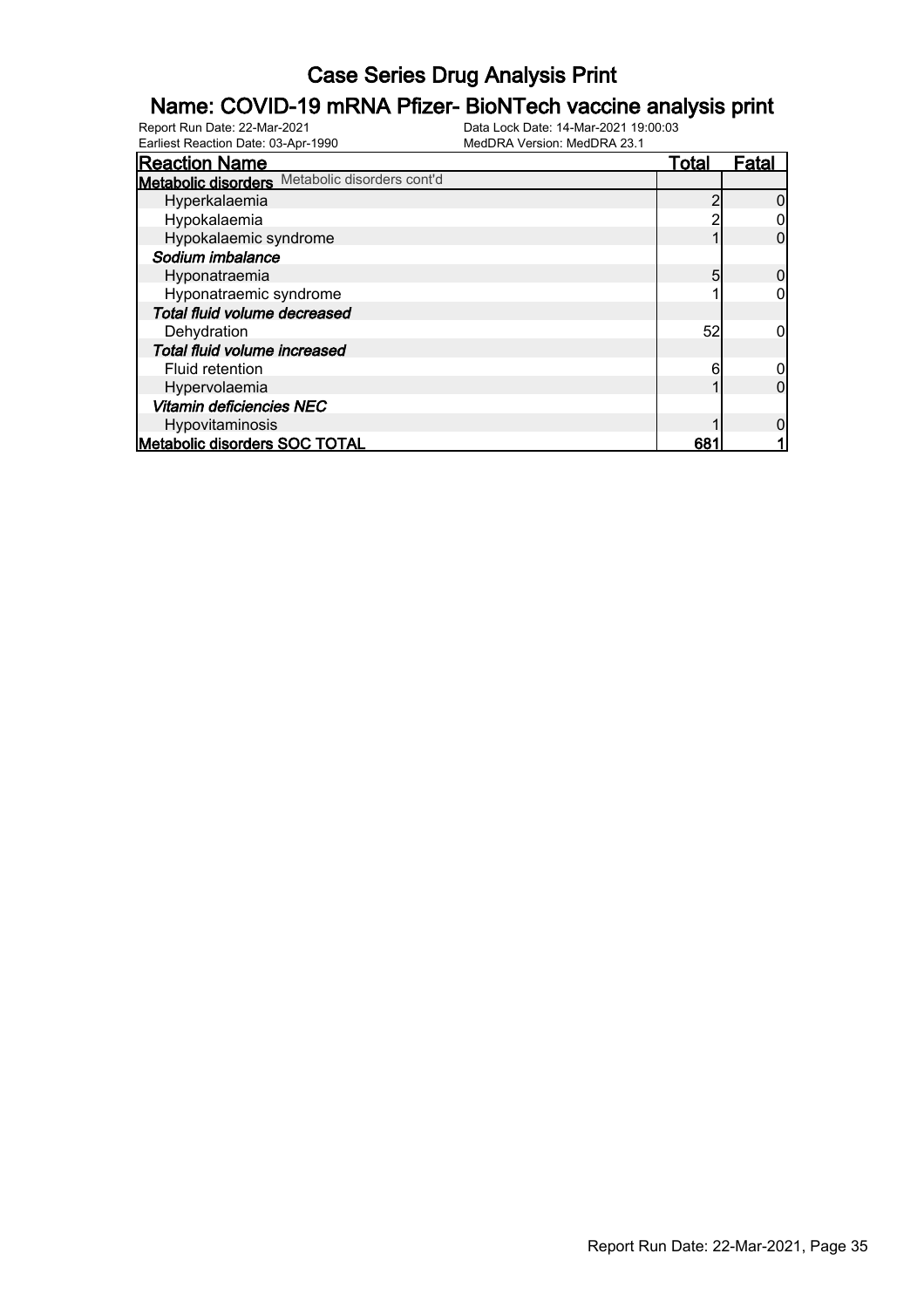## **Name: COVID-19 mRNA Pfizer- BioNTech vaccine analysis print**<br>Report Run Date: 22-Mar-2021

Earliest Reaction Date: 03-Apr-1990

| <b>Reaction Name</b>                       | <b>Total</b>   | <b>Fatal</b>                  |
|--------------------------------------------|----------------|-------------------------------|
| Muscle & tissue disorders                  |                |                               |
| <b>Arthropathies NEC</b>                   |                |                               |
| Arthritis                                  | 69             | $\boldsymbol{0}$              |
| Arthropathy                                |                | 0                             |
| Joint microhaemorrhage                     |                | $\mathbf 0$                   |
| Polyarthritis                              | 3              | $\mathbf 0$                   |
| Sacroiliitis                               | 1              | $\overline{0}$                |
| <b>Bone disorders NEC</b>                  |                |                               |
| Medial tibial stress syndrome              | $\overline{c}$ | $\boldsymbol{0}$              |
| Spinal disorder                            |                | 0                             |
| Bone related signs and symptoms            |                |                               |
| Bone pain                                  | 109            | $\mathbf 0$                   |
| Bone swelling                              | 3              | $\mathbf 0$                   |
| Coccydynia                                 |                | $\mathbf 0$                   |
| Pain in jaw                                | 104            | $\mathbf 0$                   |
| Spinal pain                                | 15             | $\mathbf 0$                   |
| <b>Bursal disorders</b>                    |                |                               |
| <b>Bursitis</b>                            | 11             | $\mathbf 0$                   |
| Cartilage disorders                        |                |                               |
| Costochondritis                            | 13             |                               |
| Polychondritis                             | 1              | $\overline{0}$<br>$\mathbf 0$ |
| Connective tissue disorders NEC            |                |                               |
|                                            |                |                               |
| Polymyalgia rheumatica                     | 8<br>1         | $\boldsymbol{0}$              |
| Sjogren's syndrome                         |                | $\mathbf 0$                   |
| Crystal arthropathic disorders             |                |                               |
| Crystal arthropathy                        | 1              | $\mathbf 0$                   |
| <b>Epiphyseal disorders</b>                |                |                               |
| Epiphyses premature fusion                 | 1              | $\mathbf 0$                   |
| <b>Extremity deformities</b>               |                |                               |
| Foot deformity                             |                | $\mathbf 0$                   |
| Musculoskeletal deformity                  |                | $\mathbf 0$                   |
| Joint related disorders NEC                |                |                               |
| Joint destruction                          |                | $\mathbf 0$                   |
| Joint laxity                               |                | $\boldsymbol{0}$              |
| Joint lock                                 | 5              | $\overline{0}$                |
| Periarthritis                              | 19             | $\mathbf 0$                   |
| Temporomandibular joint syndrome           | $\overline{2}$ | $\overline{0}$                |
| Joint related signs and symptoms           |                |                               |
| Arthralgia                                 | 3070           | $\mathbf 0$                   |
| Jaw clicking                               |                | $\overline{0}$                |
| Joint effusion                             | $\overline{8}$ | $\pmb{0}$                     |
| Joint noise                                | $\frac{5}{2}$  | $\boldsymbol{0}$              |
| Joint range of motion decreased            |                | $\mathbf 0$                   |
| Joint stiffness                            | 72             | $\boldsymbol{0}$              |
| Joint swelling                             | 98             | $\pmb{0}$                     |
| Joint vibration                            | 1              | $\overline{0}$                |
| Joint warmth                               | 5              | $\mathbf 0$                   |
| <b>Ligament disorders</b>                  |                |                               |
| Symphysiolysis                             | 1              | $\boldsymbol{0}$              |
| Lupus erythematosus (incl subtypes)        |                |                               |
| Lupus-like syndrome                        | 1              | $\mathbf 0$                   |
| Systemic lupus erythematosus               | 3              | $\boldsymbol{0}$              |
| <b>Muscle infections and inflammations</b> |                |                               |
| Antisynthetase syndrome                    | 1              | $\overline{0}$                |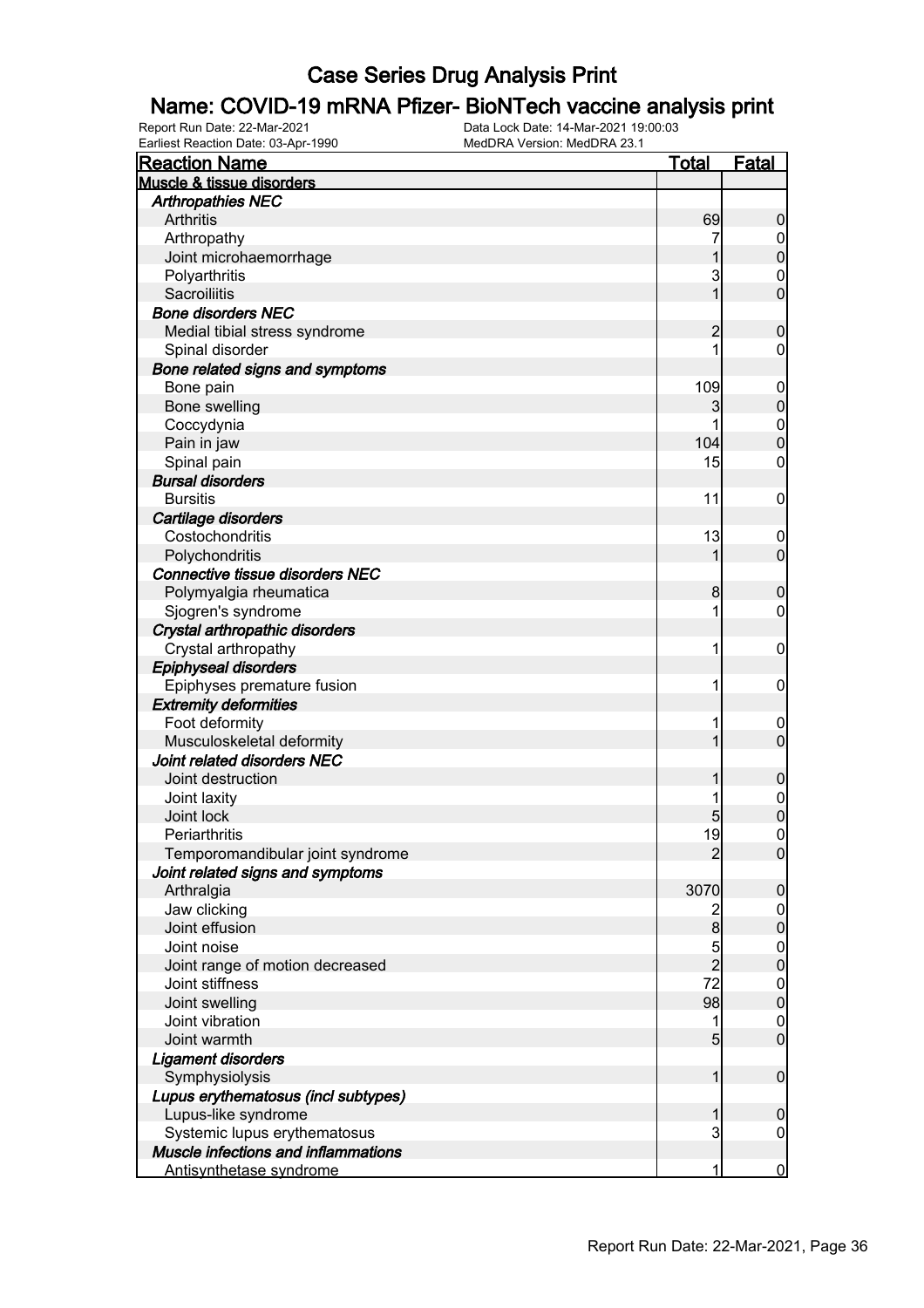## **Name: COVID-19 mRNA Pfizer- BioNTech vaccine analysis print**<br>Report Run Date: 22-Mar-2021

Earliest Reaction Date: 03-Apr-1990

| <b>Reaction Name</b>                                                   | Total                   | <b>Fatal</b>                    |
|------------------------------------------------------------------------|-------------------------|---------------------------------|
| Muscle & tissue disordersle & tissue disorders cont'd                  |                         |                                 |
| <b>Myositis</b>                                                        | 5                       | $\Omega$                        |
| Polymyositis                                                           | 1                       | $\overline{0}$                  |
| Muscle pains                                                           |                         |                                 |
| Fibromyalgia                                                           | 22                      | $\mathbf 0$                     |
| Myalgia                                                                | 4346                    | $\overline{0}$                  |
| Myofascial pain syndrome                                               | 5                       | 0                               |
| Muscle related signs and symptoms NEC                                  |                         |                                 |
| Muscle atrophy                                                         | $\overline{c}$          | $\boldsymbol{0}$                |
| Muscle discomfort                                                      | $\overline{1}$          | $\mathbf 0$                     |
| Muscle disorder                                                        | 2                       | $\mathbf 0$                     |
| Muscle fatigue                                                         | 119                     | $\mathbf 0$                     |
| Muscle spasms                                                          | 202                     | $\mathbf{0}$                    |
| Muscle swelling                                                        | 9                       | $\overline{0}$                  |
| Muscle tightness                                                       | 22                      | $\boldsymbol{0}$                |
| Muscle twitching                                                       | 95                      | $\overline{0}$                  |
| Muscle tone abnormalities                                              |                         |                                 |
| Muscle rigidity                                                        | 7                       | $\boldsymbol{0}$                |
| Nuchal rigidity                                                        | 5                       | $\mathbf 0$                     |
| <b>Torticollis</b>                                                     | $\overline{2}$          | $\overline{0}$                  |
| <b>Trismus</b>                                                         | 9                       | $\mathbf 0$                     |
| Muscle weakness conditions                                             |                         |                                 |
| Muscular weakness                                                      | 241                     | 0                               |
| Musculoskeletal and connective tissue conditions NEC                   |                         |                                 |
| Limb mass                                                              |                         |                                 |
| Mandibular mass                                                        | 2<br>$\overline{2}$     | $\boldsymbol{0}$<br>$\mathbf 0$ |
| <b>Mastication disorder</b>                                            | 1                       |                                 |
|                                                                        | 19                      | $\mathbf 0$<br>$\overline{0}$   |
| Mobility decreased                                                     | 4                       |                                 |
| Musculoskeletal disorder                                               |                         | $\mathbf 0$                     |
| Musculoskeletal stiffness                                              | 354                     | $\overline{0}$                  |
| Posture abnormal                                                       | 1                       | $\mathbf 0$                     |
| Musculoskeletal and connective tissue infections and inflammations NEC |                         |                                 |
| Fasciitis                                                              | 1                       | $\overline{0}$                  |
| <b>Plantar fasciitis</b>                                               | 3                       | $\overline{0}$                  |
| Musculoskeletal and connective tissue pain and discomfort              |                         |                                 |
| Back pain                                                              | 663                     | $\pmb{0}$                       |
| Flank pain                                                             | 10                      | $\overline{0}$                  |
| Limb discomfort                                                        | 462                     | $\overline{0}$                  |
| Musculoskeletal chest pain                                             | 45                      | $\boldsymbol{0}$                |
| Musculoskeletal discomfort                                             | 24                      | $\overline{0}$                  |
| Musculoskeletal pain                                                   | 19                      | $\mathbf{0}$                    |
| Neck pain                                                              | 543                     | $\overline{0}$                  |
| Pain in extremity                                                      | 3602                    | $\mathbf 0$                     |
| Rheumatic disorder                                                     | 1                       | $\overline{0}$                  |
| <b>Myopathies</b>                                                      |                         |                                 |
| Rhabdomyolysis                                                         | $\overline{\mathbf{3}}$ | $\boldsymbol{0}$                |
| <b>Osteoarthropathies</b>                                              |                         |                                 |
| Osteoarthritis                                                         | $\overline{7}$          | $\mathbf 0$                     |
| <b>Psoriatic arthropathies</b>                                         |                         |                                 |
| Psoriatic arthropathy                                                  | $5\overline{)}$         | $\mathbf 0$                     |
| <b>Rheumatoid arthropathies</b>                                        |                         |                                 |
| Rheumatoid arthritis                                                   | 28                      | $\mathbf 0$                     |
| Soft tissue disorders NEC                                              |                         |                                 |
| <b>Axillary mass</b>                                                   | 58                      | $\mathbf 0$                     |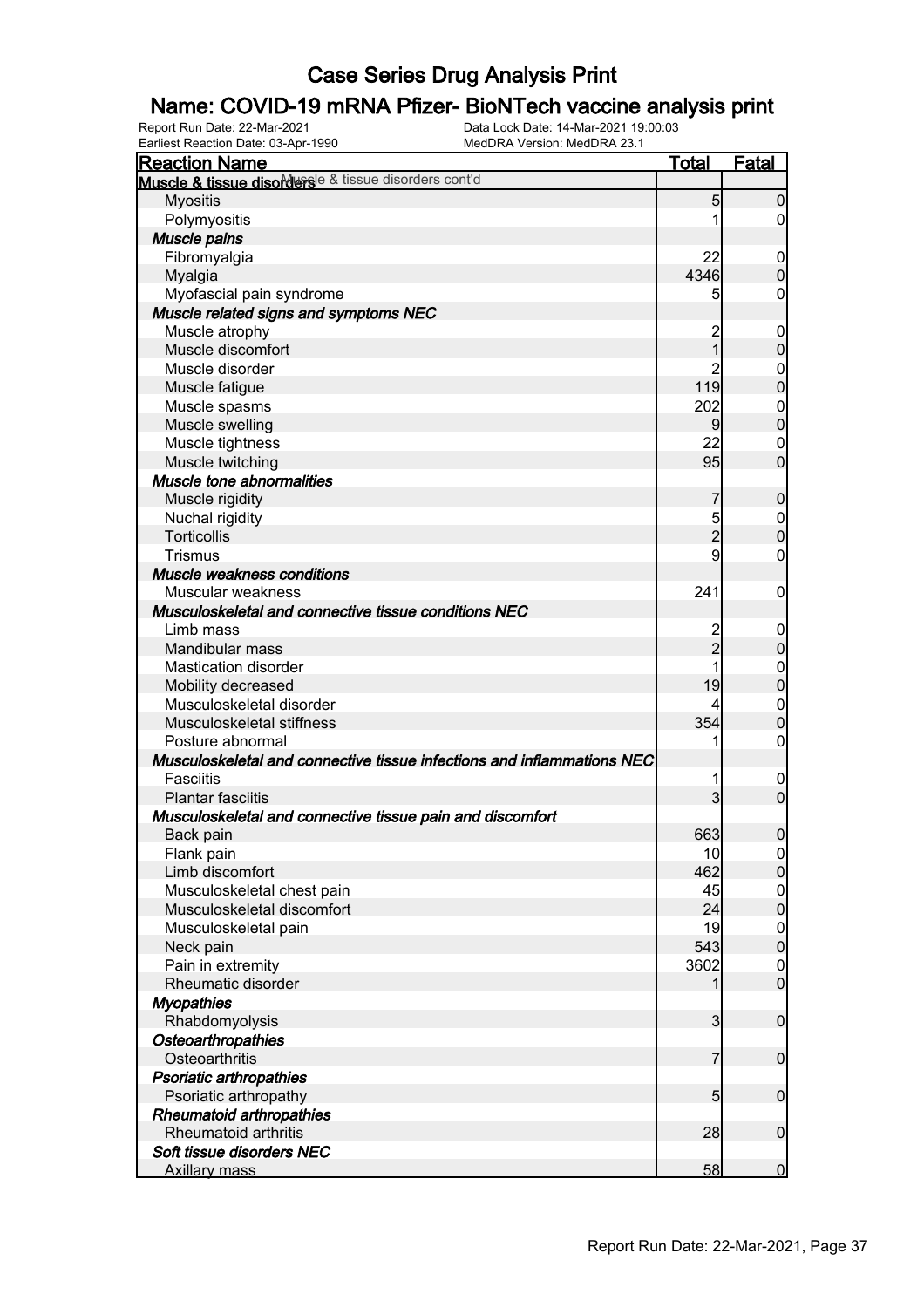## **Name: COVID-19 mRNA Pfizer- BioNTech vaccine analysis print**<br>Report Run Date: 22-Mar-2021

Earliest Reaction Date: 03-Apr-1990

| <b>Reaction Name</b>                                  | <b>Total</b> | <b>Fatal</b> |
|-------------------------------------------------------|--------------|--------------|
| Muscle & tissue disordersle & tissue disorders cont'd |              |              |
| Groin pain                                            | 30           |              |
| Neck mass                                             | 11           |              |
| Spondyloarthropathies                                 |              |              |
| Ankylosing spondylitis                                |              |              |
| Arthritis reactive                                    | 11           |              |
| <b>Synovial disorders</b>                             |              |              |
| Synovial cyst                                         | 5            |              |
| Synovitis                                             | 3            | N            |
| <b>Tendon disorders</b>                               |              |              |
| Enthesopathy                                          |              | 0            |
| Tendon pain                                           | 3            |              |
| <b>Tendonitis</b>                                     | 8            |              |
| Tenosynovitis                                         |              |              |
| Tenosynovitis stenosans                               |              |              |
| Trigger finger                                        |              |              |
| <b>Trunk deformities</b>                              |              |              |
| Drooping shoulder syndrome                            |              |              |
| Muscle & tissue disorders SOC TOTAL                   | 14683        | 0            |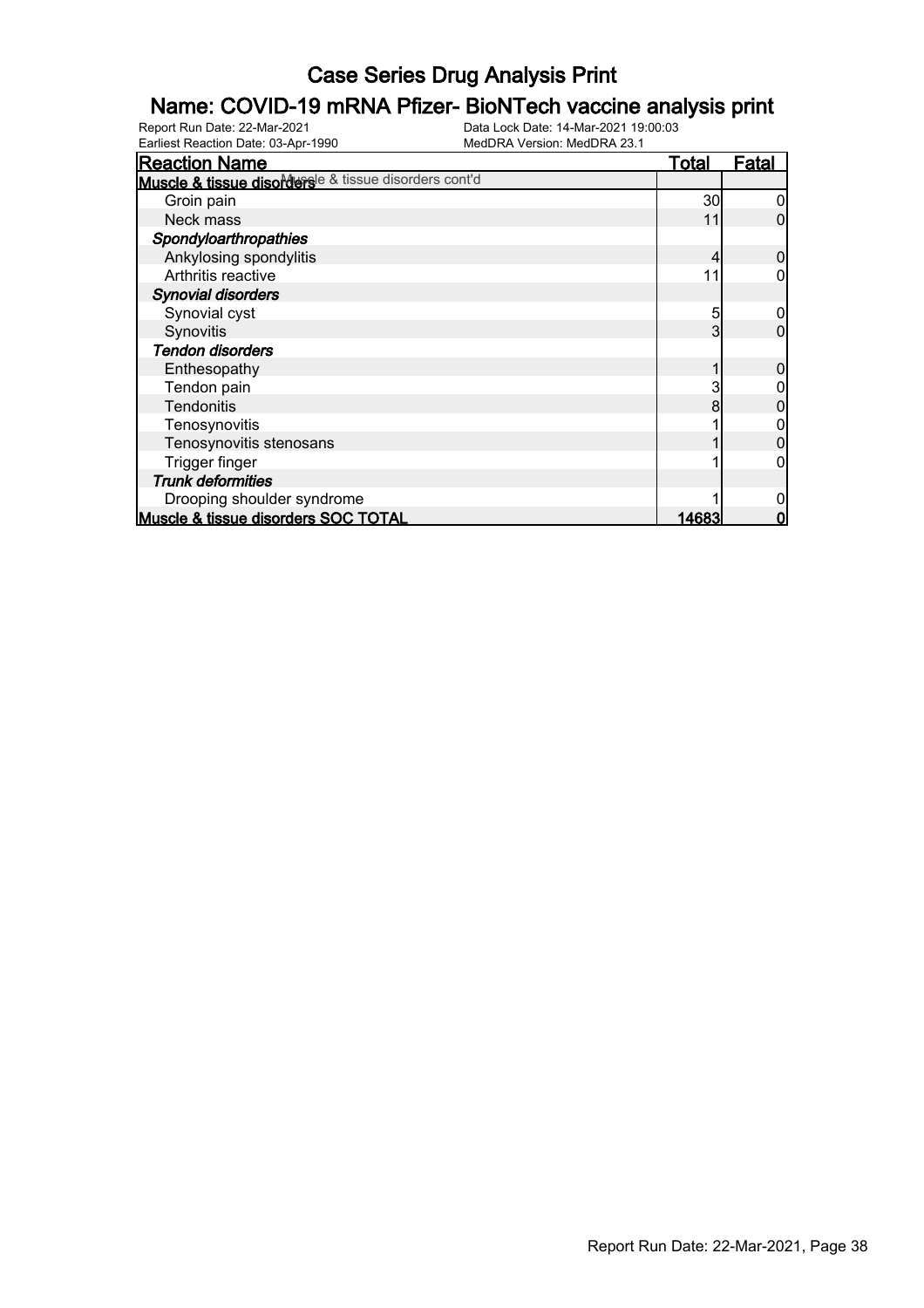## **Name: COVID-19 mRNA Pfizer- BioNTech vaccine analysis print**<br>Report Run Date: 22-Mar-2021

Earliest Reaction Date: 03-Apr-1990

| <b>Reaction Name</b>                                                               | <u>Total</u>    | Fatal            |
|------------------------------------------------------------------------------------|-----------------|------------------|
| <b>Neoplasms</b>                                                                   |                 |                  |
| Breast and nipple neoplasms malignant                                              |                 |                  |
| Breast cancer                                                                      | 5               | $\mathbf 0$      |
| Lymphomas unspecified NEC                                                          |                 |                  |
| Lymphoma                                                                           | $6 \overline{}$ | $\mathbf 0$      |
| Metastases to specified sites                                                      |                 |                  |
| Metastases to liver                                                                | 1               | $\mathbf 0$      |
| Metastases to lymph nodes                                                          | 4               | $\mathbf 0$      |
| Myelodysplastic syndromes                                                          |                 |                  |
| Myelodysplastic syndrome                                                           | 1               | $\mathbf 0$      |
| Myeloproliferative disorders (excl leukaemias)                                     |                 |                  |
| Essential thrombocythaemia                                                         |                 | 0                |
| Neoplasms malignant site unspecified NEC                                           |                 |                  |
| Neoplasm malignant                                                                 | 1               | $\boldsymbol{0}$ |
| Second primary malignancy                                                          |                 | $\overline{0}$   |
| Oropharyngeal, nasopharyngeal and tonsillar neoplasms malignant and<br>unspecified |                 |                  |
| <b>Tonsil cancer</b>                                                               | 1               | $\mathbf 0$      |
| Pancreatic neoplasms malignant (excl islet cell and carcinoid)                     |                 |                  |
| Pancreatic carcinoma                                                               | 1               | $\mathbf 0$      |
| Plasma cell myelomas                                                               |                 |                  |
| Plasma cell myeloma                                                                | 1               | $\mathbf 0$      |
| Skin neoplasms benign                                                              |                 |                  |
| Acrochordon                                                                        | 1               | $\mathbf 0$      |
| Anogenital warts                                                                   | 1               | $\mathbf 0$      |
| Melanocytic naevus                                                                 | $\overline{2}$  | $\mathbf 0$      |
| Skin papilloma                                                                     | 1               | 0                |
| Skin neoplasms malignant and unspecified (excl melanoma)                           |                 |                  |
| Neoplasm skin                                                                      | 1               | 0                |
| Soft tissue neoplasms benign NEC                                                   |                 |                  |
| Lipoma                                                                             |                 | 0                |
| Lymphangioma                                                                       |                 | $\overline{0}$   |
| Soft tissue sarcomas histology unspecified                                         |                 |                  |
| Sarcoma                                                                            |                 | $\boldsymbol{0}$ |
| <b>Neoplasms SOC TOTAL</b>                                                         | 32              | $\overline{0}$   |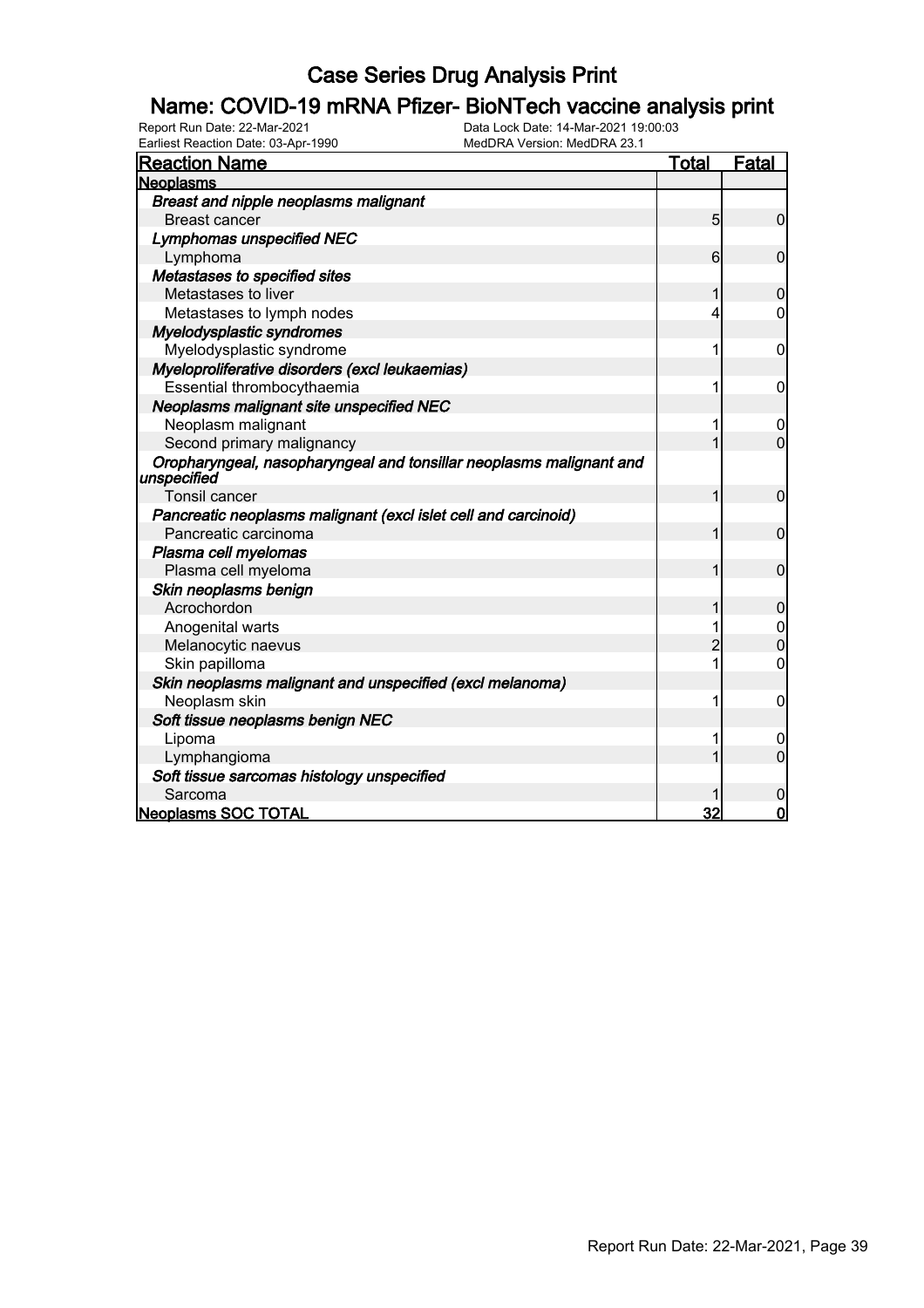## **Name: COVID-19 mRNA Pfizer- BioNTech vaccine analysis print**<br>Report Run Date: 22-Mar-2021

Earliest Reaction Date: 03-Apr-1990

| <b>Reaction Name</b>                                              | <b>Total</b>   | <b>Fatal</b>     |
|-------------------------------------------------------------------|----------------|------------------|
| Nervous system disorders                                          |                |                  |
| <b>Abnormal reflexes</b>                                          |                |                  |
| Areflexia                                                         |                | $\boldsymbol{0}$ |
| Extensor plantar response                                         |                | $\overline{0}$   |
| Hyperreflexia                                                     |                | $\mathbf 0$      |
| Hyporeflexia                                                      | 4              | 0                |
| Abnormal sleep-related events                                     |                |                  |
| Sleep paralysis                                                   | 3              | $\mathbf 0$      |
| Absence seizures                                                  |                |                  |
| Petit mal epilepsy                                                | 7              | $\mathbf 0$      |
| <b>Acute polyneuropathies</b>                                     |                |                  |
| Guillain-Barre syndrome                                           | 11             | 1                |
| Autonomic nervous system disorders                                |                |                  |
| Anticholinergic syndrome                                          |                | 0                |
| Autonomic nervous system imbalance                                | $\overline{2}$ | $\mathbf 0$      |
| Central nervous system aneurysms and dissections                  |                |                  |
| Vertebral artery dissection                                       |                | $\mathbf 0$      |
| Central nervous system haemorrhages and cerebrovascular accidents |                |                  |
| Brain stem infarction                                             | 1              |                  |
| Cerebellar infarction                                             |                | 0                |
| Cerebellar stroke                                                 | 2<br>2         | $\mathbf 0$      |
| Cerebral artery occlusion                                         | 1              |                  |
| Cerebral haemorrhage                                              | 10             | 0<br>3           |
| Cerebral infarction                                               |                |                  |
| Cerebrovascular accident                                          | 71             | $\frac{0}{3}$    |
| Embolic stroke                                                    |                | $\mathbf 0$      |
| Haemorrhage intracranial                                          | 3              | $\mathbf 0$      |
| Haemorrhagic stroke                                               |                |                  |
| Ischaemic cerebral infarction                                     | 1              | $\boldsymbol{0}$ |
| Ischaemic stroke                                                  | 12             |                  |
| Lacunar infarction                                                | $\overline{c}$ | $\pmb{0}$        |
| Lacunar stroke                                                    |                | 0                |
| Subarachnoid haemorrhage                                          | 4              | 1                |
| Central nervous system inflammatory disorders NEC                 |                |                  |
| Gliosis                                                           | 1              | $\mathbf 0$      |
| Central nervous system vascular disorders NEC                     |                |                  |
| Reversible cerebral vasoconstriction syndrome                     | 1              | $\overline{0}$   |
| Cerebrovascular venous and sinus thrombosis                       |                |                  |
| Cerebral venous sinus thrombosis                                  | $\overline{2}$ | $\mathbf 0$      |
| Cervical spinal cord and nerve root disorders                     |                |                  |
| Cervicobrachial syndrome                                          | $\overline{2}$ | $\mathbf 0$      |
| <b>Choreiform movements</b>                                       |                |                  |
| Chorea                                                            | $\overline{2}$ | $\mathbf 0$      |
| Coma states                                                       |                |                  |
| Coma                                                              | $\overline{c}$ | $\mathbf 0$      |
| Hypoglycaemic coma                                                |                | 0                |
| Coordination and balance disturbances                             |                |                  |
| Ataxia                                                            | 2              | $\boldsymbol{0}$ |
| <b>Balance disorder</b>                                           | 104            | $\pmb{0}$        |
| Coordination abnormal                                             | 13             | $\overline{0}$   |
| Dysstasia                                                         | 15             | $\pmb{0}$        |
| Nystagmus                                                         | 3              | $\boldsymbol{0}$ |
| <b>Cortical dysfunction NEC</b>                                   |                |                  |
| Aphasia                                                           | 17             | 0                |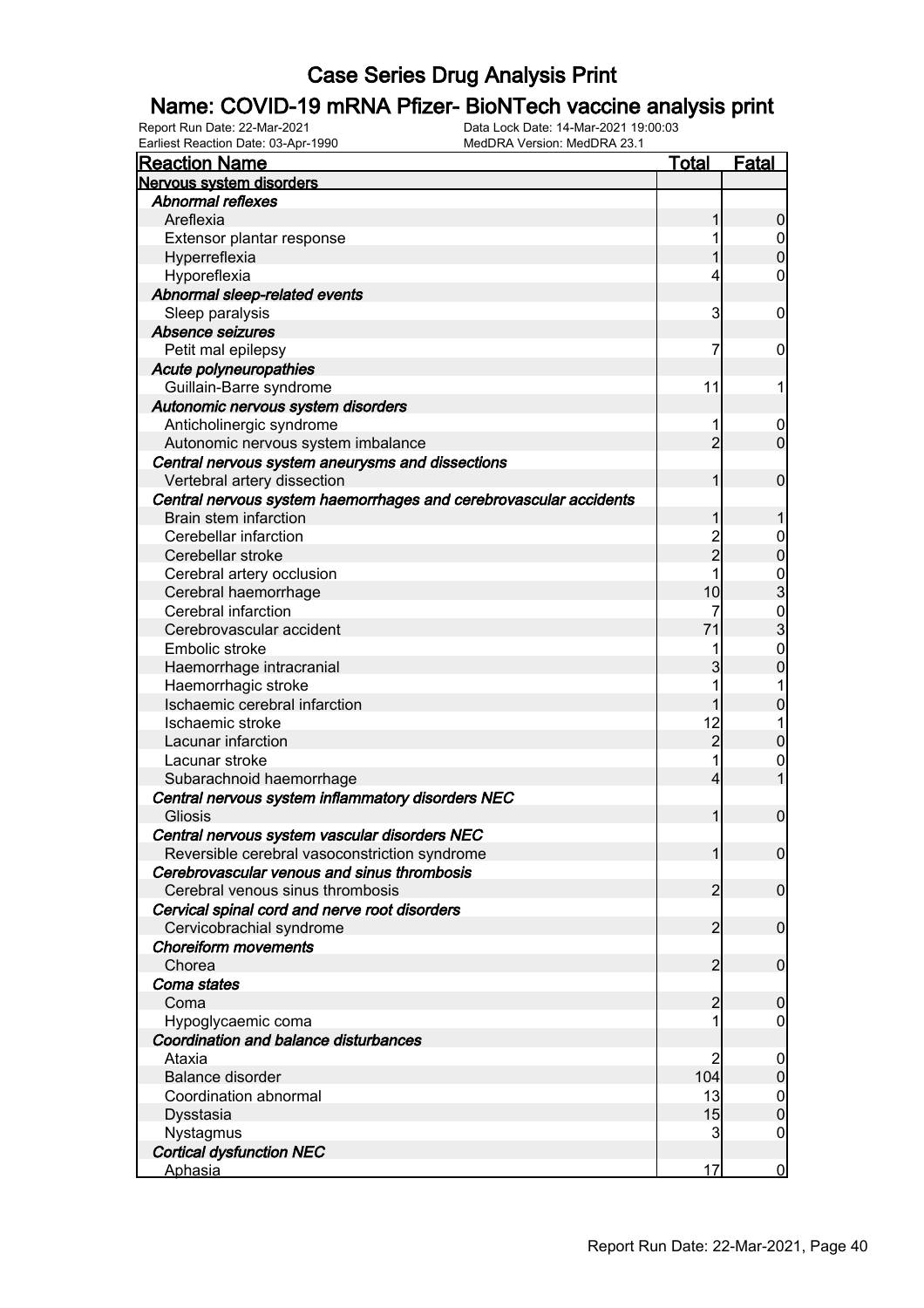#### Name: COVID-19 mRNA Pfizer- BioNTech vaccine analysis print

Earliest Reaction Date: 03-Apr-1990 MedDRA Version: MedDRA 23.1

| Latilest Reaction Date: 03-Apr-1990<br><b>Reaction Name</b> | MEUDINA VEISIUII. MEUDINA ZJ. I | <b>Total</b> | Fatal            |
|-------------------------------------------------------------|---------------------------------|--------------|------------------|
| Nervous system disordersus system disorders cont'd          |                                 |              |                  |
| Apraxia                                                     |                                 | 1            | $\mathbf 0$      |
| Neurologic neglect syndrome                                 |                                 |              | 0                |
| <b>Cranial nerve disorders NEC</b>                          |                                 |              |                  |
| Cranial nerve disorder                                      |                                 | 2            | 0                |
| Dementia (excl Alzheimer's type)                            |                                 |              |                  |
| Dementia                                                    |                                 | 5            | $\boldsymbol{0}$ |
| Dementia with Lewy bodies                                   |                                 | 1            | $\overline{0}$   |
| Senile dementia                                             |                                 |              | 0                |
| <b>Demyelinating disorders NEC</b>                          |                                 |              |                  |
| Demyelination                                               |                                 |              | 0                |
| Disturbances in consciousness NEC                           |                                 |              |                  |
| Altered state of consciousness                              |                                 |              | $\boldsymbol{0}$ |
| <b>Consciousness fluctuating</b>                            |                                 |              | $\mathbf 0$      |
| Depressed level of consciousness                            |                                 | 11           |                  |
| Lethargy                                                    |                                 | 828          | $\mathbf 0$      |
| Loss of consciousness                                       |                                 | 113          | $\mathbf 0$      |
| Sedation                                                    |                                 | 3            | $\overline{0}$   |
| Somnolence                                                  |                                 | 279          | $\boldsymbol{0}$ |
| Stupor                                                      |                                 |              | $\overline{0}$   |
| Syncope                                                     |                                 | 349          | 0                |
| Dyskinesias and movement disorders NEC                      |                                 |              |                  |
| Akathisia                                                   |                                 |              | 0                |
| Bradykinesia                                                |                                 | 4            | $\mathbf 0$      |
| Clumsiness                                                  |                                 |              | 0                |
| Dyskinesia                                                  |                                 | 9            | $\overline{0}$   |
| Extrapyramidal disorder                                     |                                 |              | $\mathbf 0$      |
| Fine motor skill dysfunction                                |                                 | 3            | $\overline{0}$   |
| Hypokinesia                                                 |                                 | 8            | 1                |
| Motor dysfunction                                           |                                 | 1            | $\mathbf 0$      |
| Movement disorder                                           |                                 | 13           | $\mathbf 0$      |
| Psychomotor hyperactivity                                   |                                 | 5            | $\overline{0}$   |
| <b>Dystonias</b>                                            |                                 |              |                  |
| Dystonia                                                    |                                 | 7            | $\mathbf 0$      |
| Writer's cramp                                              |                                 |              | 0                |
| <b>Encephalitis NEC</b>                                     |                                 |              |                  |
| Noninfective encephalitis                                   |                                 |              | $\overline{0}$   |
| <b>Encephalopathies NEC</b>                                 |                                 |              |                  |
| Encephalopathy                                              |                                 |              | $\overline{0}$   |
| Posterior reversible encephalopathy syndrome                |                                 |              | $\mathbf 0$      |
| Eye movement disorders                                      |                                 |              |                  |
| Illrd nerve paralysis                                       |                                 | 2            | $\mathbf 0$      |
| IVth nerve paralysis                                        |                                 | 1            | $\boldsymbol{0}$ |
| Vith nerve paralysis                                        |                                 | 3            | $\overline{0}$   |
| Facial cranial nerve disorders                              |                                 |              |                  |
| Facial nerve disorder                                       |                                 |              | $\mathbf 0$      |
| Facial paralysis                                            |                                 | 220          | $\mathbf 0$      |
| <b>Facial paresis</b>                                       |                                 | 32           | $\overline{0}$   |
| Facial spasm                                                |                                 | 15           | 0                |
| Generalised tonic-clonic seizures                           |                                 |              |                  |
| Generalised tonic-clonic seizure                            |                                 | 9            | $\boldsymbol{0}$ |
| <b>Headaches NEC</b>                                        |                                 |              |                  |
| Cervicogenic headache                                       |                                 | 2            | $\overline{0}$   |
| Cluster headache                                            |                                 | 66           | $\overline{0}$   |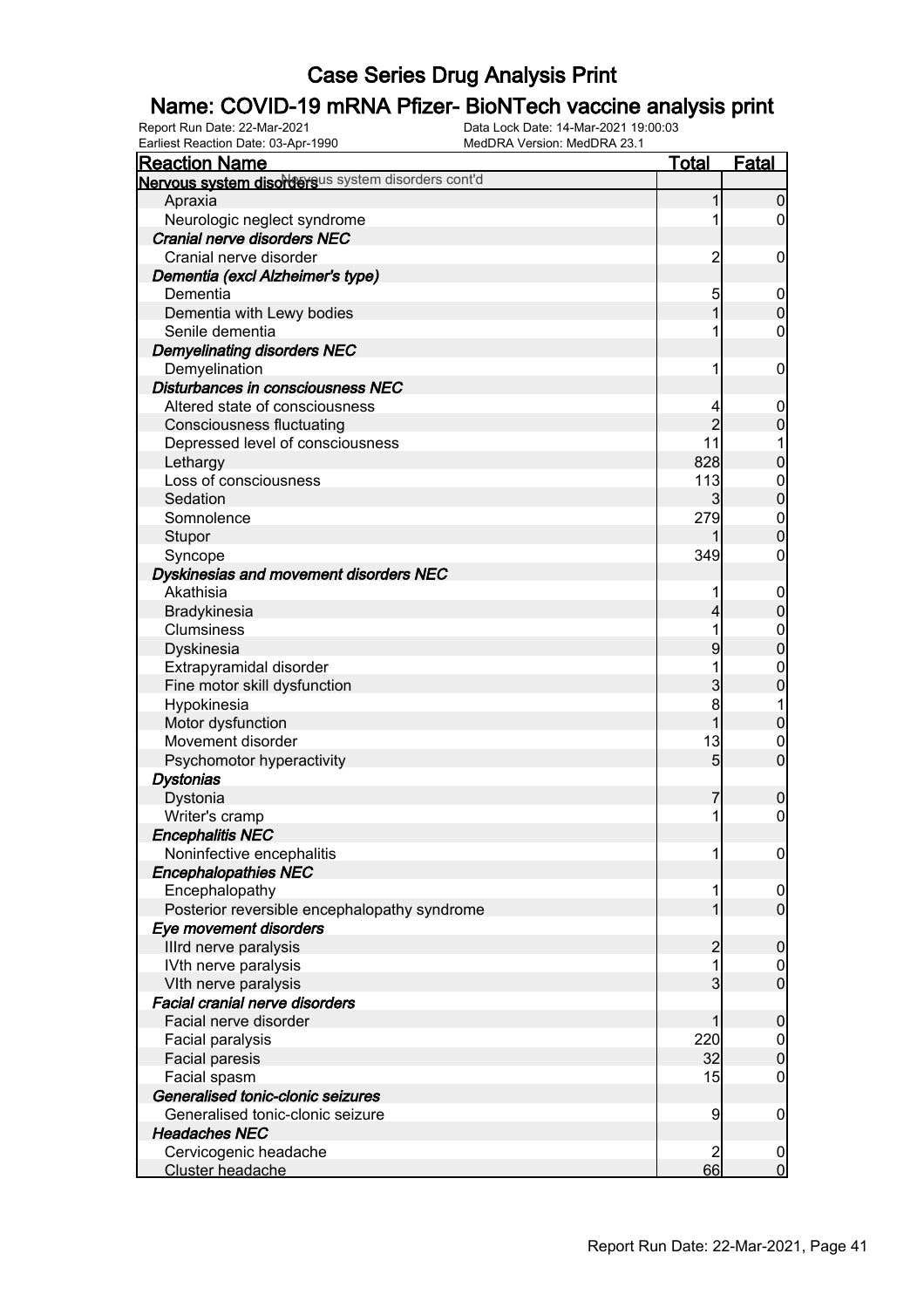# **Name: COVID-19 mRNA Pfizer- BioNTech vaccine analysis print**<br>Report Run Date: 22-Mar-2021

| loot Houblin Dulo. Oo Hpi<br><b>Reaction Name</b>  | <u>Total</u>         | Fatal                           |
|----------------------------------------------------|----------------------|---------------------------------|
| Nervous system disordersus system disorders cont'd |                      |                                 |
| Cold-stimulus headache                             | 3                    | $\boldsymbol{0}$                |
| Drug withdrawal headache                           |                      | $\overline{0}$                  |
| <b>Exertional headache</b>                         | 5                    | $\mathbf 0$                     |
| Headache                                           | 9636                 | $\overline{0}$                  |
| Medication overuse headache                        |                      | $\mathbf 0$                     |
| New daily persistent headache                      | $\frac{2}{2}$        | $\mathbf 0$                     |
| Occipital neuralgia                                |                      | $\boldsymbol{0}$                |
| Ophthalmoplegic migraine                           | $\overline{1}$       | $\overline{0}$                  |
| Primary cough headache                             |                      | $\mathbf 0$                     |
| Primary headache associated with sexual activity   | 1                    | $\overline{0}$                  |
| Sinus headache                                     | 127                  |                                 |
| <b>Tension headache</b>                            | 163                  | $\mathbf 0$<br>$\mathbf 0$      |
|                                                    |                      |                                 |
| Thunderclap headache                               |                      | $\mathbf 0$                     |
| Vascular headache                                  | 6                    | $\mathbf 0$                     |
| Hypoglossal nerve disorders                        |                      |                                 |
| Tongue paralysis                                   |                      | $\mathbf 0$                     |
| Lumbar spinal cord and nerve root disorders        |                      |                                 |
| Sciatica                                           | 19                   | $\mathbf 0$                     |
| Memory loss (excl dementia)                        |                      |                                 |
| Amnesia                                            | 25                   | $\mathbf 0$                     |
| Memory impairment                                  | 33                   | $\boldsymbol{0}$                |
| Transient global amnesia                           | 4                    | $\overline{0}$                  |
| Mental impairment (excl dementia and memory loss)  |                      |                                 |
| Cognitive disorder                                 | 18                   | $\mathbf 0$                     |
| Disturbance in attention                           | 77                   | 0                               |
| Mental impairment                                  | 12                   | $\overline{0}$                  |
| <b>Migraine headaches</b>                          |                      |                                 |
| Hemiplegic migraine                                | 3                    | $\boldsymbol{0}$                |
| Migraine                                           | 723                  | $\mathbf 0$                     |
| Migraine with aura                                 | 44                   | $\boldsymbol{0}$                |
| Migraine without aura                              |                      | $\mathbf 0$                     |
| Retinal migraine                                   | 10                   | $\pmb{0}$                       |
| Typical aura without headache                      |                      | $\mathbf 0$                     |
| Vestibular migraine                                | $5\overline{)}$      | $\overline{0}$                  |
| Mononeuropathies                                   |                      |                                 |
| Carpal tunnel syndrome                             | 5                    | 0                               |
| Mononeuropathy                                     |                      | $\overline{0}$                  |
| Nerve compression                                  | 3                    | $\mathbf 0$                     |
| Peroneal nerve palsy                               | $\overline{c}$       | $\boldsymbol{0}$                |
| Sciatic nerve neuropathy                           | 1                    | $\overline{0}$                  |
| Multiple sclerosis acute and progressive           |                      |                                 |
| Multiple sclerosis                                 | 7                    | $\boldsymbol{0}$                |
| Multiple sclerosis relapse                         | 9                    | 0                               |
| Muscle tone abnormal                               |                      |                                 |
| Hypotonia                                          |                      | $\mathbf 0$                     |
| Muscle tone disorder                               |                      | $\mathbf 0$                     |
| Serotonin syndrome                                 |                      | $\boldsymbol{0}$                |
| Stiff leg syndrome                                 |                      | $\overline{0}$                  |
| <b>Myelitis (incl infective)</b>                   |                      |                                 |
| Myelitis transverse                                | 11                   | $\boldsymbol{0}$                |
| Narcolepsy and hypersomnia                         |                      |                                 |
|                                                    |                      |                                 |
|                                                    |                      |                                 |
| Hypersomnia<br>Narcolepsy                          | 23<br>$\overline{c}$ | $\boldsymbol{0}$<br>$\mathbf 0$ |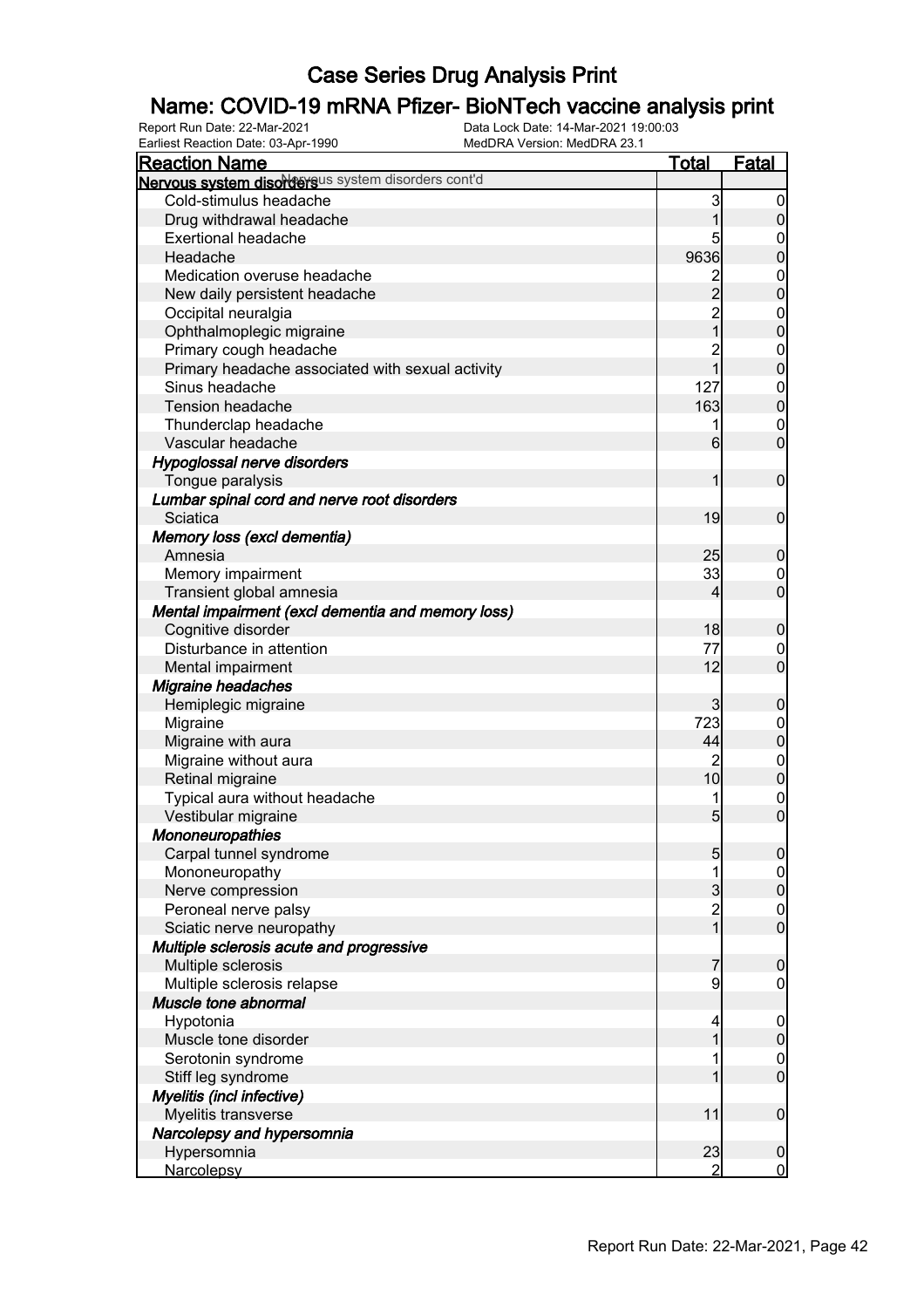## **Name: COVID-19 mRNA Pfizer- BioNTech vaccine analysis print**<br>Report Run Date: 22-Mar-2021

Earliest Reaction Date: 03-Apr-1990

| <b>Reaction Name</b>                               | <b>Total</b>                           | <b>Fatal</b>                         |
|----------------------------------------------------|----------------------------------------|--------------------------------------|
| Nervous system disordersus system disorders cont'd |                                        |                                      |
| Nervous system disorders NEC                       |                                        |                                      |
| Nervous system disorder                            | 1                                      | $\boldsymbol{0}$                     |
| Neurologic visual problems NEC                     |                                        |                                      |
| Hemianopia                                         | 1                                      | $\mathbf 0$                          |
| <b>Tunnel vision</b>                               | 4                                      | $\boldsymbol{0}$                     |
| Visual field defect                                | 5                                      | 0                                    |
| Neurological signs and symptoms NEC                |                                        |                                      |
| <b>Dizziness</b>                                   | 2863                                   | $\mathbf 0$                          |
| Dizziness exertional                               | 14                                     | $\mathbf 0$                          |
| Dizziness postural                                 | 255                                    | $\boldsymbol{0}$                     |
| Drooling                                           | 3                                      | $\overline{0}$                       |
| Head discomfort                                    | 68                                     | $\boldsymbol{0}$                     |
| Hyporesponsive to stimuli                          | 1                                      | $\overline{0}$                       |
| Inability to crawl                                 |                                        | $\boldsymbol{0}$                     |
| Myoclonus                                          | 6                                      | $\overline{0}$                       |
| Neurological symptom                               | 11                                     | $\mathbf 0$                          |
| Persistent postural-perceptual dizziness           | 5                                      | $\mathbf 0$                          |
| Presyncope                                         | 183                                    | $\boldsymbol{0}$                     |
| Slow response to stimuli                           | $\overline{c}$                         | $\mathbf 0$                          |
| Tongue biting                                      |                                        | 0                                    |
| Unresponsive to stimuli                            | 19                                     | 1                                    |
| <b>Neuromuscular disorders NEC</b>                 |                                        |                                      |
| Muscle contractions involuntary                    | 6                                      | $\mathbf 0$                          |
| Muscle spasticity                                  | 4                                      | 0                                    |
| Neuromuscular pain                                 | 1                                      | $\mathbf 0$                          |
| Neuromuscular junction dysfunction                 |                                        |                                      |
| Myasthenia gravis                                  | $\overline{c}$                         | $\mathbf 0$                          |
| Myasthenia gravis crisis                           | 1                                      | 0                                    |
| <b>Olfactory nerve disorders</b>                   |                                        |                                      |
| Anosmia                                            | 76                                     | $\mathbf 0$                          |
| Hyposmia                                           | 6                                      | $\mathbf 0$                          |
| Parosmia                                           | 68                                     | $\mathbf 0$                          |
| <b>Optic nerve disorders NEC</b>                   |                                        |                                      |
| Optic neuritis                                     | 6                                      | $\boldsymbol{0}$                     |
| Paraesthesias and dysaesthesias                    |                                        |                                      |
| Burning feet syndrome                              |                                        | 0                                    |
| <b>Burning sensation</b>                           | $\frac{2}{122}$                        | 0                                    |
| Dysaesthesia                                       | 3                                      |                                      |
| Formication                                        | 12                                     | $\begin{matrix} 0 \\ 0 \end{matrix}$ |
| Hand-arm vibration syndrome                        | 1                                      |                                      |
| Hemiparaesthesia                                   | 1                                      | $\begin{matrix} 0 \\ 0 \end{matrix}$ |
| Hyperaesthesia                                     | 27                                     | $\boldsymbol{0}$                     |
| Hypoaesthesia                                      | 669                                    | $\overline{0}$                       |
| Paraesthesia                                       | 974                                    |                                      |
| Reversed hot-cold sensation                        |                                        | $0$<br>0                             |
| Synaesthesia                                       |                                        | $\mathbf 0$                          |
| Paralysis and paresis (excl cranial nerve)         |                                        |                                      |
| Diplegia                                           |                                        | 1                                    |
| Hemiparesis                                        | $\begin{array}{c} 2 \\ 12 \end{array}$ | $\pmb{0}$                            |
| Hemiplegia                                         | 7                                      | $\boldsymbol{0}$                     |
| Locked-in syndrome                                 | 1                                      | $\overline{0}$                       |
| Monoparesis                                        | 18                                     | $\overline{0}$                       |
| Monoplegia                                         | 18                                     | $\mathbf 0$                          |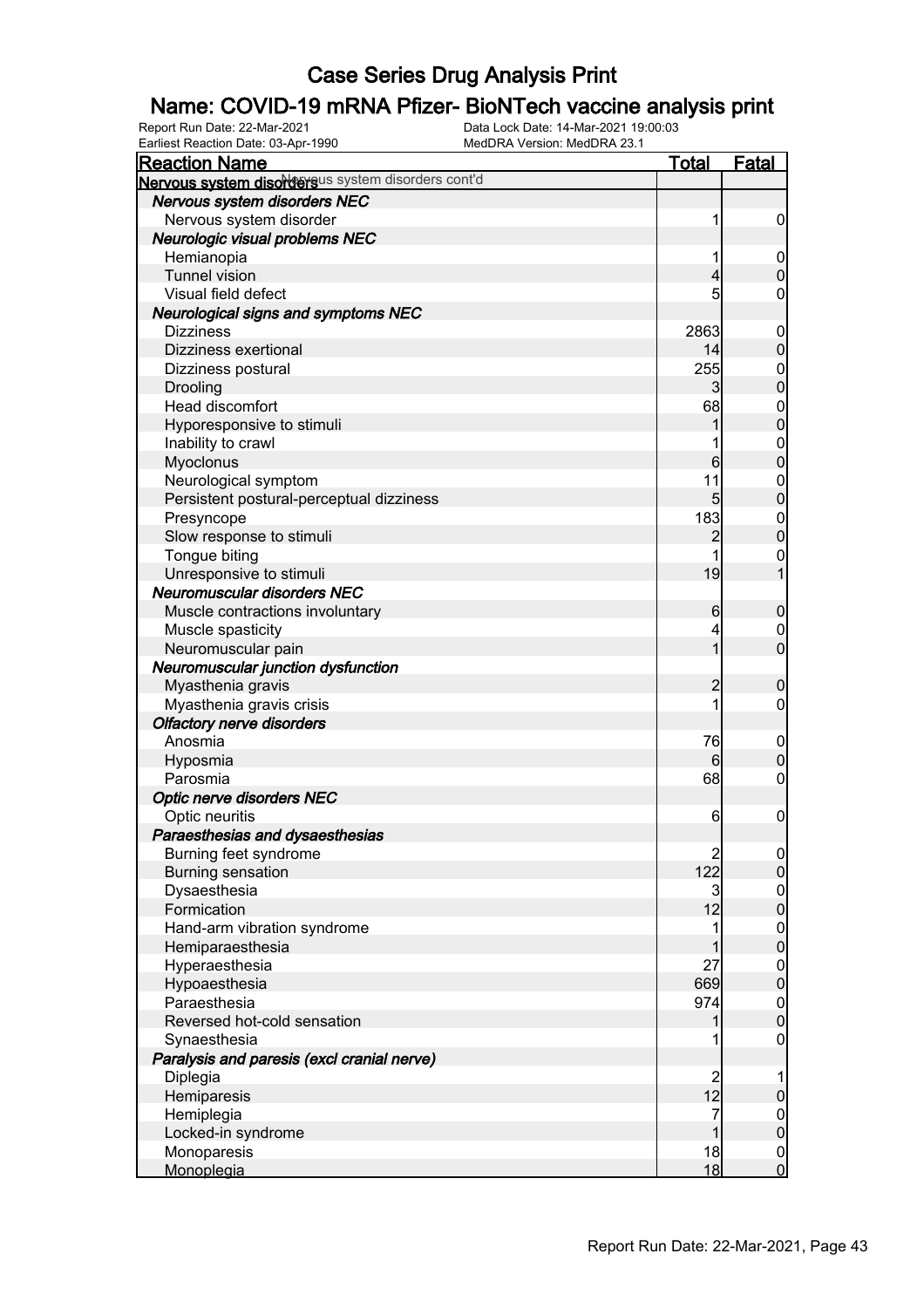## **Name: COVID-19 mRNA Pfizer- BioNTech vaccine analysis print**<br>Report Run Date: 22-Mar-2021

Earliest Reaction Date: 03-Apr-1990

| <b>Reaction Name</b>                               | <b>Total</b>            | <b>Fatal</b>                         |
|----------------------------------------------------|-------------------------|--------------------------------------|
| Nervous system disordersus system disorders cont'd |                         |                                      |
| Paralysis                                          | 23                      | $\overline{0}$                       |
| Paraparesis                                        |                         | $\boldsymbol{0}$                     |
| Paresis                                            |                         | 0                                    |
| Parkinson's disease and parkinsonism               |                         |                                      |
| Freezing phenomenon                                | 3                       | $\mathbf 0$                          |
| Parkinsonian gait                                  | 1                       | $\mathbf 0$                          |
| Parkinsonism                                       | 4                       | $\mathbf 0$                          |
| <b>Partial complex seizures</b>                    |                         |                                      |
| Dreamy state                                       | $\overline{\mathbf{c}}$ | $\mathbf 0$                          |
| Temporal lobe epilepsy                             | 1                       | $\mathbf 0$                          |
| <b>Peripheral neuropathies NEC</b>                 |                         |                                      |
| <b>Neuritis</b>                                    | $\overline{c}$          | $\mathbf 0$                          |
| Neuropathy peripheral                              | 27                      | 0                                    |
| Peripheral sensory neuropathy                      | 3                       | $\mathbf 0$                          |
| Seizures and seizure disorders NEC                 |                         |                                      |
| Atonic seizures                                    | 3                       | $\mathbf 0$                          |
| Clonic convulsion                                  | 1                       | $\boldsymbol{0}$                     |
| Epilepsy                                           | 39                      | $\mathbf 0$                          |
| Epileptic encephalopathy                           |                         | $\boldsymbol{0}$                     |
| Febrile convulsion                                 |                         | $\mathbf 0$                          |
| <b>Partial seizures</b>                            | 6                       | $\mathbf{0}$                         |
| Post stroke seizure                                |                         | $\mathbf 0$                          |
| Psychogenic seizure                                |                         | $\mathbf 0$                          |
| Seizure                                            | 131                     | 1                                    |
| Seizure cluster                                    |                         | $\mathbf{0}$                         |
| Seizure like phenomena                             |                         | $\mathbf 0$                          |
| Status epilepticus                                 |                         | $\boldsymbol{0}$                     |
| Tonic clonic movements                             |                         | $\mathbf 0$                          |
| Tonic convulsion                                   |                         | 0                                    |
| <b>Sensory abnormalities NEC</b>                   |                         |                                      |
| Ageusia                                            | 164                     | $\mathbf 0$                          |
| Allodynia                                          | 5                       | $\pmb{0}$                            |
| Aura                                               |                         | $\boldsymbol{0}$                     |
| Dysgeusia                                          | 427                     | $\overline{0}$                       |
| Hypergeusia                                        | 11                      | $\pmb{0}$                            |
| Loss of proprioception                             | 1                       | $\overline{0}$                       |
| Neuralgia                                          | 100                     | $\overline{0}$                       |
| Phantom limb syndrome                              | $\mathfrak{S}$          | $\mathbf 0$                          |
| Post herpetic neuralgia                            | 3                       |                                      |
| Restless legs syndrome                             | 27                      | $\begin{matrix} 0 \\ 0 \end{matrix}$ |
| Sensory disturbance                                | 17                      | $\overline{0}$                       |
| Sensory loss                                       | 11                      | $\mathbf 0$                          |
| Taste disorder                                     | 84                      | $\mathbf 0$                          |
| <b>Sleep disturbances NEC</b>                      |                         |                                      |
| Poor quality sleep                                 | 57                      | $\mathbf 0$                          |
| Sleep deficit                                      | $\overline{c}$          | $\mathbf 0$                          |
| Speech and language abnormalities                  |                         |                                      |
| Dysarthria                                         | 45                      | $\mathbf 0$                          |
| Incoherent                                         |                         | $\overline{0}$                       |
| Repetitive speech                                  |                         | $\pmb{0}$                            |
| Speech disorder                                    | 7                       | $\mathbf 0$                          |
| Spinal cord and nerve root disorders NEC           |                         |                                      |
| Radiculitis brachial                               | 1                       | $\overline{0}$                       |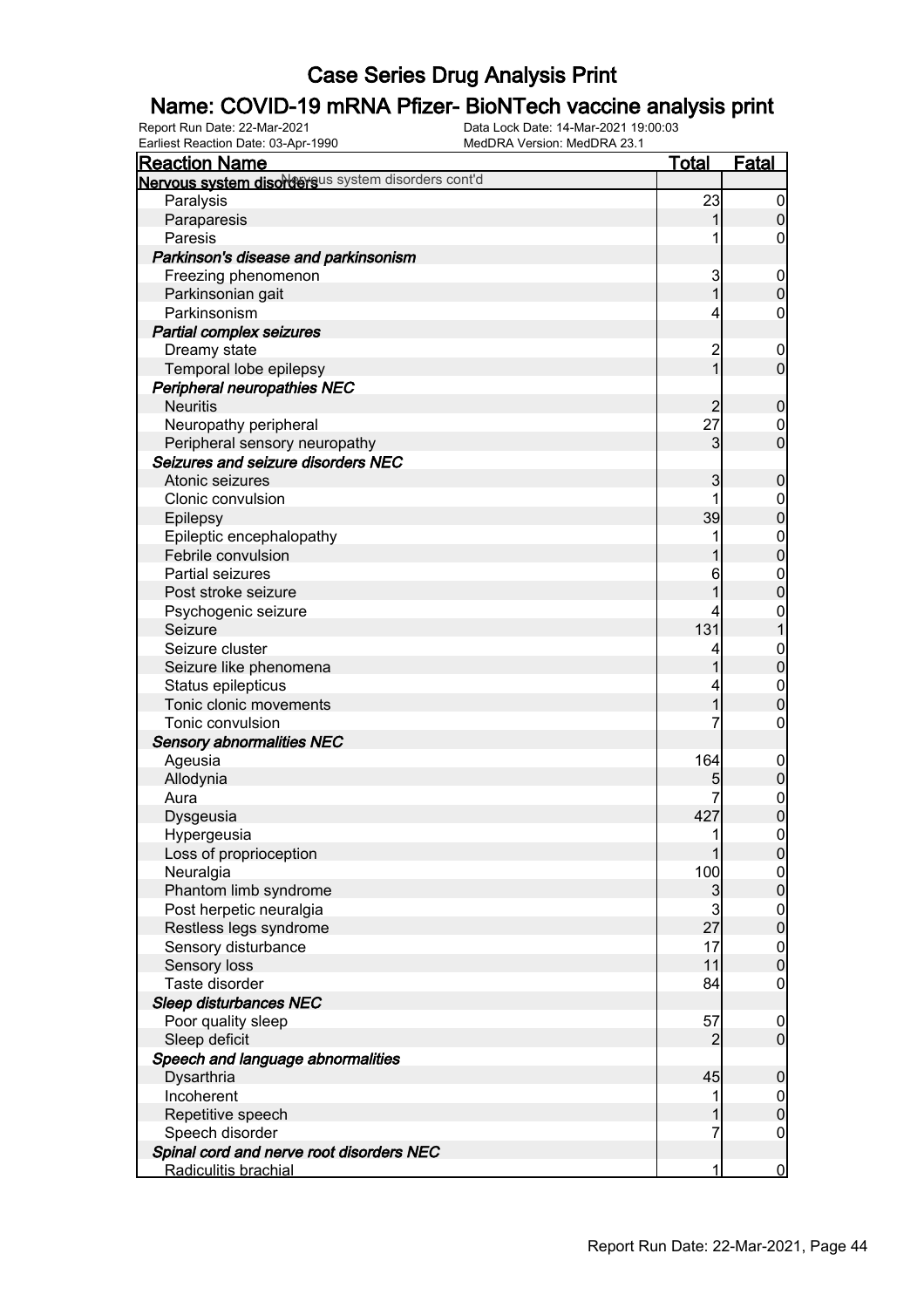# **Name: COVID-19 mRNA Pfizer- BioNTech vaccine analysis print**<br>Report Run Date: 22-Mar-2021

| Lancot Roadwon Dato. 00 Mph 1000                   |                 |       |
|----------------------------------------------------|-----------------|-------|
| <b>Reaction Name</b>                               | <u>Total</u>    | Fatal |
| Nervous system disordersus system disorders cont'd |                 |       |
| Radiculopathy                                      |                 |       |
| <b>Structural brain disorders NEC</b>              |                 |       |
| Brain injury                                       | っ               |       |
| Transient cerebrovascular events                   |                 |       |
| Transient ischaemic attack                         | 23              |       |
| Tremor (excl congenital)                           |                 |       |
| <b>Essential tremor</b>                            |                 |       |
| Resting tremor                                     |                 |       |
| Tremor                                             | 530             |       |
| <b>Trigeminal disorders</b>                        |                 |       |
| Facial neuralgia                                   | 10              |       |
| Numb chin syndrome                                 |                 |       |
| Trigeminal nerve disorder                          |                 |       |
| Trigeminal neuralgia                               | 15 <sub>l</sub> |       |
| Nervous system disorders SOC TOTAL                 | 20632           | 18    |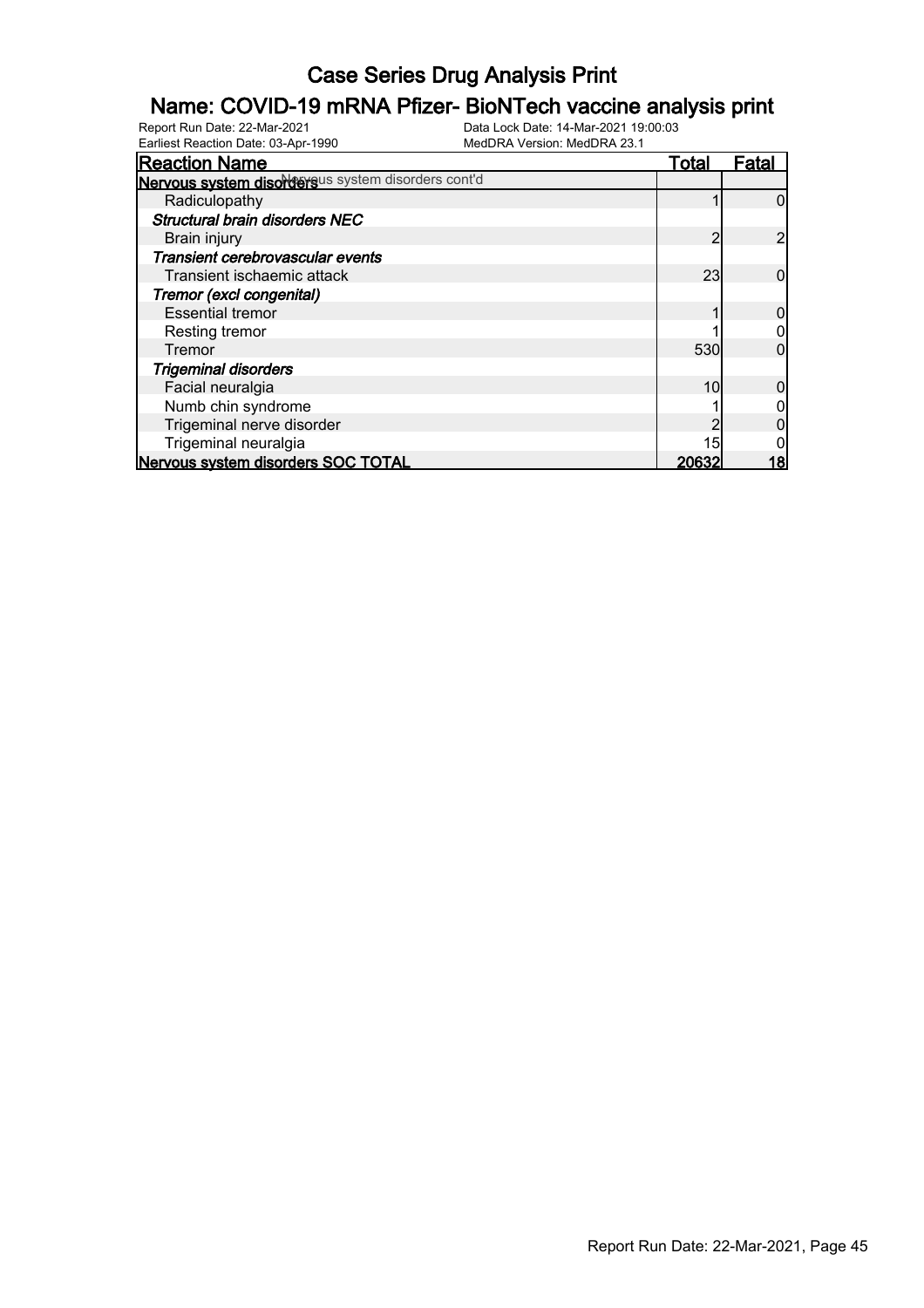#### Name: COVID-19 mRNA Pfizer- BioNTech vaccine analysis print

Earliest Reaction Date: 03-Apr-1990 MedDRA Version: MedDRA 23.1

| <b>Reaction Name</b>                           | <u>Total</u> | Fatal |
|------------------------------------------------|--------------|-------|
| <b>Pregnancy conditions</b>                    |              |       |
| <b>Abortions spontaneous</b>                   |              |       |
| Abortion spontaneous                           | 26           |       |
| Gestational age and weight conditions          |              |       |
| Premature baby                                 |              |       |
| Labour onset and length abnormalities          |              |       |
| Premature delivery                             |              |       |
| Premature labour                               |              |       |
| <b>Maternal complications of pregnancy NEC</b> |              |       |
| Morning sickness                               | 5            |       |
| Preterm premature rupture of membranes         |              |       |
| Normal pregnancy, labour and delivery          |              |       |
| Pregnancy                                      |              |       |
| <b>Pregnancy conditions SOC TOTAL</b>          |              |       |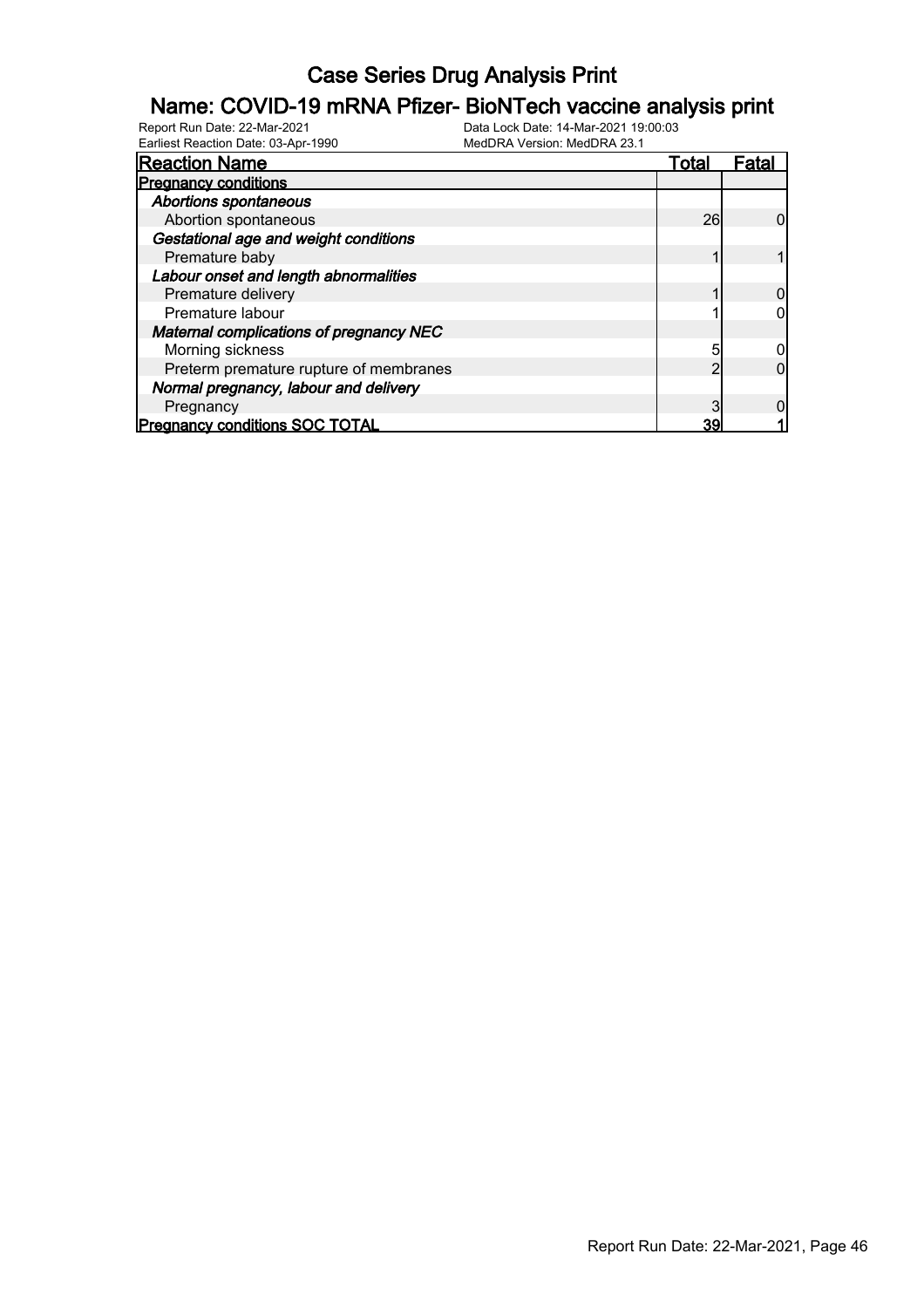#### Name: COVID-19 mRNA Pfizer- BioNTech vaccine analysis print

Earliest Reaction Date: 03-Apr-1990 MedDRA Version: MedDRA 23.1

| <b>Reaction Name</b>                         | Total | Fatal |
|----------------------------------------------|-------|-------|
| <b>Device issues NEC</b>                     |       |       |
| Device issue                                 |       |       |
| Device malfunction events NEC                |       |       |
| Device infusion issue                        |       |       |
| Device stimulation issue                     |       |       |
| Oversensing                                  | հ     |       |
| Thrombosis in device                         |       |       |
| Device physical property and chemical issues |       |       |
| Needle issue                                 |       |       |
| <b>Product physical issues</b>               |       |       |
| Product odour abnormal                       |       |       |
| Product taste abnormal                       |       |       |
| <b>Product quality issues NEC</b>            |       |       |
| Product origin unknown                       |       |       |
| <b>Inull SOC TOTAL</b>                       |       |       |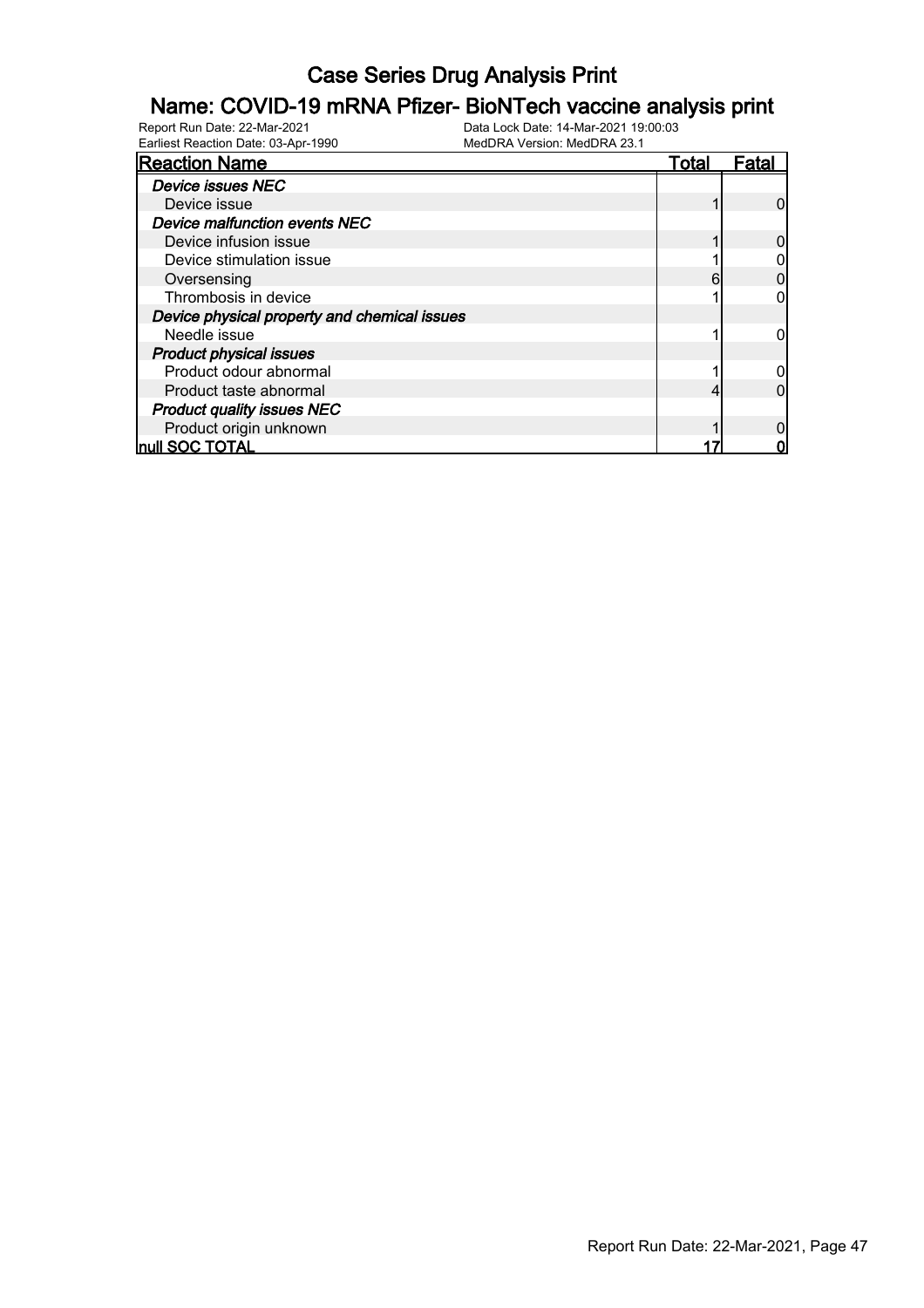#### Name: COVID-19 mRNA Pfizer- BioNTech vaccine analysis print

| Earliest Reaction Date: 03-Apr-1990                    | MedDRA Version: MedDRA 23.1 |                |                                 |
|--------------------------------------------------------|-----------------------------|----------------|---------------------------------|
| <u>Reaction Name</u>                                   |                             | <b>Total</b>   | <b>Fatal</b>                    |
| <b>Psychiatric disorders</b>                           |                             |                |                                 |
| <b>Abnormal behaviour NEC</b>                          |                             |                |                                 |
| Abnormal behaviour                                     |                             | $\overline{2}$ | $\mathbf 0$                     |
| <b>Affect alterations NEC</b>                          |                             |                |                                 |
| <b>Affect lability</b>                                 |                             | 1              | $\mathbf 0$                     |
| Constricted affect                                     |                             | 1              | $\mathbf 0$                     |
| Flat affect                                            |                             | $\overline{c}$ | $\mathbf 0$                     |
| Inappropriate affect                                   |                             | $\overline{2}$ | $\boldsymbol{0}$                |
| <b>Amnestic symptoms</b>                               |                             |                |                                 |
| Paramnesia                                             |                             | 1              | $\mathbf 0$                     |
| <b>Anxiety symptoms</b>                                |                             |                |                                 |
| Agitation                                              |                             | 29             | $\mathbf 0$                     |
| Anxiety                                                |                             | 149            | $\pmb{0}$                       |
| Immunisation anxiety related reaction                  |                             | 1              | $\boldsymbol{0}$                |
| Nervousness                                            |                             | 65             | $\mathbf 0$                     |
| <b>Stress</b>                                          |                             | 4              | $\mathbf 0$                     |
| Tension                                                |                             | 13             | $\mathbf 0$                     |
| <b>Behaviour and socialisation disturbances</b>        |                             |                |                                 |
| Aggression                                             |                             | 1              | $\mathbf 0$                     |
| Indifference                                           |                             | 3              | $\overline{0}$                  |
| Paranoia                                               |                             |                | $\mathbf 0$                     |
| Personality change                                     |                             | 1              | $\boldsymbol{0}$                |
| Social avoidant behaviour                              |                             | $\overline{c}$ | $\mathbf 0$                     |
| Soliloquy                                              |                             | 1              | $\pmb{0}$                       |
| <b>Bipolar disorders</b>                               |                             |                |                                 |
| Bipolar disorder                                       |                             | 1              | $\mathbf 0$                     |
| Cognitive and attention disorders and disturbances NEC |                             |                |                                 |
| Daydreaming                                            |                             | 2              | $\boldsymbol{0}$                |
| Mental fatigue                                         |                             | 61             | $\overline{0}$                  |
| <b>Communications disorders</b>                        |                             |                |                                 |
| Communication disorder                                 |                             | $\overline{2}$ | $\boldsymbol{0}$                |
| Confusion and disorientation                           |                             |                |                                 |
| Confusional state                                      |                             | 223            | $\mathbf 0$                     |
| Disorientation                                         |                             | 77             | $\mathbf 0$                     |
| Decreased physical activity levels                     |                             |                |                                 |
| Catatonia                                              |                             | 11             | $\mathbf 0$                     |
| Deliria                                                |                             |                |                                 |
| Delirium                                               |                             | 38             | $\boldsymbol{0}$                |
| <b>Delusional symptoms</b>                             |                             |                |                                 |
| Delusion                                               |                             | 2              | $\boldsymbol{0}$                |
| Depressive disorders                                   |                             |                |                                 |
| Agitated depression                                    |                             |                |                                 |
| Depression                                             |                             | 50             | 0<br>$\mathbf 0$                |
| <b>Dissociative states</b>                             |                             |                |                                 |
| Depersonalisation/derealisation disorder               |                             |                |                                 |
| Dissociation                                           |                             | 2<br>5         | $\mathbf 0$                     |
| Dissociative amnesia                                   |                             |                | $\boldsymbol{0}$<br>$\mathbf 0$ |
|                                                        |                             |                |                                 |
| Dissociative disorder                                  |                             |                | 0                               |
| Disturbances in initiating and maintaining sleep       |                             |                |                                 |
| Initial insomnia                                       |                             |                | 0                               |
| Insomnia                                               |                             | 293            | $\pmb{0}$                       |
| Middle insomnia                                        |                             | 6              | 0                               |
| Terminal insomnia                                      |                             | $\overline{2}$ | $\mathbf 0$                     |
| <u>Dyssomnias</u>                                      |                             |                |                                 |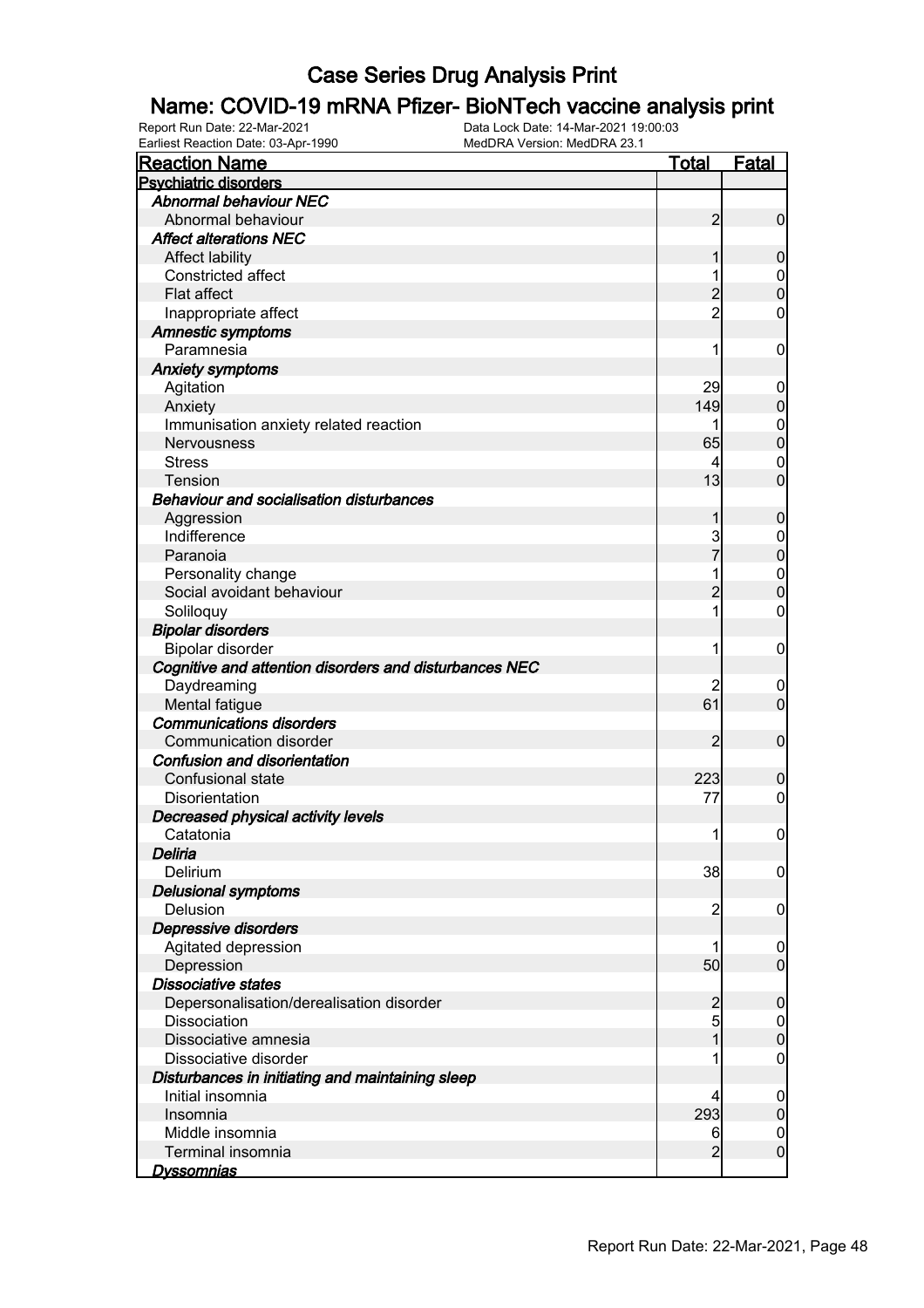## **Name: COVID-19 mRNA Pfizer- BioNTech vaccine analysis print**<br>Report Run Date: 22-Mar-2021

Earliest Reaction Date: 03-Apr-1990

| <b>Reaction Name</b>                                    | <b>Total</b>     | <b>Fatal</b>     |
|---------------------------------------------------------|------------------|------------------|
| Psychiatric disorders Psychiatric disorders cont'd      |                  |                  |
| Dyssomnia                                               | 1                | $\overline{0}$   |
| <b>Eating disorders NEC</b>                             |                  |                  |
| Eating disorder                                         | $\overline{c}$   | $\mathbf 0$      |
| Selective eating disorder                               | 1                | $\overline{0}$   |
| <b>Emotional and mood disturbances NEC</b>              |                  |                  |
| Anger                                                   | 3                | $\boldsymbol{0}$ |
| Dysphoria                                               | 1                | $\mathbf 0$      |
| <b>Emotional disorder</b>                               | 8                | $\mathbf 0$      |
| <b>Emotional distress</b>                               | 6                | $\mathbf 0$      |
| Euphoric mood                                           | 8                | $\mathbf 0$      |
| Irritability                                            | 46               | $\boldsymbol{0}$ |
| Mood altered                                            | 10               | 0                |
| Fear symptoms and phobic disorders (incl social phobia) |                  |                  |
| Fear of falling                                         |                  | $\mathbf 0$      |
| Osmophobia                                              |                  | $\mathbf 0$      |
| Phonophobia                                             |                  | $\mathbf 0$      |
| Social fear                                             |                  | $\mathbf 0$      |
| <b>Fluctuating mood symptoms</b>                        |                  |                  |
| Mood swings                                             | 9                | $\mathbf 0$      |
| Hallucinations (excl sleep-related)                     |                  |                  |
| Hallucination                                           | 61               | $\mathbf 0$      |
| Hallucination, auditory                                 | 3                | $\mathbf 0$      |
| Hallucination, olfactory                                | $\overline{3}$   | $\pmb{0}$        |
| Hallucination, tactile                                  | 1                | $\boldsymbol{0}$ |
| Hallucination, visual                                   | $6 \overline{6}$ | $\mathbf 0$      |
| Hallucinations, mixed                                   |                  | $\mathbf 0$      |
| Increased physical activity levels                      |                  |                  |
| <b>Restlessness</b>                                     | 28               | $\mathbf 0$      |
| <b>Mental disorders NEC</b>                             |                  |                  |
| Mental disorder                                         | 3                | $\mathbf 0$      |
| Mental disorders due to a general medical condition NEC |                  |                  |
| Neuropsychiatric symptoms                               | 1                | $\mathbf 0$      |
| Mood alterations with depressive symptoms               |                  |                  |
| Decreased interest                                      |                  | 0                |
| Depressed mood                                          | 69               | $\overline{0}$   |
| Feeling of despair                                      | 1                | $\overline{0}$   |
| Feelings of worthlessness                               |                  | $\overline{0}$   |
| Negative thoughts                                       |                  | $\overline{0}$   |
| Sense of a foreshortened future                         | $\overline{2}$   | $\pmb{0}$        |
| <b>Tearfulness</b>                                      | 8                | $\mathbf 0$      |
| Mood alterations with manic symptoms                    |                  |                  |
| Hypomania                                               | 1                | $\mathbf 0$      |
| Mania                                                   | $\overline{2}$   | $\overline{0}$   |
| <b>Mood disorders NEC</b>                               |                  |                  |
| Apathy                                                  | 7                | $\mathbf 0$      |
| Laziness                                                | 1                | $\overline{0}$   |
| Listless                                                | $6 \overline{}$  | $\mathbf 0$      |
| Narcolepsy and associated conditions                    |                  |                  |
| Hypnagogic hallucination                                | $\overline{a}$   | $\mathbf 0$      |
| Sleep attacks                                           | 3                | $\mathbf 0$      |
| Obsessive-compulsive disorders and symptoms             |                  |                  |
| Obsessive-compulsive symptom                            | 1                | $\mathbf 0$      |
| <b>Orgasmic disorders and disturbances</b>              |                  |                  |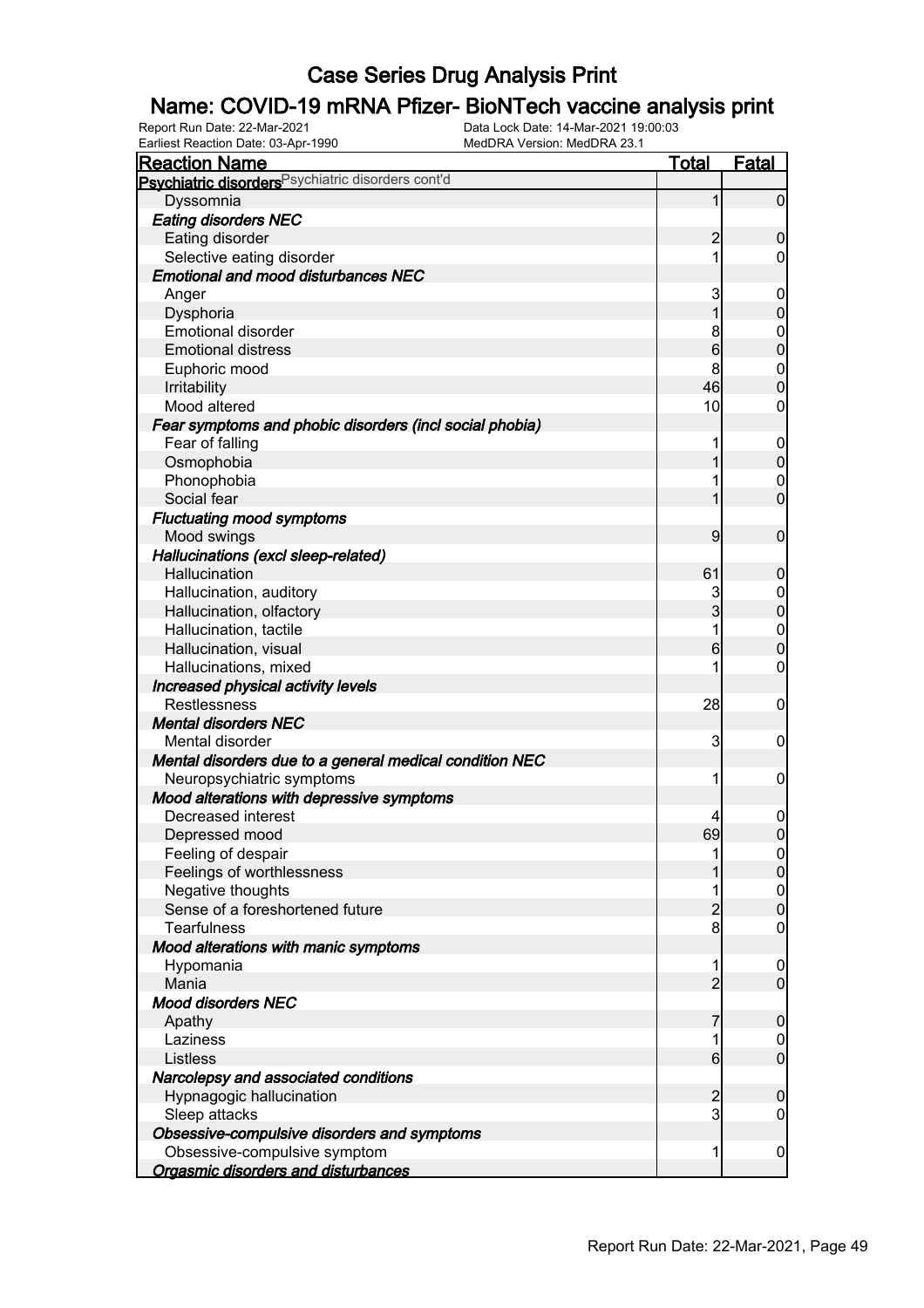#### Name: COVID-19 mRNA Pfizer- BioNTech vaccine analysis print

Earliest Reaction Date: 03-Apr-1990 MedDRA Version: MedDRA 23.1

| <b>Reaction Name</b>                                          | <u>Total</u>   | <b>Fatal</b>                     |
|---------------------------------------------------------------|----------------|----------------------------------|
| Psychiatric disorders <sup>Psychiatric disorders cont'd</sup> |                |                                  |
| Anorgasmia                                                    | 1              | 0                                |
| Panic attacks and disorders                                   |                |                                  |
| Panic attack                                                  | 28             | $\mathbf 0$                      |
| Panic disorder                                                | 3              | $\mathbf 0$                      |
| Panic reaction                                                | 6              | 0                                |
| Parasomnias                                                   |                |                                  |
| Abnormal dreams                                               | 59             | $\mathbf 0$                      |
| Confusional arousal                                           |                | $\mathbf 0$                      |
| Nightmare                                                     | 47             | $\begin{matrix}0\\0\end{matrix}$ |
| Parasomnia                                                    | 1              |                                  |
| Sleep terror                                                  | 3              | $\mathbf 0$                      |
| <b>Perception disturbances NEC</b>                            |                |                                  |
| Autoscopy                                                     | 3              | $\boldsymbol{0}$                 |
| Derealisation                                                 | 4              | $\mathbf 0$                      |
| Flashback                                                     | 1              | $\mathbf 0$                      |
| Illusion                                                      | 1              | $\overline{0}$                   |
| Psychiatric elimination disorders                             |                |                                  |
| <b>Enuresis</b>                                               | 4              | $\mathbf 0$                      |
| <b>Psychiatric symptoms NEC</b>                               |                |                                  |
| Hypervigilance                                                | 2              | $\mathbf 0$                      |
| <b>Trance</b>                                                 | 1              | $\mathbf 0$                      |
| <b>Psychotic disorder NEC</b>                                 |                |                                  |
| Psychotic behaviour                                           | 1              | $\boldsymbol{0}$                 |
| Psychotic disorder                                            |                | $\mathbf 0$                      |
| Sexual desire disorders                                       |                |                                  |
| Libido decreased                                              | 1              | $\mathbf 0$                      |
| Libido increased                                              | 1              | $\mathbf 0$                      |
| Loss of libido                                                | 3              | $\overline{0}$                   |
| <b>Sleep disorders NEC</b>                                    |                |                                  |
| Sleep disorder                                                | 49             | $\mathbf 0$                      |
| Somatic symptom disorders                                     |                |                                  |
| Habit cough                                                   | 6              | $\mathbf 0$                      |
| Somatic symptom disorder                                      | 1              | $\mathbf 0$                      |
| Vomiting psychogenic                                          | 1              | $\overline{0}$                   |
| Speech and language usage disturbances                        |                |                                  |
| Disorganised speech                                           | $\frac{2}{2}$  | 0                                |
| Logorrhoea                                                    |                | $\overline{0}$                   |
| Speech articulation and rhythm disturbances                   |                |                                  |
| Dysphemia                                                     | $\overline{c}$ | $\mathbf 0$                      |
| Lack of spontaneous speech                                    | $\mathbf{1}$   | $\boldsymbol{0}$                 |
| Pressure of speech                                            | 1              | $\boldsymbol{0}$                 |
| <b>Stereotypies and automatisms</b>                           |                |                                  |
| <b>Bruxism</b>                                                | 4              | $\mathbf 0$                      |
| Head banging                                                  | $\overline{2}$ | $\boldsymbol{0}$                 |
| Stereotypy                                                    | 1              | $\boldsymbol{0}$                 |
| <b>Stress disorders</b>                                       |                |                                  |
| Post-traumatic stress disorder                                | 1              | $\mathbf 0$                      |
| Substance related and addictive disorders                     |                |                                  |
| Alcoholic hangover                                            | 1              | $\mathbf 0$                      |
| Suicidal and self-injurious behaviour                         |                |                                  |
| Intentional self-injury                                       | $\overline{c}$ | 0                                |
| Suicidal ideation                                             | $\overline{2}$ | $\pmb{0}$                        |
| Suicide attempt                                               | 1              | $\overline{0}$                   |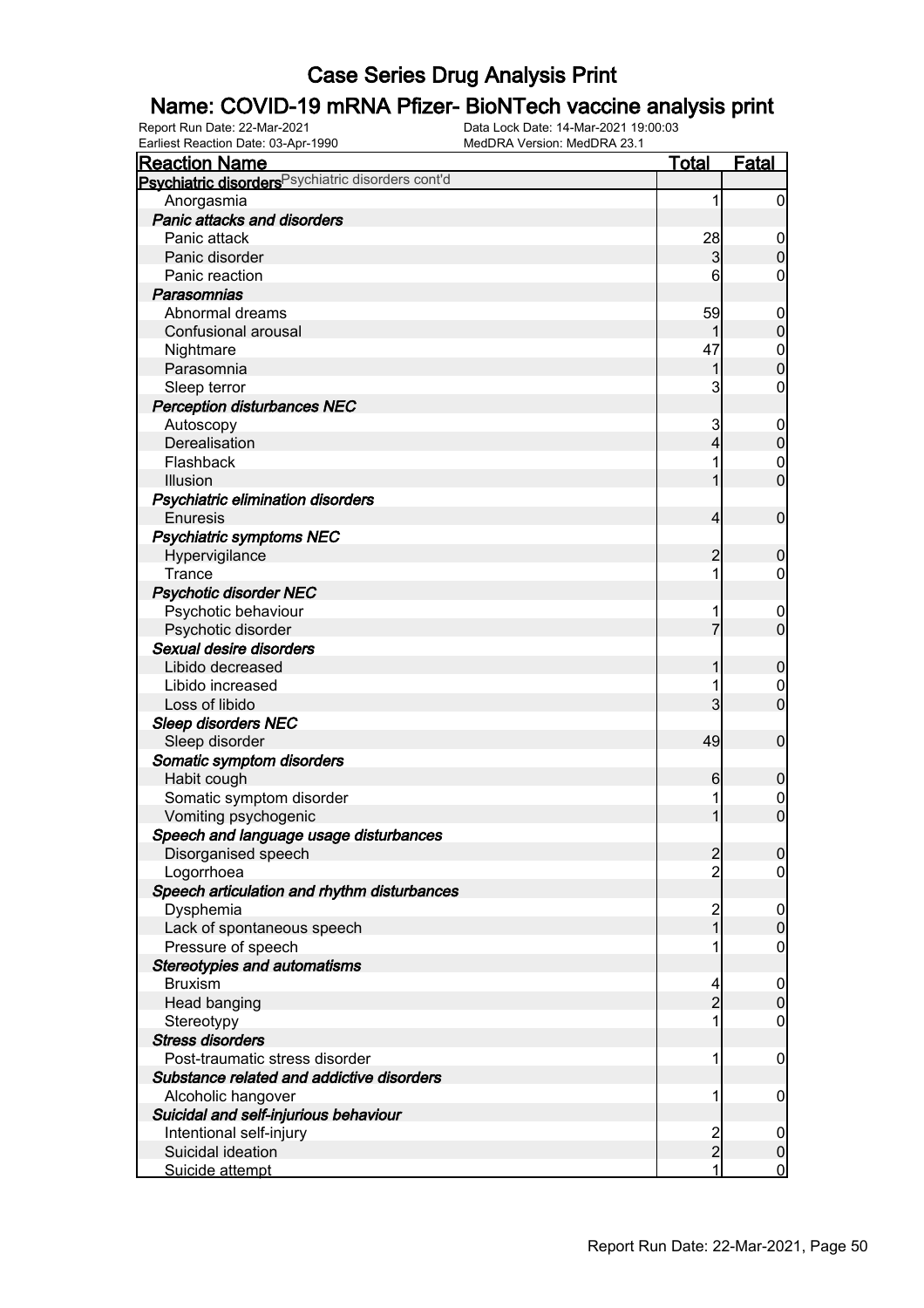# **Name: COVID-19 mRNA Pfizer- BioNTech vaccine analysis print**<br>Report Run Date: 22-Mar-2021

| Lamest Readubil Date: 00-Apr-1000                             | 1 |       |       |
|---------------------------------------------------------------|---|-------|-------|
| <b>Reaction Name</b>                                          |   | Total | Fatal |
| Psychiatric disorders <sup>Psychiatric disorders cont'd</sup> |   |       |       |
| <b>Thinking disturbances</b>                                  |   |       |       |
| Bradyphrenia                                                  |   | 12    |       |
| Tachyphrenia                                                  |   |       |       |
| Thinking abnormal                                             |   |       |       |
| <b>Psychiatric disorders SOC TOTAL</b>                        |   | 1645  |       |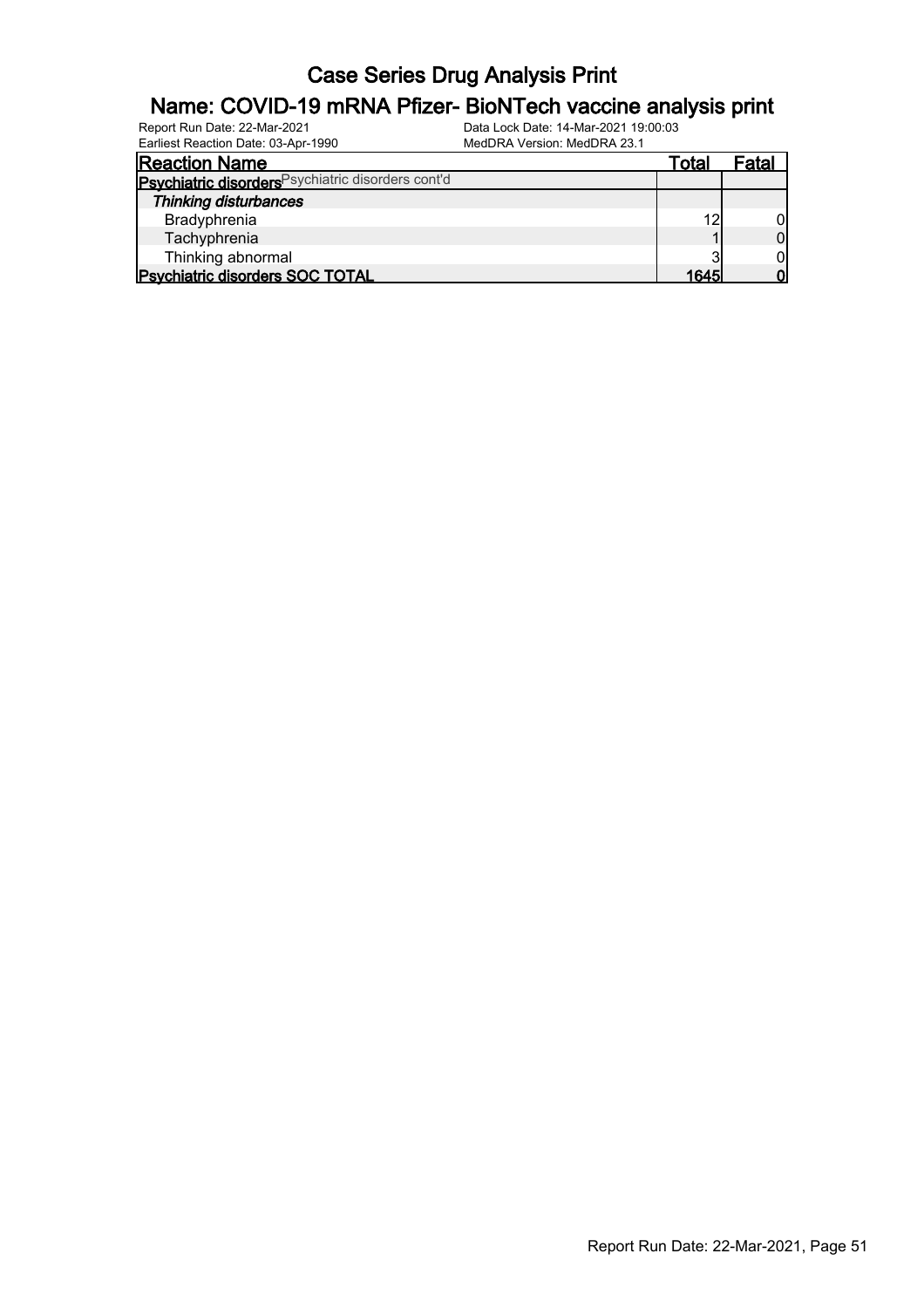## **Name: COVID-19 mRNA Pfizer- BioNTech vaccine analysis print**<br>Report Run Date: 22-Mar-2021

| Lamcst Readuoir Date: 00-Apr-1000<br><b>Reaction Name</b> | <b>Total</b>   | <b>Fatal</b>     |
|-----------------------------------------------------------|----------------|------------------|
| Renal & urinary disorders                                 |                |                  |
| <b>Bladder and urethral symptoms</b>                      |                |                  |
| <b>Bladder discomfort</b>                                 |                | $\boldsymbol{0}$ |
| <b>Bladder</b> pain                                       | 3              | $\mathbf 0$      |
| Dysuria                                                   | 11             | $\overline{0}$   |
| Incontinence                                              | 11             | $\mathbf 0$      |
| Micturition disorder                                      | 1              | $\overline{0}$   |
| Micturition urgency                                       | 7              | $\mathbf 0$      |
| Pollakiuria                                               | 20             | $\overline{0}$   |
| Urethral pain                                             |                | $\mathbf 0$      |
| Urinary incontinence                                      | 23             | $\mathbf 0$      |
| Urinary retention                                         | 18             | $\mathbf 0$      |
| Urine flow decreased                                      | 1              | $\mathbf 0$      |
| <b>Bladder disorders NEC</b>                              |                |                  |
| <b>Bladder disorder</b>                                   | 3              | $\mathbf 0$      |
| <b>Bladder infections and inflammations</b>               |                |                  |
|                                                           |                |                  |
| Cystitis interstitial                                     | 1              | $\mathbf 0$      |
| Genital and urinary tract disorders NEC                   |                |                  |
| Urinary tract disorder                                    | $\overline{2}$ | $\mathbf 0$      |
| Glomerulonephritis and nephrotic syndrome                 |                |                  |
| Glomerulonephritis                                        | 1              | $\boldsymbol{0}$ |
| Glomerulonephritis minimal lesion                         | $\frac{2}{1}$  | $\mathbf 0$      |
| Glomerulonephritis rapidly progressive                    |                | $\overline{0}$   |
| Nephrotic syndrome                                        | 5              | 0                |
| Myoneurogenic bladder disorders                           |                |                  |
| <b>Bladder dysfunction</b>                                |                | $\mathbf 0$      |
| Hypertonic bladder                                        |                | $\mathbf 0$      |
| Loss of bladder sensation                                 |                | $\mathbf 0$      |
| Neurogenic bladder                                        |                | $\mathbf 0$      |
| <b>Nephritis NEC</b>                                      |                |                  |
| Nephritis                                                 |                | $\mathbf 0$      |
| Tubulointerstitial nephritis                              |                | 0                |
| Renal failure and impairment                              |                |                  |
| Acute kidney injury                                       | 15             | $\boldsymbol{0}$ |
| Anuria                                                    | $\overline{c}$ | $\overline{0}$   |
| Chronic kidney disease                                    | $\mathbf{1}$   | $\overline{0}$   |
| <b>Renal failure</b>                                      | 5 <sub>5</sub> | 0                |
| Renal impairment                                          | 4              | $\overline{0}$   |
| Renal vascular and ischaemic conditions                   |                |                  |
| Renal vasculitis                                          |                | 1                |
| <b>Urinary abnormalities</b>                              |                |                  |
| Chromaturia                                               | 15             | $\overline{0}$   |
| Haematuria                                                | 11             | $\pmb{0}$        |
| Proteinuria                                               | 3              | $\overline{0}$   |
| Urine abnormality                                         | $\overline{5}$ | $\overline{0}$   |
| Urine odour abnormal                                      | 4              | 0                |
| Urinary tract signs and symptoms NEC                      |                |                  |
| Costovertebral angle tenderness                           |                | $\mathbf 0$      |
| Cystitis-like symptom                                     |                | $\pmb{0}$        |
| Haemorrhage urinary tract                                 | 5              | $\mathbf 0$      |
| Nocturia                                                  |                | $\overline{0}$   |
| Polyuria                                                  |                | $\overline{0}$   |
| Renal pain                                                | 69             | $\pmb{0}$        |
| Urinary tract pain                                        | 1              | $\overline{0}$   |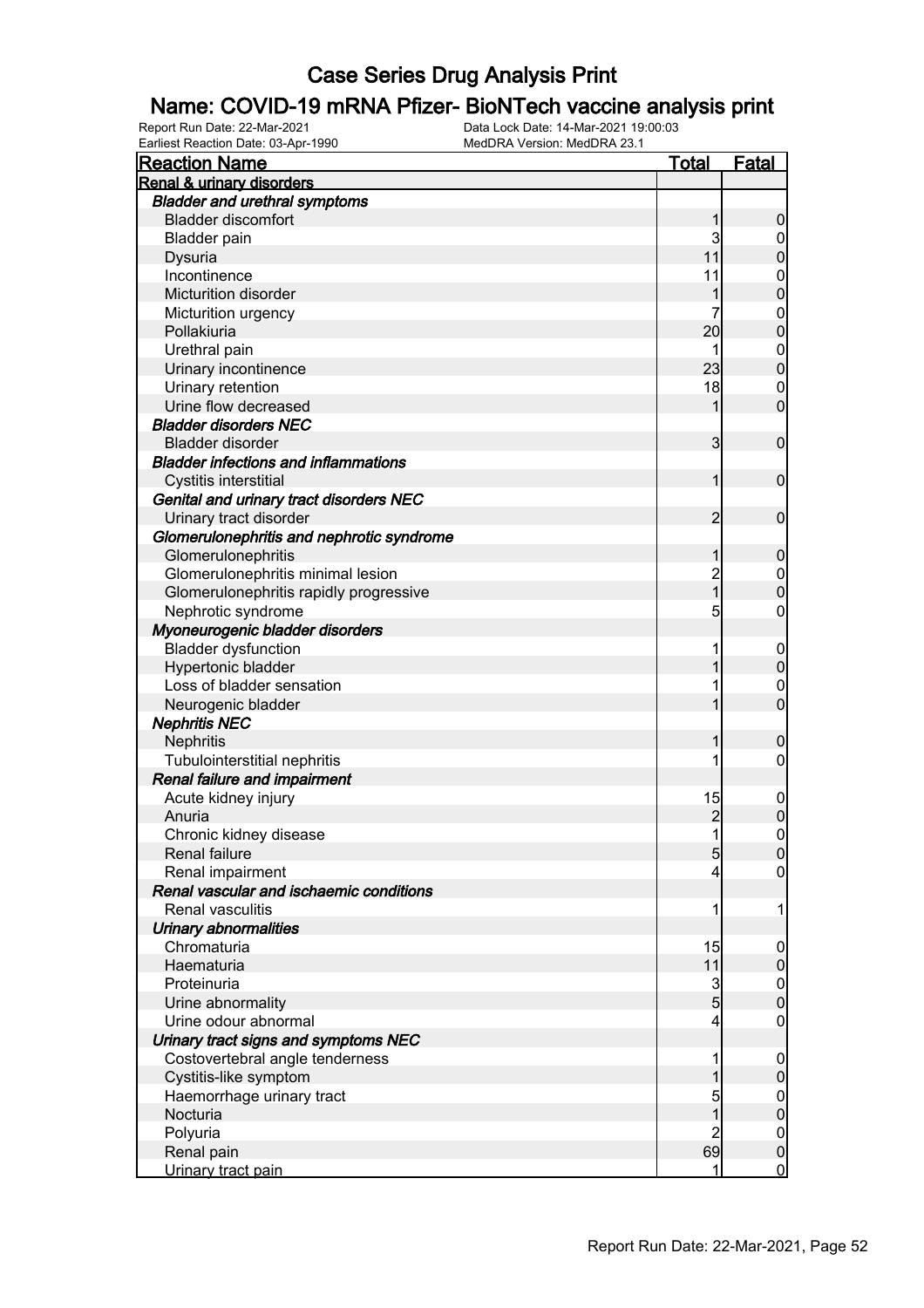## **Name: COVID-19 mRNA Pfizer- BioNTech vaccine analysis print**<br>Report Run Date: 22-Mar-2021

Earliest Reaction Date: 03-Apr-1990

| <b>Reaction Name</b>                                 | ™ota⊧ | <sup>=</sup> atal |
|------------------------------------------------------|-------|-------------------|
| Renal & urinary disorders & urinary disorders cont'd |       |                   |
| Renal & urinary disorders SOC TOTAL                  | 264   |                   |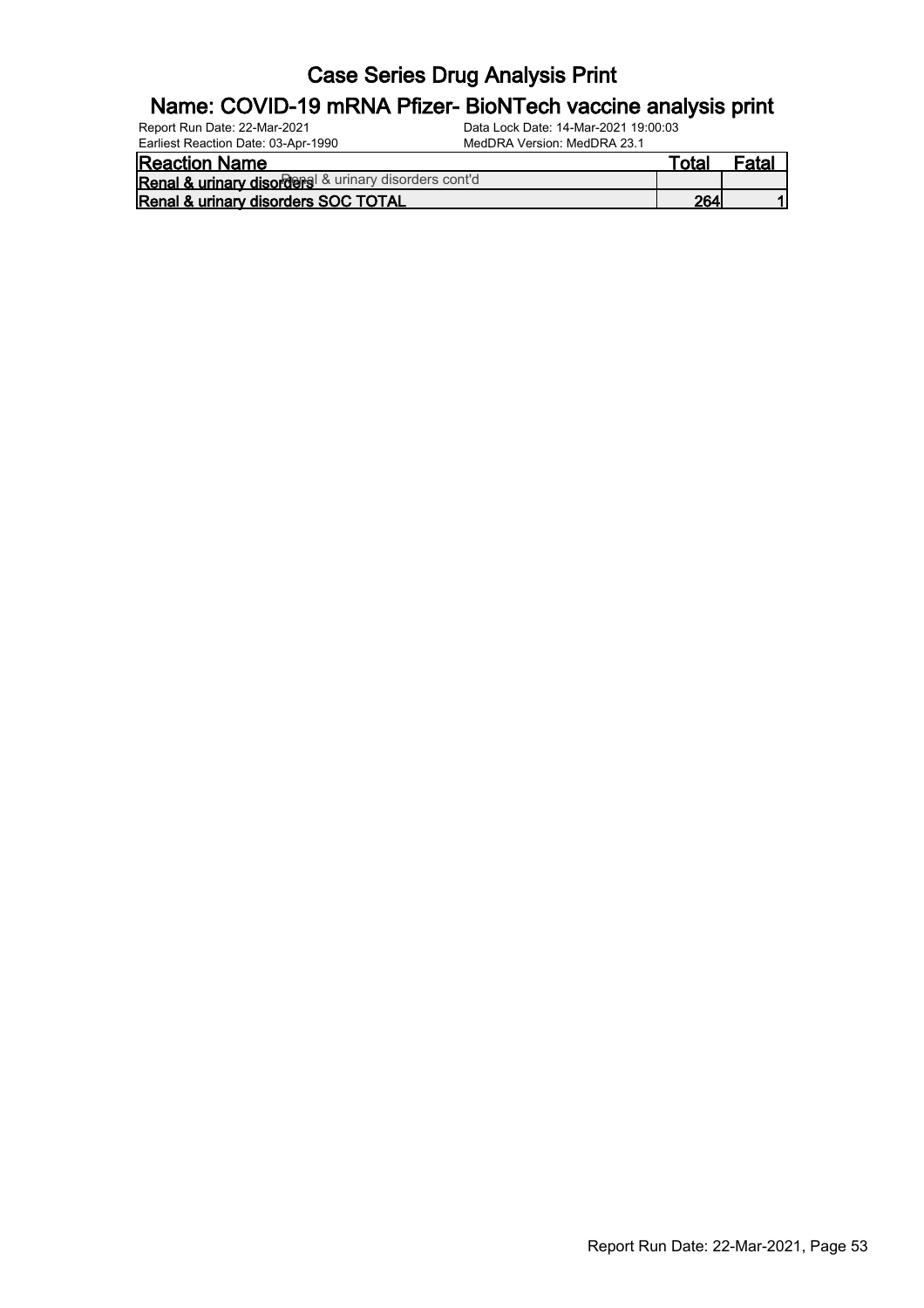## **Name: COVID-19 mRNA Pfizer- BioNTech vaccine analysis print**<br>Report Run Date: 22-Mar-2021

Earliest Reaction Date: 03-Apr-1990

| 51.940.007<br><b>Reaction Name</b>                         | <b>Total</b>   | Fatal            |
|------------------------------------------------------------|----------------|------------------|
| Reproductive & breast disorders                            |                |                  |
| Benign and malignant breast neoplasms                      |                |                  |
| <b>Breast cyst</b>                                         | $\overline{2}$ | $\mathbf 0$      |
| <b>Breast disorders NEC</b>                                |                |                  |
| <b>Breast mass</b>                                         | 15             | $\mathbf 0$      |
| Gynaecomastia                                              |                | 0                |
| <b>Breast signs and symptoms</b>                           |                |                  |
| <b>Breast discomfort</b>                                   | 2              | $\mathbf 0$      |
| <b>Breast haematoma</b>                                    | 1              | $\mathbf 0$      |
| Breast oedema                                              |                | $\boldsymbol{0}$ |
| <b>Breast pain</b>                                         | 76             | $\overline{0}$   |
| <b>Breast swelling</b>                                     | 17             | $\boldsymbol{0}$ |
| <b>Breast tenderness</b>                                   | 8              | $\overline{0}$   |
| Nipple pain                                                | 5              | $\mathbf 0$      |
| Nipple swelling                                            | $\overline{2}$ | $\overline{0}$   |
| Cervix disorders NEC                                       |                |                  |
| Cervical dysplasia                                         | 1              | $\mathbf 0$      |
| Erection and ejaculation conditions and disorders          |                |                  |
| Erectile dysfunction                                       | 11             | $\mathbf 0$      |
| <b>Erection increased</b>                                  |                | 0                |
| <b>Menopausal effects NEC</b>                              |                |                  |
| Artificial menopause                                       |                | 0                |
| Menopausal symptoms                                        | $\overline{2}$ | $\overline{0}$   |
| Menopausal effects on the genitourinary tract              |                |                  |
| Postmenopausal haemorrhage                                 | 3              | $\mathbf 0$      |
| <b>Menstruation and uterine bleeding NEC</b>               |                |                  |
| Dysfunctional uterine bleeding                             |                | $\mathbf 0$      |
| Dysmenorrhoea                                              | 25             | $\mathbf 0$      |
| Menstrual disorder                                         | 33             | $\mathbf 0$      |
| Menstruation irregular                                     | 23             | $\mathbf 0$      |
| Metrorrhagia                                               | 14             | $\mathbf 0$      |
| Premenstrual pain                                          | 2              | $\mathbf 0$      |
| Menstruation with decreased bleeding                       |                |                  |
| Amenorrhoea                                                | 14             | $\boldsymbol{0}$ |
| Hypomenorrhoea                                             | 16             | $\mathbf 0$      |
| Menstruation delayed                                       | 55             | $\mathbf 0$      |
| Oligomenorrhoea                                            | 1              | $\overline{0}$   |
| Menstruation with increased bleeding                       |                |                  |
| Menorrhagia                                                | 60             | $\mathbf 0$      |
| Polymenorrhoea                                             | 9              | $\boldsymbol{0}$ |
| Ovarian and fallopian tube disorders NEC                   |                |                  |
| Ovulation pain                                             | 3              | $\overline{0}$   |
| Premature ovulation                                        | 1              | $\mathbf 0$      |
| Pelvis and broad ligament disorders NEC                    |                |                  |
| Adnexa uteri pain                                          | 3              | $\boldsymbol{0}$ |
| Pelvic haemorrhage                                         | 3              | $\mathbf 0$      |
| Penile disorders NEC (excl erection and ejaculation)       |                |                  |
| Penile swelling                                            | 3              | $\overline{0}$   |
| Penis disorder                                             | $\overline{2}$ | $\mathbf 0$      |
| Prostate and seminal vesicles infections and inflammations |                |                  |
| Prostatitis                                                | 1              | $\mathbf 0$      |
| Prostatic signs, symptoms and disorders NEC                |                |                  |
| Prostatomegaly                                             | $\overline{2}$ | $\boldsymbol{0}$ |
| Reproductive tract disorders NEC (excl neoplasms)          |                |                  |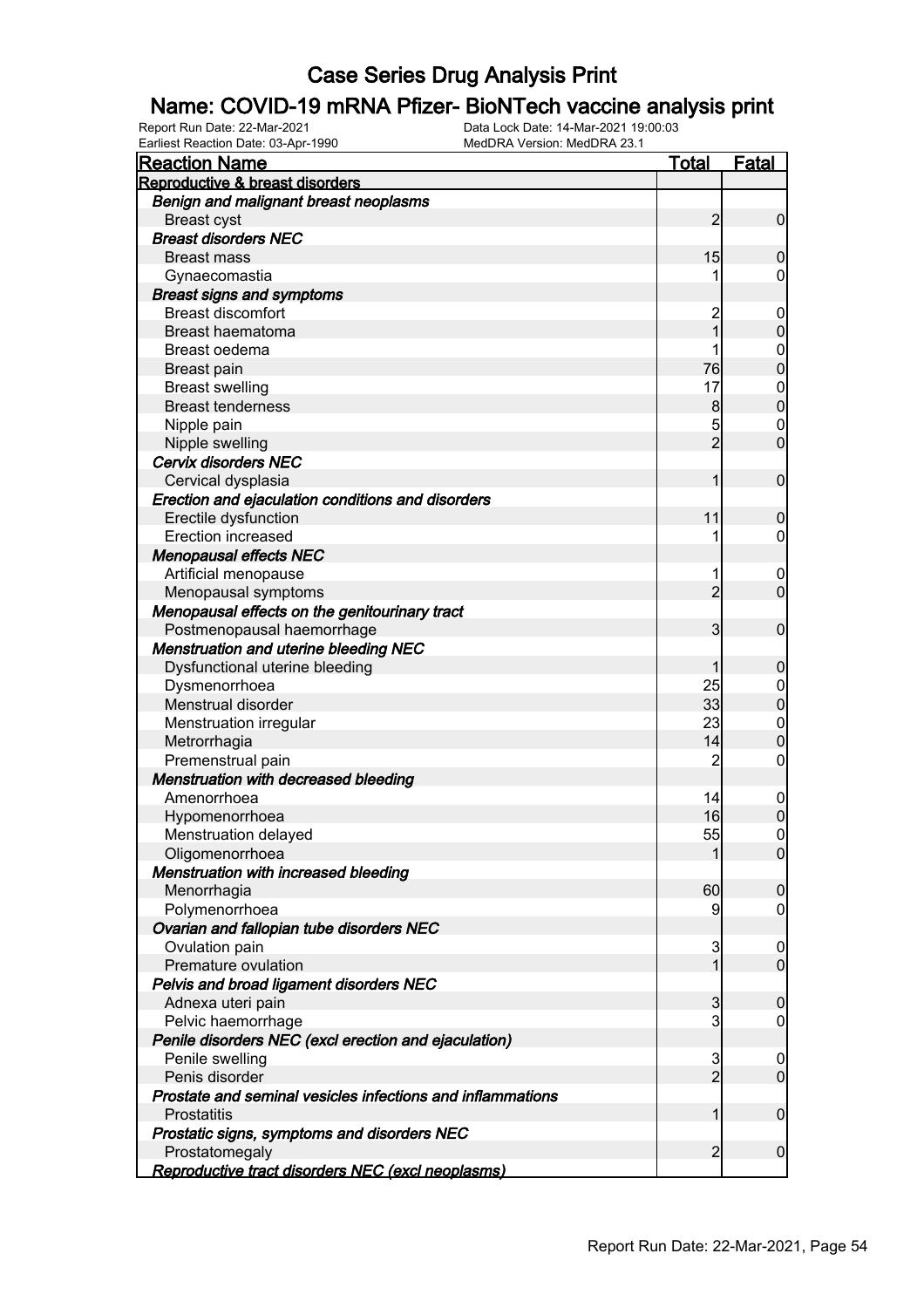#### Name: COVID-19 mRNA Pfizer- BioNTech vaccine analysis print

| Latilest Neaction Date: 03-Apr-1990<br><b>Reaction Name</b> | <b>INCULITA VEISIUII. INCULITA ZJ. I</b><br><u>Total</u> | Fatal                                |
|-------------------------------------------------------------|----------------------------------------------------------|--------------------------------------|
| Reproductive & breas conservative & breast disorders cont'd |                                                          |                                      |
| Genital haemorrhage                                         | 1                                                        | $\overline{0}$                       |
| Genital ulceration                                          | $\overline{c}$                                           | $\overline{0}$                       |
| Reproductive tract infections and inflammations NEC         |                                                          |                                      |
| Genital tract inflammation                                  | $\mathbf{1}$                                             | $\boldsymbol{0}$                     |
| Reproductive tract signs and symptoms NEC                   |                                                          |                                      |
| Genital pain                                                | $\overline{c}$                                           | $\mathbf 0$                          |
| Pelvic discomfort                                           | $\overline{2}$                                           | $\mathbf 0$                          |
| Pelvic pain                                                 | 10                                                       | $\begin{matrix} 0 \\ 0 \end{matrix}$ |
| Perineal pain                                               | 1                                                        |                                      |
| Pruritus genital                                            | 1                                                        | $\mathbf 0$                          |
| <b>Scrotal disorders NEC</b>                                |                                                          |                                      |
| Scrotal erythema                                            | 1                                                        | $\mathbf 0$                          |
| Scrotal exfoliation                                         | $\mathbf{1}$                                             | $\mathbf 0$                          |
| Scrotal pain                                                | $\mathbf{3}$                                             | $\boldsymbol{0}$                     |
| Scrotal swelling                                            | $\overline{3}$                                           | $\overline{0}$                       |
| Sexual function and fertility disorders NEC                 |                                                          |                                      |
| Infertility                                                 | $\mathbf{1}$                                             | $\boldsymbol{0}$                     |
| Spermatogenesis and semen disorders                         |                                                          |                                      |
| Haematospermia                                              | 1                                                        | $\mathbf 0$                          |
| Testicular and epididymal disorders NEC                     |                                                          |                                      |
| Testicular pain                                             | 7                                                        | $\mathbf 0$                          |
| <b>Testicular swelling</b>                                  | 3                                                        | $\mathbf 0$                          |
| <b>Uterine disorders NEC</b>                                |                                                          |                                      |
| Endometriosis                                               | 3                                                        | $\mathbf 0$                          |
| Uterine pain                                                | $\overline{1}$                                           | $\mathbf 0$                          |
| <b>Uterine tone disorders</b>                               |                                                          |                                      |
| Uterine spasm                                               | $\mathbf{1}$                                             | $\mathbf 0$                          |
| Vulvovaginal cysts and neoplasms                            |                                                          |                                      |
| Vaginal cyst                                                | 1                                                        | $\boldsymbol{0}$                     |
| <b>Vulvovaginal disorders NEC</b>                           |                                                          |                                      |
| Vaginal haemorrhage                                         | 49                                                       | $\boldsymbol{0}$                     |
| Vulval haemorrhage                                          | $\overline{c}$                                           | $\boldsymbol{0}$                     |
| <b>Vulval ulceration</b>                                    | $\overline{2}$                                           | $\overline{0}$                       |
| Vulvovaginal ulceration                                     | $\overline{1}$                                           | $\mathbf 0$                          |
| <b>Vulvovaginal signs and symptoms</b>                      |                                                          |                                      |
| Vaginal discharge                                           | 2<br>1                                                   | $\mathbf 0$                          |
| Vulval oedema                                               |                                                          | $\overline{0}$                       |
| Vulvovaginal burning sensation                              |                                                          | $\mathbf{0}$                         |
| Vulvovaginal pain                                           |                                                          | $\overline{0}$                       |
| Vulvovaginal pruritus                                       | 1                                                        | $\mathbf{0}$                         |
| Reproductive & breast disorders SOC TOTAL                   | 527                                                      | $\overline{\mathbf{0}}$              |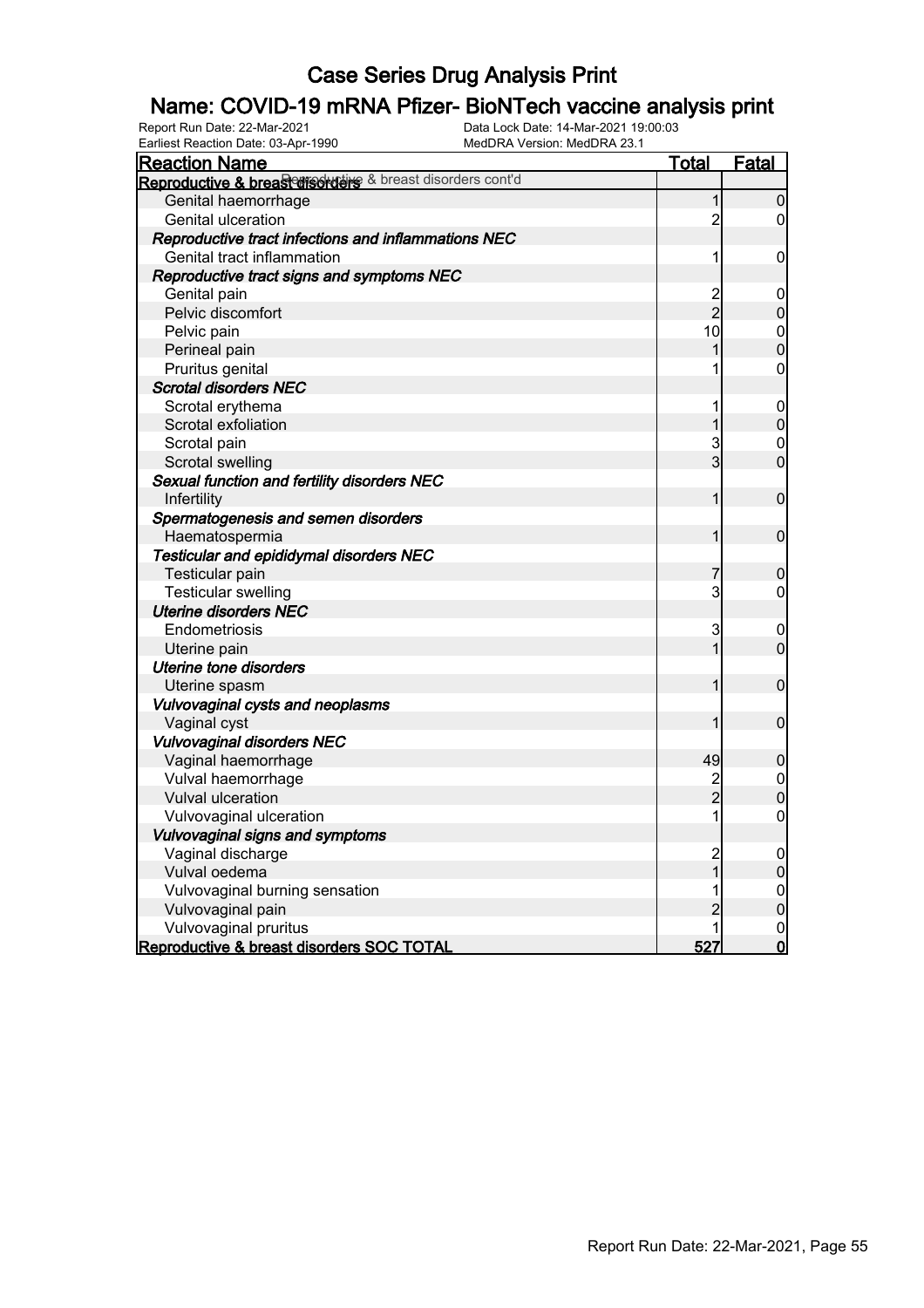#### Name: COVID-19 mRNA Pfizer- BioNTech vaccine analysis print

| <b>Respiratory disorders</b><br><b>Breathing abnormalities</b><br>Apnoea<br>$\boldsymbol{0}$<br>1<br>$\begin{bmatrix} 2 \\ 0 \end{bmatrix}$<br>1056<br>Dyspnoea<br>Dyspnoea at rest<br>9<br>Dyspnoea exertional<br>1<br>$\mathbf 0$<br>14<br>Hyperventilation<br>20<br>$0\atop 0$<br>Hypopnoea<br>Irregular breathing<br>$\boldsymbol{8}$<br>$\frac{3}{3}$<br>$0\atop 0$<br>Mouth breathing<br>Orthopnoea<br>21<br>$0\atop 0$<br>Respiration abnormal<br>5<br>Respiratory arrest<br>Respiratory depression<br>1<br>$0\atop 0$<br>5<br>Respiratory distress<br>3<br>Sleep apnoea syndrome<br>$\boldsymbol{0}$<br>$\overline{0}$<br>17<br>Tachypnoea<br><b>Bronchial conditions NEC</b><br><b>Bronchial secretion retention</b><br>$\pmb{0}$<br>1<br>$\overline{0}$<br><b>Bronchiectasis</b><br>4<br>Bronchospasm and obstruction<br>105<br>Asthma<br>$\boldsymbol{0}$<br>$\mathbf 0$<br>Asthma late onset<br>$\overline{c}$<br>6<br>$0\atop 0$<br>Bronchospasm<br>Chronic obstructive pulmonary disease<br>Obstructive airways disorder<br>$\begin{matrix}0\\0\end{matrix}$<br>1<br>1<br>Reversible airways obstruction<br>145<br>$\boldsymbol{0}$<br>Wheezing<br>Conditions associated with abnormal gas exchange<br>Cyanosis central<br>$\mathbf{0}$<br>1<br>$\overline{1}$<br>14<br>Hypoxia<br>Respiratory acidosis<br>$\mathbf 0$<br>1<br>Coughing and associated symptoms<br>Allergic cough<br>2<br>$\boldsymbol{0}$<br>$\overline{1}$<br>754<br>Cough<br>$\overline{0}$<br>$\overline{c}$<br>Cough decreased<br>Haemoptysis<br>8<br> 0 <br>Productive cough<br>42<br>$\overline{0}$<br>$\overline{0}$<br>Sputum discoloured<br>1<br>Laryngeal and adjacent sites disorders NEC (excl infections and<br>neoplasms)<br>Laryngeal disorder<br>0<br>Laryngeal spasm, oedema and obstruction<br>Epiglottic oedema<br>$\mathbf 0$<br>Laryngeal obstruction<br>1<br>0<br>$\overline{0}$<br>Laryngospasm<br><b>Stridor</b><br>9<br>0<br>Lower respiratory tract inflammatory and immunologic conditions<br>Hypersensitivity pneumonitis<br>1<br>$\boldsymbol{0}$<br>3<br>5<br>Pneumonia aspiration<br>$\frac{3}{0}$<br>9<br>Pneumonitis<br>Pulmonary sarcoidosis<br>1<br>Lower respiratory tract signs and symptoms | <b>Reaction Name</b> | <u>Total</u> | Fatal          |
|------------------------------------------------------------------------------------------------------------------------------------------------------------------------------------------------------------------------------------------------------------------------------------------------------------------------------------------------------------------------------------------------------------------------------------------------------------------------------------------------------------------------------------------------------------------------------------------------------------------------------------------------------------------------------------------------------------------------------------------------------------------------------------------------------------------------------------------------------------------------------------------------------------------------------------------------------------------------------------------------------------------------------------------------------------------------------------------------------------------------------------------------------------------------------------------------------------------------------------------------------------------------------------------------------------------------------------------------------------------------------------------------------------------------------------------------------------------------------------------------------------------------------------------------------------------------------------------------------------------------------------------------------------------------------------------------------------------------------------------------------------------------------------------------------------------------------------------------------------------------------------------------------------------------------------------------------------------------------------------------------------------------------------------------------------------------------------------------------------------------------------------------------------------------------------------------------------------|----------------------|--------------|----------------|
|                                                                                                                                                                                                                                                                                                                                                                                                                                                                                                                                                                                                                                                                                                                                                                                                                                                                                                                                                                                                                                                                                                                                                                                                                                                                                                                                                                                                                                                                                                                                                                                                                                                                                                                                                                                                                                                                                                                                                                                                                                                                                                                                                                                                                  |                      |              |                |
|                                                                                                                                                                                                                                                                                                                                                                                                                                                                                                                                                                                                                                                                                                                                                                                                                                                                                                                                                                                                                                                                                                                                                                                                                                                                                                                                                                                                                                                                                                                                                                                                                                                                                                                                                                                                                                                                                                                                                                                                                                                                                                                                                                                                                  |                      |              |                |
|                                                                                                                                                                                                                                                                                                                                                                                                                                                                                                                                                                                                                                                                                                                                                                                                                                                                                                                                                                                                                                                                                                                                                                                                                                                                                                                                                                                                                                                                                                                                                                                                                                                                                                                                                                                                                                                                                                                                                                                                                                                                                                                                                                                                                  |                      |              |                |
|                                                                                                                                                                                                                                                                                                                                                                                                                                                                                                                                                                                                                                                                                                                                                                                                                                                                                                                                                                                                                                                                                                                                                                                                                                                                                                                                                                                                                                                                                                                                                                                                                                                                                                                                                                                                                                                                                                                                                                                                                                                                                                                                                                                                                  |                      |              |                |
|                                                                                                                                                                                                                                                                                                                                                                                                                                                                                                                                                                                                                                                                                                                                                                                                                                                                                                                                                                                                                                                                                                                                                                                                                                                                                                                                                                                                                                                                                                                                                                                                                                                                                                                                                                                                                                                                                                                                                                                                                                                                                                                                                                                                                  |                      |              |                |
|                                                                                                                                                                                                                                                                                                                                                                                                                                                                                                                                                                                                                                                                                                                                                                                                                                                                                                                                                                                                                                                                                                                                                                                                                                                                                                                                                                                                                                                                                                                                                                                                                                                                                                                                                                                                                                                                                                                                                                                                                                                                                                                                                                                                                  |                      |              |                |
|                                                                                                                                                                                                                                                                                                                                                                                                                                                                                                                                                                                                                                                                                                                                                                                                                                                                                                                                                                                                                                                                                                                                                                                                                                                                                                                                                                                                                                                                                                                                                                                                                                                                                                                                                                                                                                                                                                                                                                                                                                                                                                                                                                                                                  |                      |              |                |
|                                                                                                                                                                                                                                                                                                                                                                                                                                                                                                                                                                                                                                                                                                                                                                                                                                                                                                                                                                                                                                                                                                                                                                                                                                                                                                                                                                                                                                                                                                                                                                                                                                                                                                                                                                                                                                                                                                                                                                                                                                                                                                                                                                                                                  |                      |              |                |
|                                                                                                                                                                                                                                                                                                                                                                                                                                                                                                                                                                                                                                                                                                                                                                                                                                                                                                                                                                                                                                                                                                                                                                                                                                                                                                                                                                                                                                                                                                                                                                                                                                                                                                                                                                                                                                                                                                                                                                                                                                                                                                                                                                                                                  |                      |              |                |
|                                                                                                                                                                                                                                                                                                                                                                                                                                                                                                                                                                                                                                                                                                                                                                                                                                                                                                                                                                                                                                                                                                                                                                                                                                                                                                                                                                                                                                                                                                                                                                                                                                                                                                                                                                                                                                                                                                                                                                                                                                                                                                                                                                                                                  |                      |              |                |
|                                                                                                                                                                                                                                                                                                                                                                                                                                                                                                                                                                                                                                                                                                                                                                                                                                                                                                                                                                                                                                                                                                                                                                                                                                                                                                                                                                                                                                                                                                                                                                                                                                                                                                                                                                                                                                                                                                                                                                                                                                                                                                                                                                                                                  |                      |              |                |
|                                                                                                                                                                                                                                                                                                                                                                                                                                                                                                                                                                                                                                                                                                                                                                                                                                                                                                                                                                                                                                                                                                                                                                                                                                                                                                                                                                                                                                                                                                                                                                                                                                                                                                                                                                                                                                                                                                                                                                                                                                                                                                                                                                                                                  |                      |              |                |
|                                                                                                                                                                                                                                                                                                                                                                                                                                                                                                                                                                                                                                                                                                                                                                                                                                                                                                                                                                                                                                                                                                                                                                                                                                                                                                                                                                                                                                                                                                                                                                                                                                                                                                                                                                                                                                                                                                                                                                                                                                                                                                                                                                                                                  |                      |              |                |
|                                                                                                                                                                                                                                                                                                                                                                                                                                                                                                                                                                                                                                                                                                                                                                                                                                                                                                                                                                                                                                                                                                                                                                                                                                                                                                                                                                                                                                                                                                                                                                                                                                                                                                                                                                                                                                                                                                                                                                                                                                                                                                                                                                                                                  |                      |              |                |
|                                                                                                                                                                                                                                                                                                                                                                                                                                                                                                                                                                                                                                                                                                                                                                                                                                                                                                                                                                                                                                                                                                                                                                                                                                                                                                                                                                                                                                                                                                                                                                                                                                                                                                                                                                                                                                                                                                                                                                                                                                                                                                                                                                                                                  |                      |              |                |
|                                                                                                                                                                                                                                                                                                                                                                                                                                                                                                                                                                                                                                                                                                                                                                                                                                                                                                                                                                                                                                                                                                                                                                                                                                                                                                                                                                                                                                                                                                                                                                                                                                                                                                                                                                                                                                                                                                                                                                                                                                                                                                                                                                                                                  |                      |              |                |
|                                                                                                                                                                                                                                                                                                                                                                                                                                                                                                                                                                                                                                                                                                                                                                                                                                                                                                                                                                                                                                                                                                                                                                                                                                                                                                                                                                                                                                                                                                                                                                                                                                                                                                                                                                                                                                                                                                                                                                                                                                                                                                                                                                                                                  |                      |              |                |
|                                                                                                                                                                                                                                                                                                                                                                                                                                                                                                                                                                                                                                                                                                                                                                                                                                                                                                                                                                                                                                                                                                                                                                                                                                                                                                                                                                                                                                                                                                                                                                                                                                                                                                                                                                                                                                                                                                                                                                                                                                                                                                                                                                                                                  |                      |              |                |
|                                                                                                                                                                                                                                                                                                                                                                                                                                                                                                                                                                                                                                                                                                                                                                                                                                                                                                                                                                                                                                                                                                                                                                                                                                                                                                                                                                                                                                                                                                                                                                                                                                                                                                                                                                                                                                                                                                                                                                                                                                                                                                                                                                                                                  |                      |              |                |
|                                                                                                                                                                                                                                                                                                                                                                                                                                                                                                                                                                                                                                                                                                                                                                                                                                                                                                                                                                                                                                                                                                                                                                                                                                                                                                                                                                                                                                                                                                                                                                                                                                                                                                                                                                                                                                                                                                                                                                                                                                                                                                                                                                                                                  |                      |              |                |
|                                                                                                                                                                                                                                                                                                                                                                                                                                                                                                                                                                                                                                                                                                                                                                                                                                                                                                                                                                                                                                                                                                                                                                                                                                                                                                                                                                                                                                                                                                                                                                                                                                                                                                                                                                                                                                                                                                                                                                                                                                                                                                                                                                                                                  |                      |              |                |
|                                                                                                                                                                                                                                                                                                                                                                                                                                                                                                                                                                                                                                                                                                                                                                                                                                                                                                                                                                                                                                                                                                                                                                                                                                                                                                                                                                                                                                                                                                                                                                                                                                                                                                                                                                                                                                                                                                                                                                                                                                                                                                                                                                                                                  |                      |              |                |
|                                                                                                                                                                                                                                                                                                                                                                                                                                                                                                                                                                                                                                                                                                                                                                                                                                                                                                                                                                                                                                                                                                                                                                                                                                                                                                                                                                                                                                                                                                                                                                                                                                                                                                                                                                                                                                                                                                                                                                                                                                                                                                                                                                                                                  |                      |              |                |
|                                                                                                                                                                                                                                                                                                                                                                                                                                                                                                                                                                                                                                                                                                                                                                                                                                                                                                                                                                                                                                                                                                                                                                                                                                                                                                                                                                                                                                                                                                                                                                                                                                                                                                                                                                                                                                                                                                                                                                                                                                                                                                                                                                                                                  |                      |              |                |
|                                                                                                                                                                                                                                                                                                                                                                                                                                                                                                                                                                                                                                                                                                                                                                                                                                                                                                                                                                                                                                                                                                                                                                                                                                                                                                                                                                                                                                                                                                                                                                                                                                                                                                                                                                                                                                                                                                                                                                                                                                                                                                                                                                                                                  |                      |              |                |
|                                                                                                                                                                                                                                                                                                                                                                                                                                                                                                                                                                                                                                                                                                                                                                                                                                                                                                                                                                                                                                                                                                                                                                                                                                                                                                                                                                                                                                                                                                                                                                                                                                                                                                                                                                                                                                                                                                                                                                                                                                                                                                                                                                                                                  |                      |              |                |
|                                                                                                                                                                                                                                                                                                                                                                                                                                                                                                                                                                                                                                                                                                                                                                                                                                                                                                                                                                                                                                                                                                                                                                                                                                                                                                                                                                                                                                                                                                                                                                                                                                                                                                                                                                                                                                                                                                                                                                                                                                                                                                                                                                                                                  |                      |              |                |
|                                                                                                                                                                                                                                                                                                                                                                                                                                                                                                                                                                                                                                                                                                                                                                                                                                                                                                                                                                                                                                                                                                                                                                                                                                                                                                                                                                                                                                                                                                                                                                                                                                                                                                                                                                                                                                                                                                                                                                                                                                                                                                                                                                                                                  |                      |              |                |
|                                                                                                                                                                                                                                                                                                                                                                                                                                                                                                                                                                                                                                                                                                                                                                                                                                                                                                                                                                                                                                                                                                                                                                                                                                                                                                                                                                                                                                                                                                                                                                                                                                                                                                                                                                                                                                                                                                                                                                                                                                                                                                                                                                                                                  |                      |              |                |
|                                                                                                                                                                                                                                                                                                                                                                                                                                                                                                                                                                                                                                                                                                                                                                                                                                                                                                                                                                                                                                                                                                                                                                                                                                                                                                                                                                                                                                                                                                                                                                                                                                                                                                                                                                                                                                                                                                                                                                                                                                                                                                                                                                                                                  |                      |              |                |
|                                                                                                                                                                                                                                                                                                                                                                                                                                                                                                                                                                                                                                                                                                                                                                                                                                                                                                                                                                                                                                                                                                                                                                                                                                                                                                                                                                                                                                                                                                                                                                                                                                                                                                                                                                                                                                                                                                                                                                                                                                                                                                                                                                                                                  |                      |              |                |
|                                                                                                                                                                                                                                                                                                                                                                                                                                                                                                                                                                                                                                                                                                                                                                                                                                                                                                                                                                                                                                                                                                                                                                                                                                                                                                                                                                                                                                                                                                                                                                                                                                                                                                                                                                                                                                                                                                                                                                                                                                                                                                                                                                                                                  |                      |              |                |
|                                                                                                                                                                                                                                                                                                                                                                                                                                                                                                                                                                                                                                                                                                                                                                                                                                                                                                                                                                                                                                                                                                                                                                                                                                                                                                                                                                                                                                                                                                                                                                                                                                                                                                                                                                                                                                                                                                                                                                                                                                                                                                                                                                                                                  |                      |              |                |
|                                                                                                                                                                                                                                                                                                                                                                                                                                                                                                                                                                                                                                                                                                                                                                                                                                                                                                                                                                                                                                                                                                                                                                                                                                                                                                                                                                                                                                                                                                                                                                                                                                                                                                                                                                                                                                                                                                                                                                                                                                                                                                                                                                                                                  |                      |              |                |
|                                                                                                                                                                                                                                                                                                                                                                                                                                                                                                                                                                                                                                                                                                                                                                                                                                                                                                                                                                                                                                                                                                                                                                                                                                                                                                                                                                                                                                                                                                                                                                                                                                                                                                                                                                                                                                                                                                                                                                                                                                                                                                                                                                                                                  |                      |              |                |
|                                                                                                                                                                                                                                                                                                                                                                                                                                                                                                                                                                                                                                                                                                                                                                                                                                                                                                                                                                                                                                                                                                                                                                                                                                                                                                                                                                                                                                                                                                                                                                                                                                                                                                                                                                                                                                                                                                                                                                                                                                                                                                                                                                                                                  |                      |              |                |
|                                                                                                                                                                                                                                                                                                                                                                                                                                                                                                                                                                                                                                                                                                                                                                                                                                                                                                                                                                                                                                                                                                                                                                                                                                                                                                                                                                                                                                                                                                                                                                                                                                                                                                                                                                                                                                                                                                                                                                                                                                                                                                                                                                                                                  |                      |              |                |
|                                                                                                                                                                                                                                                                                                                                                                                                                                                                                                                                                                                                                                                                                                                                                                                                                                                                                                                                                                                                                                                                                                                                                                                                                                                                                                                                                                                                                                                                                                                                                                                                                                                                                                                                                                                                                                                                                                                                                                                                                                                                                                                                                                                                                  |                      |              |                |
|                                                                                                                                                                                                                                                                                                                                                                                                                                                                                                                                                                                                                                                                                                                                                                                                                                                                                                                                                                                                                                                                                                                                                                                                                                                                                                                                                                                                                                                                                                                                                                                                                                                                                                                                                                                                                                                                                                                                                                                                                                                                                                                                                                                                                  |                      |              |                |
|                                                                                                                                                                                                                                                                                                                                                                                                                                                                                                                                                                                                                                                                                                                                                                                                                                                                                                                                                                                                                                                                                                                                                                                                                                                                                                                                                                                                                                                                                                                                                                                                                                                                                                                                                                                                                                                                                                                                                                                                                                                                                                                                                                                                                  |                      |              |                |
|                                                                                                                                                                                                                                                                                                                                                                                                                                                                                                                                                                                                                                                                                                                                                                                                                                                                                                                                                                                                                                                                                                                                                                                                                                                                                                                                                                                                                                                                                                                                                                                                                                                                                                                                                                                                                                                                                                                                                                                                                                                                                                                                                                                                                  |                      |              |                |
|                                                                                                                                                                                                                                                                                                                                                                                                                                                                                                                                                                                                                                                                                                                                                                                                                                                                                                                                                                                                                                                                                                                                                                                                                                                                                                                                                                                                                                                                                                                                                                                                                                                                                                                                                                                                                                                                                                                                                                                                                                                                                                                                                                                                                  |                      |              |                |
|                                                                                                                                                                                                                                                                                                                                                                                                                                                                                                                                                                                                                                                                                                                                                                                                                                                                                                                                                                                                                                                                                                                                                                                                                                                                                                                                                                                                                                                                                                                                                                                                                                                                                                                                                                                                                                                                                                                                                                                                                                                                                                                                                                                                                  |                      |              |                |
|                                                                                                                                                                                                                                                                                                                                                                                                                                                                                                                                                                                                                                                                                                                                                                                                                                                                                                                                                                                                                                                                                                                                                                                                                                                                                                                                                                                                                                                                                                                                                                                                                                                                                                                                                                                                                                                                                                                                                                                                                                                                                                                                                                                                                  |                      |              |                |
|                                                                                                                                                                                                                                                                                                                                                                                                                                                                                                                                                                                                                                                                                                                                                                                                                                                                                                                                                                                                                                                                                                                                                                                                                                                                                                                                                                                                                                                                                                                                                                                                                                                                                                                                                                                                                                                                                                                                                                                                                                                                                                                                                                                                                  |                      |              |                |
|                                                                                                                                                                                                                                                                                                                                                                                                                                                                                                                                                                                                                                                                                                                                                                                                                                                                                                                                                                                                                                                                                                                                                                                                                                                                                                                                                                                                                                                                                                                                                                                                                                                                                                                                                                                                                                                                                                                                                                                                                                                                                                                                                                                                                  |                      |              |                |
|                                                                                                                                                                                                                                                                                                                                                                                                                                                                                                                                                                                                                                                                                                                                                                                                                                                                                                                                                                                                                                                                                                                                                                                                                                                                                                                                                                                                                                                                                                                                                                                                                                                                                                                                                                                                                                                                                                                                                                                                                                                                                                                                                                                                                  |                      |              |                |
|                                                                                                                                                                                                                                                                                                                                                                                                                                                                                                                                                                                                                                                                                                                                                                                                                                                                                                                                                                                                                                                                                                                                                                                                                                                                                                                                                                                                                                                                                                                                                                                                                                                                                                                                                                                                                                                                                                                                                                                                                                                                                                                                                                                                                  |                      |              |                |
|                                                                                                                                                                                                                                                                                                                                                                                                                                                                                                                                                                                                                                                                                                                                                                                                                                                                                                                                                                                                                                                                                                                                                                                                                                                                                                                                                                                                                                                                                                                                                                                                                                                                                                                                                                                                                                                                                                                                                                                                                                                                                                                                                                                                                  |                      |              |                |
|                                                                                                                                                                                                                                                                                                                                                                                                                                                                                                                                                                                                                                                                                                                                                                                                                                                                                                                                                                                                                                                                                                                                                                                                                                                                                                                                                                                                                                                                                                                                                                                                                                                                                                                                                                                                                                                                                                                                                                                                                                                                                                                                                                                                                  |                      |              |                |
|                                                                                                                                                                                                                                                                                                                                                                                                                                                                                                                                                                                                                                                                                                                                                                                                                                                                                                                                                                                                                                                                                                                                                                                                                                                                                                                                                                                                                                                                                                                                                                                                                                                                                                                                                                                                                                                                                                                                                                                                                                                                                                                                                                                                                  |                      |              |                |
|                                                                                                                                                                                                                                                                                                                                                                                                                                                                                                                                                                                                                                                                                                                                                                                                                                                                                                                                                                                                                                                                                                                                                                                                                                                                                                                                                                                                                                                                                                                                                                                                                                                                                                                                                                                                                                                                                                                                                                                                                                                                                                                                                                                                                  |                      |              |                |
|                                                                                                                                                                                                                                                                                                                                                                                                                                                                                                                                                                                                                                                                                                                                                                                                                                                                                                                                                                                                                                                                                                                                                                                                                                                                                                                                                                                                                                                                                                                                                                                                                                                                                                                                                                                                                                                                                                                                                                                                                                                                                                                                                                                                                  |                      |              |                |
|                                                                                                                                                                                                                                                                                                                                                                                                                                                                                                                                                                                                                                                                                                                                                                                                                                                                                                                                                                                                                                                                                                                                                                                                                                                                                                                                                                                                                                                                                                                                                                                                                                                                                                                                                                                                                                                                                                                                                                                                                                                                                                                                                                                                                  |                      |              |                |
|                                                                                                                                                                                                                                                                                                                                                                                                                                                                                                                                                                                                                                                                                                                                                                                                                                                                                                                                                                                                                                                                                                                                                                                                                                                                                                                                                                                                                                                                                                                                                                                                                                                                                                                                                                                                                                                                                                                                                                                                                                                                                                                                                                                                                  | <b>Hiccups</b>       | 3            | $\overline{0}$ |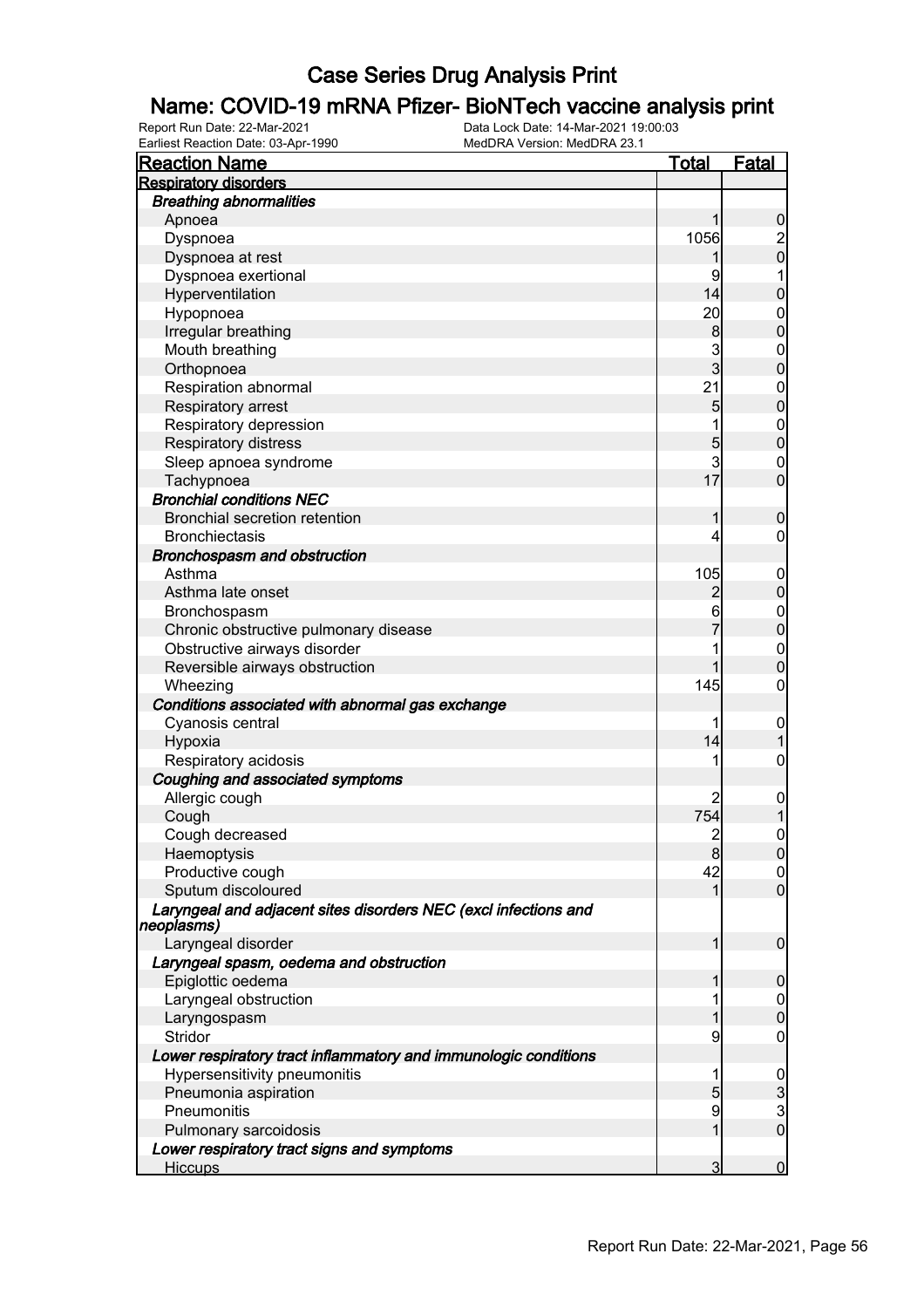#### Name: COVID-19 mRNA Pfizer- BioNTech vaccine analysis print

| wasan Daw oo npi<br><b>Reaction Name</b>                  | <u>Total</u>   | Fatal                           |
|-----------------------------------------------------------|----------------|---------------------------------|
| Respiratory disorders espiratory disorders cont'd         |                |                                 |
| Increased bronchial secretion                             |                | $\boldsymbol{0}$                |
| Pleuritic pain                                            | 6              | $\overline{0}$                  |
| Pulmonary pain                                            | 32             | 0                               |
| Rales                                                     | 2              | $\mathbf 0$                     |
| Nasal congestion and inflammations                        |                |                                 |
| Nasal congestion                                          | 68             | $\boldsymbol{0}$                |
| Nasal inflammation                                        |                | 0                               |
| Rhinitis allergic                                         |                | $\overline{0}$                  |
| <b>Nasal disorders NEC</b>                                |                |                                 |
| Epistaxis                                                 | 190            | $\boldsymbol{0}$                |
| Intranasal hypoaesthesia                                  |                | $\boldsymbol{0}$                |
| Intranasal paraesthesia                                   |                | $\overline{0}$                  |
| Nasal disorder                                            |                | $\boldsymbol{0}$                |
| Nasal dryness                                             | 9              | $\overline{0}$                  |
| Nasal odour                                               |                |                                 |
| Nasal oedema                                              |                | $\boldsymbol{0}$<br>$\mathbf 0$ |
|                                                           |                |                                 |
| Nasal pruritus                                            |                | 0                               |
| Paranasal sinus disorders (excl infections and neoplasms) |                |                                 |
| Allergic sinusitis                                        |                | $\mathbf 0$                     |
| Paranasal sinus inflammation                              |                | $\pmb{0}$                       |
| Sinonasal obstruction                                     |                | $\boldsymbol{0}$                |
| Sinus congestion                                          | 14             | $\mathbf 0$                     |
| Sinus disorder                                            | 2              | 0                               |
| Parenchymal lung disorders NEC                            |                |                                 |
| Atelectasis                                               |                | $\mathbf 0$                     |
| Emphysema                                                 |                | $\mathbf 0$                     |
| Pharyngeal disorders (excl infections and neoplasms)      |                |                                 |
| Pharyngeal erythema                                       | 3              | $\boldsymbol{0}$                |
| Pharyngeal haemorrhage                                    |                | $\mathbf 0$                     |
| Pharyngeal hypoaesthesia                                  | 12             | $\boldsymbol{0}$                |
| Pharyngeal inflammation                                   | 3              | $\boldsymbol{0}$                |
| Pharyngeal oedema                                         | $\overline{5}$ | $\overline{0}$                  |
| Pharyngeal paraesthesia                                   | 27             | $\boldsymbol{0}$                |
| Pharyngeal swelling                                       | 86             | $\overline{0}$                  |
| Pharyngeal ulceration                                     | 7              | $\mathbf 0$                     |
| Tonsillar erythema                                        | 1              | 0                               |
| Tonsillar haemorrhage                                     |                | $\overline{0}$                  |
| Tonsillar hypertrophy                                     | 25             | $\mathbf 0$                     |
| <b>Tonsillar inflammation</b>                             | 3              | $\mathbf 0$                     |
| <b>Pleural infections and inflammations</b>               |                |                                 |
| Pleurisy                                                  | 10             | $\mathbf 0$                     |
| Pneumothorax and pleural effusions NEC                    |                |                                 |
| Pleural effusion                                          |                | $\overline{0}$                  |
| Pneumothorax                                              |                | $\mathbf 0$                     |
| <b>Pulmonary hypertensions</b>                            |                |                                 |
| Pulmonary hypertension                                    | 1              | $\mathbf 0$                     |
| <b>Pulmonary oedemas</b>                                  |                |                                 |
| Pulmonary congestion                                      | 3              | $\boldsymbol{0}$                |
| Pulmonary oedema                                          | 3              | 0                               |
| Pulmonary thrombotic and embolic conditions               |                |                                 |
| Pulmonary embolism                                        | 32             |                                 |
| Pulmonary infarction                                      | 1              | $\mathbf 0$                     |
| <b>Pulmonary thrombosis</b>                               |                | $\mathbf 0$                     |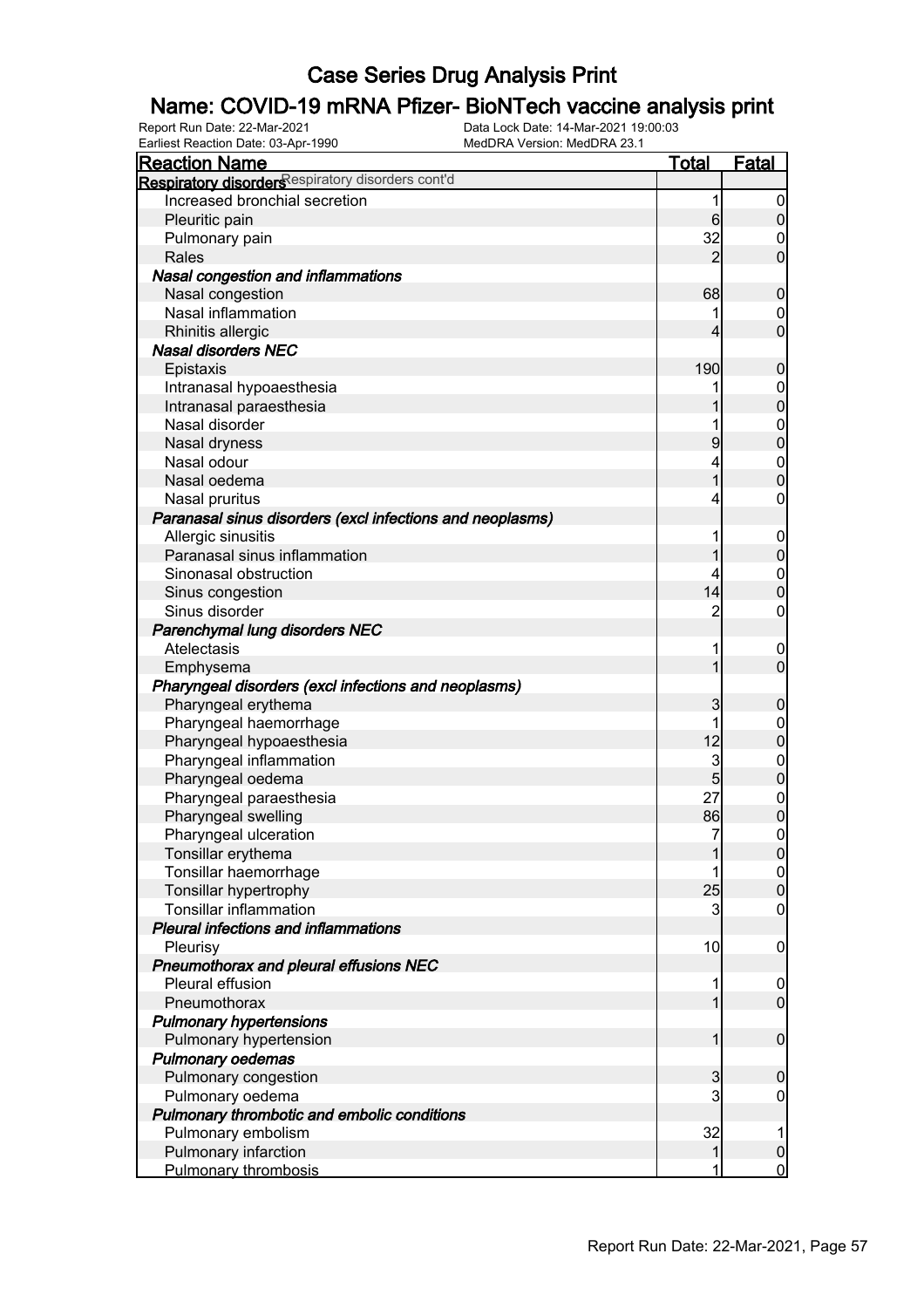# **Name: COVID-19 mRNA Pfizer- BioNTech vaccine analysis print**<br>Report Run Date: 22-Mar-2021

| <b>Reaction Name</b>                               | <u>Total</u>   | Fatal                                |
|----------------------------------------------------|----------------|--------------------------------------|
| Respiratory disorders espiratory disorders cont'd  |                |                                      |
| Respiratory failures (excl neonatal)               |                |                                      |
| Acute respiratory failure                          |                |                                      |
| Respiratory failure                                | $\frac{2}{5}$  | $\overline{0}$                       |
| Respiratory signs and symptoms NEC                 |                |                                      |
| Diaphragmalgia                                     | 1              | $\boldsymbol{0}$                     |
| Painful respiration                                | 3              | 0                                    |
| Respiratory symptom                                | $\overline{4}$ | $\overline{0}$                       |
| <b>Respiratory tract disorders NEC</b>             |                |                                      |
| Aspiration                                         | $\overline{c}$ | 1                                    |
| Respiratory disorder                               | 3              | $\boldsymbol{0}$                     |
| Respiratory tract irritation                       | 1              | $\mathbf 0$                          |
| Respiratory tract oedema                           |                | $\boldsymbol{0}$                     |
| Thoracic musculoskeletal disorders                 |                |                                      |
| Respiratory muscle weakness                        | 1              | $\mathbf 0$                          |
| Tracheal disorders (excl infections and neoplasms) |                |                                      |
| Tracheal pain                                      | 1              | $\mathbf 0$                          |
| <b>Upper respiratory tract neoplasms</b>           |                |                                      |
| Tonsillar cyst                                     | 1              | $\mathbf 0$                          |
| Upper respiratory tract signs and symptoms         |                |                                      |
| Aphonia                                            | 23             | $\mathbf 0$                          |
| Catarrh                                            | 9              | $\boldsymbol{0}$                     |
| Choking                                            |                |                                      |
| Choking sensation                                  | 1              | $\mathbf 0$                          |
| Dry throat                                         | 65             | $\boldsymbol{0}$                     |
| Dysphonia                                          | 49             | $\mathbf 0$                          |
| Increased upper airway secretion                   | 3              | $\boldsymbol{0}$                     |
| Increased viscosity of upper respiratory secretion | $\overline{3}$ | $\mathbf 0$                          |
| Nasal discharge discolouration                     | 1              | $\boldsymbol{0}$                     |
| Nasal discomfort                                   | 16             | $\mathbf 0$                          |
| Nasal obstruction                                  | $\overline{c}$ | $\boldsymbol{0}$                     |
| Oropharyngeal blistering                           | 6              | $\mathbf 0$                          |
| Oropharyngeal discomfort                           | 24             | $\boldsymbol{0}$                     |
| Oropharyngeal pain                                 | 904            | $\mathbf 0$                          |
| Paranasal sinus discomfort                         | 12             | $\mathbf 0$                          |
| Rhinalgia                                          | $6 \mid$       | $\overline{0}$                       |
| Rhinorrhoea                                        | 237            | 0                                    |
| Sinus pain                                         | 58             | 0                                    |
| Sneezing                                           | 111            |                                      |
| Snoring                                            | $\overline{c}$ | $\begin{matrix} 0 \\ 0 \end{matrix}$ |
| Throat clearing                                    | $\overline{3}$ | $\boldsymbol{0}$                     |
| Throat irritation                                  | 85             | $\mathbf 0$                          |
| Throat tightness                                   | 103            | $\boldsymbol{0}$                     |
| Upper airway obstruction                           | $\overline{c}$ | $\mathbf 0$                          |
| Upper-airway cough syndrome                        | $\overline{c}$ |                                      |
| Yawning                                            | $\overline{4}$ | $\overline{0}$<br>$\boldsymbol{0}$   |
| Respiratory disorders SOC TOTAL                    | 4632           | <u> 15</u>                           |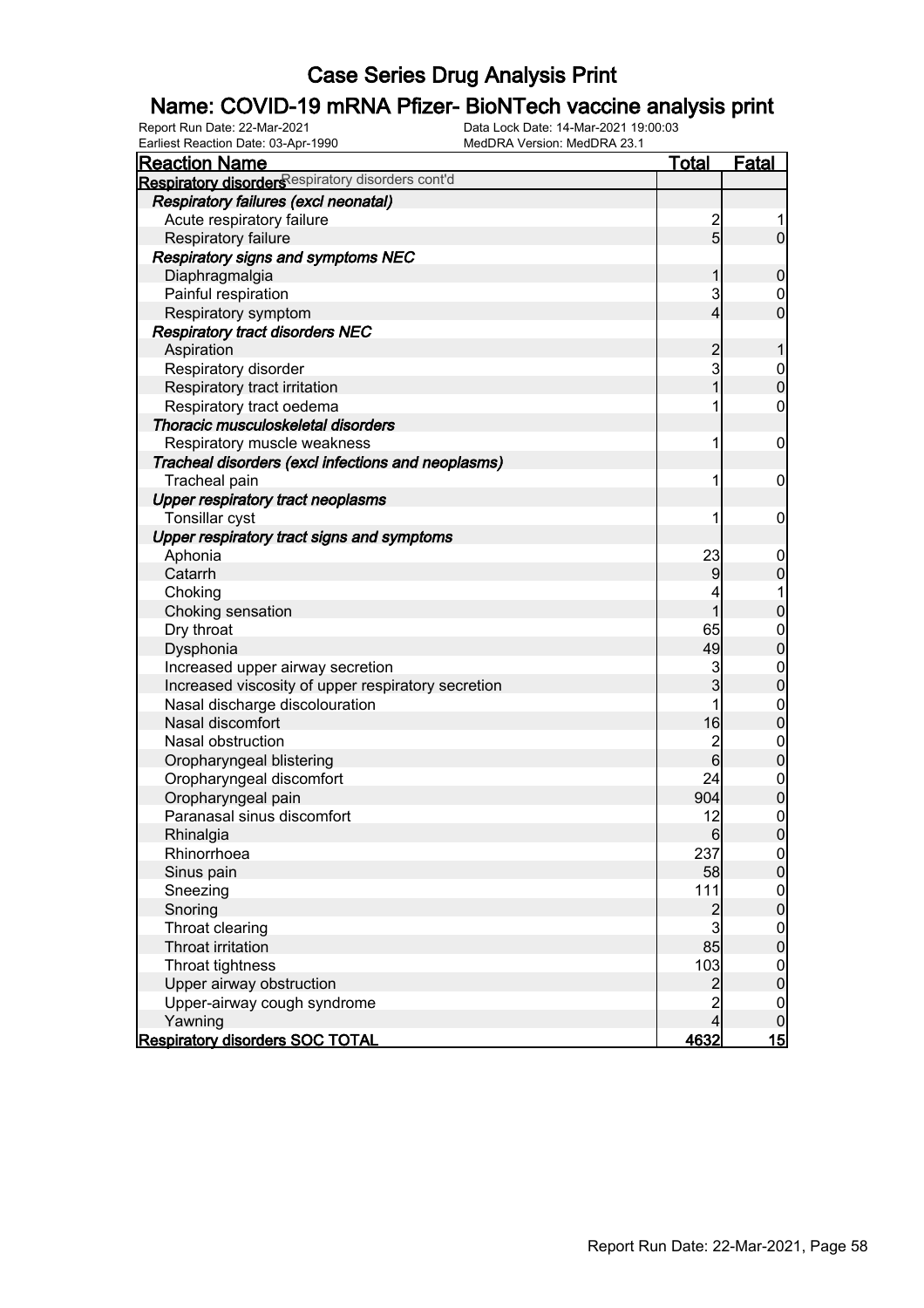#### Name: COVID-19 mRNA Pfizer- BioNTech vaccine analysis print

| <b>Reaction Name</b>                     | <b>Total</b>                                            | <b>Fatal</b>                         |
|------------------------------------------|---------------------------------------------------------|--------------------------------------|
| <b>Skin disorders</b>                    |                                                         |                                      |
| Acnes                                    |                                                         |                                      |
| Acne                                     | 10                                                      | $\boldsymbol{0}$                     |
| Acne cystic                              |                                                         | $\boldsymbol{0}$                     |
| Dermatitis acneiform                     | $\overline{2}$                                          | $\mathbf 0$                          |
| <b>Alopecias</b>                         |                                                         |                                      |
| Alopecia                                 | 17                                                      | $\mathbf 0$                          |
| Madarosis                                |                                                         | $\mathbf 0$                          |
| Angioedemas                              |                                                         |                                      |
| Angioedema                               | 75                                                      | $\mathbf 0$                          |
| Circumoral swelling                      |                                                         | $\mathbf 0$                          |
| Apocrine and eccrine gland disorders     |                                                         |                                      |
| Cold sweat                               | 220                                                     | $\mathbf 0$                          |
| Hidradenitis                             |                                                         | $\mathbf 0$                          |
| Hyperhidrosis                            | 599                                                     | $\pmb{0}$                            |
| Miliaria                                 | 27                                                      | $\mathbf 0$                          |
| <b>Night sweats</b>                      | 216                                                     | $\overline{0}$                       |
| <b>Bullous conditions</b>                |                                                         |                                      |
| <b>Blister</b>                           | 88                                                      | $\mathbf 0$                          |
| <b>Blood blister</b>                     | 5                                                       | $\mathbf 0$                          |
| Dermatitis bullous                       | $\overline{4}$                                          | $\mathbf 0$                          |
|                                          | 12                                                      |                                      |
| Erythema multiforme<br>Fracture blisters | $\mathbf{1}$                                            | $\boldsymbol{0}$<br>$\mathbf 0$      |
|                                          |                                                         |                                      |
| Pemphigoid                               | 6<br>2<br>2<br>2                                        | $\boldsymbol{0}$                     |
| Pemphigus                                |                                                         | $\overline{0}$                       |
| Stevens-Johnson syndrome                 |                                                         | $\mathbf 0$                          |
| Toxic epidermal necrolysis               |                                                         | 1                                    |
| Connective tissue disorders              |                                                         |                                      |
| Dermatomyositis                          | 3                                                       | $\boldsymbol{0}$                     |
| Dermal and epidermal conditions NEC      |                                                         |                                      |
| Acute febrile neutrophilic dermatosis    | 1                                                       | $\mathbf 0$                          |
| Dermatosis                               |                                                         | $\mathbf 0$                          |
| Dry skin                                 | 56                                                      | $\boldsymbol{0}$                     |
| Macule                                   | 2                                                       | $\boldsymbol{0}$                     |
| Pain of skin                             | 89                                                      | $\overline{0}$                       |
| Papule                                   | 21                                                      | $\pmb{0}$                            |
| Pathergy reaction                        | $\mathbf{1}$                                            | 0                                    |
| Peau d'orange                            |                                                         | $\overline{0}$                       |
| Scab                                     | $\begin{array}{c}\n2 \\ 2 \\ 5\n\end{array}$            | $\mathbf 0$                          |
| Scar pain                                |                                                         | $\begin{matrix} 0 \\ 0 \end{matrix}$ |
| Sensitive skin                           | 54                                                      |                                      |
| Skin burning sensation                   | 69                                                      | $\boldsymbol{0}$                     |
| Skin discolouration                      | 30                                                      | $\overline{0}$                       |
| Skin discomfort                          | 1                                                       | $0\atop 0$                           |
| Skin disorder                            |                                                         |                                      |
| Skin fissures                            |                                                         | $0\atop 0$                           |
| Skin indentation                         |                                                         |                                      |
| Skin induration                          | $\begin{array}{c}\n 2 \\  2 \\  2 \\  13\n \end{array}$ | $\boldsymbol{0}$                     |
| Skin lesion                              |                                                         | $\overline{0}$                       |
| Skin necrosis                            | 1                                                       | $\boldsymbol{0}$                     |
| Skin odour abnormal                      | 3                                                       | $\overline{0}$                       |
| Skin reaction                            | 39                                                      | $\boldsymbol{0}$                     |
| Skin sensitisation                       | $6 \,$                                                  | $\mathbf 0$                          |
| <b>Skin swelling</b>                     | 30                                                      | $\overline{0}$                       |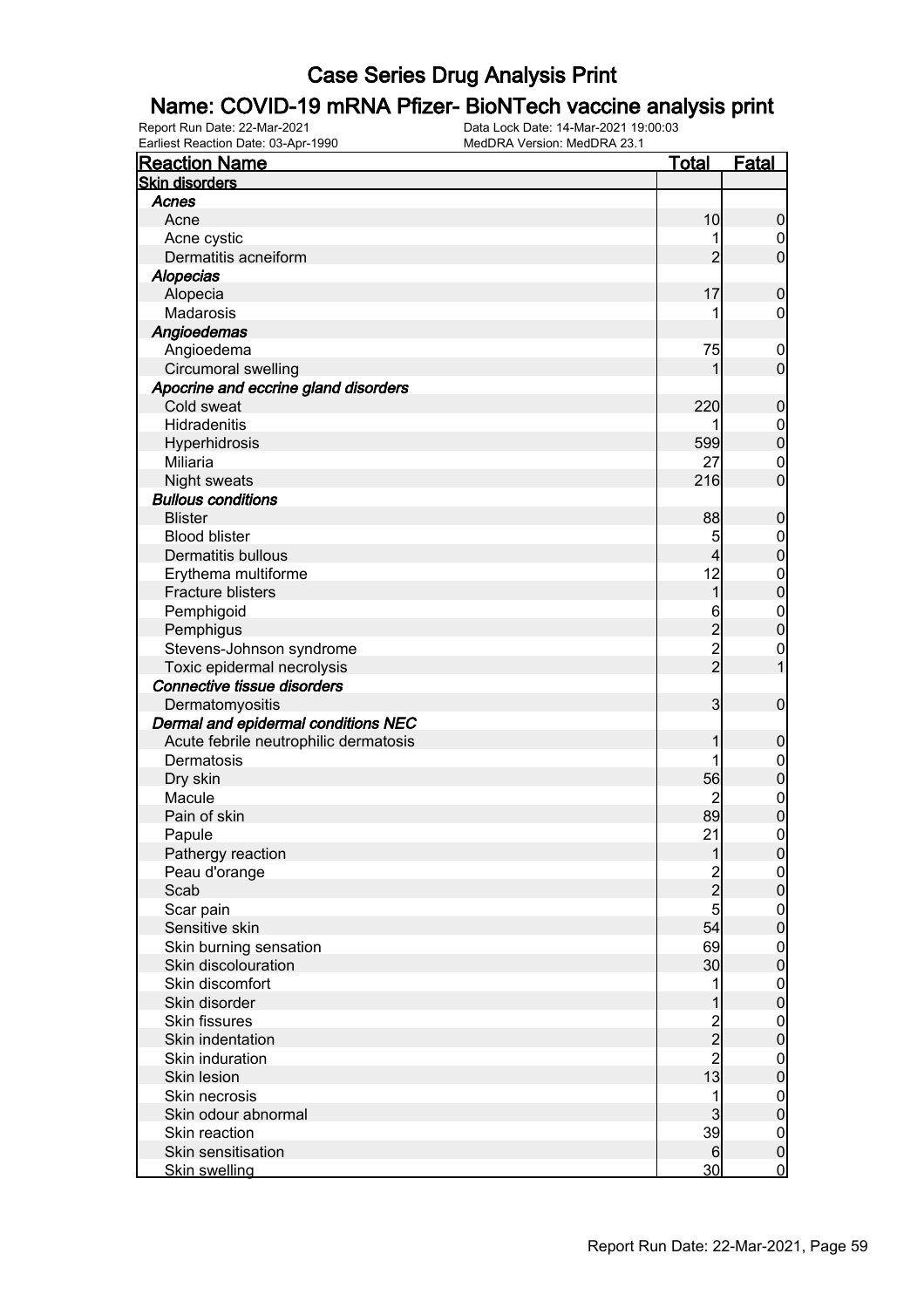## **Name: COVID-19 mRNA Pfizer- BioNTech vaccine analysis print**<br>Report Run Date: 22-Mar-2021

Earliest Reaction Date: 03-Apr-1990

| <b>Reaction Name</b>                                            | <u>Total</u>     | <b>Fatal</b>     |
|-----------------------------------------------------------------|------------------|------------------|
| Skin disorders cont'd<br><b>Skin disorders</b>                  |                  |                  |
| Skin tightness                                                  | 13               | $\mathbf 0$      |
| Skin warm                                                       | 104              | $\overline{0}$   |
| Skin weeping                                                    | $\overline{2}$   | $\pmb{0}$        |
| Sticky skin                                                     |                  | $\mathbf 0$      |
| Yellow skin                                                     | $6 \overline{}$  | $\mathbf 0$      |
| Dermatitis and eczema                                           |                  |                  |
| <b>Dermatitis</b>                                               | 36               | $\mathbf 0$      |
| Dermatitis allergic                                             | 75               | $\boldsymbol{0}$ |
| Dermatitis atopic                                               | 9                | $\mathbf 0$      |
| Dermatitis diaper                                               |                  | $\mathbf{0}$     |
| Dyshidrotic eczema                                              | 4                | $\overline{0}$   |
| Eczema                                                          | 42               | $\mathbf{0}$     |
| Eczema asteatotic                                               | 1                | $\overline{0}$   |
| Eczema nummular                                                 | $\overline{c}$   | $\mathbf{0}$     |
| Eczema weeping                                                  | $\overline{1}$   | $\mathbf 0$      |
| Perioral dermatitis                                             |                  | $\mathbf 0$      |
| <b>Skin irritation</b>                                          | 32               | $\overline{0}$   |
| Dermatitis ascribed to specific agent                           |                  |                  |
| Drug eruption                                                   | 12               | $\mathbf 0$      |
| Fixed eruption                                                  |                  | $\mathbf 0$      |
| Toxic skin eruption                                             |                  | $\overline{0}$   |
| Erythemas                                                       |                  |                  |
| Erythema                                                        | 812              | $\mathbf 0$      |
| Red man syndrome                                                |                  | $\boldsymbol{0}$ |
| <b>Exfoliative conditions</b>                                   |                  |                  |
| Dermatitis exfoliative                                          | 1                | $\mathbf 0$      |
| Exfoliative rash                                                | 5                | $\pmb{0}$        |
| Skin exfoliation                                                | 23               | 0                |
| <b>Hyperkeratoses</b>                                           |                  |                  |
| Lichenoid keratosis                                             | 1                | $\mathbf 0$      |
| <b>Hyperpigmentation disorders</b>                              |                  |                  |
| <b>Ephelides</b>                                                | 1                | $\mathbf 0$      |
| Skin hyperpigmentation                                          | 1                | $\overline{0}$   |
| <b>Hypopigmentation disorders</b>                               |                  |                  |
| Skin depigmentation                                             | $\mathbf{1}$     | $\boldsymbol{0}$ |
| Skin hypopigmentation                                           | 1                | 0                |
| Lipodystrophies                                                 |                  |                  |
| Lipoatrophy                                                     | 1                | $\overline{0}$   |
| Nail and nail bed conditions (excl infections and infestations) |                  |                  |
| Nail discolouration                                             | 4                | $\mathbf 0$      |
| Nail disorder                                                   | 1                | $\pmb{0}$        |
| Onychalgia                                                      | 4                | $\overline{0}$   |
| Splinter haemorrhages                                           | 1                | $\overline{0}$   |
| <b>Panniculitides</b>                                           |                  |                  |
| Erythema nodosum                                                | $6 \overline{6}$ | $\boldsymbol{0}$ |
| Papulosquamous conditions                                       |                  |                  |
| Erythema annulare                                               | 1                | $\boldsymbol{0}$ |
| Lichen planus                                                   | $\overline{c}$   | $\overline{0}$   |
| Parapsoriasis                                                   | $\overline{1}$   | $\mathbf 0$      |
| Pityriasis rosea                                                | 22               | $\mathbf 0$      |
| Photosensitivity and photodermatosis conditions                 |                  |                  |
| Photosensitivity reaction                                       | 13               | $\mathbf 0$      |
| <b>Pigmentation changes NEC</b>                                 |                  |                  |
|                                                                 |                  |                  |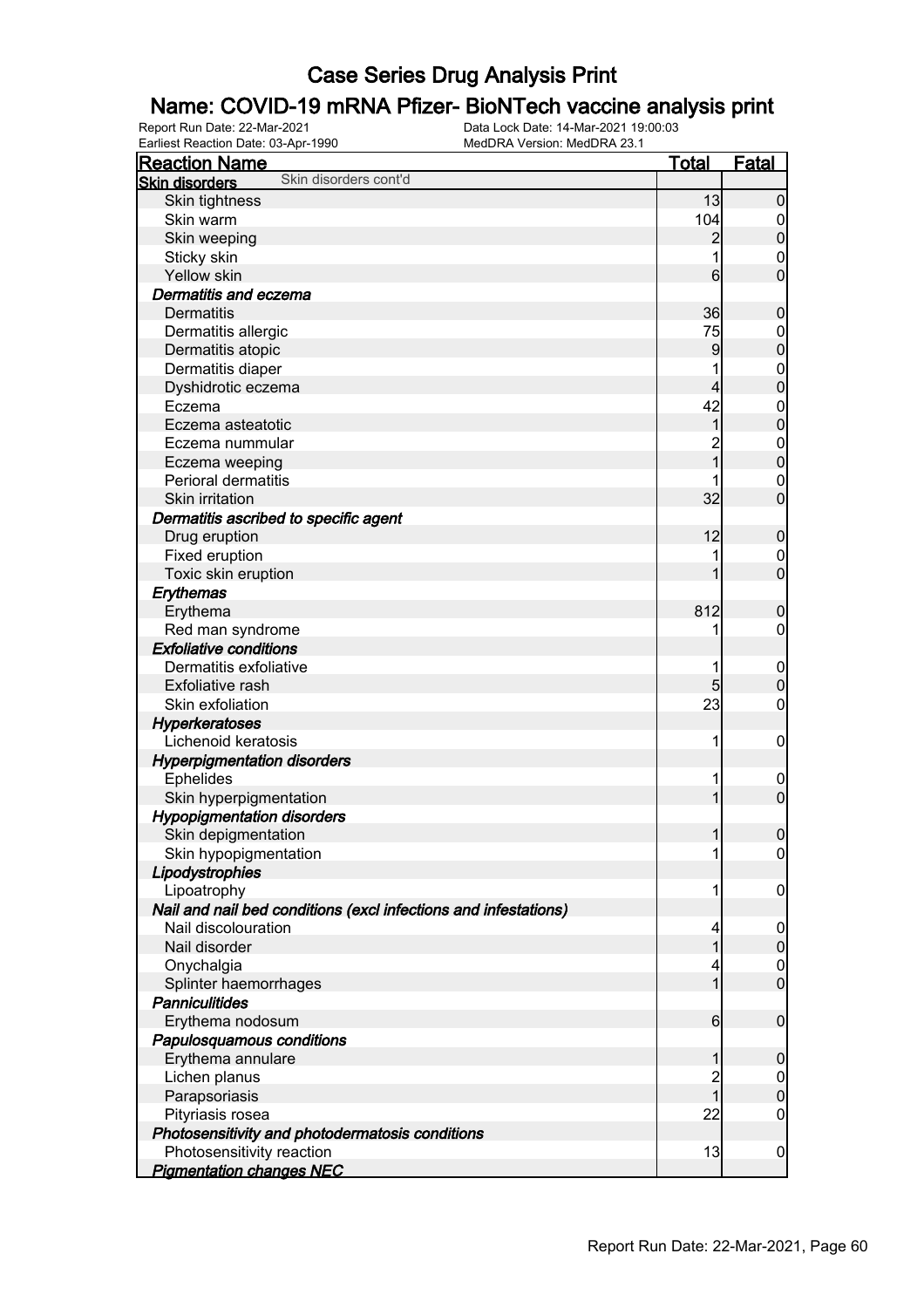# **Name: COVID-19 mRNA Pfizer- BioNTech vaccine analysis print**<br>Report Run Date: 22-Mar-2021

| <b>Reaction Name</b>                           | <u>Total</u>            | Fatal                      |
|------------------------------------------------|-------------------------|----------------------------|
| Skin disorders cont'd<br><b>Skin disorders</b> |                         |                            |
| Haemosiderin stain                             |                         | $\boldsymbol{0}$           |
| Pigmentation disorder                          | $\overline{2}$          | $\overline{0}$             |
| <b>Pilar disorders NEC</b>                     |                         |                            |
| Hair colour changes                            |                         | $\boldsymbol{0}$           |
| Piloerection                                   |                         | $\mathbf 0$                |
| Pseudofolliculitis                             |                         | $\mathbf 0$                |
| <b>Pruritus NEC</b>                            |                         |                            |
| Itching scar                                   | 5                       | $\boldsymbol{0}$           |
| Pruritus                                       | 1582                    | 0                          |
| <b>Psoriatic conditions</b>                    |                         |                            |
| Guttate psoriasis                              |                         |                            |
| Psoriasis                                      | 32                      | $\mathbf 0$<br>$\mathbf 0$ |
|                                                |                         |                            |
| Pustular psoriasis                             |                         | 0                          |
| Purpura and related conditions                 |                         |                            |
| Petechiae                                      | 29                      | $\boldsymbol{0}$           |
| Purpura                                        | 10                      | $\mathbf 0$                |
| Rashes, eruptions and exanthems NEC            |                         |                            |
| <b>Butterfly rash</b>                          |                         | $\boldsymbol{0}$           |
| Rash                                           | 1591                    | $\mathbf 0$                |
| Rash erythematous                              | 366                     | $\mathbf 0$                |
| Rash macular                                   | 151                     | $\boldsymbol{0}$           |
| Rash maculo-papular                            | 26                      | $\pmb{0}$                  |
| Rash morbilliform                              | 8                       | $\mathbf 0$                |
| Rash papular                                   | 93                      | $\pmb{0}$                  |
| Rash pruritic                                  | 347                     | $\mathbf 0$                |
| Rash vesicular                                 | 16                      | $\mathbf 0$                |
| Systemic lupus erythematosus rash              | 3                       | $\mathbf 0$                |
| <b>Rosaceas</b>                                |                         |                            |
| Rosacea                                        | 3                       | $\mathbf 0$                |
| <b>Scaly conditions</b>                        |                         |                            |
| Dandruff                                       |                         | $\boldsymbol{0}$           |
| Pityriasis                                     | $6 \overline{}$         | $\overline{0}$             |
| Skin and subcutaneous conditions NEC           |                         |                            |
| Cutaneous symptom                              |                         | $\boldsymbol{0}$           |
| Skin mass                                      | 3                       | $\mathbf 0$                |
| Skin and subcutaneous tissue ulcerations       |                         |                            |
| Scleroderma associated digital ulcer           |                         | $\overline{0}$             |
| Skin erosion                                   | 10                      | $\overline{0}$             |
| Skin ulcer                                     | 2                       | 0                          |
| Skin cysts and polyps                          |                         |                            |
| Dermal cyst                                    | $\overline{\mathbf{c}}$ | $\mathbf 0$                |
| Skin haemorrhages                              |                         |                            |
| Haemorrhage subcutaneous                       | $\overline{\mathbf{c}}$ | $\overline{0}$             |
| Skin haemorrhage                               | $\overline{2}$          | $\mathbf 0$                |
| Skin hyperplasias and hypertrophies            |                         |                            |
| Skin hypertrophy                               |                         | $\mathbf 0$                |
| Skin injuries and mechanical dermatoses        |                         |                            |
| Decubitus ulcer                                |                         | $\mathbf 0$                |
| <b>Skin vasculitides</b>                       |                         |                            |
| <b>Cutaneous vasculitis</b>                    |                         | $\boldsymbol{0}$           |
| Vasculitic rash                                | 5                       | $\mathbf 0$                |
| Skin vasomotor conditions                      |                         |                            |
| Livedo reticularis                             | 15                      | $\overline{0}$             |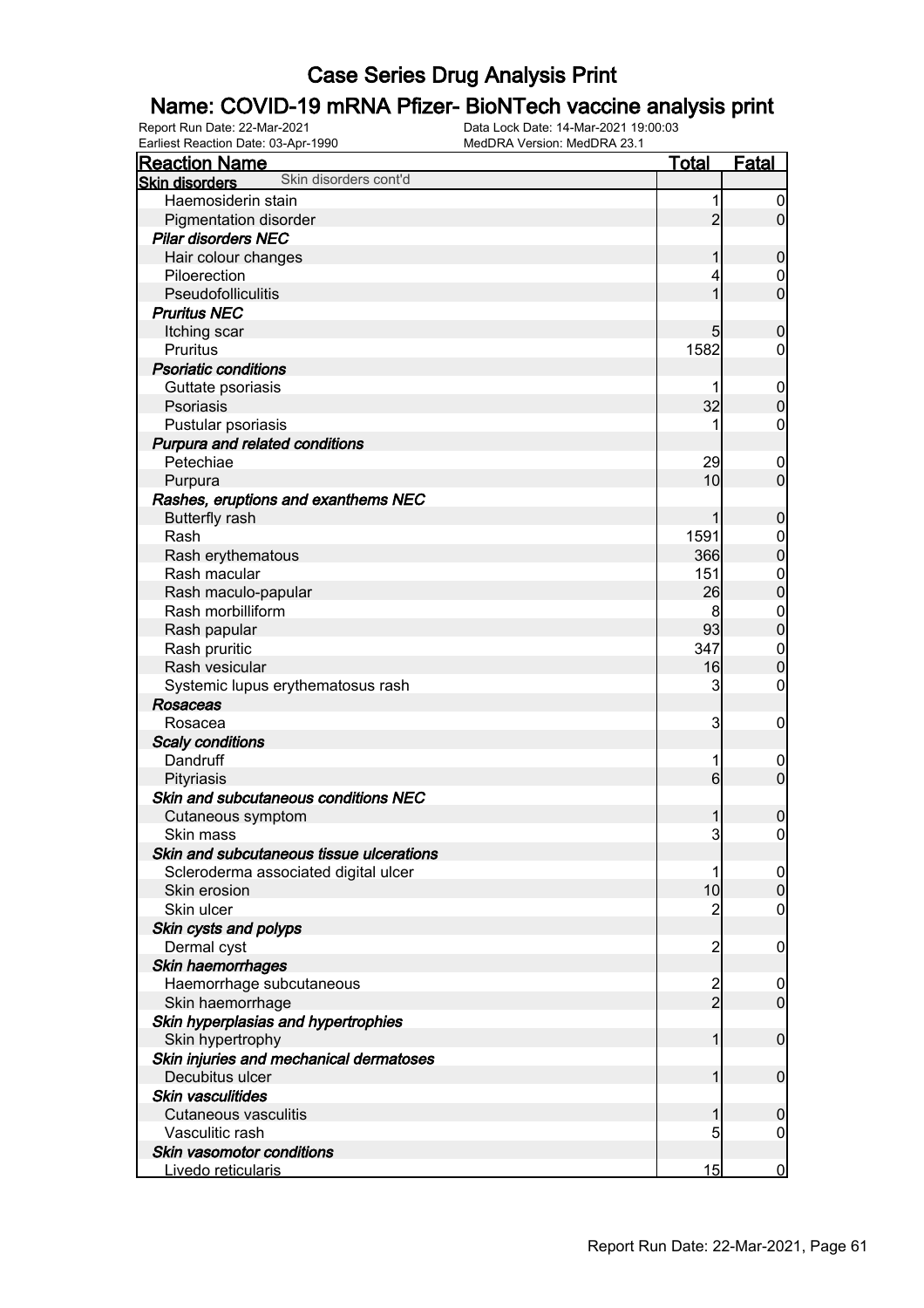#### Name: COVID-19 mRNA Pfizer- BioNTech vaccine analysis print

| <b>Reaction Name</b>                           | <u>Total</u> | <b>Fatal</b> |
|------------------------------------------------|--------------|--------------|
| Skin disorders cont'd<br><b>Skin disorders</b> |              |              |
| <b>Urticarias</b>                              |              |              |
| Chronic spontaneous urticaria                  |              |              |
| Cold urticaria                                 |              |              |
| Idiopathic urticaria                           |              |              |
| Mechanical urticaria                           |              |              |
| Urticaria                                      | 551          |              |
| Urticaria chronic                              |              |              |
| Urticaria papular                              |              |              |
| Urticaria thermal                              |              |              |
| <b>Skin disorders SOC TOTAL</b>                | 7862         |              |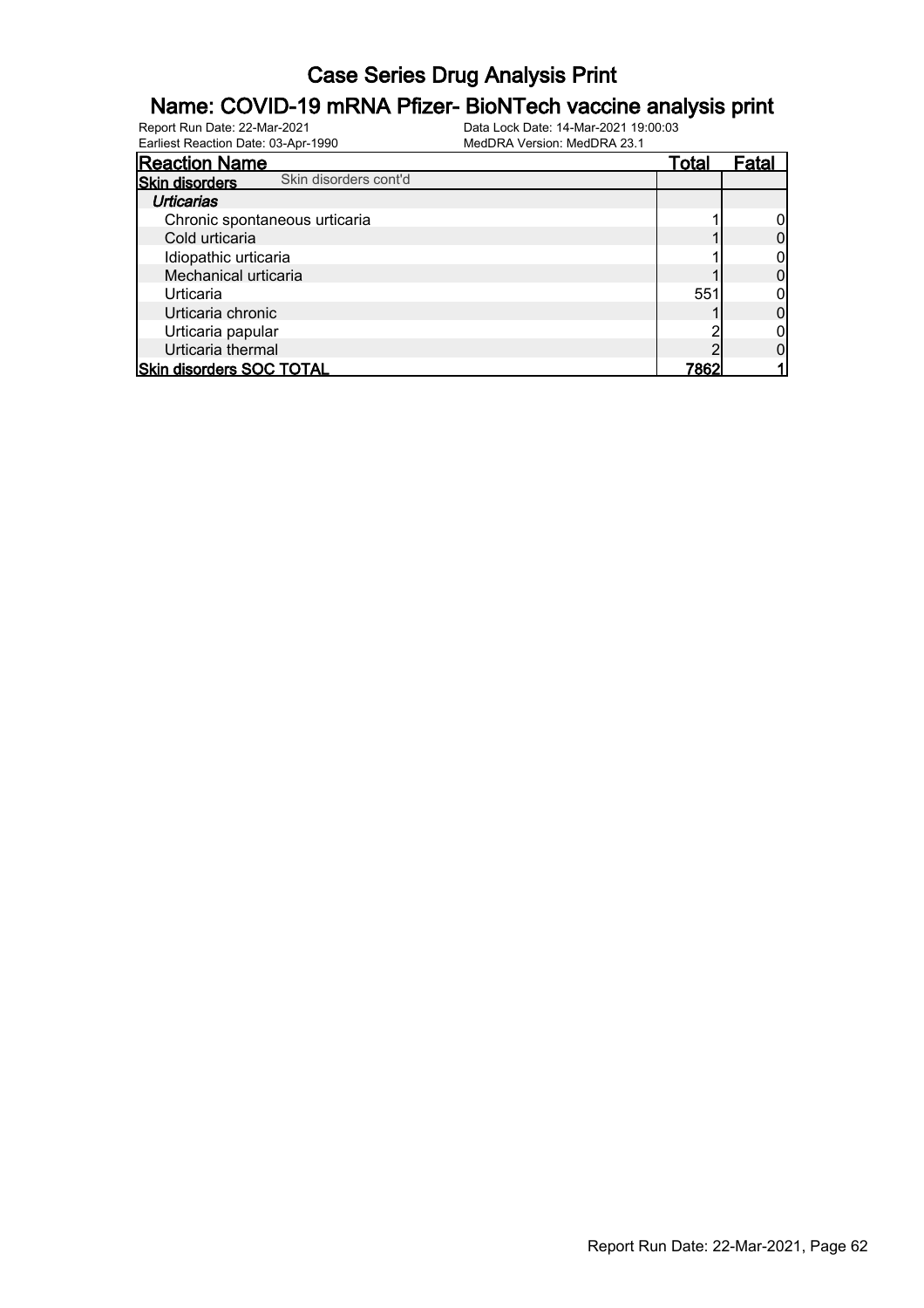## **Name: COVID-19 mRNA Pfizer- BioNTech vaccine analysis print**<br>Report Run Date: 22-Mar-2021

Earliest Reaction Date: 03-Apr-1990

| <b>Reaction Name</b>                              | <u>Total</u> | Fatal |
|---------------------------------------------------|--------------|-------|
| Social circumstances                              |              |       |
| Criminal activity                                 |              |       |
| Verbal abuse                                      |              | 0     |
| <b>Disability issues</b>                          |              |       |
| Bedridden                                         | 9            | O     |
| Breast prosthesis user                            |              |       |
| Immobile                                          |              |       |
| Impaired driving ability                          |              |       |
| Impaired work ability                             |              |       |
| Loss of personal independence in daily activities |              |       |
| Physical disability                               |              |       |
| Sight disability                                  |              |       |
| Sitting disability                                |              |       |
| Economic circumstances                            |              |       |
| High income                                       |              | O     |
| Low income                                        |              |       |
| <b>Educational issues</b>                         |              |       |
| Illiteracy                                        |              | 0     |
| <b>Pregnancy related circumstances</b>            |              |       |
| <b>Breast feeding</b>                             | 3            | 0     |
| Tobacco use                                       |              |       |
| Non-tobacco user                                  |              |       |
| Social circumstances SOC TOTAL                    | 31           | ი     |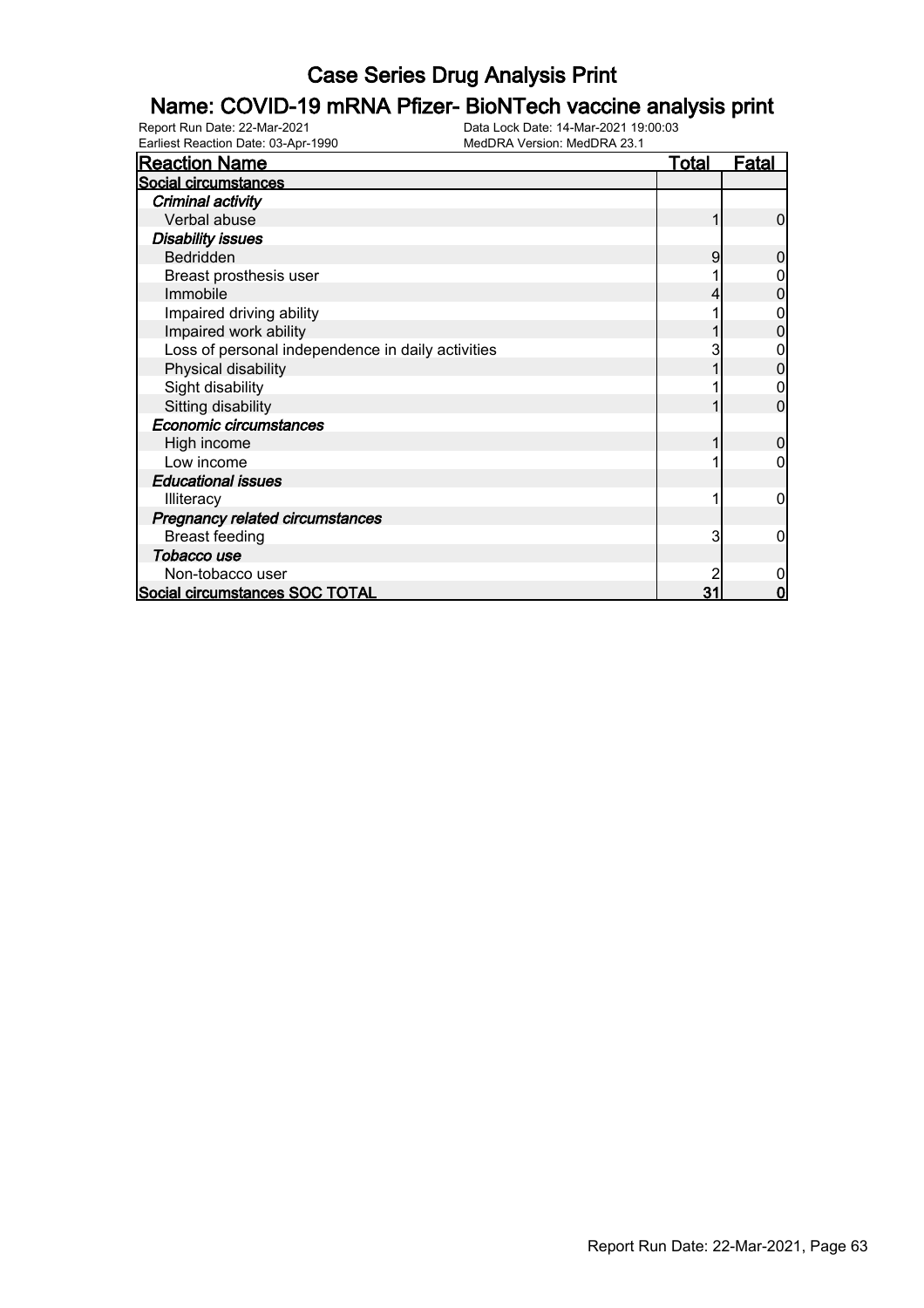## **Name: COVID-19 mRNA Pfizer- BioNTech vaccine analysis print**<br>Report Run Date: 22-Mar-2021

Earliest Reaction Date: 03-Apr-1990

| <b>Reaction Name</b>                             | <b>Total</b>                               | <b>Fatal</b>     |
|--------------------------------------------------|--------------------------------------------|------------------|
| Surgical & medical procedures                    |                                            |                  |
| <b>Blood and blood product treatment</b>         |                                            |                  |
| Transfusion                                      | 1                                          | $\mathbf 0$      |
| Bronchial and pulmonary therapeutic procedures   |                                            |                  |
| Airway secretion clearance therapy               | 1                                          | $\mathbf 0$      |
| Cardiac therapeutic procedures NEC               |                                            |                  |
| Cardiac operation                                | 1                                          | $\mathbf 0$      |
| Contraceptive methods male                       |                                            |                  |
| Condom                                           | 1                                          | $\mathbf 0$      |
| Dietary and nutritional therapies                |                                            |                  |
| Medical diet                                     | 1                                          | $\boldsymbol{0}$ |
| Nothing by mouth order                           | 1                                          | 0                |
| Fertility and fertilisation interventions female |                                            |                  |
| <b>Endometrial scratching</b>                    | 1                                          | $\mathbf 0$      |
| Gastrointestinal therapeutic procedures NEC      |                                            |                  |
| Prophylaxis of nausea and vomiting               | 8                                          | $\mathbf 0$      |
| Haematological therapeutic procedures NEC        |                                            |                  |
| Anticoagulant therapy                            | 1                                          | 0                |
| <b>Immunisations</b>                             |                                            |                  |
| COVID-19 immunisation                            | 23                                         | 0                |
| Immunisation                                     | 7                                          | $\mathbf 0$      |
| Joint therapeutic procedures                     |                                            |                  |
| Joint surgery                                    | 1                                          | $\mathbf 0$      |
| Limb therapeutic procedures                      |                                            |                  |
| Limb immobilisation                              | 3                                          | $\boldsymbol{0}$ |
| Limb operation                                   | 1                                          | $\mathbf 0$      |
| <b>Mastectomies</b>                              |                                            |                  |
| Breast conserving surgery                        | 1                                          | $\mathbf 0$      |
| <b>Prophylactic procedures NEC</b>               |                                            |                  |
| Anaphylaxis prophylaxis                          | 1                                          | $\mathbf 0$      |
| <b>Psychiatric therapies</b>                     |                                            |                  |
| Electroconvulsive therapy                        | 1                                          | $\mathbf 0$      |
| Renal therapeutic procedures                     |                                            |                  |
| <b>Dialysis</b>                                  | 1                                          | $\mathbf 0$      |
| Respiratory tract therapeutic procedures NEC     |                                            |                  |
| Asthma prophylaxis                               | $\overline{2}$                             | $\boldsymbol{0}$ |
| <b>Therapeutic procedures NEC</b>                |                                            |                  |
| Abscess drainage                                 | 1                                          | $\overline{0}$   |
| Anaphylaxis treatment                            |                                            | $\mathbf 0$      |
| <b>Bed rest</b>                                  | $\begin{array}{c} 2 \\ 2 \\ 1 \end{array}$ | $\mathbf 0$      |
| Fatigue management                               |                                            | $\overline{0}$   |
| Hospitalisation                                  | 2<br>7                                     | $\boldsymbol{0}$ |
| Injection                                        |                                            | $\overline{0}$   |
| Medication dilution                              |                                            | $\boldsymbol{0}$ |
| Product used for unknown indication              |                                            | $\mathbf 0$      |
| Therapy change                                   | 1                                          | $\boldsymbol{0}$ |
| Surgical & medical procedures SOC TOTAL          | 75                                         | $\mathsf{O}$     |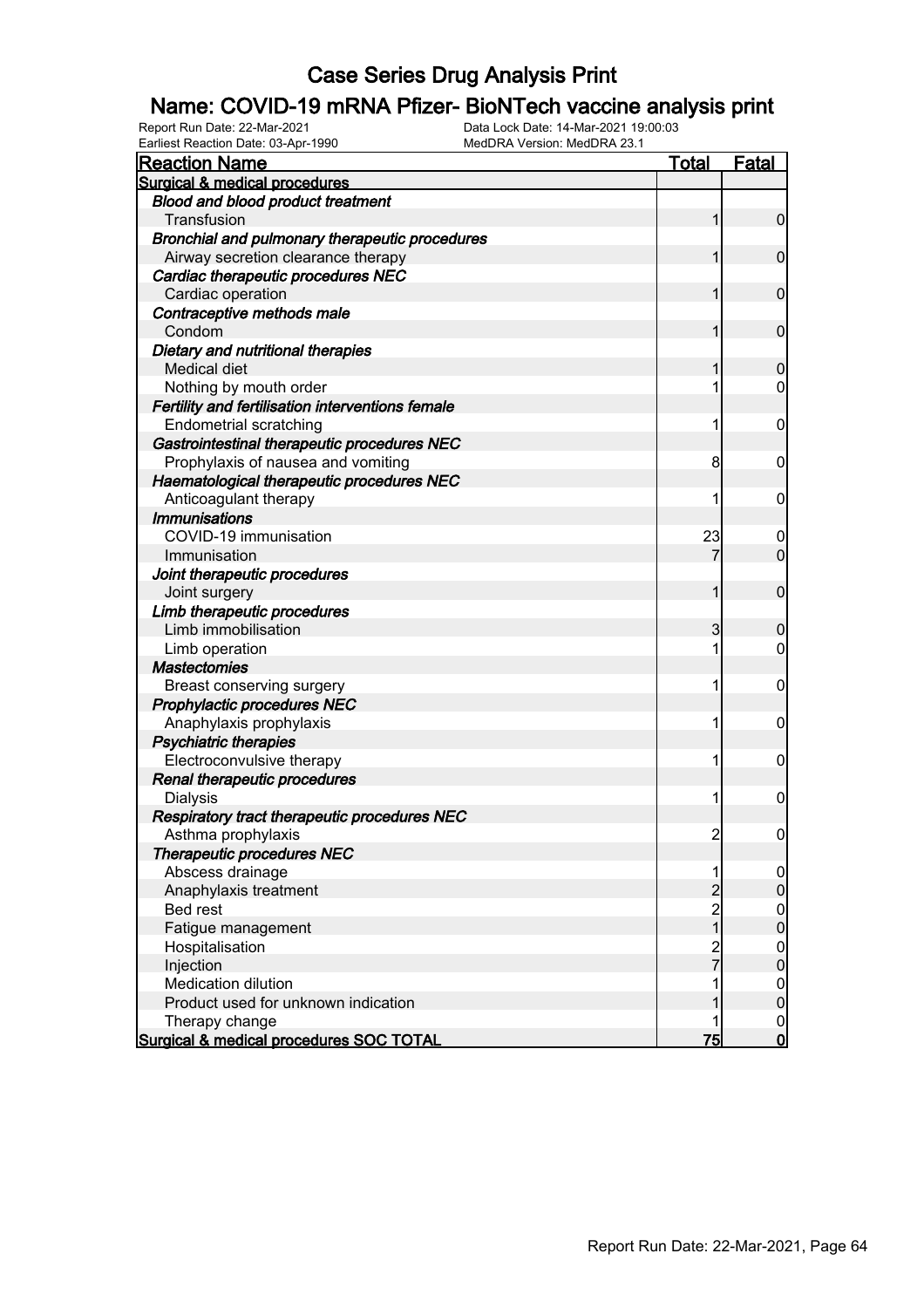#### Name: COVID-19 mRNA Pfizer- BioNTech vaccine analysis print

| <b>Reaction Name</b>                                             | <u>Total</u>    | <b>Fatal</b>                         |
|------------------------------------------------------------------|-----------------|--------------------------------------|
| <b>Vascular disorders</b>                                        |                 |                                      |
| Accelerated and malignant hypertension                           |                 |                                      |
| Hypertensive crisis                                              | $\mathbf{1}$    | $\mathbf 0$                          |
| Aortic necrosis and vascular insufficiency                       |                 |                                      |
| Aortic stenosis                                                  | $\mathbf{1}$    | $\mathbf 0$                          |
| Arterial infections and inflammations                            |                 |                                      |
| Arteritis                                                        | 1               | $\mathbf 0$                          |
| Giant cell arteritis                                             | $\overline{2}$  | $\mathbf 0$                          |
| <b>Blood pressure disorders NEC</b>                              |                 |                                      |
| Blood pressure fluctuation                                       | 3               | $\mathbf 0$                          |
| Labile blood pressure                                            | $\overline{2}$  | $\mathbf 0$                          |
| Bruising, ecchymosis and purpura                                 |                 |                                      |
| Achenbach syndrome                                               | 1               | $\mathbf 0$                          |
| Circulatory collapse and shock                                   |                 |                                      |
| CT hypotension complex                                           | 2               | $\mathbf 0$                          |
| Circulatory collapse                                             | 31              | $\boldsymbol{0}$                     |
| Neurogenic shock                                                 | 16              | $\overline{0}$                       |
| Peripheral circulatory failure                                   | $\overline{c}$  | $\mathbf 0$                          |
| Shock                                                            | $\overline{5}$  | $\overline{0}$                       |
| <b>Haemorrhages NEC</b>                                          |                 |                                      |
| Haematoma                                                        | 10              | $\mathbf 0$                          |
| Haemorrhage                                                      | 29              | 1                                    |
| Venous haemorrhage                                               | 1               | $\overline{0}$                       |
| Lymphangiopathies                                                |                 |                                      |
| Lymphocele                                                       | 1               | $\mathbf 0$                          |
| Lymphoedemas                                                     |                 |                                      |
| Lymphoedema                                                      | 53              | $\mathbf 0$                          |
| Non-site specific embolism and thrombosis                        |                 |                                      |
| Thrombosis                                                       | 16              | $\mathbf 0$                          |
| Venous thrombosis                                                | 1               | $\mathbf 0$                          |
| Non-site specific necrosis and vascular insufficiency NEC        |                 |                                      |
| Haemorrhagic infarction                                          | 1               | $\overline{0}$                       |
| Vasospasm                                                        | $\overline{1}$  | $\overline{0}$                       |
| Non-site specific vascular disorders NEC                         |                 |                                      |
| Superficial vein prominence                                      | 1               | 0                                    |
| Vascular pain                                                    | $\overline{4}$  | $\mathbf 0$                          |
| Vasodilatation                                                   | 5               | 0                                    |
| Vein discolouration                                              | 1               | $\overline{0}$                       |
| Vein disorder                                                    | $\overline{c}$  | $\mathbf 0$                          |
| Vein rupture                                                     | $\overline{2}$  | $\boldsymbol{0}$                     |
| Peripheral embolism and thrombosis                               |                 |                                      |
| Blue toe syndrome                                                | 4               | $\mathbf 0$                          |
| Deep vein thrombosis                                             | 15              | $\boldsymbol{0}$                     |
| Pelvic venous thrombosis                                         | 1               |                                      |
| Thrombophlebitis                                                 | $5\overline{)}$ | $\begin{matrix} 0 \\ 0 \end{matrix}$ |
| Peripheral vascular disorders NEC                                |                 |                                      |
| Cyanosis                                                         | 16              | $\boldsymbol{0}$                     |
| Flushing                                                         | 212             | $\mathbf 0$                          |
| Hot flush                                                        | 342             | $\overline{0}$                       |
| Peripheral vasoconstriction, necrosis and vascular insufficiency |                 |                                      |
| Peripheral coldness                                              | 93              | $\boldsymbol{0}$                     |
| Peripheral ischaemia                                             | 3               | $\mathbf 0$                          |
| Poor peripheral circulation                                      | $\overline{2}$  | $\pmb{0}$                            |
| Raynaud's phenomenon                                             | 20 <sup>1</sup> | $\overline{0}$                       |